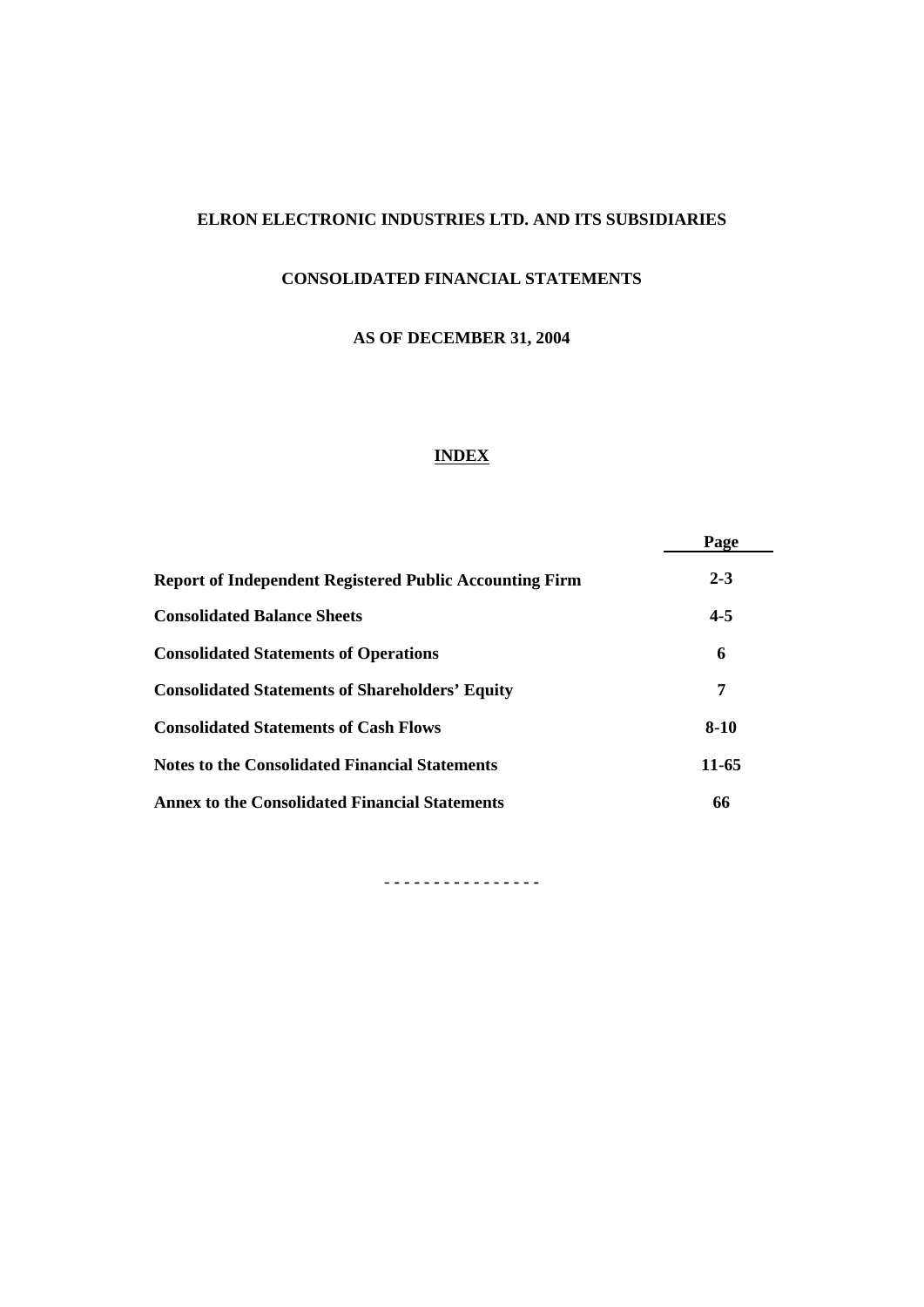# $E$  FRNST & YOUNG

 **Kost Forer Gabbay & Kasierer** 21 Aminadav St. Tel-Aviv 67067, Israel

Phone: 972-3-6232525 Fax: 972-3-5622555

#### **REPORT OF INDEPENDENT REGISTERED PUBLIC ACCOUTING FIRM**

#### To the Shareholders of ELRON ELECTRONIC INDUSTRIES LTD

We have audited the accompanying consolidated balance sheets of Elron Electronic Industries Ltd. (the "Company") and its subsidiaries as of December 31, 2004 and 2003, and the related consolidated statements of operations, changes in shareholders' equity and cash flows for the two years in the period ended December 31, 2004. These financial statements are the responsibility of the Company's management. Our responsibility is to express an opinion on these financial statements based on our audits.

We did not audit the financial statements of certain affiliates, the investment in which, at equity, amounted to \$ 56.7 million and \$ 46.8 million as of December 31, 2004 and 2003, respectively, and the Company's equity in their income (losses) amounted to \$ 1.2 million and \$ (9.7) million for the years ended December 31, 2004 and 2003, respectively. Those financial statements were audited by other auditors whose reports have been furnished to us, and our opinion, insofar as it relates to the amounts included for those companies, is based solely on the reports of other auditors.

We conducted our audits in accordance with the standards of the Public Company Accounting Oversight Board (United States). Those standards require that we plan and perform the audit to obtain reasonable assurance about whether the financial statements are free of material misstatement. An audit includes consideration of internal control over financial reporting as a basis for designing audit procedures that are appropriate in the circumstances, but not for the purpose of expressing an opinion on the effectiveness of the Company's internal control over financial reporting. Accordingly, we express no such opinion. An audit also includes examining, on a test basis, evidence supporting the amounts and disclosures in the financial statements, assessing the accounting principles used and significant estimates made by management, and evaluating the overall financial statement presentation. We believe that our audits and the reports of other auditors provide a reasonable basis for our opinion.

In our opinion, based on our audits and the reports of other auditors, the consolidated financial statements referred to above present fairly, in all material respects, the consolidated financial position of the Company and its subsidiaries as of December 31, 2004 and 2003, and the consolidated results of their operations and their cash flows for the two years in the period ended December 31, 2004, in conformity with U.S. generally accepted accounting principles.

As discussed in Note 2(i) to the consolidated financial statements, on October 1, 2004, the Company adopted EITF 02-14 "Whether an Investor Should Apply the Equity Method of Accounting to Investments Other than Common Stock".

Tel-Aviv, Israel KOST FORER GABBAY & KASIERER March 2, 2005 **A Member of Ernst & Young Global**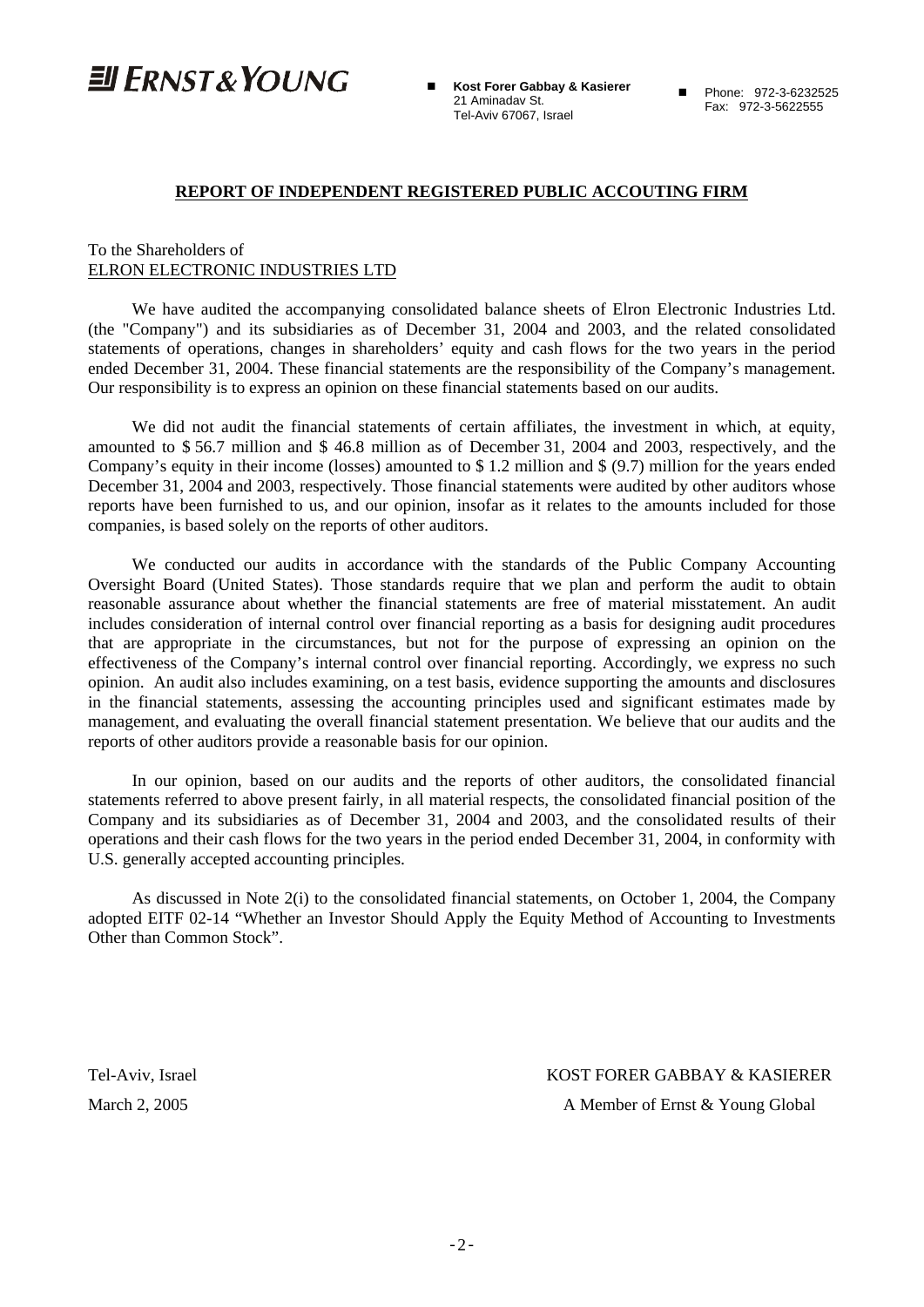## **REPORT OF INDEPENDENT AUDITORS**

### To the Shareholders of ELRON ELECTRONIC INDUSTRIES LTD.

We have audited the accompanying consolidated statements of operations, changes in shareholders' equity and cash flows of Elron Electronic Industries Ltd. (the "Company") and its subsidiaries, for the year ended December 31, 2002. These financial statements are the responsibility of the Company's management. Our responsibility is to express an opinion on these financial statements based on our audit.

We did not audit the financial statements of certain subsidiaries, whose net losses constitute approximately 4.8% of consolidated net loss for the year ended December 31, 2002. Also, we did not audit the financial statements of certain affiliates, whose Company's equity in their losses amounted to \$4.6 million for the year ended December 31, 2002. Those financial statements were audited by other auditors whose reports have been furnished to us, and our opinion, insofar as it relates to the amounts included for those companies, is based solely on the reports of other auditors.

We conducted our audit in accordance with auditing standards generally accepted in the United States. Those standards require that we plan and perform the audit to obtain reasonable assurance about whether the financial statements are free of material misstatement. An audit includes examining, on a test basis, evidence supporting the amounts and disclosures in the financial statements. An audit also includes assessing the accounting principles used and significant estimates made by management, as well as evaluating the overall financial statement presentation. We believe that our audit and the reports of other auditors provide a reasonable basis for our opinion.

In our opinion, based on our audit and the reports of other auditors, the consolidated financial statements referred to above present fairly, in all material respects, the consolidated results of the Company and its subsidiaries operations and their cash flows for the year ended December 31, 2002, in conformity with United States generally accepted accounting principles. As discussed in note 2(l) to the consolidated financial statements, on January 1, 2002, the Company adopted SFAS 142, "Goodwill and Other Intangible Assets".

## **Luboshitz Kasierer An affiliate member of Ernst & Young International**

Tel Aviv, Israel March 12, 2003, except as to Note 7(d)6 which is dated March 10, 2004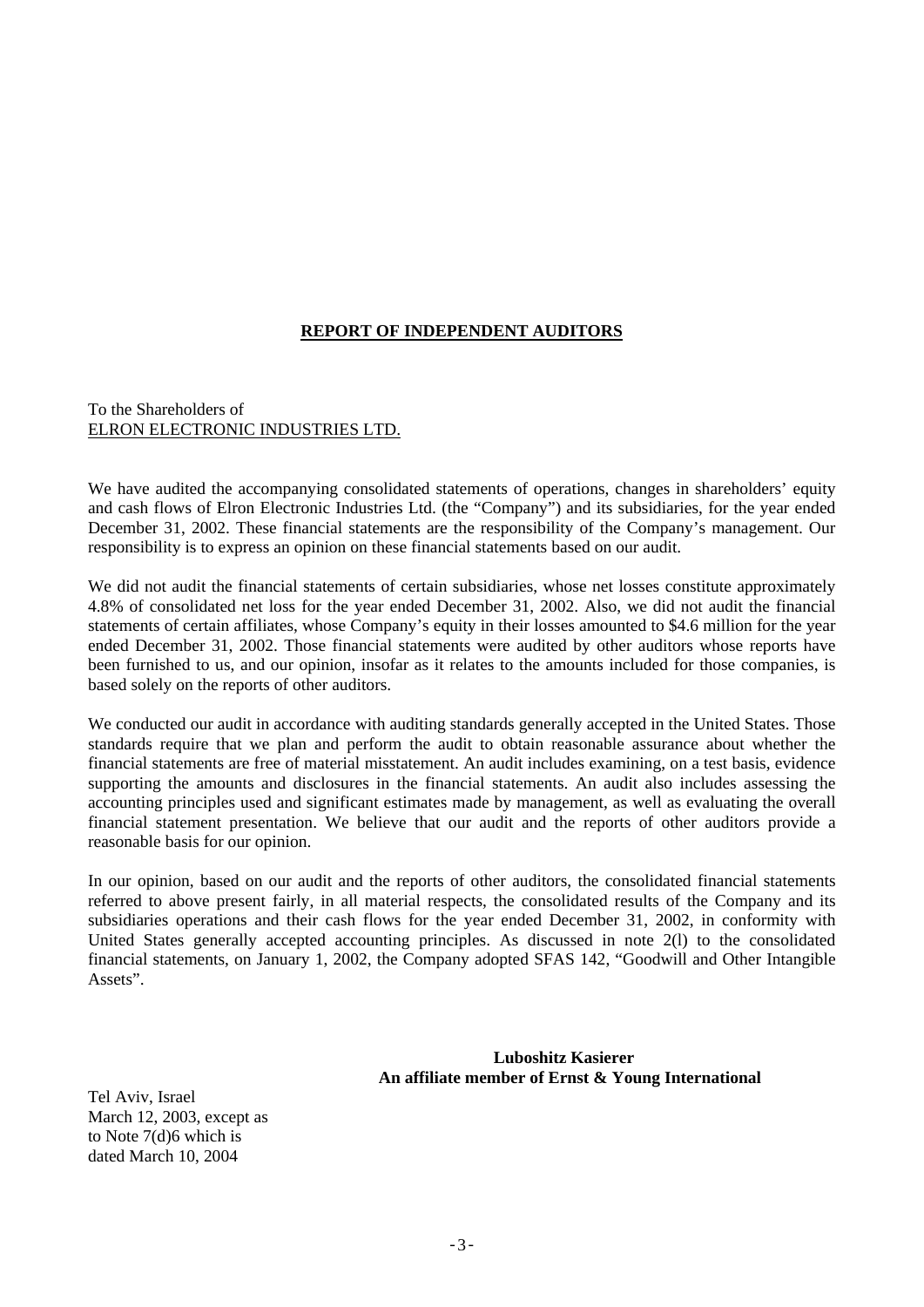## **CONSOLIDATED BALANCE SHEETS**

## **U.S. dollars in thousands, except share and per share data**

|                                                            |                | December 31,  |                |  |  |  |  |
|------------------------------------------------------------|----------------|---------------|----------------|--|--|--|--|
|                                                            | <b>Note</b>    | 2004          | 2003           |  |  |  |  |
| <b>ASSETS</b><br><b>CURRENT ASSETS</b>                     |                |               |                |  |  |  |  |
| Cash and cash equivalents                                  | $\overline{4}$ | \$<br>42,611  | \$<br>83,906   |  |  |  |  |
| Short-term investments                                     | 5              | 146,009       | 37,158         |  |  |  |  |
| Trade receivables, net *                                   | 6              | 6,112         | 5,016          |  |  |  |  |
| Other receivables and prepaid expenses *                   |                | 1,946         | 2,516          |  |  |  |  |
| Inventories and contracts-in-progress                      |                | 1,984         | 1,471          |  |  |  |  |
| Total current assets                                       |                | 198,662       | 130,067        |  |  |  |  |
|                                                            |                |               |                |  |  |  |  |
| <b>INVESTMENTS AND LONG-TERM RECEIVABLES</b>               |                |               |                |  |  |  |  |
| Investments in affiliated companies                        | 7<br>8         | 117,124       | 156,819        |  |  |  |  |
| Investments in other companies and long-term receivables * | 10             | 155,929       | 128,799<br>700 |  |  |  |  |
| Long-term debentures<br>Deferred taxes                     | 16             | 5,493         | 1,871          |  |  |  |  |
| Severance pay deposits                                     |                |               | 2,144          |  |  |  |  |
|                                                            |                | 2,637         |                |  |  |  |  |
| Total investments and long-term receivables                |                | 281,183       | 290,333        |  |  |  |  |
| PROPERTY AND EQUIPMENT, NET                                | 11             | 8,064         | 8,317          |  |  |  |  |
|                                                            |                |               |                |  |  |  |  |
| <b>INTANGIBLE ASSETS</b>                                   | 12             |               |                |  |  |  |  |
| Goodwill                                                   |                | 10,268        | 12,019         |  |  |  |  |
| Other intangible assets                                    |                | 2,979         | 9,968          |  |  |  |  |
| Total intangible assets                                    |                | 13,247        | 21,987         |  |  |  |  |
| Total assets                                               |                | 501,156<br>\$ | \$<br>450,704  |  |  |  |  |

\* Include receivables from related parties in the aggregate amount of \$3,360 and \$3,684 as of December 31, 2004 and 2003, respectively.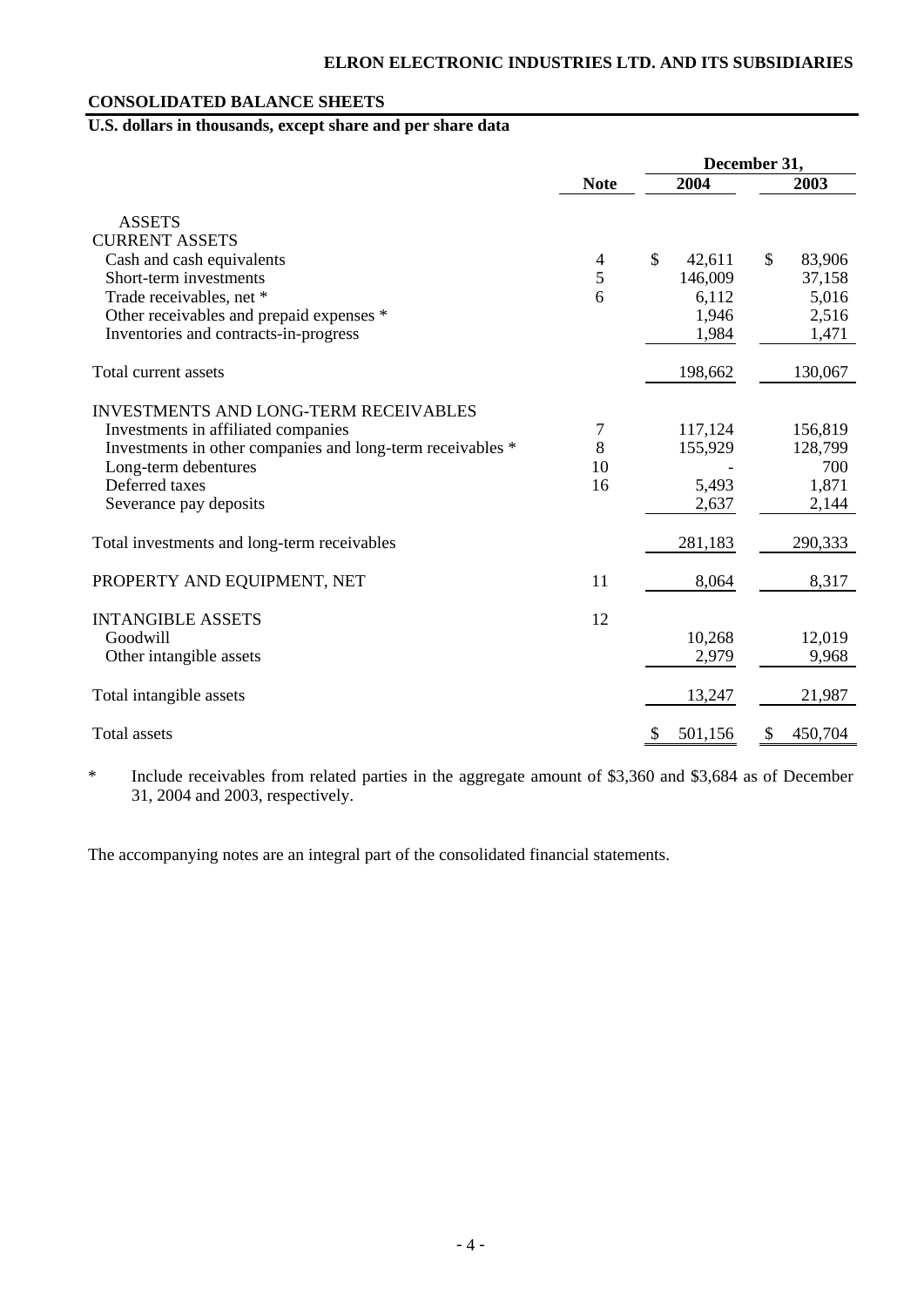## **ELRON ELECTRONIC INDUSTRIES LTD. AND ITS SUBSIDIARIES**

## **CONSOLIDATED BALANCE SHEETS**

## **U.S. dollars in thousands, except share and per share data**

|                                                                                                                                                                              |             | December 31,  |               |  |  |  |  |
|------------------------------------------------------------------------------------------------------------------------------------------------------------------------------|-------------|---------------|---------------|--|--|--|--|
|                                                                                                                                                                              | <b>Note</b> | 2004          | 2003          |  |  |  |  |
| LIABILITIES AND SHAREHOLDERS' EQUITY<br><b>CURRENT LIABILITIES</b>                                                                                                           |             |               |               |  |  |  |  |
| Short-term loans from banks and others                                                                                                                                       | 13          | \$<br>2,079   | \$<br>11,986  |  |  |  |  |
| Current maturities of long-term loans from banks and others                                                                                                                  | 15          | 2,974         | 44,021        |  |  |  |  |
| Trade payables                                                                                                                                                               |             | 3,459         | 3,408         |  |  |  |  |
| Other payables and accrued expenses                                                                                                                                          | 14          | 31,333        | 13,620        |  |  |  |  |
| Total current liabilities                                                                                                                                                    |             | 39,845        | 73,035        |  |  |  |  |
| <b>LONG-TERM LIABILITIES</b>                                                                                                                                                 |             |               |               |  |  |  |  |
| Long-term loans from banks and others                                                                                                                                        | 15          | 4,072         | 17,221        |  |  |  |  |
| Accrued severance pay and retirement obligations                                                                                                                             |             | 3,809         | 2,850         |  |  |  |  |
| Deferred taxes                                                                                                                                                               | 16          | 41,233        | 40,684        |  |  |  |  |
| Other                                                                                                                                                                        |             | 22            | 103           |  |  |  |  |
| Total long-term liabilities                                                                                                                                                  |             | 49,136        | 60,858        |  |  |  |  |
| <b>MINORITY INTEREST</b>                                                                                                                                                     |             | 23,095        | 20,681        |  |  |  |  |
| <b>SHAREHOLDERS' EQUITY:</b>                                                                                                                                                 | 18          |               |               |  |  |  |  |
| Ordinary shares of NIS 0.003 par value; Authorized: 35,000,000<br>shares as of December 31, 2004 and 2003; Issued and<br>outstanding: 29,414,424 and 29,206,845 shares as of |             |               |               |  |  |  |  |
| December 31, 2004 and 2003, respectively;                                                                                                                                    |             | 9,572         | 9,572         |  |  |  |  |
| Additional paid-in capital                                                                                                                                                   |             | 270,005       | 267,113       |  |  |  |  |
| Accumulated other comprehensive income                                                                                                                                       | 27          | 57,717        | 51,792        |  |  |  |  |
| Retained earnings (accumulated deficit)                                                                                                                                      |             | 51,786        | (32, 347)     |  |  |  |  |
| Total shareholders' equity                                                                                                                                                   |             | 389,080       | 296,130       |  |  |  |  |
| Total liabilities and shareholders' equity                                                                                                                                   |             | \$<br>501,156 | \$<br>450,704 |  |  |  |  |

The accompanying notes are an integral part of the consolidated financial statements.

March 2, 2005

Date of approval of the Ami Erel Avraham Asheri Doron Birger<br>
Thancial statements Chairman of the Board Director President & Chi Chairman of the Board of Directors

Director President & Chief Executive Officer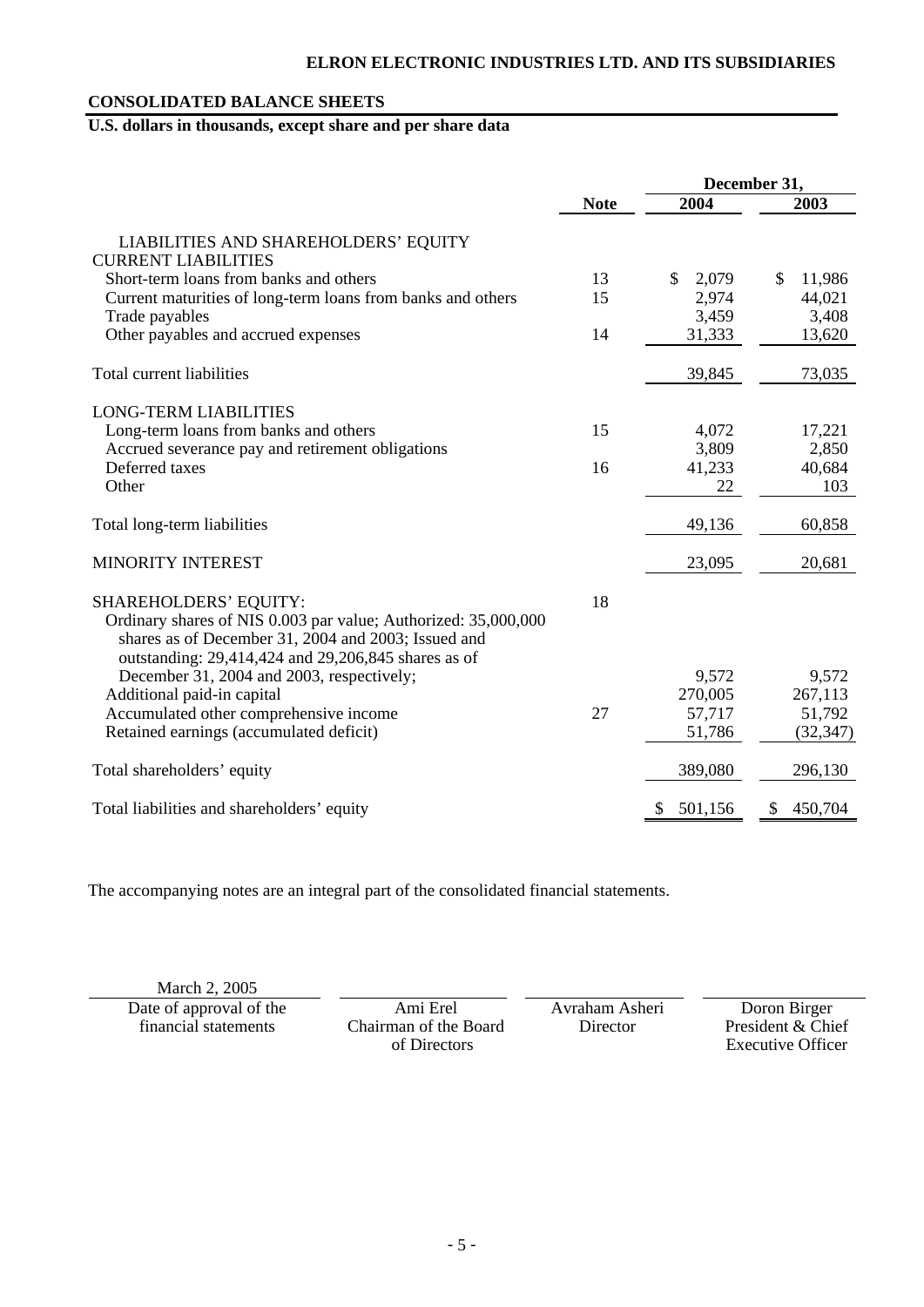## **CONSOLIDATED STATEMENTS OF OPERATIONS**

## **U.S. dollars in thousands, except share and per share data**

|                                                                                                                 |             | <b>Year ended December 31</b> |                         |                     |
|-----------------------------------------------------------------------------------------------------------------|-------------|-------------------------------|-------------------------|---------------------|
|                                                                                                                 | <b>Note</b> | 2004                          | 2003                    | 2002                |
|                                                                                                                 |             |                               |                         |                     |
| <b>INCOME</b>                                                                                                   |             |                               |                         |                     |
| Net revenues*<br>Equity in losses of affiliated companies                                                       | 20          | \$<br>16,330<br>(10, 492)     | 16,547<br>\$<br>(8,698) | 15,179<br>(24, 189) |
| Gain from disposal of businesses and affiliated companies                                                       |             |                               |                         |                     |
| and changes in holdings in affiliated companies, net                                                            | 21          | 132,396                       | 25,754                  | 6,888               |
| Other income (expenses), net                                                                                    | 22          | 4,784                         | 14,665                  | (743)               |
|                                                                                                                 |             |                               |                         |                     |
|                                                                                                                 |             | 143,018                       | 48,268                  | (2,865)             |
| <b>COSTS AND EXPENSES</b>                                                                                       |             |                               |                         |                     |
| Cost of revenues                                                                                                |             | 9,650                         | 10,198                  | 10,716              |
| Research and development costs, net                                                                             |             | 3,637                         | 3,787                   | 3,418               |
| Marketing and selling expenses, net                                                                             |             | 3,202                         | 7,763                   | 6,412               |
| General and administrative expenses                                                                             |             | 13,285                        | 13,923                  | 9,658               |
| Restructuring costs                                                                                             | 24          | 225                           |                         | 1,747               |
| Amortization of intangible assets and in process research                                                       |             |                               |                         |                     |
| and development                                                                                                 |             | 731                           | 1,073                   | 1,044               |
| Impairment of goodwill                                                                                          | 12<br>12    | 1,980                         |                         |                     |
| Impairment of intangible assets and property and equipment<br>Financial expenses (income), net                  | 23          | 7,097<br>(643)                | 753                     | 81                  |
|                                                                                                                 |             |                               |                         |                     |
|                                                                                                                 |             | 39,164                        | 37,497                  | 33,076              |
| Income (loss) before taxes on income                                                                            |             | 103,854                       | 10,771                  | (35, 941)           |
| Tax benefit (taxes on income)                                                                                   | 16          | (15, 132)                     | (6,834)                 | 2,862               |
| Income (loss) after taxes on income                                                                             |             | 88,722                        | 3,937                   | (33,079)            |
| Minority interest in losses (income) of subsidiaries                                                            |             | (4, 135)                      | (10, 907)               | 2,823               |
| Income (loss) from continuing operations                                                                        |             | 84,587                        | (6,970)                 | (30, 256)           |
| Loss from discontinued operations                                                                               | 25          | (454)                         | (235)                   | (11, 323)           |
|                                                                                                                 |             |                               |                         |                     |
| Net income (loss)                                                                                               |             | -S<br>84,133                  | (7,205)<br>\$           | \$<br>(41,579)      |
| Income (loss) per share                                                                                         | 19          |                               |                         |                     |
| Basic:                                                                                                          |             |                               |                         |                     |
| Income (loss) from continuing operations                                                                        |             | 2.89                          | \$<br>(0.24)            | \$<br>(1.15)        |
| Income (loss) from discontinued operations                                                                      |             | (0.02)                        | \$<br>(0.01)            | \$<br>(0.43)        |
| Net income (loss)                                                                                               |             | 2.87                          | (0.25)<br>\$            | \$<br>(1.58)        |
| Diluted:                                                                                                        |             |                               |                         |                     |
| Income (loss) from continuing operations                                                                        |             | 2.88                          | \$<br>(0.24)            | \$<br>(1.15)        |
| Income (loss) from discontinued operations                                                                      |             | (0.02)                        | \$<br>(0.01)            | \$<br>(0.43)        |
|                                                                                                                 |             |                               |                         |                     |
| Net income (loss)                                                                                               |             | 2.86                          | \$<br>(0.25)            | \$<br>(1.58)        |
| Weighted average number of Ordinary shares used in                                                              |             |                               |                         |                     |
| computing basic net income (loss) per share (thousands)                                                         |             | 29,266                        | 29,194                  | 26,272              |
| Weighted average number of Ordinary shares used in<br>computing diluted net income (loss) per share (thousands) |             | 29,385                        | 29,194                  | 26,272              |
|                                                                                                                 |             |                               |                         |                     |

\* Includes revenues from related parties in the amount of \$8,480, \$4,155 and \$2,487, for the years ended December 31, 2004, 2003 and 2002, respectively.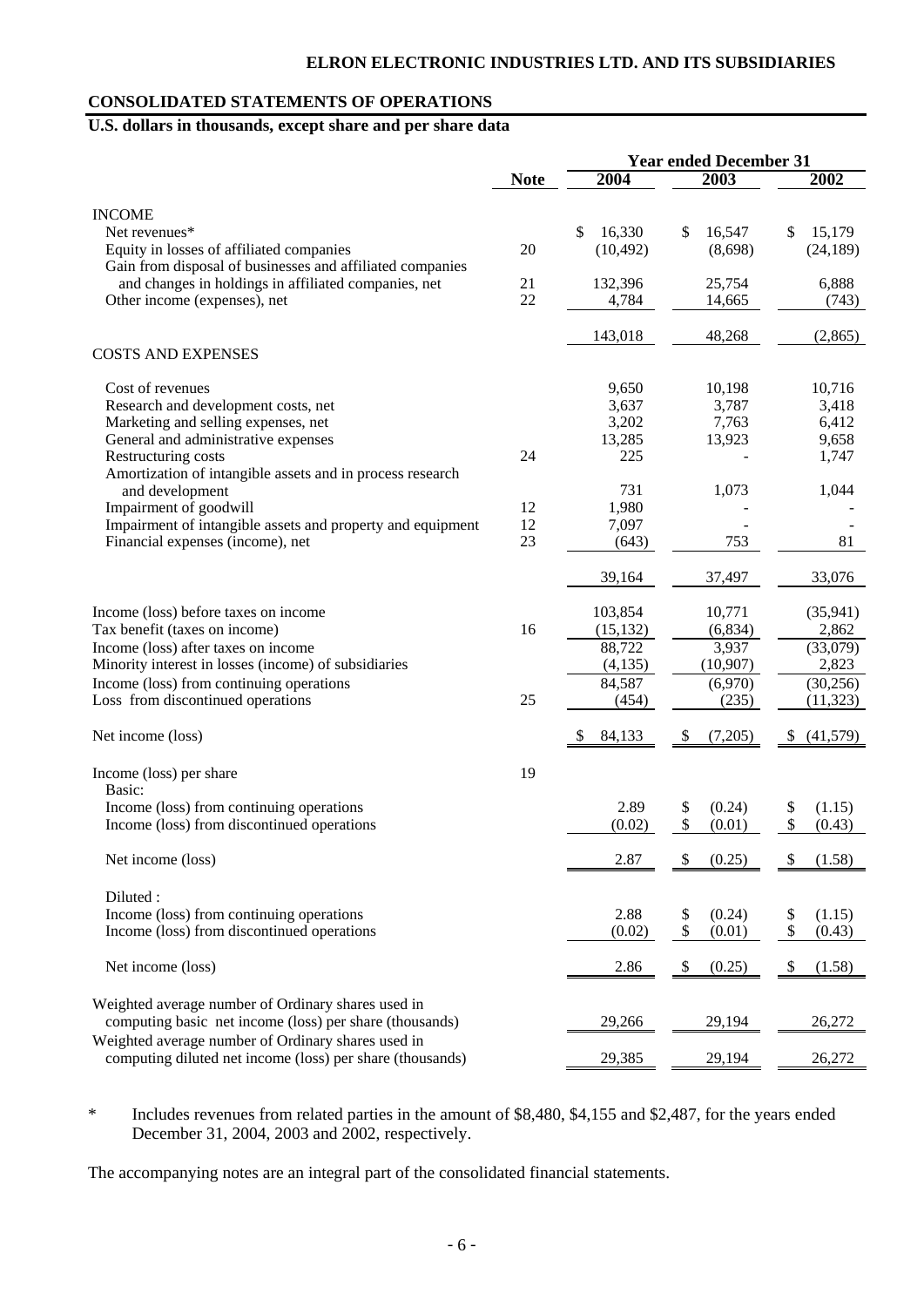## **STATEMENT OF SHAREHOLDERS' EQUITY**

## **U.S. dollars in thousands, except share and per share data**

|                                                                                                                                                                                                                                                                                                                             | Number of<br>shares                            |    | Share capital | <b>Additional</b><br>paid-in capital                   | <b>Accumulated</b><br>other<br>comprehensive<br>income |    | <b>Retained</b><br>earnings<br>(Accumulated<br>deficit) | Total<br>shareholders'<br>equity                          |    | Total<br>comprehensive<br>income (loss)                   |
|-----------------------------------------------------------------------------------------------------------------------------------------------------------------------------------------------------------------------------------------------------------------------------------------------------------------------------|------------------------------------------------|----|---------------|--------------------------------------------------------|--------------------------------------------------------|----|---------------------------------------------------------|-----------------------------------------------------------|----|-----------------------------------------------------------|
| Balance as of January 1, 2002<br>Exercise of options<br>Issuance of shares pursuant to the merger with Elbit<br>Issuance of shares pursuant to the purchase of DEP<br>Changes in additional paid-in capital in affiliated companies<br>Amortization of deferred stock compensation<br>Other comprehensive loss, net of tax: | 21,213,664<br>87,862<br>5,617,601<br>2,261,843 | \$ | 9,567         | \$<br>165,680<br>605<br>71,191<br>29,448<br>336<br>222 | \$<br>42,231                                           | S. | 16,437                                                  | \$<br>233,915<br>605<br>71,195<br>29,449<br>336<br>222    |    |                                                           |
| Unrealized losses on available for sale securities<br>Reclassification adjustment for gain realized and other than temporary<br>impairment included in net loss                                                                                                                                                             |                                                |    |               |                                                        | (33,035)<br>(1,070)                                    |    |                                                         | (33,035)<br>(1,070)                                       | S. | (33,035)<br>(1,070)                                       |
| Minimum pension liability in an affiliated company<br>Net loss                                                                                                                                                                                                                                                              |                                                |    |               |                                                        | (597)                                                  |    | (41, 579)                                               | (597)<br>(41,579)                                         |    | (597)<br>(41, 579)                                        |
| Balance as of December 31, 2002<br>Total comprehensive loss                                                                                                                                                                                                                                                                 | 29,180,970                                     | \$ | 9,572         | \$<br>267,482                                          | \$<br>7,529                                            | -S | (25, 142)                                               | \$ 259,441                                                |    | (76, 281)                                                 |
| Exercise of options<br>Changes in additional paid-in capital in affiliated companies<br>Amortization of deferred stock compensation<br>Other comprehensive income (loss), net of tax:                                                                                                                                       | 25,875                                         |    |               | 177<br>(932)<br>386                                    |                                                        |    |                                                         | 177<br>(932)<br>386                                       |    |                                                           |
| Unrealized gains on available for sale securities<br>Reclassification adjustment for gain realized included in net loss<br>Foreign currency translation adjustment<br>Minimum pension liability in an affiliated company<br>Unrealized loss on derivative instrument in affiliated company<br>Net loss                      |                                                |    |               |                                                        | 55.960<br>(11.113)<br>(304)<br>(172)<br>(108)          |    | (7,205)                                                 | 55,960<br>(11, 113)<br>(304)<br>(172)<br>(108)<br>(7,205) | \$ | 55,960<br>(11, 113)<br>(304)<br>(172)<br>(108)<br>(7,205) |
| Balance as of December 31, 2003                                                                                                                                                                                                                                                                                             | 29,206,845                                     | -S | 9,572         | \$<br>267,113                                          | 51,792                                                 |    | \$ (32,347)                                             | \$296,130                                                 |    |                                                           |
| Total comprehensive income<br>Exercise of options<br>Amortization of deferred stock compensation<br>Tax benefit in respect of options exercised<br>Other comprehensive income (loss), net of tax:                                                                                                                           | 207,579                                        |    |               | 2,097<br>545<br>250                                    |                                                        |    |                                                         | 2,097<br>545<br>250                                       |    | 37,058                                                    |
| Unrealized gains on available for sale securities<br>Reclassification adjustment for gain realized included in net income<br>Foreign currency translation adjustments                                                                                                                                                       |                                                |    |               |                                                        | 8,489<br>(3,582)<br>202                                |    |                                                         | 8,489<br>(3,582)<br>202                                   |    | 8,489<br>(3,582)<br>202                                   |
| Unrealized gain on derivative instruments in affiliated company<br>Reclassification adjustments for loss on derivative instruments, minimum<br>pension liability and foreign currency translation adjustments, included in<br>net income due to sale of affiliated companies<br>Net income                                  |                                                |    |               |                                                        | 84<br>732                                              |    | 84.133                                                  | 84<br>732<br>84,133                                       |    | 84<br>732<br>84.133                                       |
| Balance as of December 31, 2004<br>Total comprehensive income                                                                                                                                                                                                                                                               | 29,414,424                                     |    | 9,572         | 270,005                                                | 57,717                                                 |    | 51,786                                                  | 389,080                                                   |    | 90.058                                                    |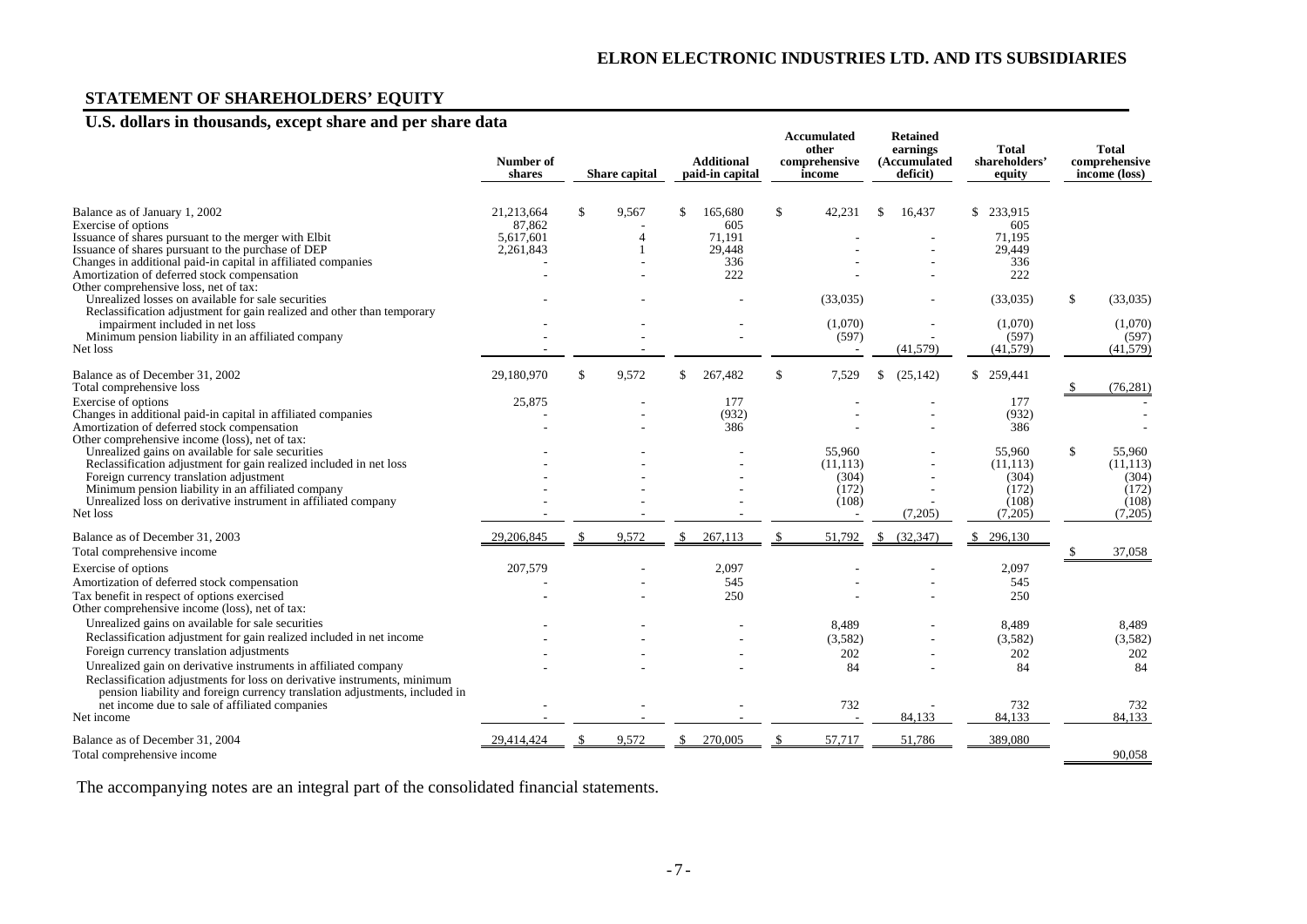## **CONSOLIDATED STATEMENTS OF CASH FLOWS**

## **U.S. dollars in thousands, except share and per share data**

|                                                                                                     |                    | Year ended December 31, |                |
|-----------------------------------------------------------------------------------------------------|--------------------|-------------------------|----------------|
|                                                                                                     | 2004               | 2003                    | 2002           |
| CASH FLOWS FROM OPERATING ACTIVITIES                                                                |                    |                         |                |
| Net income (loss)                                                                                   | 84,133             | \$<br>(7,205)           | \$<br>(41,579) |
| Adjustments to reconcile net income (loss) to net cash used in operating                            |                    |                         |                |
| activities:                                                                                         |                    |                         |                |
| Equity in losses of affiliated companies                                                            | 10,492             | 8,698                   | 24,189         |
| Dividend from affiliated companies                                                                  | 1,719              | 2,971                   | 2,670          |
| Minority interest in income (losses) of subsidiaries                                                | 4,135              | 10,907                  | (2,823)        |
| Gain from disposal of businesses and affiliated companies and changes in                            |                    |                         |                |
| holdings in affiliated companies, net                                                               | (132, 396)         | (25, 754)               | (6,888)        |
| Gain from sale of investments in available for sale securities                                      | (5,360)            | (17, 924)               | (706)          |
| Gain from disposal of businesses included in discontinued operations                                |                    | (4,137)                 | (1,991)        |
| Depreciation and amortization                                                                       | 1,868              | 3,573                   | 4,372          |
| Impairment of intangible assets and property and equipment                                          | 7,097              |                         |                |
| Impairment of goodwill                                                                              | 1,980              |                         |                |
| Decline in value of other investments                                                               | 803                | 3,716                   | 1,866          |
| Equity in losses of partnerships                                                                    | 7                  | 547                     | 303            |
| Amortization (appreciation) of deferred stock compensation and changes in                           |                    |                         |                |
| liability in respect of call options                                                                | 3,033              | 2,564                   | (104)          |
| Deferred taxes, net                                                                                 | (2,409)            | 6,229                   | (3,398)        |
| Changes in operating assets and liabilities                                                         |                    |                         |                |
| Decrease in trade receivables                                                                       | (139)              | 3,491                   | 2,515          |
| Decrease in other receivables and prepaid expenses                                                  | 88<br>5            | 1,888                   | 3,439<br>231   |
| Decrease (increase) in trading securities, net<br>Decrease in inventories and contracts-in-progress | 333                | (4)<br>589              | 698            |
| Decrease in trade payables                                                                          | (1, 184)           |                         | (1,385)        |
| Increase (decrease) in other payables and accrued expenses (mainly                                  |                    | (2,009)                 |                |
| provision for income taxes)                                                                         | 16,935             | (5,275)                 | (11,314)       |
| Other                                                                                               | (552)              | 652                     | 695            |
|                                                                                                     | (9, 412)           | (16, 483)               | (29,210)       |
| Net cash used in operating activities<br>CASH FLOWS FROM INVESTING ACTIVITIES                       |                    |                         |                |
|                                                                                                     |                    |                         |                |
| Investment in affiliated companies<br>Proceeds from sale of KIT shares                              | (57, 916)<br>5,706 | (14, 884)               | (19, 951)      |
| Proceeds from sale of ESL shares                                                                    | 196,580            |                         | 5,862          |
| Proceeds from sale of Given Imaging shares                                                          | 9,074              | 13,878                  | 6,918          |
| Cash and cash equivalents resulting from the merger with Elbit (Schedule A)                         |                    |                         | 14,883         |
| Cash and cash equivalents resulting from the share purchase of DEP                                  |                    |                         |                |
| (Schedule B)                                                                                        |                    |                         | 284            |
| Cash and cash equivalents resulting from newly consolidated subsidiaries                            |                    |                         |                |
| (Schedule C)                                                                                        | 247                |                         | 2,978          |
| Change in cash and cash equivalents resulting from disposal of businesses                           |                    |                         |                |
| (Schedule D)                                                                                        |                    | (4,648)                 | (1,984)        |
| Investment in other companies                                                                       | (15,264)           | (299)                   | (3,700)        |
| Proceeds from sale of investments in other companies                                                |                    |                         | 405            |
| Collection of long term receivables                                                                 |                    | 772                     |                |
| Proceeds from sale of available for sale securities                                                 | 8,062              | 46,143                  | 890            |
| Investments in held to maturity debentures and deposits                                             | (105, 378)         | (8,925)                 | (11, 381)      |
| Investment in available for sale securities                                                         | (43,000)           | (1,952)                 |                |
| Proceeds from maturities of held to maturity debentures and deposits                                | 33,345             | 8,975                   | 4,482          |
| Purchase of property and equipment                                                                  | (728)              | (547)                   | (969)          |
| Proceeds from sale of property and equipment                                                        |                    | 329                     | 515            |
| Proceeds from sale of certain activities                                                            |                    |                         | 6,589          |
| Net cash provided by investing activities                                                           | 30,728             | 38,842                  | 5,821          |
| CASH FLOWS FROM FINANCING ACTIVITIES                                                                |                    |                         |                |
| Proceeds from options exercised                                                                     | 2,097              | 177                     | 605            |
| Proceeds from exercise of options in a subsidiary                                                   |                    |                         |                |
| Receipt of long-term loans from banks                                                               | 519                | 4,032                   | 9,152          |
| Repayment of loans from shareholder                                                                 |                    |                         | (1,378)        |
| Repayment of long-term loans                                                                        | (50,677)           | (6,200)                 | (706)          |
| Decrease in short-term bank loan, net                                                               | (15, 842)          | (4,076)                 | (8,954)        |
| Repayment of loans from minority shareholders of a subsidiary                                       |                    | (4,246)                 |                |
| Receipt of short-term loans from minority shareholders of subsidiaries                              | 137                | 904                     |                |
| Proceeds from convertible loans and long-term loans from minority                                   |                    |                         |                |
| shareholders of a subsidiary                                                                        | 1,402              | 3,055                   | 2,165          |
| Issuance expenses in a subsidiary                                                                   | (180)              |                         |                |
| Dividend to minority shareholders of a subsidiary                                                   | (67)               |                         |                |
| Net cash provided by (used in) financing activities                                                 | (62, 611)          | (6, 354)                | 886            |
| INCREASE (DECREASE) IN CASH AND CASH EQUIVALENTS                                                    | (41,295)           | 16,005                  | (22,503)       |
| CASH AND CASH EQUIVALENTS AT THE BEGINNING OF THE YEAR                                              | 83,906             | 67,901                  | 90,404         |
| CASH AND CASH EQUIVALENTS AT THE END OF THE YEAR                                                    | 42,611             | \$<br>83,906            | \$<br>67,901   |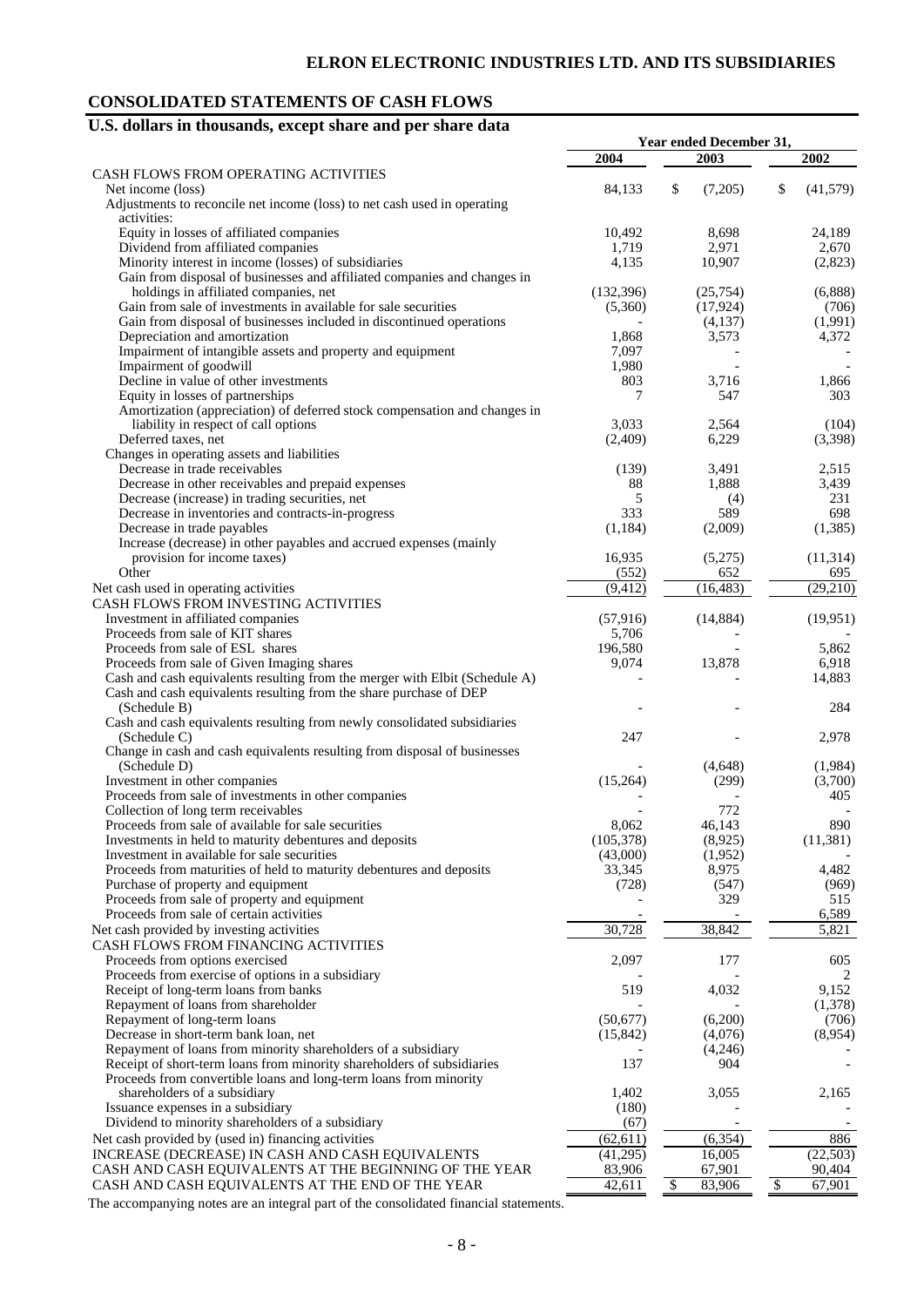## **ELRON ELECTRONIC INDUSTRIES LTD. AND ITS SUBSIDIARIES**

## **CONSOLIDATED STATEMENTS OF CASH FLOWS (Cont.)**

## **U.S. dollars in thousands, except share and per share data**

|                                                                    | <b>Year ended December 31,</b> |       |    |       |    |                                          |
|--------------------------------------------------------------------|--------------------------------|-------|----|-------|----|------------------------------------------|
|                                                                    |                                | 2004  |    | 2003  |    | 2002                                     |
| Supplemental cash flow information:                                |                                |       |    |       |    |                                          |
| Cash paid during the year for:                                     |                                |       |    |       |    |                                          |
| Income taxes                                                       | S                              | 172   | \$ | 96    | \$ | 521                                      |
| Interest                                                           |                                | 1,044 | \$ | 1,466 | \$ | 1,916                                    |
| <b>SCHEDULE A:</b>                                                 |                                |       |    |       |    |                                          |
| Cash and cash equivalents resulting from the merger with Elbit     |                                |       |    |       |    | <b>Year ended</b><br>December 31<br>2002 |
| Assets acquired and liabilities assumed on the merger date:        |                                |       |    |       |    |                                          |
| Working capital deficiency, net (except cash and cash equivalents) |                                |       |    |       | \$ | 6,970                                    |
| Property and equipment                                             |                                |       |    |       |    | (9,225)                                  |
| Investments in affiliated companies                                |                                |       |    |       |    | (5, 423)                                 |
| Other investments                                                  |                                |       |    |       |    | (111, 482)                               |
| Other long -term assets                                            |                                |       |    |       |    | (1,820)                                  |
| Goodwill                                                           |                                |       |    |       |    | (18,275)                                 |
| Long-term liabilities                                              |                                |       |    |       |    | 40,122                                   |
| Investment at equity prior to merger                               |                                |       |    |       |    | 42,739                                   |
| Minority interests                                                 |                                |       |    |       |    | 82                                       |
| Issuance of shares and options                                     |                                |       |    |       |    | 71,195                                   |

Cash and cash equivalents acquired  $\qquad$  14,883

#### SCHEDULE B:

| Cash and cash equivalents resulting from the share purchase of DEP  | <b>Year ended</b><br>December 31<br>2002 |
|---------------------------------------------------------------------|------------------------------------------|
| Assets acquired and liabilities assumed at the share purchase date: |                                          |
| Working capital deficiency, net (except cash and cash equivalents)  | \$<br>19,115                             |
| Property and equipment                                              | (28)                                     |
| Investments in affiliated companies                                 | (40, 493)                                |
| Other investments                                                   | (3,315)                                  |
| Intangible assets                                                   | (5,486)                                  |
| Long-term liabilities                                               | 1.451                                    |
| Investment at equity prior to acquisition                           | 385                                      |
| Minority interests                                                  | (794)                                    |
| Issuance of shares                                                  | 29,449                                   |
| Cash and cash equivalents acquired                                  | 284                                      |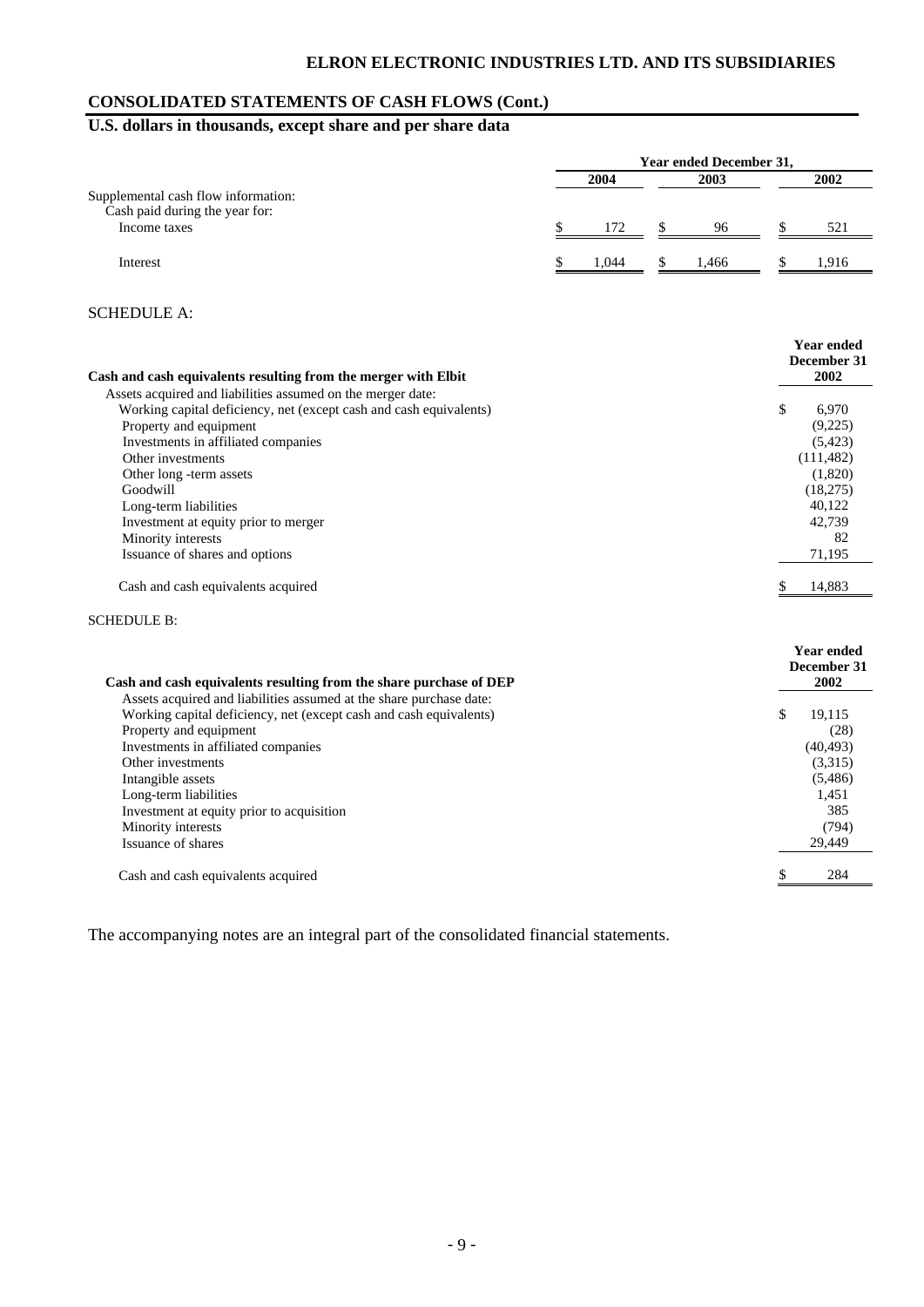## **CONSOLIDATED STATEMENTS OF CASH FLOWS (Cont.)**

## **U.S. dollars in thousands, except share and per share data**

|                                                                                                                                           | Year ended December 31, |         |    |      |    |          |
|-------------------------------------------------------------------------------------------------------------------------------------------|-------------------------|---------|----|------|----|----------|
|                                                                                                                                           |                         | 2004    |    | 2003 |    | 2002     |
| <b>SCHEDULE C:</b>                                                                                                                        |                         |         |    |      |    |          |
| Cash and cash equivalents resulting from newly consolidated subsidiaries<br>Assets acquired and liabilities assumed at the purchase date: |                         |         |    |      |    |          |
| Working capital deficiency, net (except cash and cash equivalents)                                                                        | \$                      | 1.071   | \$ |      | \$ | 3,230    |
| Deposits                                                                                                                                  |                         | (31)    |    |      |    |          |
| Property and equipment                                                                                                                    |                         | (618)   |    |      |    | (2,007)  |
| Intangible assets                                                                                                                         |                         | (1,350) |    |      |    | (12,024) |
| Deferred taxes                                                                                                                            |                         |         |    |      |    | 3.260    |
| Accrued severance pay, net                                                                                                                |                         |         |    |      |    | 179      |
| Long-term liabilities                                                                                                                     |                         | 431     |    |      |    |          |
| Investment at equity prior to acquisition                                                                                                 |                         | 678     |    |      |    | 8,231    |
| Minority interests                                                                                                                        |                         | 66      |    |      |    | 2,109    |
| Cash and cash equivalents acquired                                                                                                        |                         | 247     |    |      |    | 2,978    |
|                                                                                                                                           |                         |         |    |      |    |          |

|                                                                           |    | <b>Year ended December 31.</b> |      |         |  |  |  |
|---------------------------------------------------------------------------|----|--------------------------------|------|---------|--|--|--|
| <b>SCHEDULE D:</b>                                                        |    | 2003                           | 2002 |         |  |  |  |
| Change in cash and cash equivalents resulting from disposal of businesses |    |                                |      |         |  |  |  |
| Assets and liabilities at date of sale:                                   |    |                                |      |         |  |  |  |
| Working capital, net (except cash and cash equivalents)                   | \$ | (708)                          | \$   | (677)   |  |  |  |
| Property and equipment                                                    |    | 1,274                          |      | 266     |  |  |  |
| Intangible assets                                                         |    | 6,532                          |      | 200     |  |  |  |
| Deferred tax liability                                                    |    | (907)                          |      |         |  |  |  |
| Accrued severance pay, net                                                |    |                                |      | (33)    |  |  |  |
| Gain resulting from sale of businesses                                    |    | 22,833                         |      | 1,991   |  |  |  |
| Securities received:                                                      |    |                                |      |         |  |  |  |
| Marketable securities                                                     |    | (5,400)                        |      | (1,600) |  |  |  |
| Other investments                                                         |    | (1,000)                        |      | (2,131) |  |  |  |
| Investment in affiliated Company                                          |    | (30,272)                       |      |         |  |  |  |
| Liability incurred                                                        |    | 3,000                          |      |         |  |  |  |
| Net decrease in cash and cash equivalents                                 |    | (4,648)                        |      | (1,984) |  |  |  |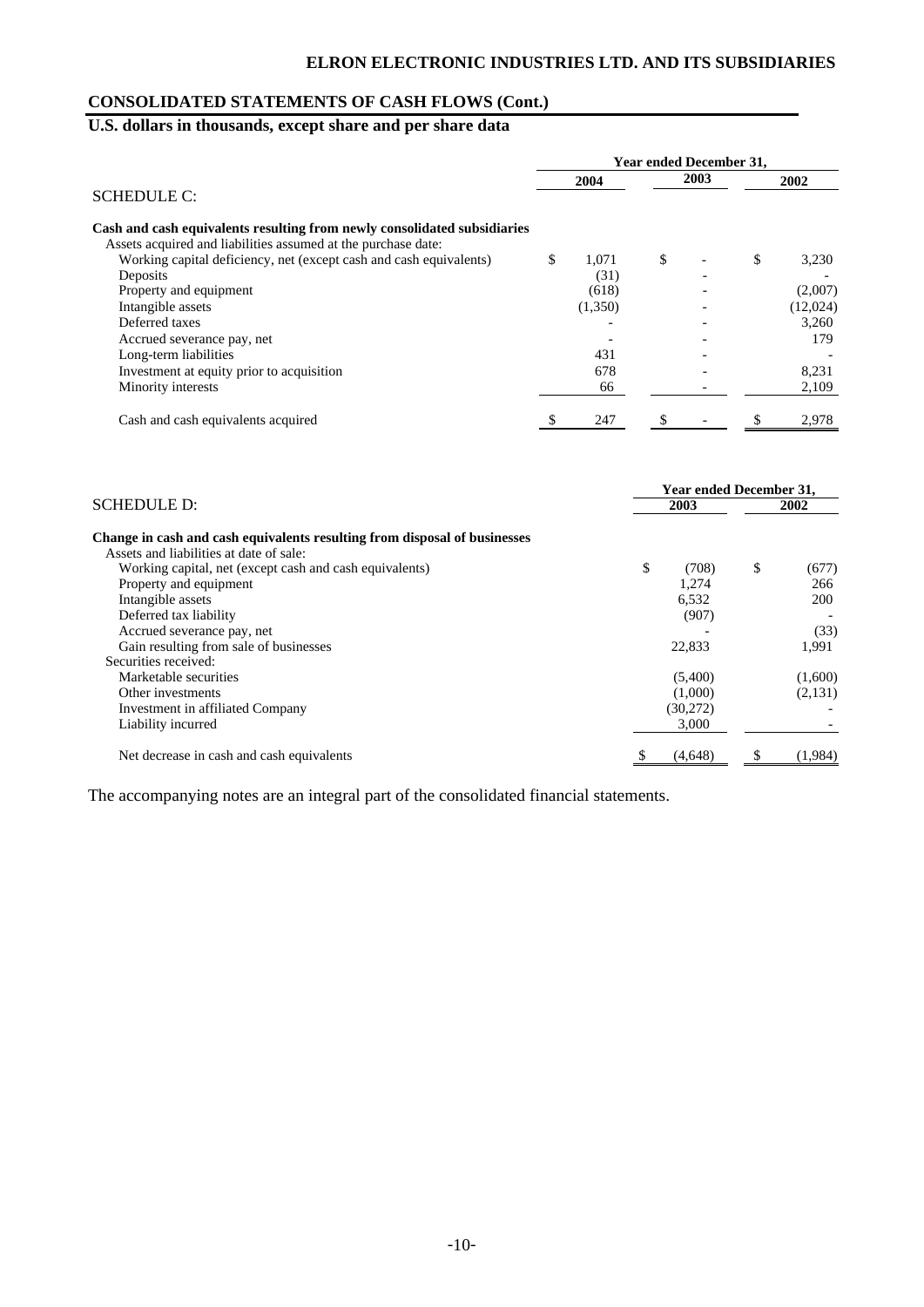**U.S. dollars in thousands, except share and per share data** 

## **NOTE 1:**- **GENERAL**

- a. Elron Electronic Industries Ltd. ("Elron" or "the Company"), an Israeli corporation, is a multinational high technology operational holding company. Elron's global business is conducted through subsidiaries and affiliates, primarily in the fields of medical devices, telecom, semiconductors, software and advanced materials.
- b. On August 22, 2004 Discount Investment Corporation Ltd. ("DIC") completed a tender offer to purchase 2,203,425 of the Company's shares. Following the consummation of the tender offer, DIC's interest in the Company increased from approximately 38.5% to approximately 46% of the Company's outstanding shares.

## **NOTE 2:- SIGNIFICANT ACCOUNTING POLICIES**

The financial statements have been prepared in accordance with accounting principles generally accepted in the United States ("US GAAP").

The significant accounting policies followed in the preparation of the financial statements, applied on a consistent basis, are:

a. Use of estimates

The preparation of financial statements in conformity with generally accepted accounting principles requires management to make estimates and assumptions that affect the reported amounts of assets and liabilities and disclosure of contingent assets and liabilities at the date of the financial statements, and the reported amounts of income and expenses during the reported period. Actual results could differ from those estimates.

b. Financial statements in U.S. dollars

The financial statements have been prepared in U.S. dollars, since the currency of the primary economic environment in which the operations of the Company, its principal subsidiaries and affiliates are conducted is the U.S. dollar. Most of the Company's assets and liabilities are in U.S. dollars and sales of its subsidiaries are mainly in U.S. dollars. Therefore, the functional and reporting currency of the Company and its subsidiaries is the U.S. dollar.

Transactions and balances originally denominated in U.S. dollars are presented at their original amounts. Transactions and balances in other currencies have been remeasured into U.S. dollars in accordance with the principles set forth in Statement of Financial Accounting Standards ("SFAS") No. 52, "Foreign Currency Translation" ("SFAS 52").

Accordingly, amounts in currencies other than U.S dollars have been translated as follows:

Monetary balances - at the exchange rate in effect on the balance sheet date. Revenues and costs – at the exchange rates in effect as of the date of recognition of the transactions.

All exchange gains and losses from the remeasurement mentioned above are reflected in the statement of operations in financial expenses (income), net.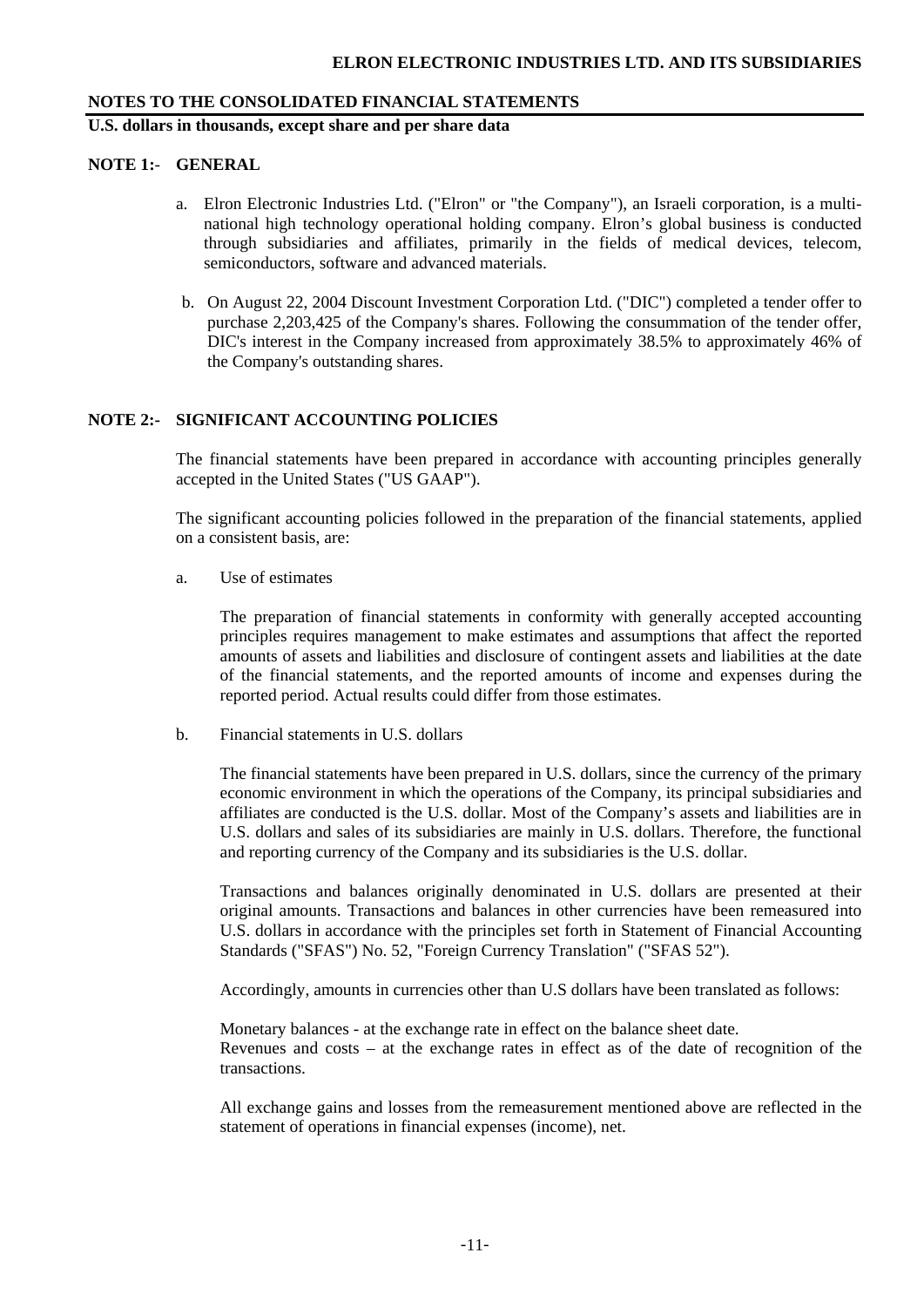#### **U.S. dollars in thousands, except share and per share data**

### **NOTE 2:- SIGNIFICANT ACCOUNTING POLICIES (Cont.)**

b. Financial statements in U.S. dollars (Cont.)

The financial statements of an affiliate accounted for under the equity method, whose functional currency is not the U.S. dollar, have been translated into dollars in accordance with SFAS 52. All balance sheet accounts have been translated using the exchange rates in effect at the balance sheet date. Statement of income amounts have been translated using average exchange rates prevailing during the year. The resulting aggregate translation adjustments are reported as a component of accumulated other comprehensive income in shareholders' equity.

#### c. Principles of consolidation

The consolidated financial statements include the accounts of the Company and its subsidiaries, in which the Company has a controlling voting interest and of VIEs for which the Company is the primary beneficiary according to the provisions of FIN 46, as described below. Inter-company balances and transactions have been eliminated upon consolidation.

In January 2003, the Financial Accounting Standards Board ("FASB") issued Interpretation No. 46, "Consolidation of Variable Interest Entities, an Interpretation of ARB No. 51" ("FIN 46"). In December 2003, the FASB modified FIN 46 to make certain technical corrections and address certain implementation issues that had arisen. FIN 46 provides a new framework for identifying variable interest entities ("VIE") and determining when a company should include the assets, liabilities, noncontrolling interests and results of activities of a VIE in its consolidated financial statements.

In general, a VIE is a corporation, partnership, limited-liability corporation, trust, or any other legal structure used to conduct activities or hold assets that either (1) has an insufficient amount of equity to carry out its principal activities without additional subordinated financial support, (2) has a group of equity owners that is unable to make significant decisions about its activities, or (3) has a group of equity owners that does not have the obligation to absorb losses or the right to receive returns generated by its operations.

FIN 46 requires a VIE to be consolidated by the party with an ownership, contractual or other financial interest in the VIE (a variable interest holder) that will absorb a majority of the risk of loss from the VIE's activities, is entitled to receive a majority of the VIE's residual returns (if no other variable interests absorb a majority of the VIE's losses), or both.

A variable interest holder that consolidates the VIE is called the primary beneficiary. Upon consolidation, the primary beneficiary generally must initially record all of the VIE's assets, liabilities and noncontrolling interests at fair value and subsequently account for the VIE as if it were consolidated based on a majority voting interest. FIN 46 also requires disclosures about VIEs that the variable interest holder is not required to consolidate but in which it has a significant variable interest.

FIN 46 was effective immediately for VIEs created after January 31, 2003. For VIEs created before January 31, 2003, the provisions of FIN 46, as revised, were adopted as of March 31, 2004. The adoption of FIN 46 did not have a significant effect on the Company's financial statements. For additional information on the Company's VIE, see Note 3g.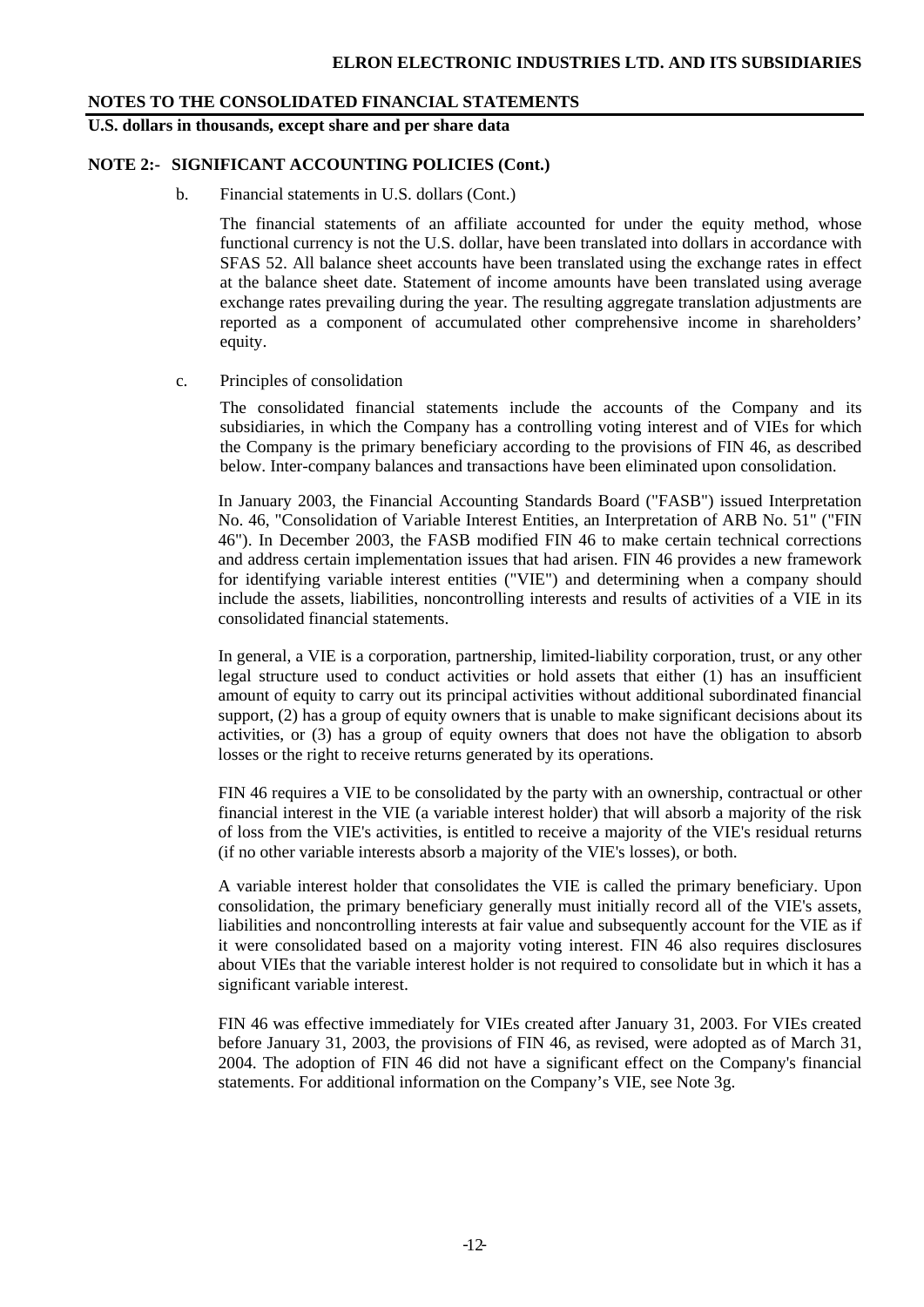**U.S. dollars in thousands, except share and per share data** 

## **NOTE 2:- SIGNIFICANT ACCOUNTING POLICIES (Cont.)**

c. Principles of consolidation (Cont.)

As of the balance sheet date the significant subsidiaries whose balances and results are consolidated are:

|                                               | December 31, |                           |  |
|-----------------------------------------------|--------------|---------------------------|--|
|                                               | 2004         | 2003                      |  |
|                                               |              | $%$ of                    |  |
|                                               |              | outstanding share capital |  |
|                                               |              |                           |  |
| Elbit Ltd. ("Elbit")                          | 100.0        | 100.0                     |  |
| DEP Technology Holdings Ltd. ("DEP")          | 100.0        | 100.0                     |  |
| RDC Rafael Development Corporation Ltd.       |              |                           |  |
| ("RDC")                                       | 49.6         | 48.0                      |  |
| Elron SW Inc. ("ESW") (formerly: Elron        |              |                           |  |
| Software Inc. "ESI")                          |              | 95.6                      |  |
| Elron Telesoft Ltd. and Elron Telesoft Export |              |                           |  |
| Ltd. (together "ET group") (in 2003- Elron    |              |                           |  |
| Telesoft Inc.)                                | 100.0        | 98.9                      |  |
| Galil Medical Ltd. ("Galil")                  | 59.1         | 51.8                      |  |
| Mediagate Ltd. ("Mediagate") (in 2003 –       |              |                           |  |
| Mediagate N.V)                                | 100.0        | 69.1                      |  |
| <b>SELA</b> Semiconductors Engineering        |              |                           |  |
| Laboratories Ltd. ("SELA")                    | 54.4         |                           |  |
| Starling Advanced Communications Ltd.         |              |                           |  |
| ("Starling")                                  | 66.5         |                           |  |
| 3DV Systems Ltd. ("3DV")                      | 94.8         |                           |  |

#### d. Business combinations

Business combinations have been accounted for using the purchase method of accounting. Under the purchase method of accounting the results of operations of the acquired business are included from the effective date of acquisition. The costs to acquire companies, including transactions costs, have been allocated to the underlying net assets of each acquired company in proportion to their respective fair values. Any excess of the purchase price over estimated fair values of the identifiable net assets acquired has been recorded as goodwill.

e. Cash and cash equivalents

Cash and cash equivalents are short-term highly liquid investments that are readily convertible to cash with original maturities of three months or less at the date acquired.

f. Bank deposits

Bank deposits with original maturities of three months or more but less than one year are presented as part of short-term investments. Deposits are measured at amortized cost plus accrued interest. Interest on deposits is recorded as financial income.

g. Marketable securities

Management determines the classification of marketable investments in debt securities with fixed maturities and marketable equity securities at the time of purchase and reevaluates such designations at each balance sheet date.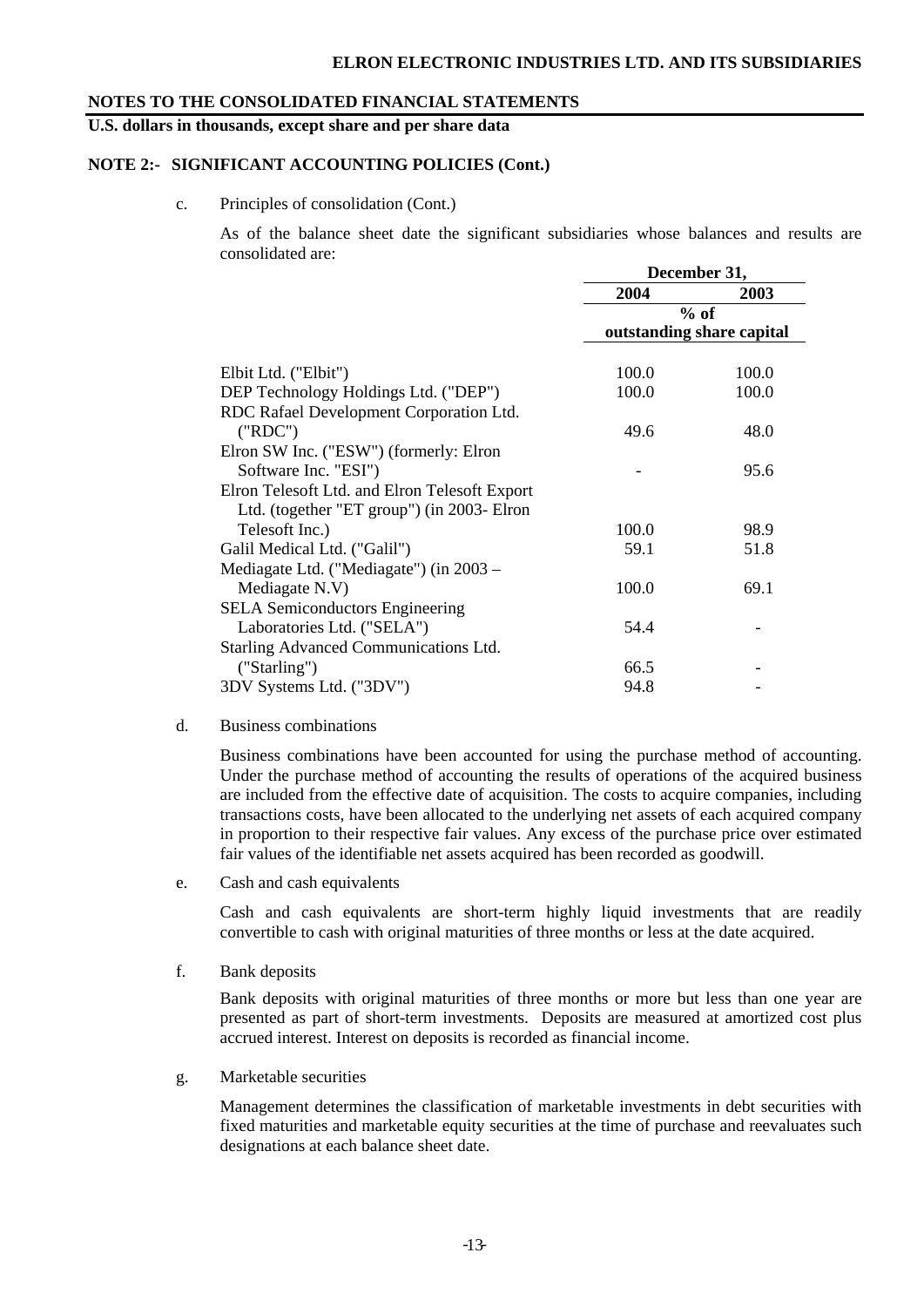**U.S. dollars in thousands, except share and per share data** 

## **NOTE 2:- SIGNIFICANT ACCOUNTING POLICIES (Cont.)**

g. Marketable securities (Cont.)

Some marketable securities are classified as trading securities and are stated at the quoted market prices at each balance sheet date. Gains and losses (realized and unrealized) relating to trading securities as well as interest on such securities are included as other income (expenses).

Certain marketable securities covered by SFAS No. 115 "Accounting for Certain Investments in Debt and Equity Securities", ("SFAS 115") are classified as available-for-sale. Accordingly, these securities are measured at fair value, with unrealized gains and losses reported net-of-tax in accumulated other comprehensive income, a separate component of shareholders' equity. Realized gains and losses on sales of investments, and decline in value judged to be other than temporary, are included in the consolidated statement of operations. When computing realized gain or loss, cost is determined on an average basis. Interest and amortization of premium and discount on debt securities are recorded as financial income.

 Debt securities, which the Company has the positive intent and ability to hold to maturity, are classified as held-to-maturity investments. Held-to-maturity investments are measured at amortized cost plus accrued interest. Interest and amortization of premium and discount on such debt securities are recorded as financial income.

h. Inventories and contracts in progress

Inventories are stated at the lower of cost or market value. Inventory write-offs are provided for slow-moving items and technological obsolescence.

Cost is determined as follows: Raw materials - using the "first in, first out" method. Contracts-in-progress - represent amounts related to contracts as determined by the percentage of completion method of accounting. Finished Products – on the basis of direct manufacturing costs with the additional of allocable indirect manufacturing.

i. Investments in companies

Investments in common stock or in-substance-common stock of entities in which the Company has significant influence but less than a controlling voting interest are accounted for using the equity method ("affiliated companies") (see below for provisions of EITF 02- 14). Significant influence is presumed to exist when the Company holds between 20%-50% of the investee's voting stock. However, whether or not the Company has significant influence depends on evaluation of certain factors including among others, the Company's representation on the investee's board of directors, agreements with other shareholders, additional voting rights, participation in policy making processes, existence of material intercompany transactions and technological dependency and the extent of ownership by the Company in relation to the concentration of other shareholders.

In July 2004, the EITF reached a consensus on Issue No. 02-14, "Whether an Investor Should Apply the Equity Method of Accounting to Investments Other Than Common Stock" ("EITF 02-14"). EITF 02-14 states that the Company must apply the equity method of accounting to investments in common stock and in in-substance-common stock if it has the ability to exercise significant influence over the operating and financial policies of the investee.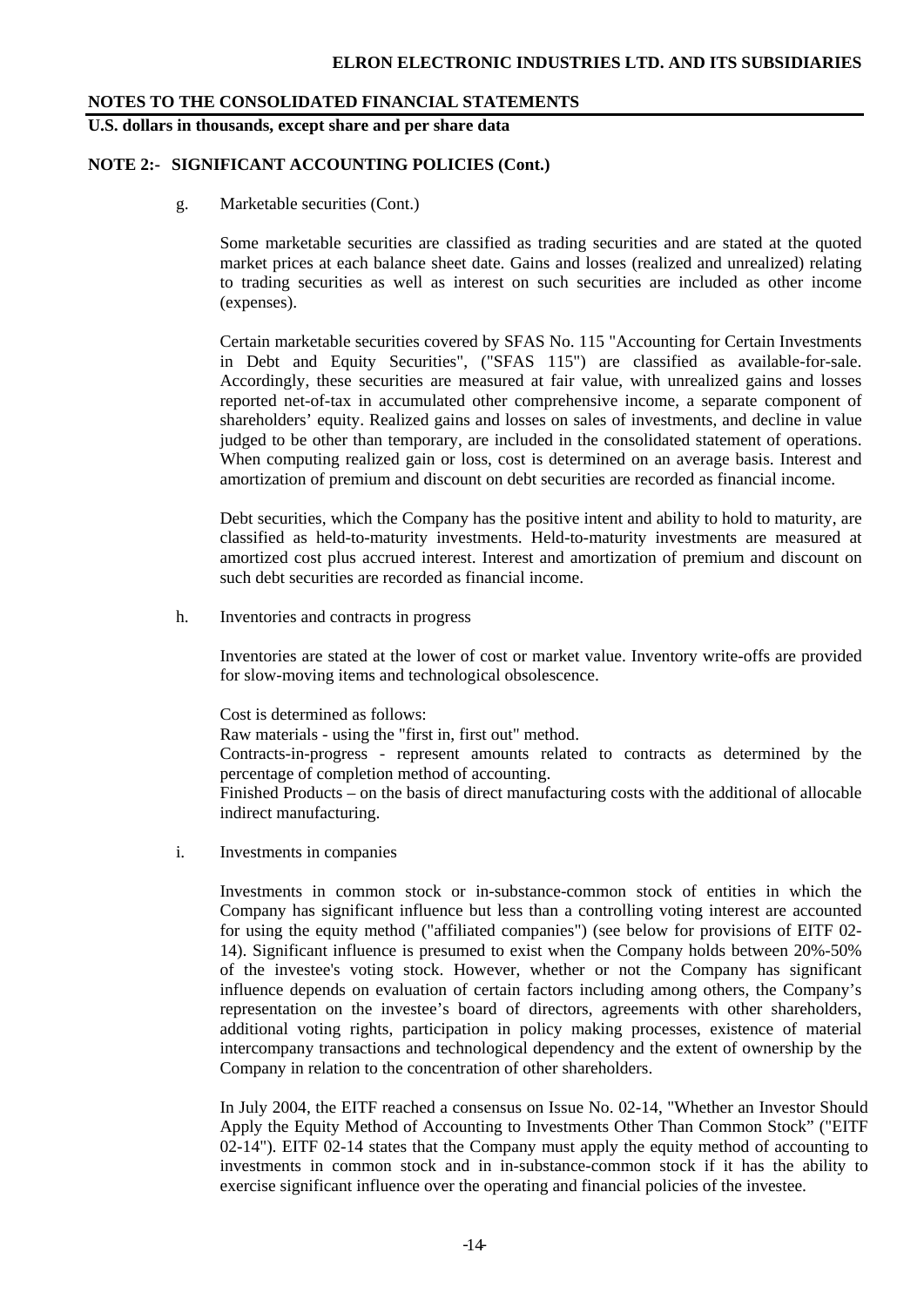**U.S. dollars in thousands, except share and per share data** 

#### **NOTE 2:- SIGNIFICANT ACCOUNTING POLICIES (Cont.)**

i. Investments in companies (Cont.)

EITF 02-14 defines in-substance-common stock as an investment with similar risk and reward characteristics to common stock. The provisions of EITF 02-14 are effective beginning in the fourth quarter of 2004. For investments that are not common stock or in-substance-common stock, but were accounted for under the equity method prior to the effective date of EITF 02-14, the equity method of accounting should be discontinued at the effective date. Previously recognized equity method earnings and losses are not reversed. Upon adoption of EITF 02-14, the Company evaluated all its existing investments at the adoption date and concluded that no change should be made to its current accounting treatment as a result of the adoption of EITF 02-14.

The Company discontinues applying the equity method when its investment (including advances and loans) is reduced to zero and it has not guaranteed obligations of the affiliate or is not otherwise committed to provide further financial support to the affiliate.

According to EITF 02-18 "Accounting for Subsequent Investments in an Investee after suspension of Equity Method Loss Recognition" ("EITF 02-18"), in cases where the Company suspended equity method loss recognition in a certain investee, and it subsequently invests in the aforementioned investee (not resulting in the ownership interest increasing from one of significant influence to one of control), if the additional investment, in whole or in part, represents, in substance, the funding of prior losses, the Company recognizes previously suspended losses up to the amount of the additional investment determined to represent the funding of prior losses. Whether the investment represents the funding of prior losses, however, depends on the facts and circumstances.

In circumstances where the Company's ownership in an affiliate is in the form of a preferred security or other senior security, the Company recognizes losses based on the ownership level of the particular affiliate's security or loan held by the Company to which the equity method losses are being applied.

The excess of the purchase price over the fair value of net tangible assets acquired is attributed to goodwill, technology and other identifiable intangible assets. Technology and other identifiable intangible assets are amortized over a period of approximately 5-15 years, commencing from the acquisition date.

Gains arising from issuance of shares by affiliated companies to third parties are recorded as income in the consolidated statements of operations, unless the issuing company is a development stage company for which the gain (loss) from issuance is accounted for as an equity transaction pursuant to Staff Accounting Bulletin ("SAB") No. 51 "Accounting for Sales of Stock by a Subsidiary".

When an investment in an investee, that was previously accounted for on other than the equity method, becomes qualified for use of the equity method by an increase in level of ownership, the equity method of accounting is adopted retroactively and financial statements of prior periods are adjusted accordingly.

Investments in partnerships are accounted for under the equity method.

Investments in non-marketable securities of companies, in which the Company does not have the ability to exercise significant influence over operating and financial policies, and investments in non-marketable companies that are not common stock or in-substancecommon stock, are presented at cost.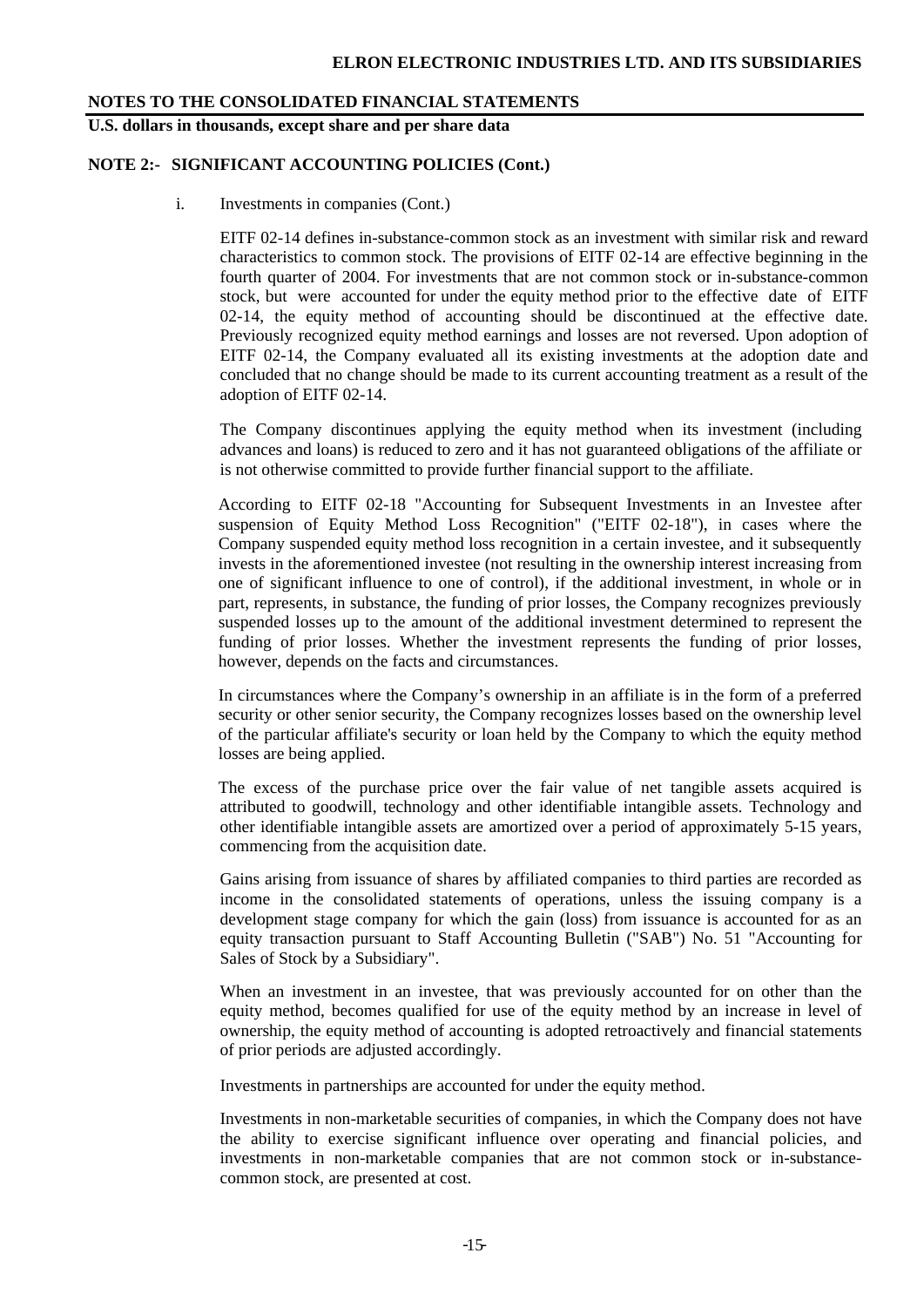**U.S. dollars in thousands, except share and per share data** 

## **NOTE 2:- SIGNIFICANT ACCOUNTING POLICIES (Cont.)**

i. Investments in companies (Cont.)

Management evaluates investments in affiliates and other companies for evidence of other than temporary declines in value. When relevant factors indicate a decline in value that is other than temporary, the Company records a provision for the decline in value. A judgmental aspect of accounting for investments involves determining whether an other-than-temporary decline in value of the investment has been sustained. Such evaluation is dependent on the specific facts and circumstances. Accordingly, management evaluates financial information (e.g. budgets, business plans, financial statements, etc.) in determining whether an other-thantemporary decline in value exists. Factors indicative of an other-than-temporary decline include recurring operating losses, credit defaults and subsequent rounds of financings at an amount below the cost basis of the investment. This list is not all inclusive and management weighs all quantitative and qualitative factors in determining if an other-than-temporary decline in value of an investment has occurred.

j. Property and equipment

Property and equipment are stated at cost, net of accumulated depreciation and investment grants. Depreciation is calculated by the straight-line method over the estimated useful lives of the assets at the following annual rates:

|                                    | $\frac{0}{0}$              |
|------------------------------------|----------------------------|
| Land and Buildings                 | $0 - 4$                    |
| Computers, Machinery and Furniture | $6 - 33$                   |
| Motor vehicles                     | $15 - 20$                  |
| Leasehold improvements             | over the term of the lease |

k. Impairment and disposal of long-lived assets

The Company's and its subsidiaries' long-lived assets (including identifiable intangible assets subject to amortization) are reviewed for impairment in accordance with SFAS No. 144, "Accounting for the Impairment or Disposal of Long-Lived Assets" ("SFAS 144"), whenever events or changes in circumstances indicate that the carrying amount of an asset may not be recoverable. Recoverability of assets to be held and used is measured by a comparison of the carrying amount of an asset to the future undiscounted cash flows expected to be generated by the asset. If an asset is considered to be impaired, the impairment is measured by the difference between the carrying amount of the asset and its fair value. Assets to be disposed of are reported at the lower of their carrying amount or fair value less costs to sell. See Notes 12(5) and 12(6) regarding impairment of intangible assets.

l. Intangible assets

Intangible assets include mainly technology, goodwill and other identifiable intangible assets acquired in connection with the purchase of subsidiaries and businesses. Technology and other identifiable intangible definite lived assets are amortized over their estimated useful lives.

The Company and its subsidiaries evaluate the amortization periods of all identifiable intangible assets to determine whether events or circumstances warrant revised estimates of useful lives.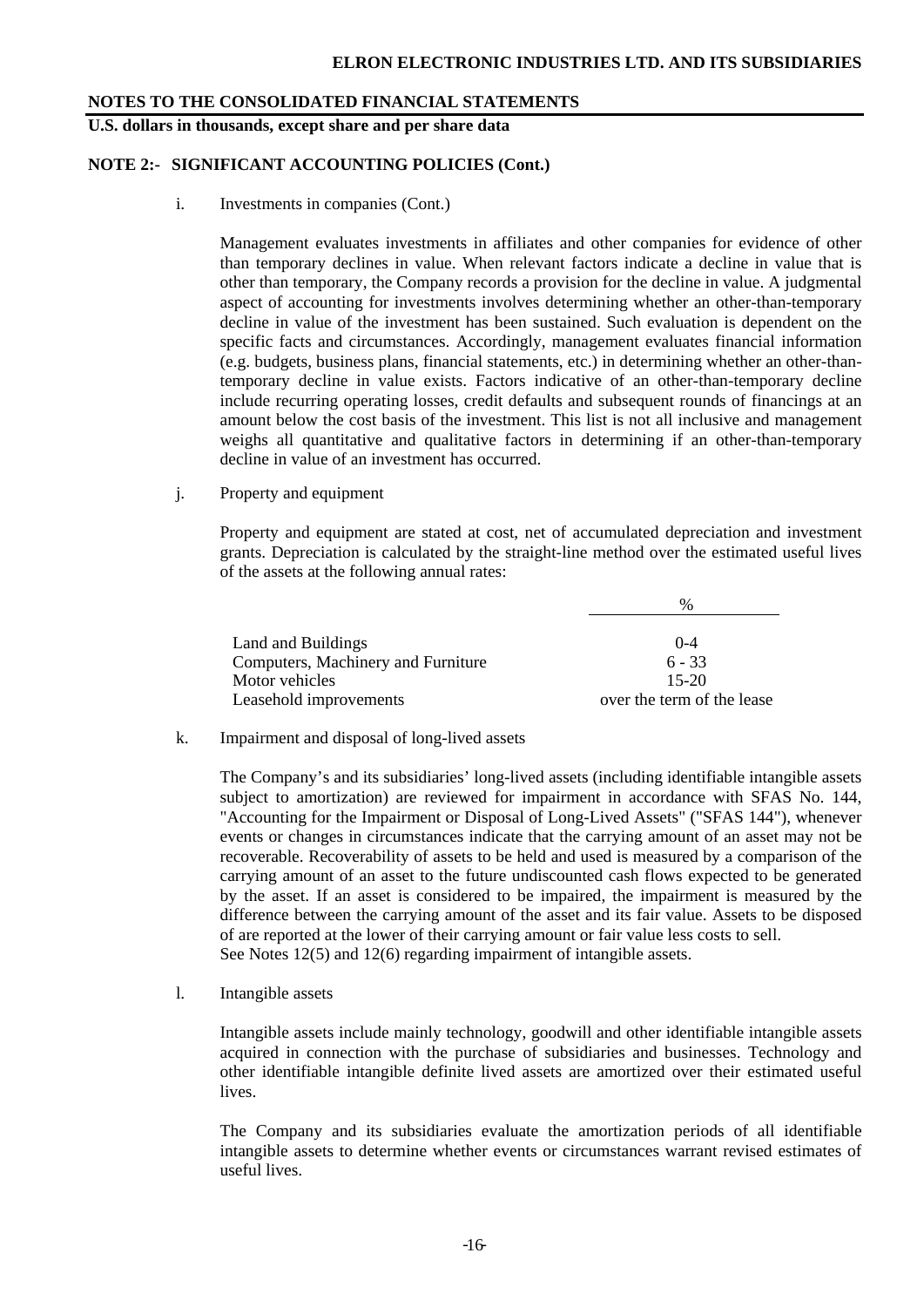**U.S. dollars in thousands, except share and per share data** 

#### **NOTE 2:- SIGNIFICANT ACCOUNTING POLICIES (Cont.)**

l. Intangible assets (Cont.)

Effective January 1, 2002, the Company adopted the full provisions of SFAS No. 142 "Goodwill and Other Intangible Assets ("SFAS 142"). Under SFAS 142 goodwill and intangible assets with indefinite lives are no longer amortized but instead are tested for impairment at least annually (or more frequently if impairment indicators arise).

SFAS 142 prescribes a two phase process for impairment testing of goodwill. The first phase screens for impairment; while the second phase (if necessary) measures impairment.

In the first phase of impairment testing, goodwill attributable to each of the reporting units is tested for impairment by comparing the fair value of each reporting unit with its carrying value. In 2003 no instances of impairment were found. In 2004 the fair value of the systems and projects segment (reporting unit) of ET group was found to be lower than its carrying value. The second phase was then performed. The second phase of the goodwill impairment test compares the implied fair value of the reporting unit's goodwill with the carrying amount of that goodwill. If the carrying amount of the reporting unit's goodwill exceeds the implied fair value of that goodwill, an impairment loss is recognized in an amount equal to that excess. The implied fair value of goodwill is determined in the same manner as the amount of goodwill recognized in a business combination. That is, the fair value of the reporting unit is allocated to all of the assets and liabilities of that unit (including any unrecognized intangible assets) as if the reporting unit had been acquired in a business combination and the fair value of the reporting unit was the purchase price paid to acquire the reporting unit (see also Note  $12(5)$ ).

Fair value is determined using discounted cash flows and market capitalization. Significant estimates used in the discounted cash flow methodology include estimates of future cash flows, future short-term and long-term growth rates and discount rates. The Company performs its annual impairment tests during the fourth fiscal quarter of each year.

 The impairment test for other intangible assets not subject to amortization consists of a comparison of the fair value of the intangible asset with its carrying value. If the carrying value of the intangible asset exceeds its fair value, an impairment loss is recognized in an amount equal to that excess.

m. Revenue recognition

The Company's subsidiaries sell, software, license and support systems and disposable medical products.

Software sales are accounted for in accordance with Statement of Position (SOP) 97-2, "Software Revenue Recognition," as amended. Other sales and revenues are accounted for in accordance with SAB No. 104, "Revenue Recognition in Financial Statements" ("SAB 104").

Revenues from license fees or product sales are recognized when delivery of the product has occurred, the fee is fixed or determinable, collectibility is probable, vendor specific objective evidence exists to allocate total fees to elements of an arrangement (in the case of license fees) and persuasive evidence of an arrangement exists.

Maintenance and support revenue included in multiple element arrangements is deferred and recognized on a straight-line basis over the term of the maintenance and support agreement.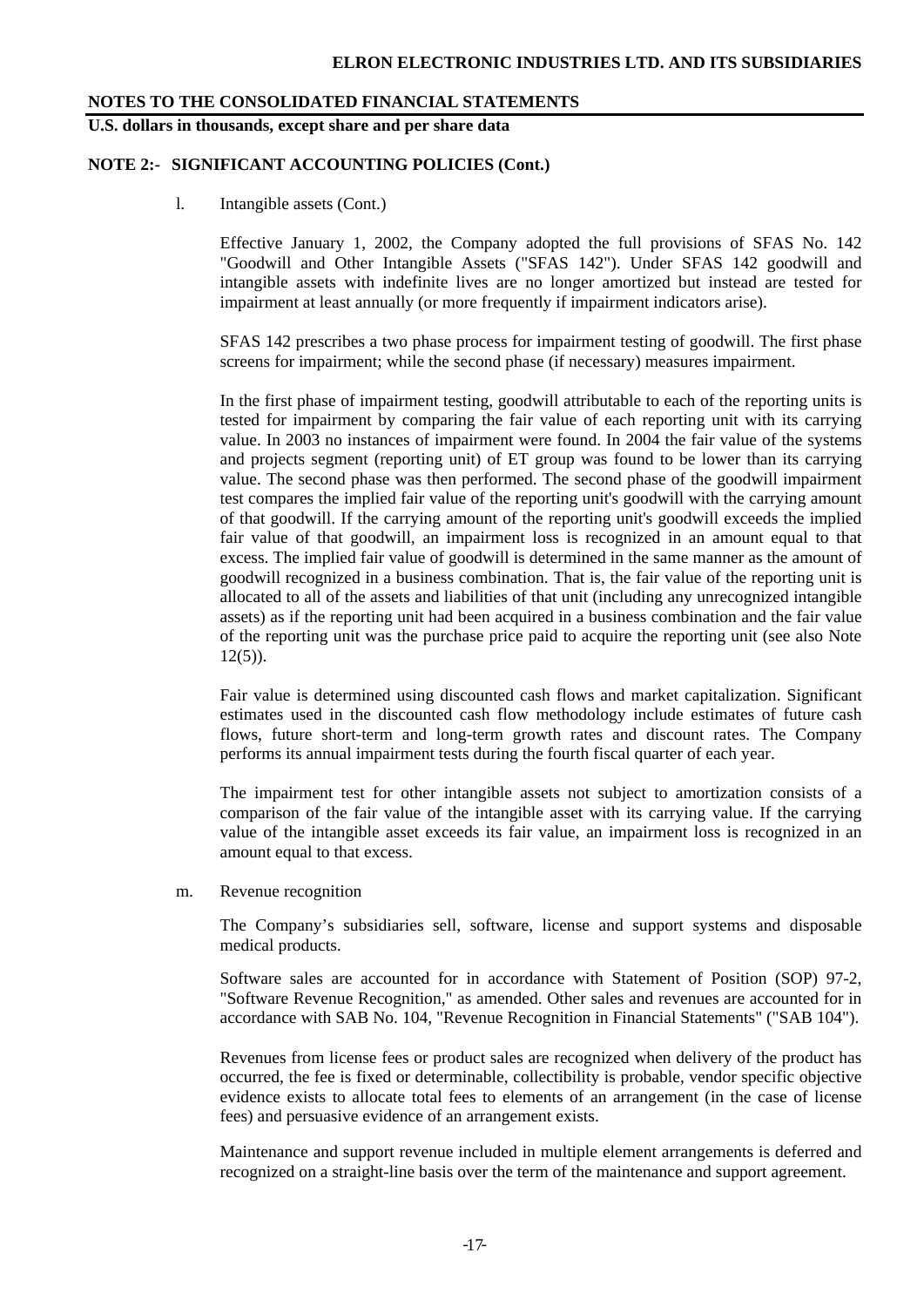**U.S. dollars in thousands, except share and per share data** 

#### **NOTE 2:- SIGNIFICANT ACCOUNTING POLICIES (Cont.)**

m. Revenue recognition (Cont.)

When the products are warranted, a provision is recorded for probable costs, in connection with the warranties, based on the Company's subsidiaries' experience and estimates.

Revenues from software licenses that require significant customization, integration and installation are recognized based on SOP 81-1, "Accounting for Performance of Construction - Type and Certain Production - Type Contracts", according to which revenues are recognized on a percentage of completion basis. Percentage of completion is measured by the efforts expended method based on the ratio of hours performed to date to estimated total hours at completion. Anticipated losses on contracts are charged to earnings when identified. Estimated gross profit or loss from contracts may change due to changes in estimates resulting from differences between actual performance and original forecasts. Such changes in estimated gross profit are recorded in results of operations when they are reasonably determinable by management, on a cumulative catch-up basis.

Deferred revenues include unearned amounts received under maintenance and support contracts and amounts received from customers but not recognized as revenues.

Revenues from service agreement on a cost plus basis are recognized as the services are performed, based on the costs incurred.

n. Research and development costs

Research and development costs, net of grants received, are charged to the statement of operations as incurred. SFAS No. 86, "Accounting for the Costs of Computer Software to be Sold, Leased or Otherwise Marketed" requires capitalization of certain software development costs subsequent to the establishment of technological feasibility. Based on the subsidiaries' product development process, technological feasibility is established upon completion of a working model. Costs, incurred by the Company's subsidiaries between completion of the working models and the point at which the products are ready for general release, have been insignificant. Therefore, research and development costs are charged to the statement of operations, as incurred.

o. Advertising costs

Advertising costs are charged to the consolidated statement of operations as incurred.

p. Royalty-bearing grants

Royalty-bearing grants from the Government of Israel and other governmental institutions for funding approved research and development projects, and royalty-bearing grants from the Government of Israel for the encouragement of marketing activity are recognized at the time the Company is entitled to such grants, on the basis of the costs incurred. Such grants are included as a deduction of research and development costs and sales and marketing expenses, respectively.

Research and development and marketing grants received by certain of the Company's subsidiaries in 2004 amounted to \$1,716 and \$0, respectively, (2003 - \$487 and \$0, respectively, 2002 - \$850 and \$105, respectively).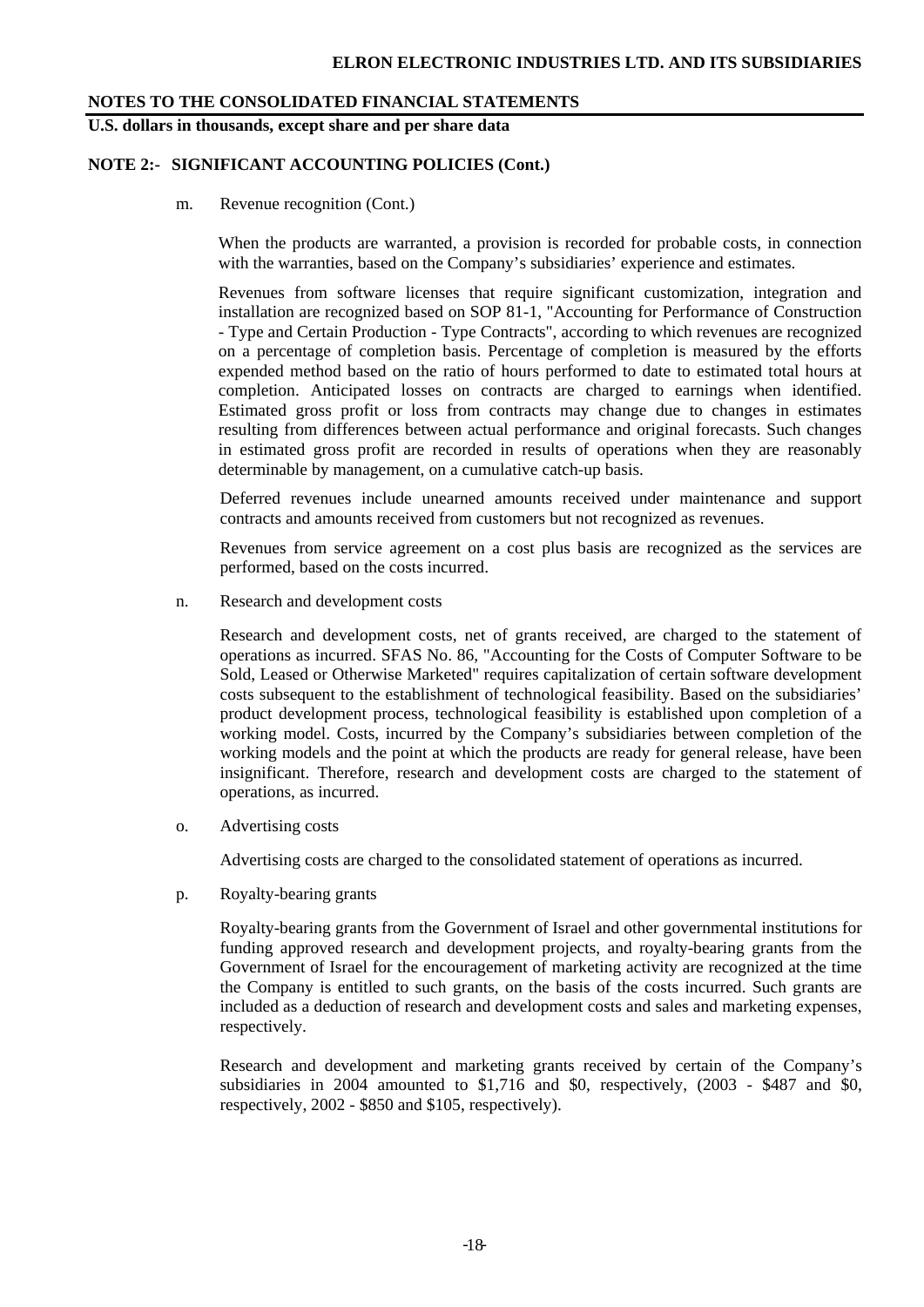**U.S. dollars in thousands, except share and per share data** 

#### **NOTE 2:- SIGNIFICANT ACCOUNTING POLICIES (Cont.)**

q. Income taxes

The Company and its subsidiaries account for income taxes in accordance with SFAS No. 109, "Accounting for Income Taxes". This Statement prescribes the use of the liability method whereby deferred tax assets and liability account balances are determined based on differences between financial reporting and tax bases of assets and liabilities, using the enacted tax rates and laws that will be in effect when the differences are expected to reverse. The Company and its subsidiaries provide a valuation allowance, if necessary, to reduce deferred tax assets to their estimated realizable value.

r. Income (loss) per share

Basic net income (loss) per share is computed based on the weighted average number of ordinary shares outstanding during each year. Diluted net income (loss) per share is computed based on the weighted average number of ordinary shares and ordinary share equivalents outstanding during the year; ordinary share equivalents are excluded from the computation if their effect is anti-dilutive.

In 2003 and 2002, all shares relating to the outstanding stock options have been excluded from the calculation of the diluted net loss per ordinary share because all such stock options were anti-dilutive. The total ordinary share equivalents relating to the outstanding options, excluded from the calculations of diluted net loss per share, was 1,799 and 5,007 for the years ended December 31, 2003 and 2002, respectively. In 2004, 174,165 stock options were excluded from the calculation of the diluted net income per ordinary share, since these stock options were anti-dilutive.

s. Stock based compensation

For stock options granted prior to 2003, the Company has elected to follow Accounting Principles Board Opinion No. 25, "Accounting for Stock Issued to Employees" ("APB 25") and the FASB Interpretation No. 44, "Accounting for Certain Transactions Involving Stock Compensation" in accounting for its employee stock option plans. According to APB 25, compensation expense is measured under the intrinsic value method, whereby compensation expense is equal to the excess, if any, of the quoted market price of the stock over the exercise price at the grant date of the award or if applicable at a subsequent measurement date. Compensation cost is recorded over the vesting period on a straight line basis.

Effective January 1, 2003 the Company adopted the fair value recognition provisions of FASB Statement No.123, "Accounting for Stock-Based Compensation" ("SFAS 123"). Under the prospective method of adoption selected by the company under the provisions of FASB Statement No.148, "Accounting for Stock-Based Compensation - Transition and Disclosure" ("SFAS 148"), the recognition provisions will be applied to all employee awards granted, modified, or settled after January 1, 2003. Compensation cost is recorded over the vesting period on a straight line basis.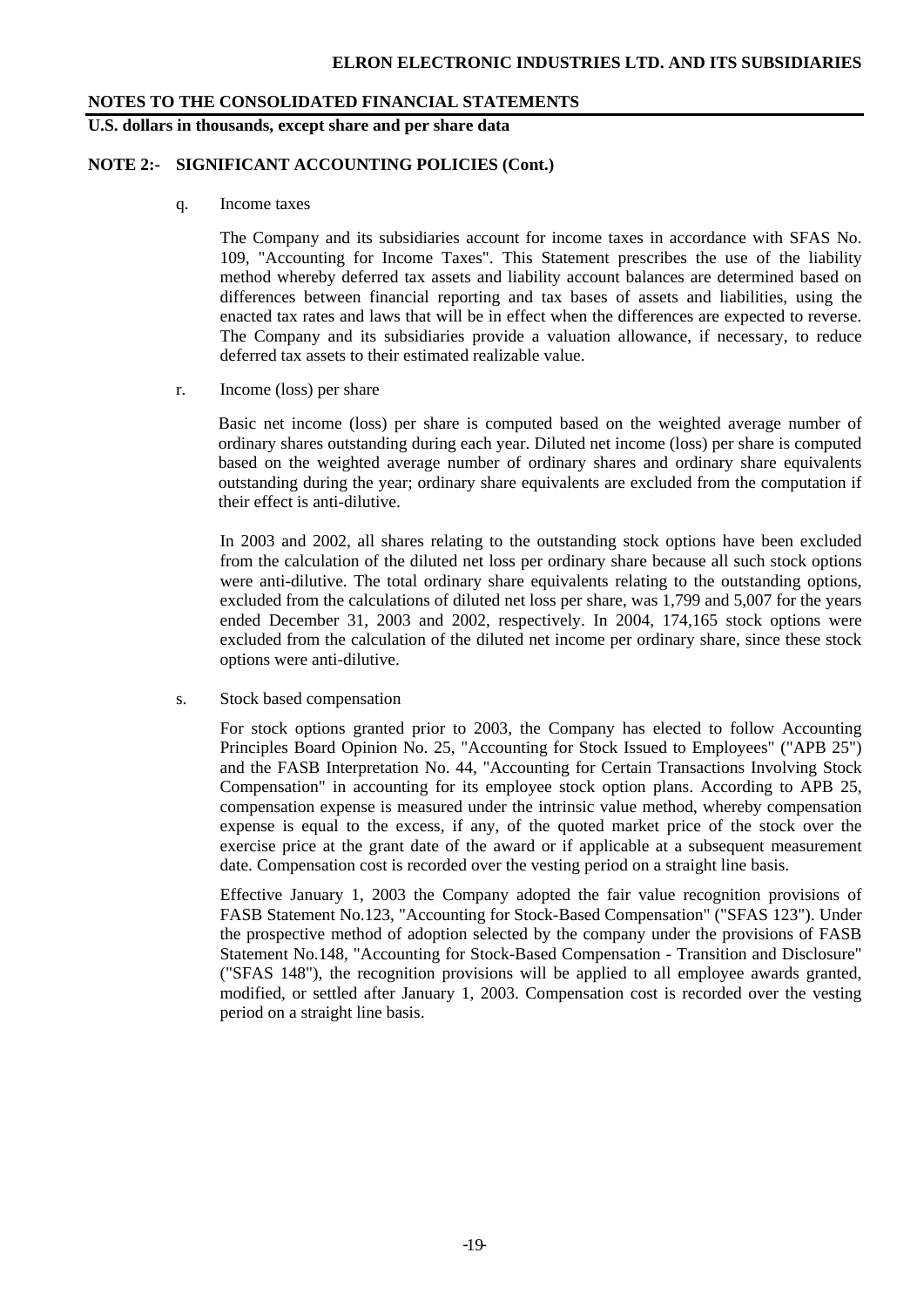**U.S. dollars in thousands, except share and per share data** 

## **NOTE 2:- SIGNIFICANT ACCOUNTING POLICIES (Cont.)**

s. Stock based compensation (Cont.)

The expense related to stock-based employee compensation included in the determination of net income (loss) for 2004, 2003 and 2002 is less than that which would have been recognized if the fair value method had been applied to all awards granted after the original effective date of SFAS 123. If the Company and its subsidiaries had elected to adopt the fair value recognition provisions of SFAS 123 as of its original effective date, pro forma net income (loss) and pro forma basic and diluted net income (loss) per share would be as follows:

|                                                                                                                     | <b>Year ended December 31,</b> |        |    |         |    |          |
|---------------------------------------------------------------------------------------------------------------------|--------------------------------|--------|----|---------|----|----------|
|                                                                                                                     |                                | 2004   |    | 2003    |    | 2002     |
| Net income (loss), as reported<br>Add: Stock-based employee compensation<br>expense included in reported net income | \$                             | 84,133 | \$ | (7,205) | \$ | (41,579) |
| $(\text{loss})$                                                                                                     |                                | 626    |    | 973     |    | 933      |
| Deduct: Total stock-based employee<br>compensation expense determined under<br>the fair value based method for all  |                                |        |    |         |    |          |
| awards                                                                                                              |                                | 822    |    | 1,377   |    | 2,876    |
| Pro forma net income (loss)                                                                                         |                                | 83,937 | \$ | (7,609) | \$ | (43,522) |
| Income (loss) per share:                                                                                            |                                |        |    |         |    |          |
| Basic - as reported                                                                                                 | \$                             | 2.87   | \$ | (0.25)  | \$ | (1.58)   |
| Basic - pro forma                                                                                                   |                                | 2.87   |    | (0.26)  |    | (1.66)   |
| Diluted - as reported                                                                                               |                                | 2.86   |    | (0.25)  |    | (1.58)   |
| Diluted - pro forma                                                                                                 |                                | 2.86   |    | (0.26)  |    | (1.66)   |

The fair value of stock options was estimated at the date of grant using a Black-Scholes option-pricing model with the following weighted-average assumptions for 2004, 2003 and 2002:

|                                | 2004 | 2003  | 2002 |
|--------------------------------|------|-------|------|
| <b>Risk-free Interest Rate</b> | 2.5% | 1%    | 1.5% |
| <b>Expected Dividend Yield</b> | 0%   | $0\%$ | 0%   |
| <b>Expected Volatility</b>     | 42%  | 53%   | 39%  |
| <b>Expected Lives</b>          | 2.8  | 2.7   | 2.1  |

The Company's additional disclosures required by SFAS 123 and SFAS 148 are provided in Note 18.

Call options granted to employees to purchase shares in subsidiaries, affiliates and other companies are recorded at fair value using the Black-Scholes option-pricing model. The fair value of the option is recorded as a liability and changes in the liability are recorded as compensation expenses in general and administrative expenses.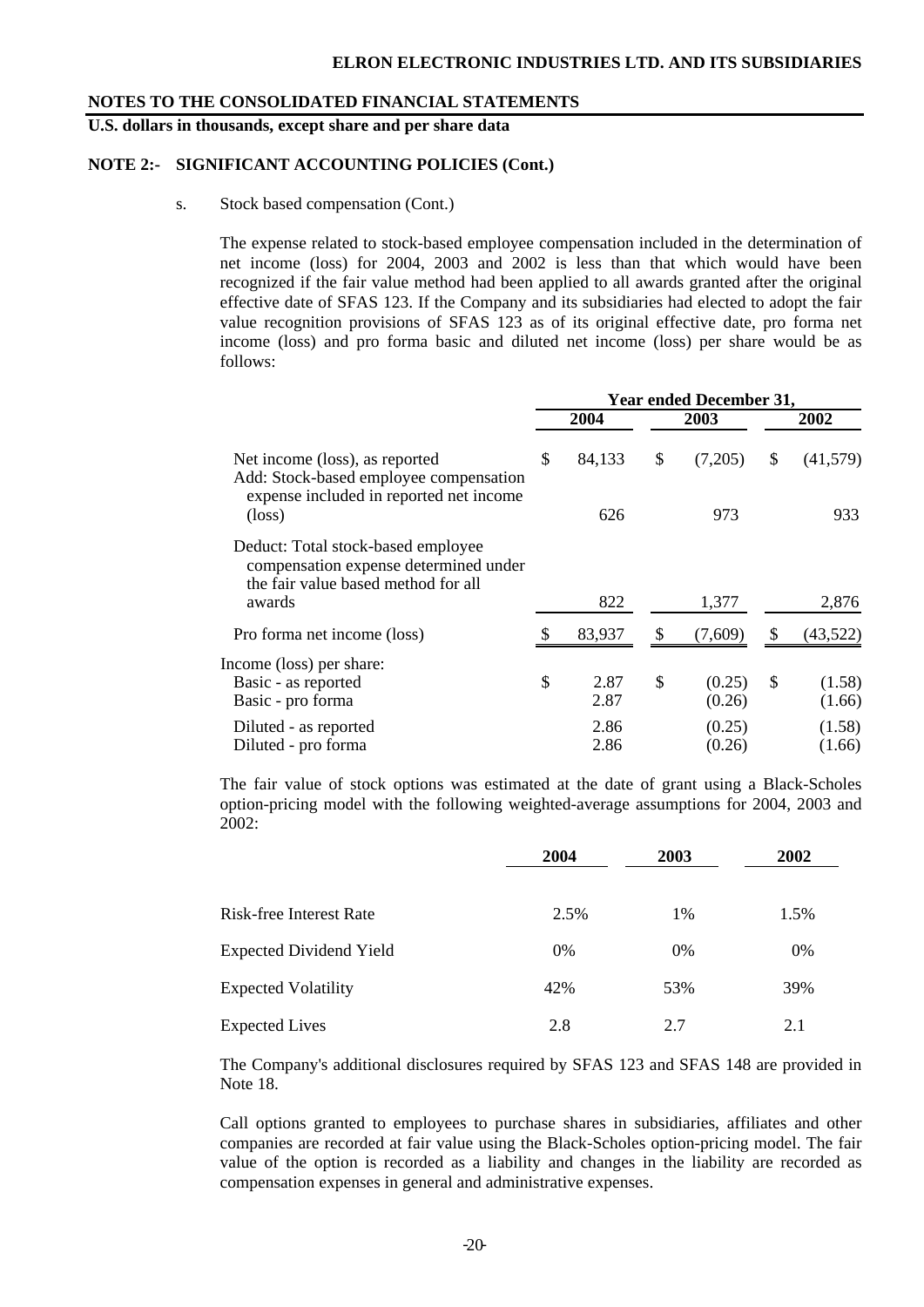**U.S. dollars in thousands, except share and per share data** 

## **NOTE 2:- SIGNIFICANT ACCOUNTING POLICIES (Cont.)**

t. Comprehensive income (loss)

Comprehensive income (loss) consists of net income (loss) and other gains and losses affecting shareholders equity that under generally accepted accounting principles are excluded from the net income (loss). For the Company, such items consist of unrealized gains and losses on available for sale securities, foreign currency translation adjustments, minimum pension liabilities and unrealized gains and losses on derivative instruments in an affiliated company (See Note 27).

#### u. Severance pay

The Company's and its subsidiaries' liability for severance pay, with respect to their Israeli employees, is calculated pursuant to Israeli severance pay law and employee agreements based on the most recent salary of the employees. The Company's liability for all of its Israeli employees is fully provided for by monthly deposits with insurance policies and by an accrual. The value of these policies is recorded as an asset in the Company's balance sheet.

The deposited funds include profits accumulated up to the balance sheet date. The deposited funds may be withdrawn only upon the fulfillment of the obligations pursuant to Israeli severance pay law or labor agreements. The value of the deposited funds is based on the cash surrendered value of these policies, and includes immaterial profits.

Severance pay expenses for the years ended December 31, 2004, 2003 and 2002 amounted to \$878, \$731 and \$611, respectively.

v. Discontinued operations

Under SFAS 144, when a component of an entity, as defined in SFAS 144, has been disposed of or is classified as held for sale, the results of its operations, including the gain or loss on its disposal should be classified as discontinued operations when the operations and cash flows of the component have been eliminated from the Company's consolidated operations and the Company will no longer have any significant continuing involvement in the operations of the component.

w. Fair value of financial instruments

SFAS No. 107, "Disclosure about Fair Value of Financial Instruments", requires disclosure of an estimate of the fair value of certain financial instruments. The Company's financial instruments consist of cash and cash equivalents, marketable securities, short-term deposits and debentures, trade receivables, other receivables, trade payables, other payables and shortterm and long-term bank loans. The estimated fair value of these financial instruments approximates their carrying value as of December 31, 2004 and 2003, unless otherwise stated. The estimated fair values have been determined through information obtained from market sources and management estimates.

It was not practical to estimate the fair value of the Company's investments in shares and loans of non-public affiliates and other companies because of the lack of a quoted market price and the inability to estimate the fair value of each investment without incurring excessive costs. The carrying amounts of these companies were \$64,146 and \$48,992 at December 31, 2004 and 2003, respectively, and they represent the original cost, net of any impairment charges, and in the case of affiliates also the Company's equity in the losses of the affiliates and its share in the changes of the affiliates equity, since the dates of acquisition.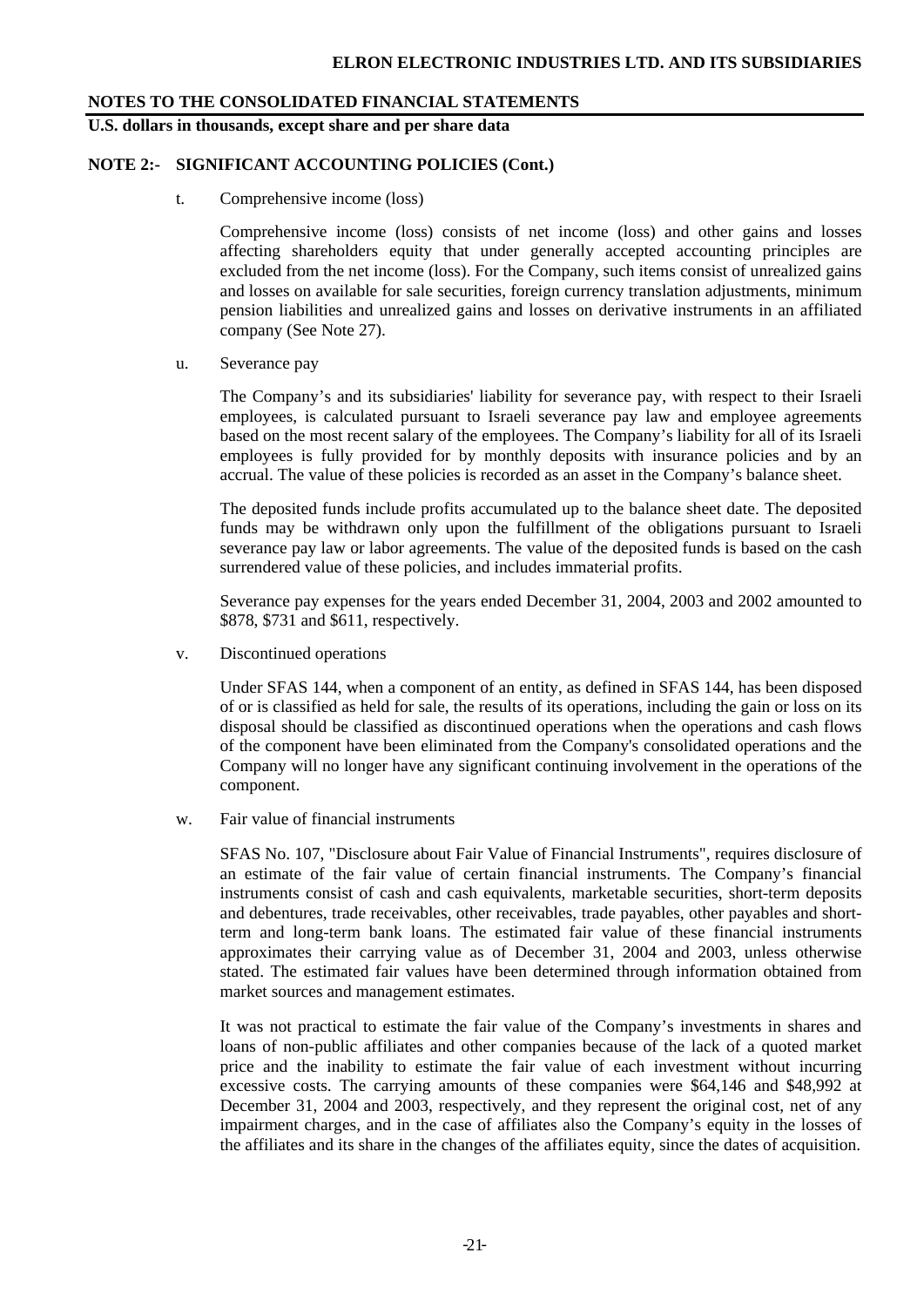**U.S. dollars in thousands, except share and per share data** 

## **NOTE 2:- SIGNIFICANT ACCOUNTING POLICIES (Cont.)**

x. Concentrations of credit risk

Financial instruments that potentially subject the Company and its subsidiaries to concentrations of credit risk consist principally of cash and cash equivalents, short-term bank deposits, marketable debentures and trade receivables.

Cash and cash equivalents and bank deposits are invested mainly in U.S. dollars with major banks in the United States and Israel. Marketable debentures are debentures of U.S. corporations with high credit quality and with limited amount of credit exposure to any corporation. Accordingly, the Company's management believes that minimal credit risk exists with respect to these investments.

Trade receivables are derived from sales to major customers located primarily in Israel and in the U.S. The Company's subsidiaries perform ongoing credit evaluations of their customers and obtain letters of credit and bank guarantees for certain receivables. An allowance for doubtful accounts is determined with respect to those amounts that were determined to be doubtful of collection and a general allowance is provided to cover additional potential exposures.

As of the balance sheet date there is no significant off-balance-sheet concentration of credit risk such as foreign exchange contracts, option contracts or other foreign hedging arrangements.

Regarding foreign exchange contracts entered into subsequent to balance sheet date - see Note 8(2).

- y. Recently issued accounting pronouncements
	- i. In February 2004, the FASB issued EITF Issue No. 03-1, "The Meaning of Other-Than-Temporary Impairment and Its Application to Certain Investments" ("EITF 03- 1"). This EITF was issued to determine the meaning of other-than-temporary impairment and its application to investments in debt and equity securities within the scope of SFAS 115. EITF 03-1 also applies to investments in equity securities that are both outside SFAS 115's scope and are not accounted for by the equity method, which are defined as "cost method investments." The impairment measurement and recognition guidance prescribed in EITF 03-1 is delayed until the final issuance of FSP EITF 03-01-a. The disclosure requirements are effective for annual reporting periods ending after June 15, 2003. The Company does not expect that the adoption of the provisions of EITF 03-1 will have a material effect on its financial position or results of operations. The disclosure requirements are effective for annual reporting periods ending after June 15, 2004.
	- ii. In November 2004, the FASB issued SFAS No. 151, "Inventory Costs, an amendment of ARB No. 43, Chapter 4" ("SFAS 151"). SFAS 151 amends ARB No. 43, Chapter 4, to clarify that abnormal amounts of idle facility expense, freight handling costs and wasted materials (spoilage) should be recognized as current-period charges. In addition, SFAS 151 requires that allocation of fixed production overheads to the costs of conversion be based on normal capacity of the production facilities. SAFS 151 is effective for inventory costs incurred during fiscal years beginning after June 15, 2005. The Company does not expect that the adoption of SFAS 151 will have a material effect on its financial position or results of operations.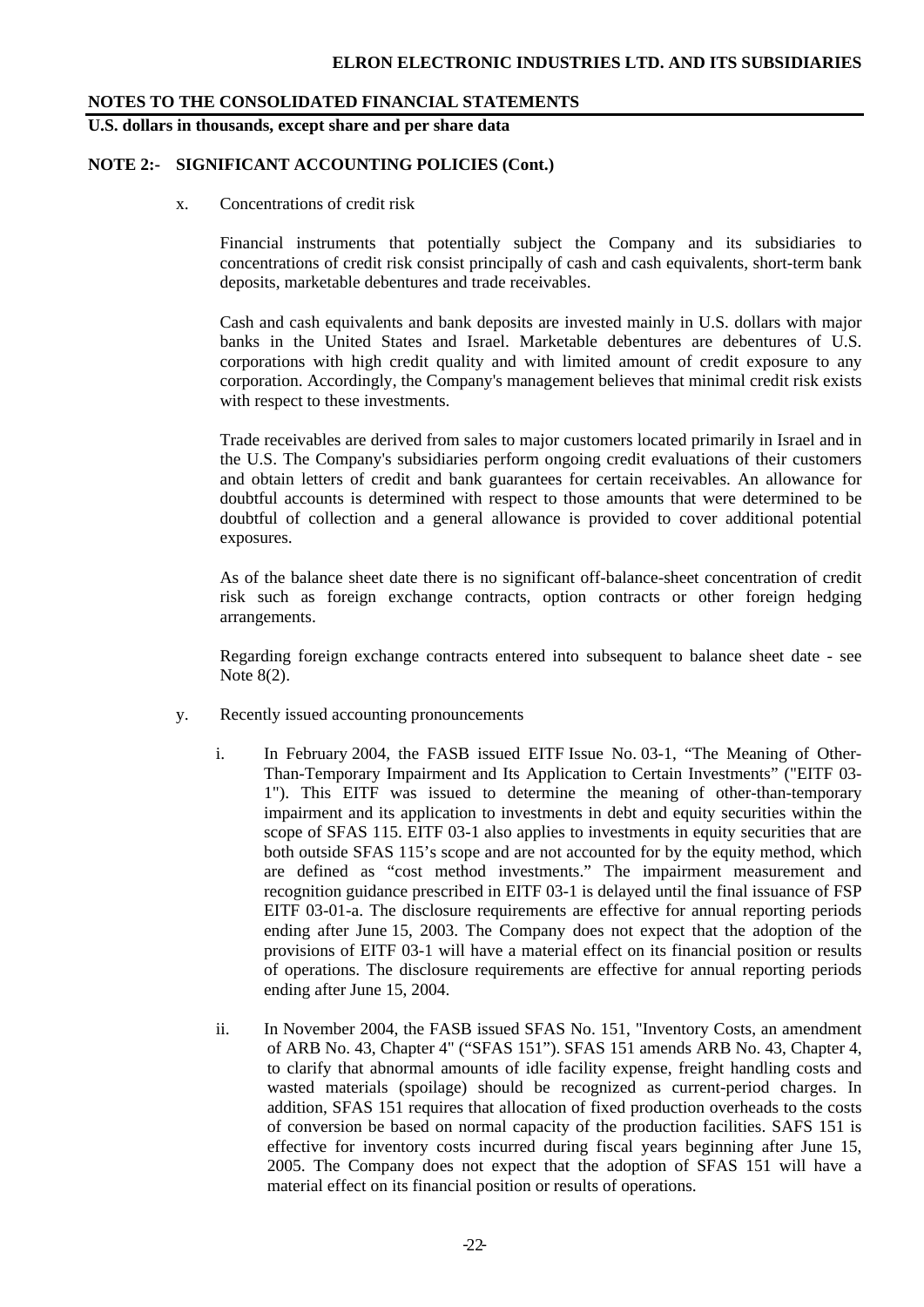**U.S. dollars in thousands, except share and per share data** 

#### **NOTE 2:- SIGNIFICANT ACCOUNTING POLICIES (Cont.)**

- y. Recently issued accounting pronouncements (Cont.)
	- iii. In December 2004, the FASB issued SFAS No. 153, "Exchanges of Nonmonetary Assets, an amendment of APB Opinion No. 29" ("SFAS 153"). The guidance in APB Opinion No. 29, "Accounting for Nonmonetary Transactions" ("APB 29") is based on the principle that exchanges of nonmonetary assets should be measured based on the fair value of the assets exchanged. APB 29 included certain exceptions to that principle. SFAS 153 amends APB 29 to eliminate the exception for nonmonetary exchanges of similar productive assets and replaces it with a general exception for exchanges of nonmonetary assets that do not have commercial substance. A nonmonetary exchange has commercial substance if the future cash flows of the entity are expected to change significantly as a result of the exchange. SFAS 153 is effective for nonmonetary assets exchanges occurring in fiscal periods beginning after June 15, 2005. The Company does not expect that the adoption of SFAS 153 will have a material effect on its financial position or results of operations.
	- iv. On December 16, 2004 the FASB issued FASB Statement No. 123 (revised 2004), "Share-Based Payment" ("SFAS 123(R)"), which is a revision of SFAS 123. SFAS 123(R), supersedes APB 25, and amends FASB Statement No. 95, "Statements of Cash Flows". Generally, the approach in SFAS 123(R) is similar to the approach described in SFAS 123. However, SFAS 123(R) requires all share-based payments to employees, including grants of employee stock options, to be recognized in the income statement based on their fair values. Pro forma disclosure is no longer an alternative. SFAS 123(R) must be adopted no later than July 1, 2005. Early adoption is permitted in periods in which financial statements have not yet been issued. The Company expects to adopt SFAS 123(R) on July 1, 2005.

SFAS 123(R) permits public companies to adopt its requirements using one of two methods:

- 1. A "modified prospective" method in which compensation cost is recognized beginning with the effective date (a) based on the requirements of SFAS 123(R) for all share-based payments granted after the effective date and (b) based on the requirements of SFAS 123 for all awards granted to employees prior to the effective date of SFAS 123(R) that remain unvested on the effective date.
- 2. A "modified retrospective" method which includes the requirements of the modified prospective method described above, but also permits entities to restate based on the amounts previously recognized under SFAS 123 for purpose of pro forma disclosures either (a) all prior periods presented or (b) prior interim periods of the year of adoption.

The company plans to adopt SFAS 123(R) using the modified-prospective method.

The Company adopted the fair-value-based method of accounting for share-based payments effective January 1, 2003 using the "modified prospective method" described in SFAS 148. Currently, the Company uses the Black-Scholes formula to estimate the value of stock options granted to employees and expects to continue to use this acceptable option valuation model upon the required adoption of SFAS 123(R) on July 1, 2005.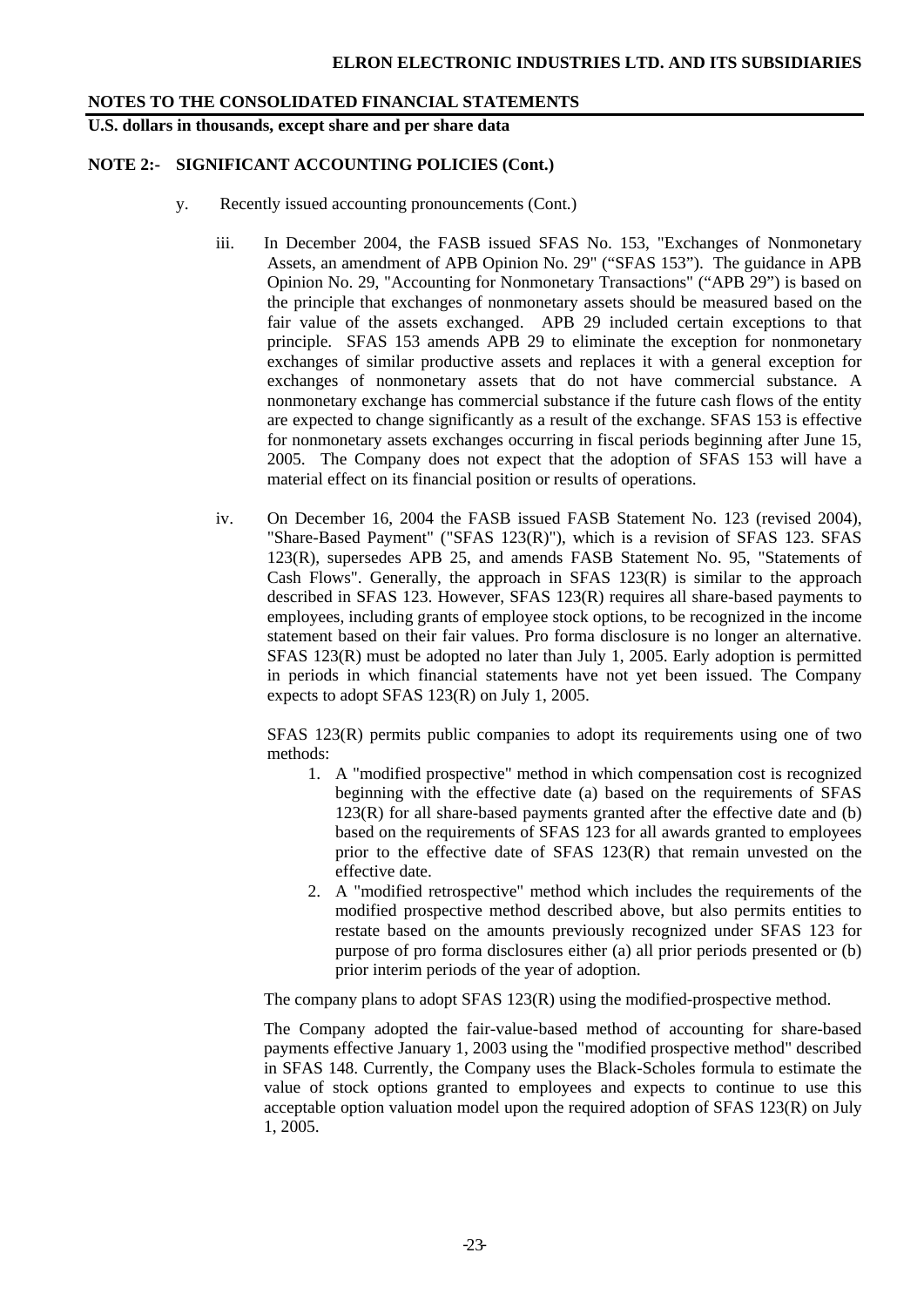**U.S. dollars in thousands, except share and per share data** 

## **NOTE 2:- SIGNIFICANT ACCOUNTING POLICIES (Cont.)**

y. Recently issued accounting pronouncements (Cont.)

Because SFAS 123(R) must be applied not only to new awards but also to previously granted awards that are not fully vested on the effective date, and because the Company adopted SFAS 123 using the prospective transition method (which applied only to award granted, modified or settled after the adoption date), compensation cost for some previously granted awards that were not recognized under SFAS 123 will be recognized under SFAS 123(R). However, had the Company adopted SFAS 123(R) in prior periods, the impact of that standard would have approximated the impact of SFAS 123 as described in the disclosure of pro forma net income and earnings per share in Note 25 to the consolidated financial statements.

z. Reclassifications

Certain prior year amounts were reclassified to conform with current year financial statement presentation.

#### **NOTE 3:- BUSINESS COMBINATIONS AND SALE OF BUSINESSES**

a. Elbit

 On May 15, 2002, Elron completed its merger with Elbit, a high technology operational holding company, in which it previously held 44%. As a result, each outstanding ordinary share of Elbit, other than shares held by Elron, was exchanged for 0.45 ordinary shares of Elron and, accordingly, Elron issued 5,617,601 ordinary shares. Elron also assumed options held by Elbit's employees and issued 240,525 ordinary shares of Elron with a fair value of \$ 997.

 The purchase price of the Elbit acquisition was approximately \$73,914, which was calculated as follows:

| Fair value of Elron ordinary shares issued   | 70.220 |
|----------------------------------------------|--------|
| Transaction and other costs                  | 2,719  |
| Fair value of options assumed <sup>(*)</sup> | 975    |
|                                              |        |
| Total                                        | 73.914 |

 $(*)$  Net of intrinsic value of \$22.

Ordinary shares were valued based on the average price of Elron's ordinary shares during the period beginning on the day of the announcement of the exchange ratio (September 4, 2001) and ending five days thereafter. The fair value of options assumed was determined using the Black & Scholes pricing method.

The purchase price has been allocated to the fair value of Elbit's tangible and intangible assets acquired and liabilities assumed as follows:

| Current assets                             | S | 12,216    |
|--------------------------------------------|---|-----------|
| Long-term investments                      |   | 65,586    |
| Other long-term assets                     |   | 1,061     |
| Property and equipment, net                |   | 6,285     |
| Goodwill (not deductible for tax purposes) |   | $*12,135$ |
| Liabilities assumed                        |   | (23,369)  |
|                                            |   |           |
| Net assets acquired                        |   | 73,914    |

After reduction of \$6,600 due to reversal of valuation allowance in respect of deferred taxes - see below.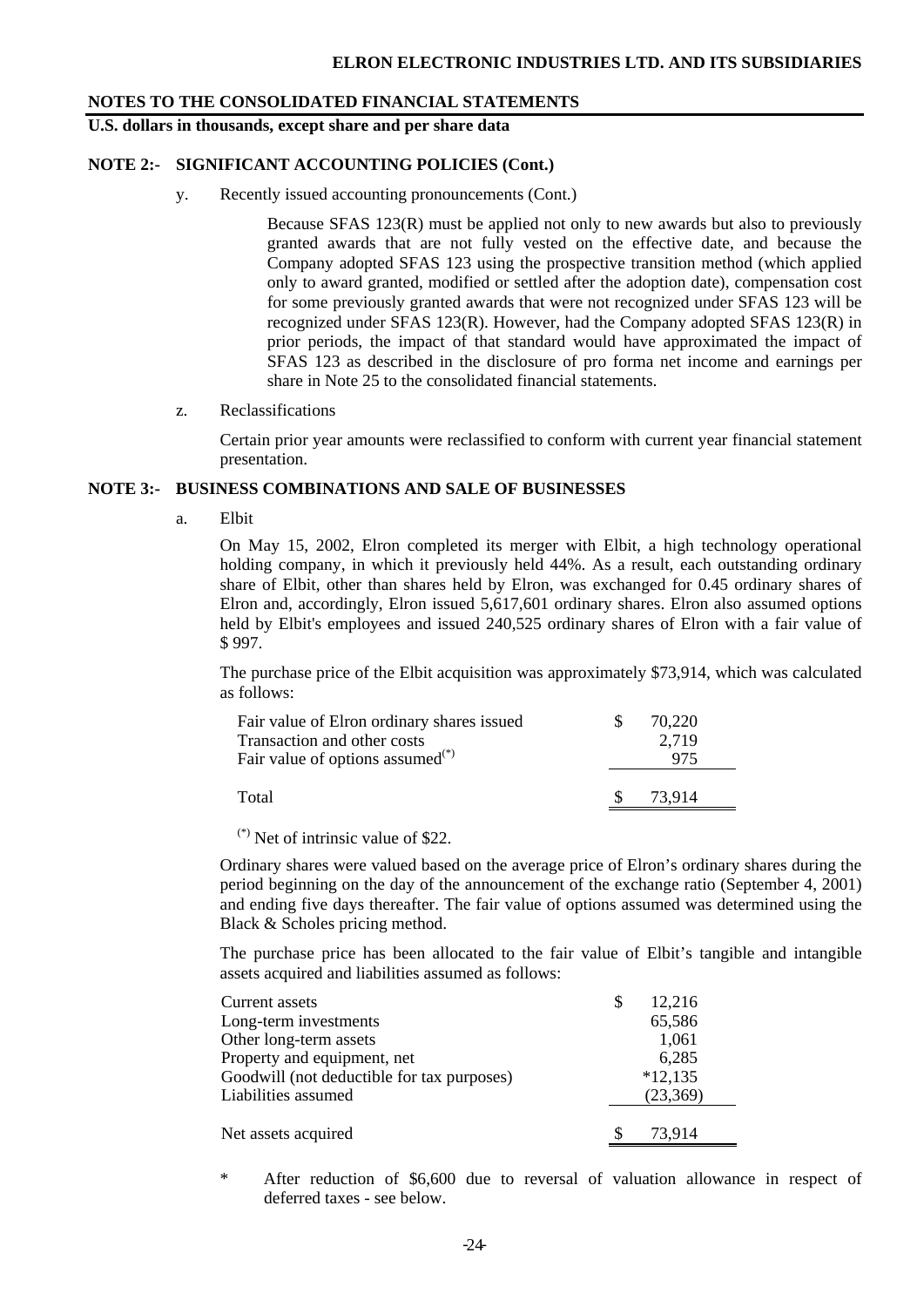**U.S. dollars in thousands, except share and per share data** 

#### **NOTE 3:- BUSINESS COMBINATIONS AND SALE OF BUSINESSES (Cont.)**

a. Elbit (Cont.)

At the acquisition date net deferred tax assets relating to loss carryforwards have been fully offset by a valuation allowance. Subsequent to that date, Elbit recorded a tax benefit in the amount of approximately \$6,600 and \$7,700 in 2002 and 2003, respectively, and reduced its valuation allowance in respect of the abovementioned deferred tax assets. Since the tax benefits recognized were in respect of the loss carryforwards of Elbit at the acquisition date, Elron recorded the tax benefits as a reduction of goodwill.

The goodwill recorded relates to the "Other Holdings and Corporate Operations" segment and reflects the synergies that resulted from the combined entity, including a reduction in operational and management costs, the creation of an enhanced platform, a more simplified and efficient organizational structure and greater resources and scope of operations, which benefited Elron's subsidiaries and affiliated companies.

Elbit's financial statements have been consolidated in the Company's consolidated financial statements subsequent to the date of the merger (May 15, 2002). See Note 9 for pro forma information.

b. DEP

On May 6, 2002, Elron completed the purchase of shares of DEP in which it previously held 33%. Pursuant to the share purchase agreement signed on November 19, 2001, with DIC, which then held approximately 42% of Elron's shares, Elron issued 2,261,843 ordinary shares to DIC in exchange for DIC's investment (67%) in DEP, including rights to loans in the amount of approximately \$3,529 provided by DIC to RDC, a subsidiary of DEP, in which DEP then held 48.04% of its outstanding shares (50.1% of the voting rights) and Rafael Armament Development Authority ("Rafael"), through its subsidiary Galram Technology Industry Ltd. ("Galram"), then held 47.84%. RDC was established for the purpose of exploiting Rafael's technology in non-military markets.

DEP invests directly and indirectly (through RDC) in high technology companies, which are primarily engaged in the fields of communications, medical devices and semiconductors.

The share purchase enhanced Elron's position in the high technology markets enabling Elron to manage existing DEP investments independently.

The purchase price of the DEP acquisition was \$ 29,502, of which \$ 29,449 represents the fair market value of the issued Elron ordinary shares, which has been calculated using the average price of Elron's shares during a period of a few days before and after the announcement date multiplied by the number of shares to be issued to DIC, and \$ 53 represents transaction costs.

The purchase price has been allocated to the fair value of DEP's tangible and intangible assets acquired and liabilities assumed.

The allocation of the purchase price was as follows:

| Current assets              | 467       |
|-----------------------------|-----------|
| Long-term investments       | 38,233    |
| Property and equipment, net | 19        |
| Intangible assets           | 2,339     |
| Liabilities assumed         | (11, 556) |
|                             |           |
| Total                       | 29,502    |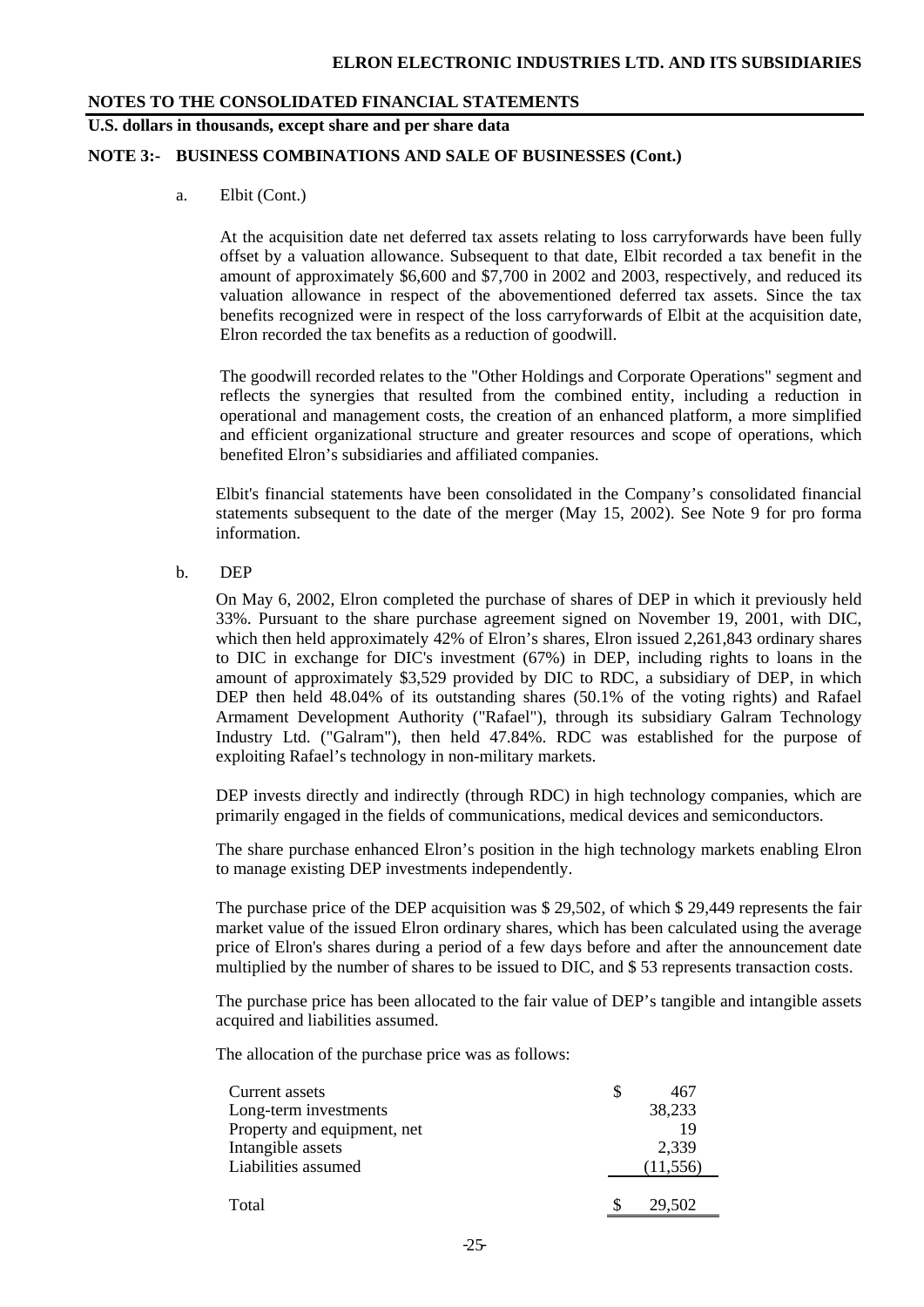**U.S. dollars in thousands, except share and per share data** 

#### **NOTE 3:- BUSINESS COMBINATIONS AND SALE OF BUSINESSES (Cont.)**

b. DEP (Cont.)

The amount of \$ 38,233, allocated to investments in companies accounted for under the equity method, included amounts allocated to intangible assets of these equity investments and is net of any related deferred taxes. Out of the \$ 38,233, the aggregate amount allocated to identifiable intangible assets of the equity investments was approximately \$ 16,500 and an aggregate amount of approximately \$ 6,500 was recorded as goodwill. The goodwill is not deductible for tax purposes.

Net deferred tax assets relating to operating loss carryforwards have been fully offset by a valuation allowance at the share purchase date. In 2003 RDC recorded a tax benefit of approximately \$2,000 and reduced its valuation allowance in respect of the abovementioned deferred tax asset. The tax benefit was recorded as a reduction to goodwill included in investments in affiliated companies.

DEP's financial statements have been consolidated in the Company's consolidated financial statements subsequent to the date of the closing of the share purchase (May 6, 2002). See Note 9 for pro forma information.

c. Galil

Galil Medical Ltd. ("Galil") develops, manufactures and markets systems and disposable kits for the performance of minimal invasive cryo-therapy by means of freezing tissues.

1. On April 30, 2002, Elron and RDC converted notes of Galil, in which Elron then held 3.7% and in which RDC then held 32.1% in an amount of \$3,160.

During 2002 and 2003, certain existing shareholders of Galil entered into note purchase agreements with Galil for an investment in convertible notes of Galil (the "Notes") in an aggregate amount of up to \$16,000, according to which Elron and RDC together invested in the Notes approximately \$5,700 and \$3,700 in 2002 and 2003, respectively.

- 2. On June 27, 2002, Elron purchased 10.75% of the outstanding shares of Galil from Lumenis Ltd. ("Lumenis") in consideration for \$850. As a result of this transaction, Elron's direct interest in Galil increased to 15.09% and together with its indirect share through RDC, Elron acquired a controlling voting interest in Galil and, accordingly, Galil's financial statements have been consolidated in the Company's consolidated financial statements subsequent to the date of the purchase from Lumenis. See Note 9 for pro forma information.
- 3. On July 1, 2003, Galil announced the completion of the merger of Galil's urology business and the Brachytherapy business of Amersham plc (LSE, NYSE, OSE: AHM) ("Amersham") (Amersham was subsequently acquired by General Electric Company (NYSE:GE) ("GE")). According to an agreement signed on April 22, 2003, a new company, Oncura Inc. ("Oncura"), was incorporated. Oncura provides minimally invasive treatment options for prostate cancer using brachytherapy and cryotherapy technologies. At the closing, Amersham and Galil each contributed the assets necessary for Oncura to conduct the Cryotherapy business and the Brachytherapy business, respectively, in the urology field and in exchange, Amersham received 78% and Galil received 22% of the outstanding shares of Oncura. In addition, at the closing, Galil purchased 3% of Oncura from Amersham in consideration for \$4,500 resulting in Galil's owning an aggregate interest of 25% in Oncura.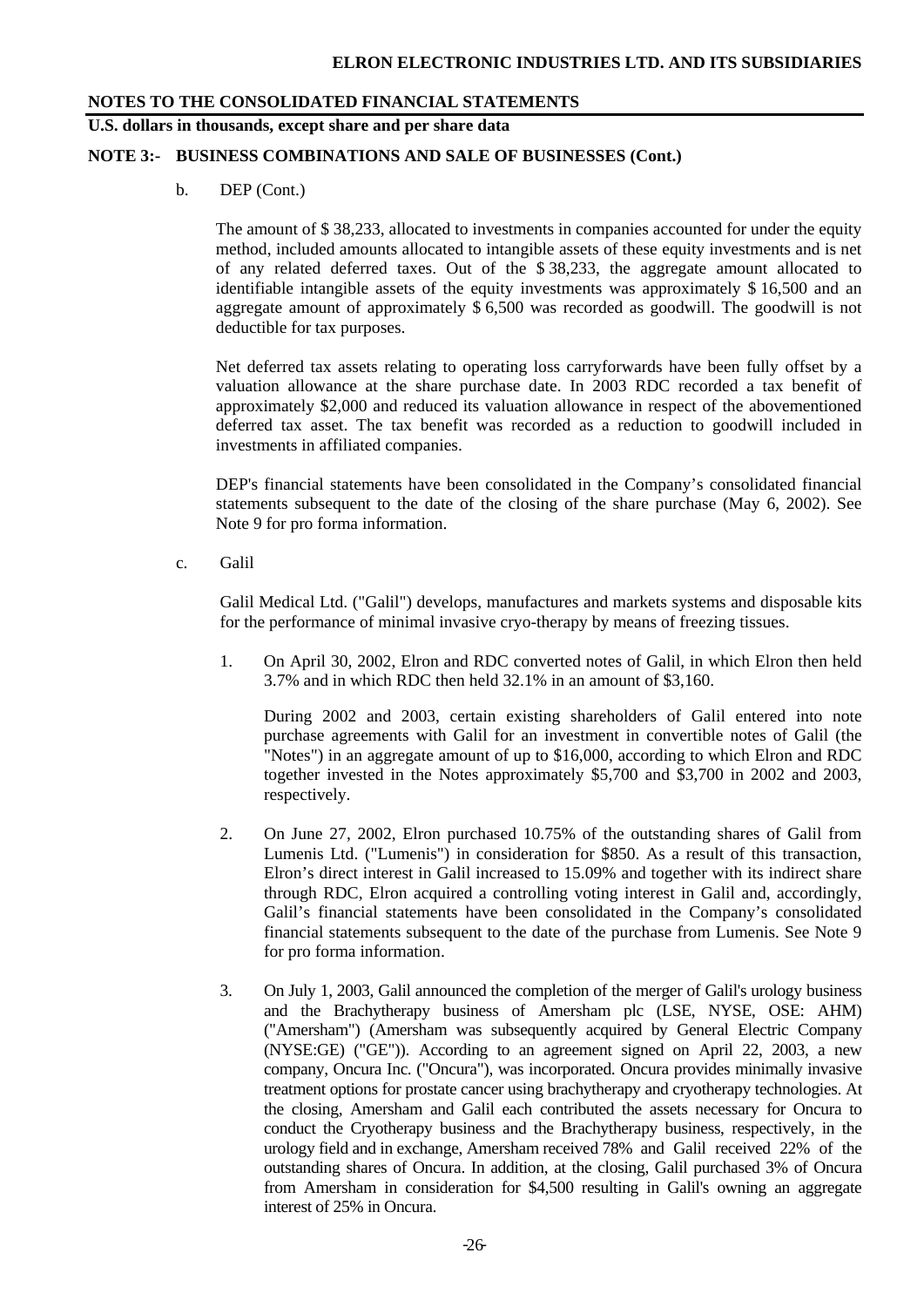## **U.S. dollars in thousands, except share and per share data**

#### **NOTE 3:- BUSINESS COMBINATIONS AND SALE OF BUSINESSES (Cont.)**

c. Galil (Cont.)

Galil and Amersham each entered, separately, into supply and R&D service agreements pursuant to which Galil and Amersham shall provide Oncura with certain exclusive supply, manufacturing and R&D services, on a cost plus basis, according to terms and conditions stipulated in the relevant agreements.

Galil accounted for the transfer of its business in exchange for an interest in Oncura as a non-monetary exchange which was recorded at fair value. The fair value of the transaction was approximately \$150,000. As Galil retains an indirect interest in the tangible and intangible assets transferred to Oncura, the portion of the gain relating to the interest retained has been deferred. This deferred gain is realized according to the rate of amortization of the assets transferred by Galil to Oncura.

Accordingly, the investment in Oncura, which is accounted for under the equity method, was recorded in the amount of approximately \$30,000.

As a result, a gain on the transaction of approximately \$21,200 was recorded in 2003 in the statement of operations under "Gain from disposal of businesses and affiliated companies and changes in holdings in affiliated companies, net". The gain is net of realization of goodwill, related to the "Other Holdings and Corporate Operations" segment, in the amount of approximately \$500. Elron's share in the gain (net of minority interest and income taxes) amounted to approximately \$4,400.

The investment in Oncura as of the date of the transaction included amounts allocated to goodwill of approximately \$14,200, to other intangibles of \$23,800 and to deferred tax liabilities of \$ 9,100.

In 2003, Galil signed a loan agreement with Oncura, according to which Galil has committed to extend loans to Oncura up to an aggregate principal amount of \$2,000. As of December 31, 2004, Galil advanced \$875 to Oncura in respect of this agreement. The loan bears an interest rate of Libor+0.75% per annum and is to be repaid in March 2006.

- 4. On January 31, 2004, Galil and its shareholders, entered into an agreement to restructure the share capital of Galil pursuant to which all outstanding preferred shares, Notes convertible into preferred shares and certain loans granted were converted into ordinary shares and all their associated rights were cancelled. As a result of the restructure, Elron's and RDC's respective holdings in Galil increased to 20.2% and 38.9%.
- d. ESW

On September 2, 2003, Elron's majority owned subsidiary, ESI, sold substantially all of its assets and business to Zix Corporation ("Zix"), a publicly traded company on Nasdaq (Nasdaq: ZIXI) and a global provider of e-messaging protection and transaction services. In consideration for the assets and business sold, Zix issued to ESI 1,709,402 unregistered shares of its Common stock, with a market value of approximately \$ 6,000 and a convertible note bearing an interest rate of 5.75% ("the Note") in the amount of \$ 1,000. The Note was converted into 262,454 shares of Zix Common stock, in the fourth quarter of 2003. As part of the transaction, Zix assumed certain liabilities of ESI in the net amount of approximately \$1,000. Following the transaction, ESI changed its name to ELRON SW, INC. ("ESW").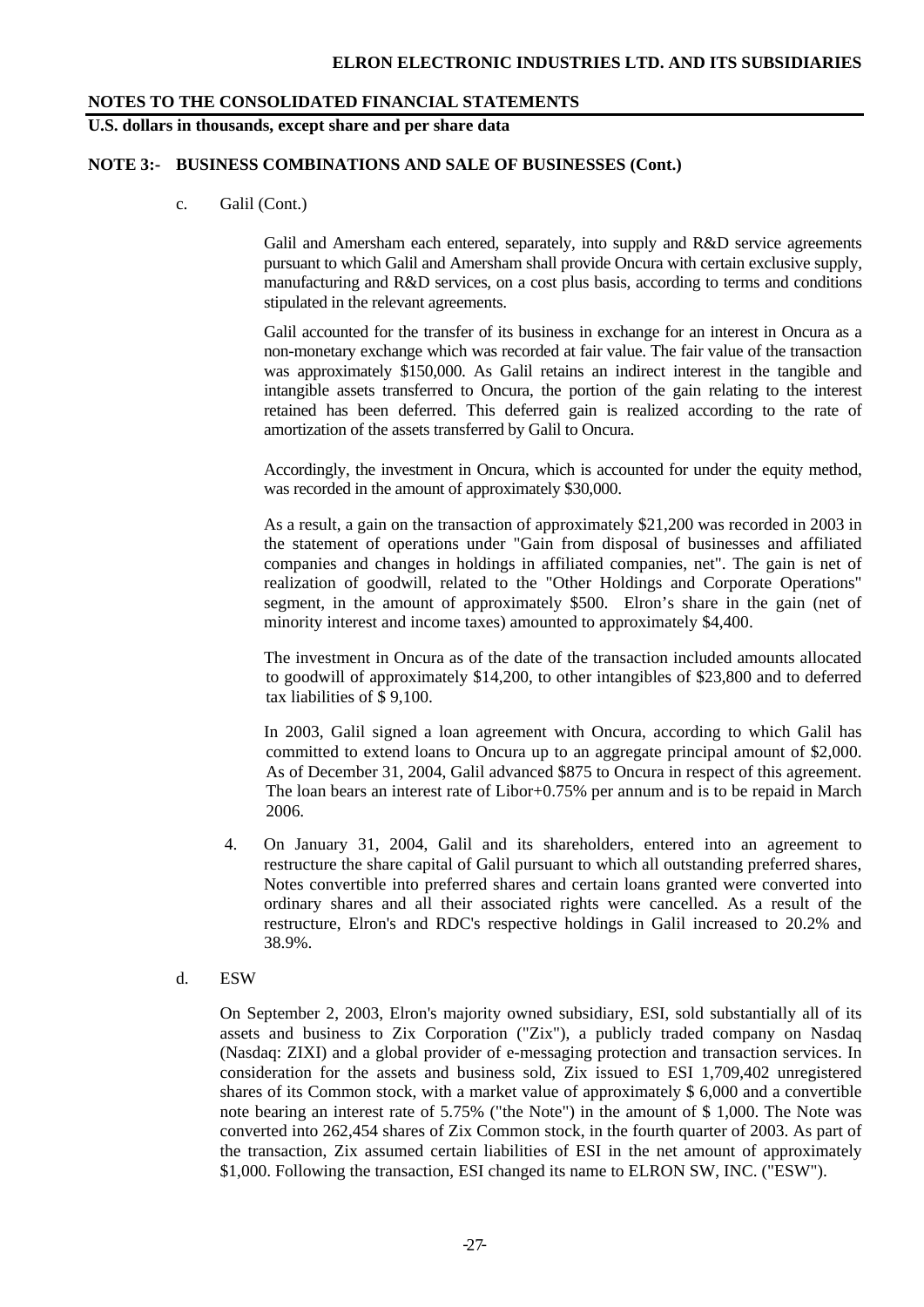**U.S. dollars in thousands, except share and per share data** 

#### **NOTE 3:- BUSINESS COMBINATIONS AND SALE OF BUSINESSES (Cont.)**

d. ESW (Cont.)

In determining the gain on the sale of ESI's business, Elron valued the Zix Common stock at \$5,400 (a discount from market value of approximately 10% due to certain restrictions on their sale). Accordingly, Elron recorded a gain on the sale of approximately \$4,100 of which \$2,500 represents an elimination of a liability to minority shareholders previously recorded by Elron with respect to options granted to ESW's employees due to the expiration of the unexercised options.

The business sold by ESW represents a component of an entity as defined in SFAS 144 and since the criteria for reporting discontinued operations under SFAS 144 is met, the results of operations of the business and the gain on the sale have been classified as discontinued operations in the statement of operations. Comparative data have been reclassified accordingly.

The Zix Common stock had been accounted for as available for sale securities in accordance with SFAS 115. As of December 31, 2004, all of the Zix shares were sold (see note 5(2)).

As of December 31, 2004, ESW was voluntarily dissolved.

- e. Mediagate
	- 1. In 2002, Elron converted loans advanced to Mediagate during 2001 and 2002 in the amount of \$3,588 to 32,828,510 preferred F shares and invested approximately \$2,500 through a rights offering for which Elron received 58,562,543 preferred F shares. As a result of these transactions, Elron's interest in Mediagate's outstanding shares increased from 29% to approximately 68% and accordingly the accounts of Mediagate have been consolidated with those of Elron subsequent to the date of the additional investment. See Note 9 for pro forma information.

The amount allocated to technology and the remaining technology which arose from previous acquisitions amounted to approximately \$4,400. The estimated useful life of the technology was 7 years. The excess of the purchase price over the estimated fair values of the identifiable net assets acquired in the amount of approximately \$2,500 was recorded as goodwill, which is not deductible for tax purposes. The goodwill relates to the "Other Holdings and Corporate Operations" segment.

2. In December 2003, Mediagate signed an agreement with Telrad Networks Ltd. ("Telrad"), for the sale of its technology and related intellectual property assets. Telrad is an Israeli corporation providing telecommunications solutions worldwide. The closing of the transaction occurred on January 28, 2004. According to the agreement, the consideration for the technology is in the form of royalties, up to a maximum of \$5,000 to be paid on future sales through December 31, 2009, of products that are based on Mediagate's technology. The royalties range from 5% of sales in 2004 and increase gradually up to 15% of sales in 2009.

 The royalties to be received approximated the carrying value of the technology sold at the date of the transaction. Accordingly, the above transaction did not have any effect on the Company's consolidated results of operations for the year ended December 31, 2003.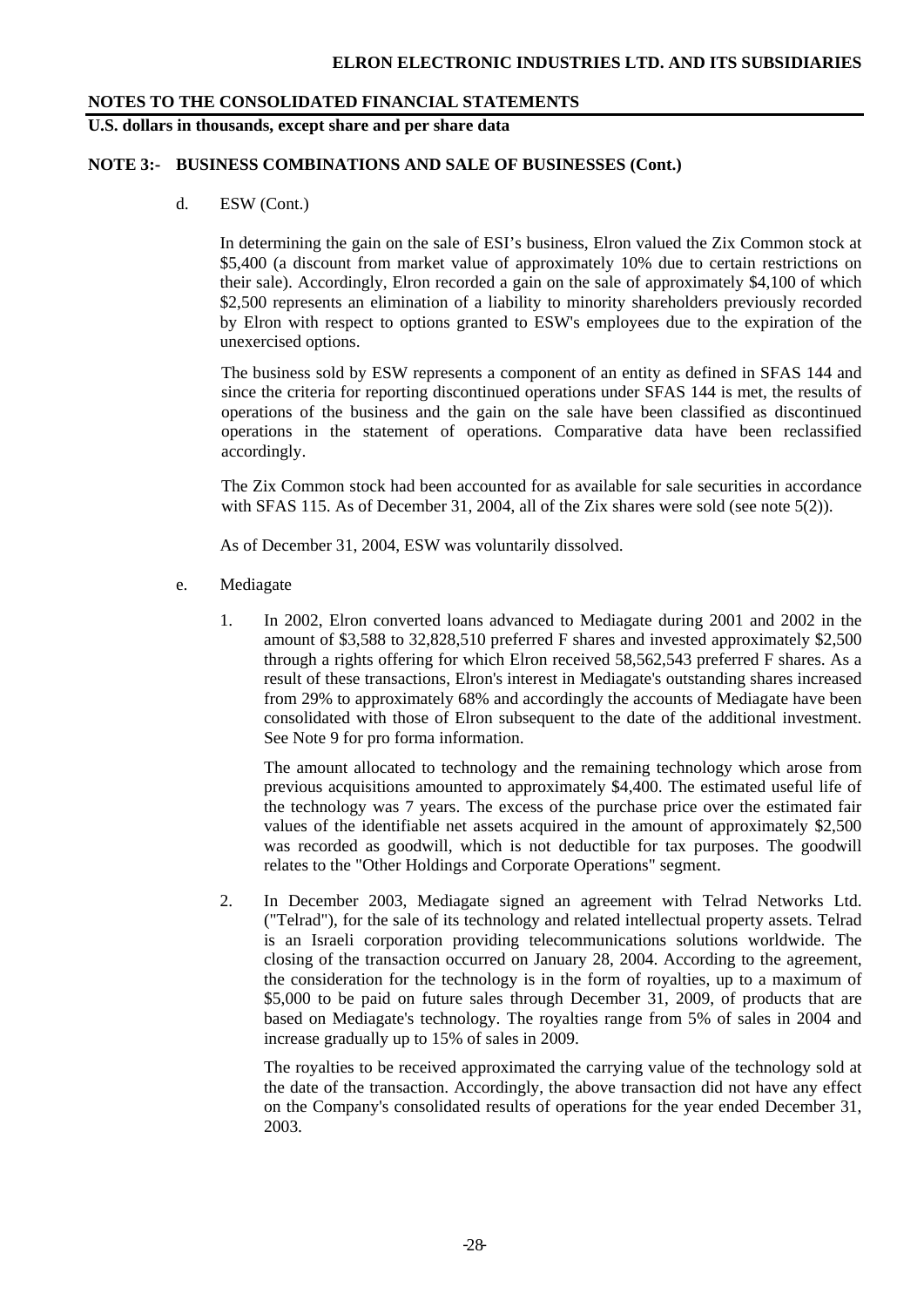## **U.S. dollars in thousands, except share and per share data**

#### **NOTE 3:- BUSINESS COMBINATIONS AND SALE OF BUSINESSES (Cont.)**

e. Mediagate (Cont.)

 As a result of the Company's revised estimate about the realizability of future royalties to be received, the Company recorded in 2004 an impairment loss of approximately \$4,200 (\$2,700 net of tax) in respect of the intangible asset relating to Mediagate's technology. This impairment loss is included under "Impairment of intangible assets and property and equipment".

The royalties to be received are pledged to secure bank loans of Mediagate (see Note 17f).

f. VFlash

In September 2002, Elbit VFlash ("VFlash"), a wholly-owned subsidiary of Elbit, sold a significant portion of its assets to  $24/7$  Real Media Inc. ("24/7"), a publicly traded company on Nasdaq (Nasdaq: TFSM), in exchange for 4,100,000 common shares of 24/7. 24/7 provides marketing and technology solutions to online marketers and publishers.

Concurrently with the above sale, Elron invested through Elbit \$ 1,000 in consideration for 100,000 convertible preferred shares of 24/7 which were converted in February 2003, into 4,840,271 common shares.

The Company viewed the sale of VFlash's principal assets and the purchase of the preferred shares as one transaction and accordingly recorded a gain of approximately \$ 2,000 in respect of the sale based on the closing price of 24/7 at the date of the transaction. The business sold by VFlash represents a "component of entity" as defined in SFAS 144 and since the criteria for reporting discontinuing operations under SFAS 144 is met, VFlash's results of operations and the above gain were classified as discontinued operations in the statement of operations.

The common shares had been accounted for as available for sale securities in accordance with SFAS 115. In 2003, all of the 24/7 shares were sold for a total consideration of approximately \$ 5,200, resulting in a realized gain of approximately \$ 2,000 (\$ 800 net of tax).

g. Starling

Towards the end of 2003, RDC and Elbit Systems Ltd. ("ESL") formed a new company, Starling, in order to develop connectivity solutions for broadband access for commercial aircrafts. RDC and ESL both contributed technologies in exchange for a 50% ownership interest each in Starling. In addition, RDC and ESL granted Starling convertible loans in the amount of \$300 each, which were converted into shares in October 2004. Upon the adoption of FIN 46 (see Note 2c), the Company has consolidated Starling as Starling was determined to be a variable interest entity and the Company its primary beneficiary.

On October 21, 2004 Elron completed an investment of \$3,000 in Starling of which \$1,500 was invested immediately and an additional \$1,500 will be invested no later than April 21, 2005. Following the investment, Elron's direct interest in Starling is approximately 33% and its beneficial ownership (directly and through RDC) is approximately 66%.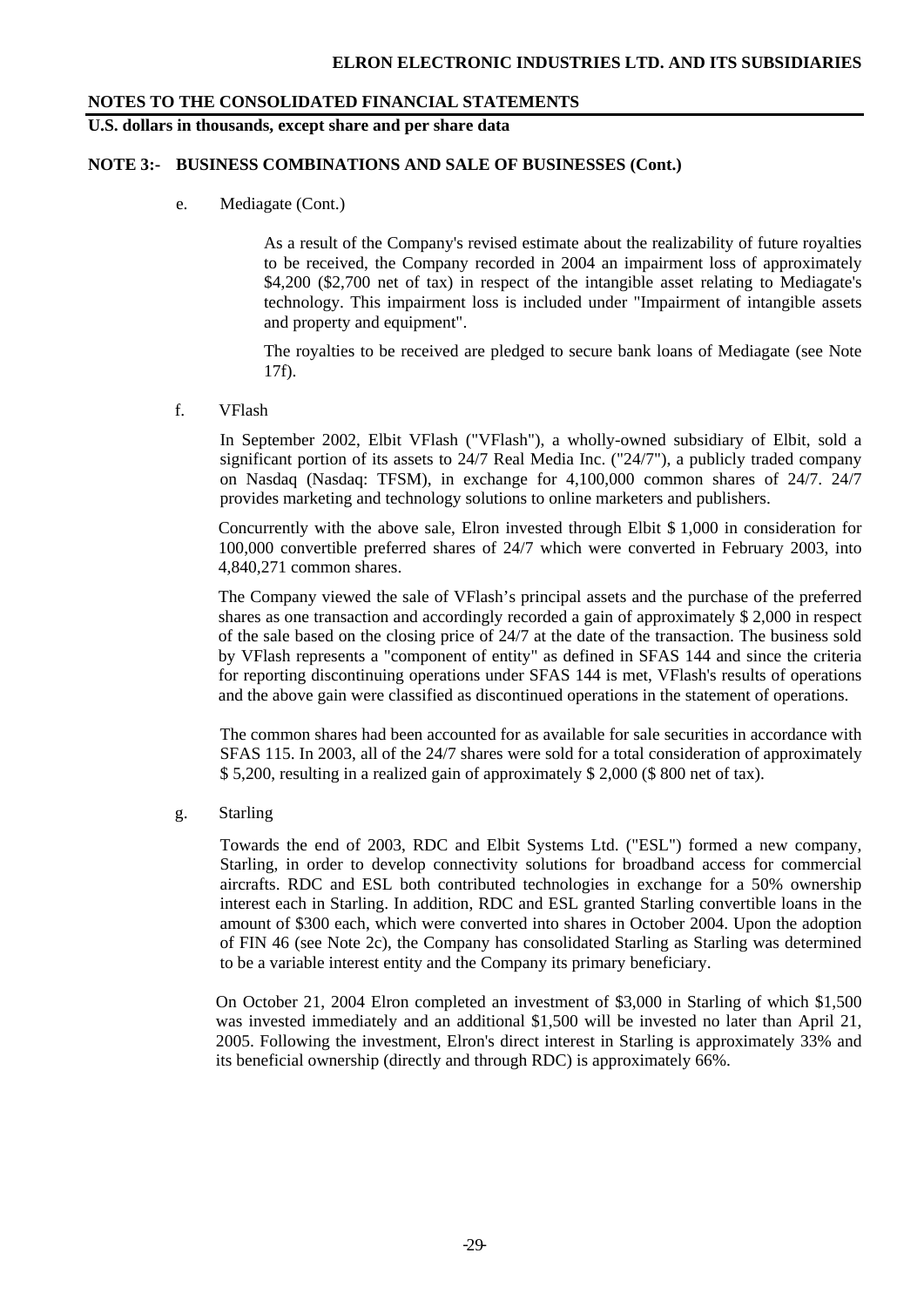**U.S. dollars in thousands, except share and per share data** 

### **NOTE 3:- BUSINESS COMBINATIONS AND SALE OF BUSINESSES (Cont.)**

h. SELA

 During 2004, RDC converted previously granted debentures in the amount of \$437 invested in SELA to shares, thereby acquiring a controlling voting interest in SELA. Accordingly, SELA's financial statements have been consolidated subsequent to June 30, 2004. The consolidation of SELA did not have a material effect on the Company's financial statements.

i. 3DV

 3DV's financial statements have been consolidated subsequent to December 31, 2003, following the transfer in the beginning of 2004, for no consideration, of most of the minority's shares to Elron and RDC. The consolidation of 3DV did not have a material effect on the Company's financial statements.

## **NOTE 4:- CASH AND CASH EQUIVALENTS**

Includes mainly bank deposits in U.S. dollars, bearing a weighted average interest rate of 2.14% per annum (December 31, 2003 - 1.08%).

|                                                                                    | <b>Weighted Average</b><br>Interest rate as of<br><b>December 31, 2004</b> |    | December 31,  |                         |
|------------------------------------------------------------------------------------|----------------------------------------------------------------------------|----|---------------|-------------------------|
|                                                                                    | $\frac{0}{0}$                                                              |    | 2004          | 2003                    |
| Available-for-sale securities: (1)<br>Corporate debentures<br>$\chi$ ix shares (2) | 2.97                                                                       | \$ | 44,979        | \$<br>1,971<br>7,159    |
| Certificate of deposits<br>Held-to-maturity debentures (3)                         | 4.51                                                                       |    | 44,979<br>223 | 9,130<br>1,558<br>1,237 |
| Bank deposits (3)<br>Trading securities                                            | 1.77                                                                       |    | 100,801<br>6  | 25,223<br>10            |
|                                                                                    |                                                                            |    | \$146,009     | \$<br>37,158            |
| Includes unrealized gains<br>(1)                                                   |                                                                            |    |               | 4,458                   |
| Includes unrealized losses                                                         |                                                                            | \$ | 253           | \$<br>12                |

#### **NOTE 5: - SHORT-TERM INVESTMENTS**

- (2) Of the 1,971,856 shares received, 1,117,155 shares (including 262,454 shares which resulted from the conversion of the convertible note) were sold in 2003 in consideration for approximately \$ 9,000, resulting in a realized gain of approximately \$4,800 (\$ 3,200 net of tax) and 854,701 shares were sold in 2004 in consideration for approximately \$8,100 resulting in a realized gain of approximately \$5,400 (\$3,600 net of tax).
- (3) As of December 31, 2003 the debentures and deposits were used to collateralize current maturities of long-term loans taken by ET group and ESW, which were all repaid in 2004.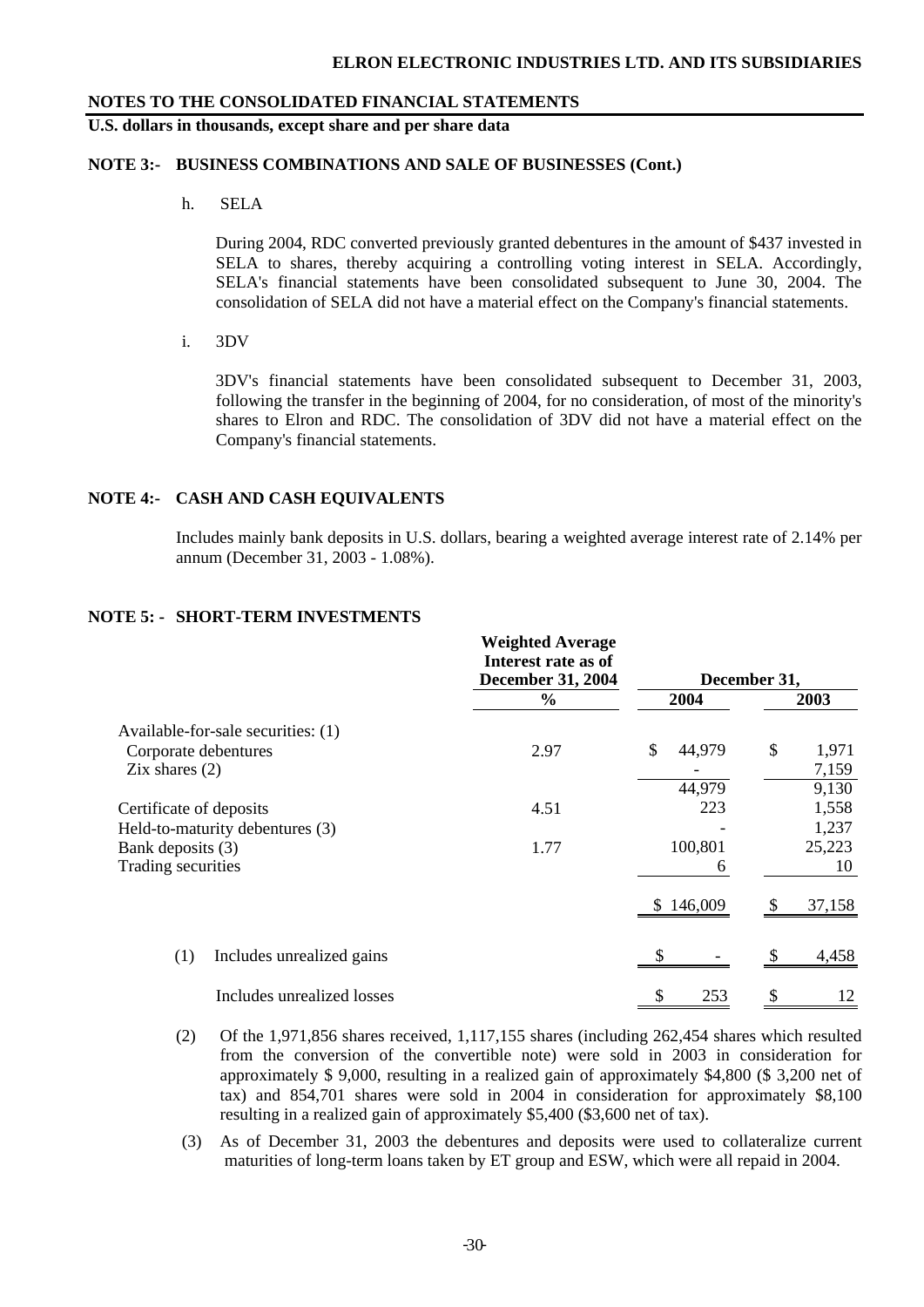**U.S. dollars in thousands, except share and per share data** 

## **NOTE 6:- TRADE RECEIVABLES, NET**

|                                          |                      | December 31          |  |  |  |
|------------------------------------------|----------------------|----------------------|--|--|--|
|                                          | 2004                 | 2003                 |  |  |  |
| Open balances *<br>Unbilled receivables  | 4,878<br>\$<br>1,234 | 3,715<br>\$<br>1,301 |  |  |  |
|                                          | 6,112                | 5,016                |  |  |  |
| * Net of allowance for doubtful accounts | 574                  | 398<br>S             |  |  |  |

## **NOTE 7:- INVESTMENTS IN AFFILIATED COMPANIES**

## a. Affiliated companies are as follows:

|                       |             | December 31,              |      |  |  |
|-----------------------|-------------|---------------------------|------|--|--|
|                       |             | 2004                      | 2003 |  |  |
|                       |             | $%$ of                    |      |  |  |
|                       | <b>Note</b> | outstanding share capital |      |  |  |
|                       |             |                           |      |  |  |
| Elbit Systems ("ESL") | 7d(1)       |                           | 19.7 |  |  |
| Given Imaging         | 7d(2)       | 24.7                      | 23.2 |  |  |
| ChipX                 | 7d(3)       | 26.5                      | 36.1 |  |  |
| K.I.T eLearning       | 7d(4)       |                           | 45.0 |  |  |
| Wavion                | 7d(5)       | 37.5                      | 37.5 |  |  |
| Oren                  | 7d(6)       | 40.9                      | 40.9 |  |  |
| NetVision             | 7d(7)       | 45.7                      | 45.7 |  |  |
| AMT                   | 7d(8)       | 40.3                      | 28.3 |  |  |
| Oncura                | 3c          | 25.0                      | 25.0 |  |  |
| <b>SELA</b>           | 3h          | $\overline{\phantom{a}}$  | 49.5 |  |  |
| <b>3DV Systems</b>    | 3i          |                           | 47.7 |  |  |
| Pulsicom              |             | 18.2                      | 18.2 |  |  |
| <b>Notal Vision</b>   |             | 25.5                      | 23.6 |  |  |
| CellAct               |             | 45.0                      | 45.0 |  |  |
| Avantry               |             |                           | 32.9 |  |  |
| Ingeneo               |             |                           | 28.0 |  |  |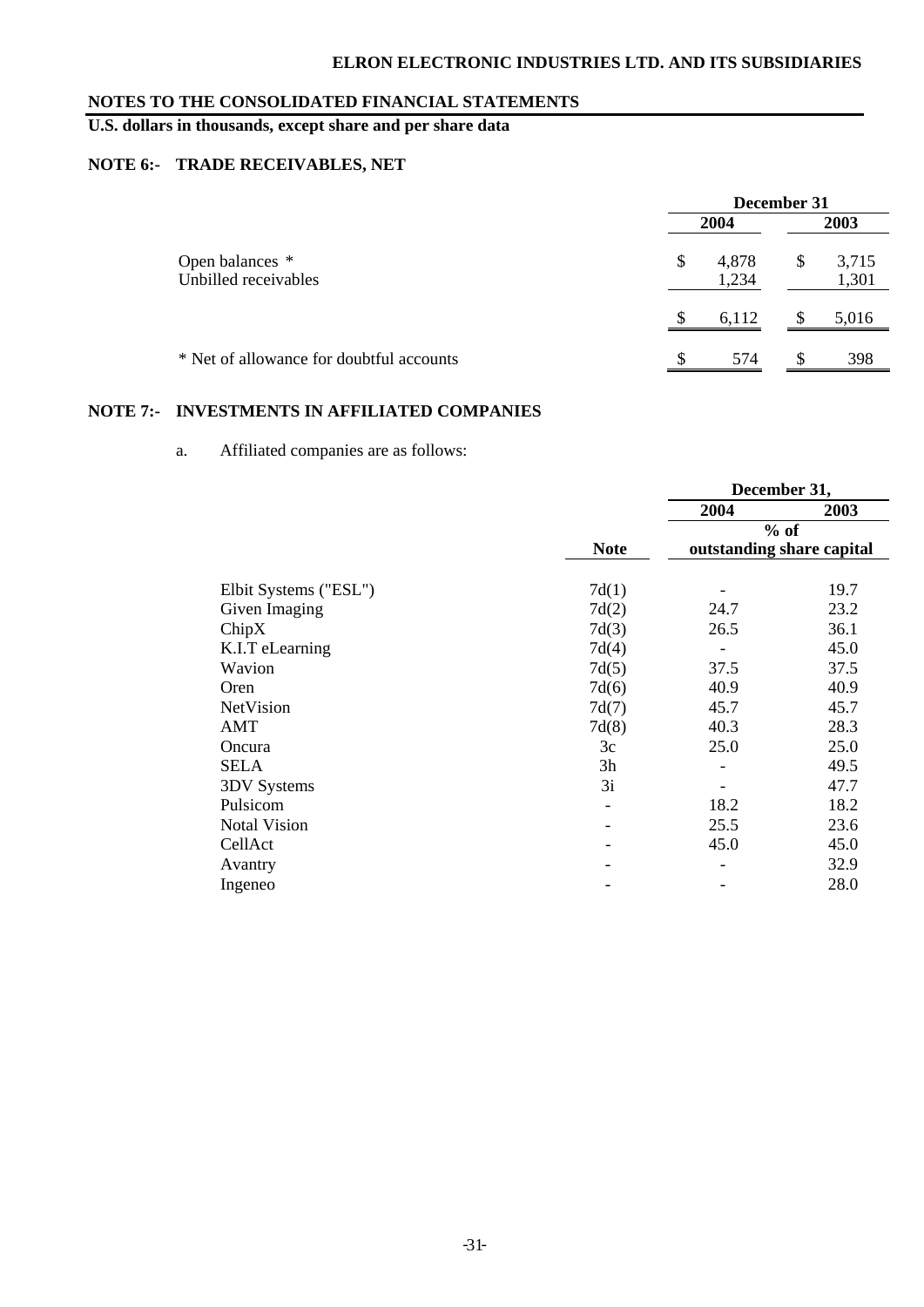### **ELRON ELECTRONIC INDUSTRIES LTD. AND ITS SUBSIDIARIES**

#### **NOTES TO THE CONSOLIDATED FINANCIAL STATEMENTS**

**U.S. dollars in thousands, except share and per share data** 

## **NOTE 7:- INVESTMENTS IN AFFILIATED COMPANIES (Cont.)**

b. Composition of investments:  $(1)(2)$ 

|                                                 |                                                                                                                                                                                           | December 31 |                                 |               |                                      |
|-------------------------------------------------|-------------------------------------------------------------------------------------------------------------------------------------------------------------------------------------------|-------------|---------------------------------|---------------|--------------------------------------|
|                                                 |                                                                                                                                                                                           |             | 2004                            |               | 2003                                 |
| <b>ESL</b><br>Given Imaging<br>Oncura<br>Others |                                                                                                                                                                                           | \$          | 71,748<br>29,259<br>16,117      | $\mathcal{S}$ | 87,672<br>23,665<br>29,674<br>15,808 |
|                                                 |                                                                                                                                                                                           |             | \$117,124                       | <sup>\$</sup> | 156,819                              |
| $-3.72\%)$                                      | <sup>(1)</sup> Includes loans and convertible loans<br>(bearing a weighted average interest rate<br>of 1.95% per annum (December 31, 2003                                                 | \$          | 7,122                           | \$            | 3,298                                |
| assets                                          | $^{(2)}$ Difference between the carrying amounts<br>of investments and the Company's share<br>in the net equity of affiliates, attributed to<br>technology, goodwill and other intangible | S           | 81,726                          |               | 45,311                               |
| c.                                              | Fair market value of marketable securities:                                                                                                                                               |             |                                 |               |                                      |
|                                                 |                                                                                                                                                                                           |             |                                 | December 31   |                                      |
|                                                 |                                                                                                                                                                                           |             | 2004                            |               | 2003                                 |
|                                                 | <b>Stock Exchange</b>                                                                                                                                                                     |             | <b>U.S. dollars in millions</b> |               |                                      |
| <b>ESL</b>                                      | Tel-Aviv and Nasdaq                                                                                                                                                                       | \$          |                                 | \$            | 143                                  |
| Given Imaging                                   | Tel-Aviv and Nasdaq                                                                                                                                                                       | \$          | 245                             | \$            | 107                                  |

- d. Additional information
	- 1. ESL

In 2002 Elron sold 380,000 shares of Elbit Systems Ltd. ("ESL") (NASDAQ: ESLT), for approximately \$ 5,900, resulting in a gain of approximately \$1,800.

 On July 8, 2004, Elron announced the signing of a definitive agreement for the sale of all of its holdings in ESL constituting approximately 19.6% of the outstanding share capital of ESL to Tadiran Communications Ltd., in consideration for approximately \$197,000. The closing of the transaction was subject to the right of first refusal of Federmann Enterprises Ltd. ("Federmann Enterprises"), the other major shareholder of ESL. On July 28, 2004, Federmann Enterprises exercised its right of first refusal, following which the shares were sold to Federmann Enterprises for approximately \$197,000. As a result, Elron recorded in the third quarter of 2004 a gain of approximately \$104,600 which net of tax amounted to approximately \$91,500. The gain net of tax includes a reduction of approximately \$21,600 in the tax expense as a result of the reversal of a valuation allowance previously recorded in respect of deferred tax assets relating to loss carryforwards.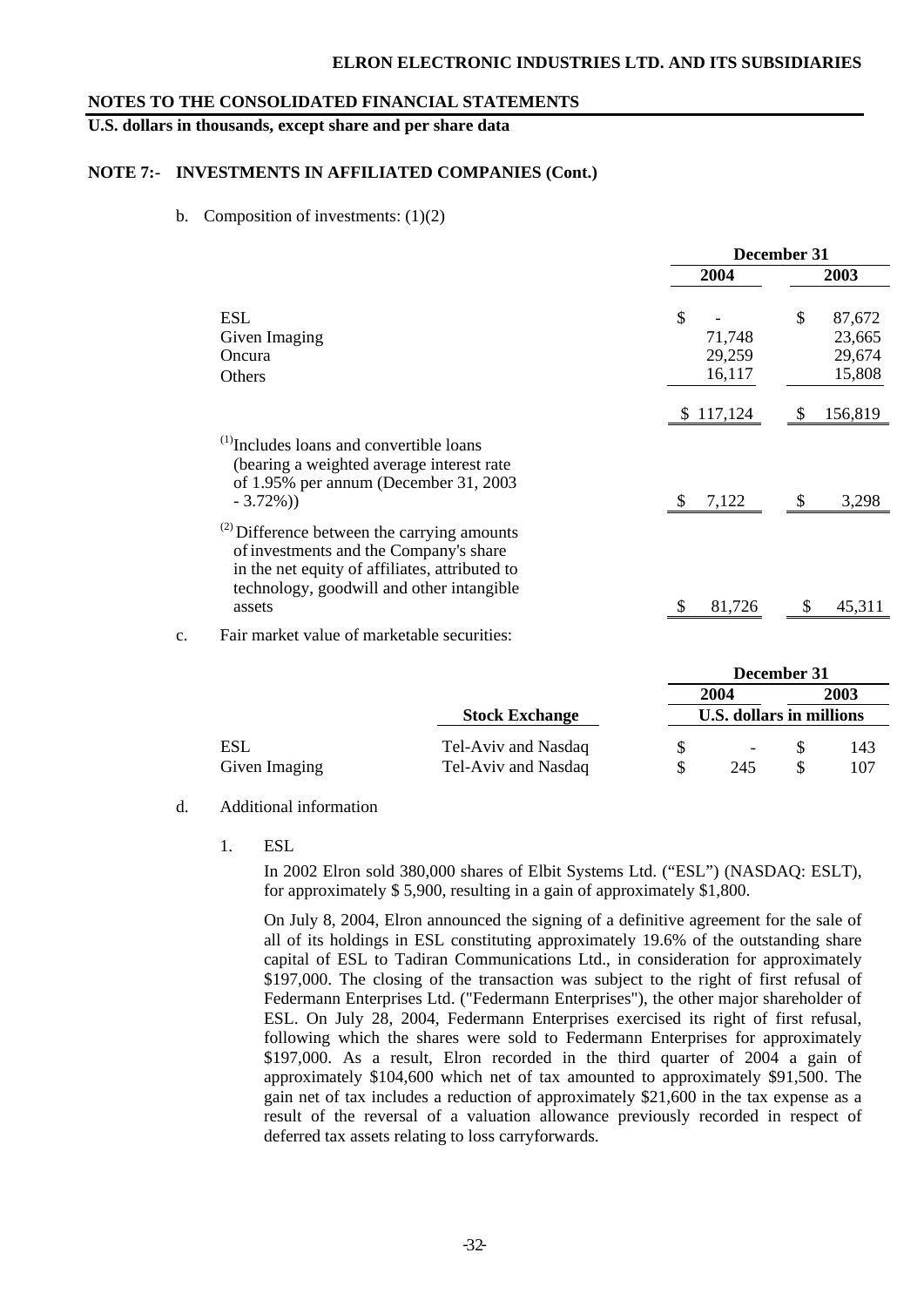**U.S. dollars in thousands, except share and per share data** 

### **NOTE 7:- INVESTMENTS IN AFFILIATED COMPANIES (Cont.)**

- d. Additional information (Cont.)
	- 2. Given
		- a. During 2002, Elron and RDC sold 98,666 shares and 500,000 shares, respectively, of Given Imaging Ltd. ("Given") in consideration for approximately \$ 1,100 and \$ 5,900, respectively. In addition, a former senior executive of RDC exercised a call option granted to him in 1999, and purchased from RDC 172,800 shares of Given at an exercise price of  $$ 0.17$  per share (see also Note  $14(2)(c)$ ). As a result of the above transactions, a gain of approximately \$ 5,300 was recorded in 2002.

In 2003, RDC sold 753,600 shares of Given for a total consideration of approximately \$7,800, resulting in a gain of approximately \$4,400 (\$70 net of tax and minority interest).

 As a result of these transactions, Elron's consolidated interest in Given decreased to approximately 23%.

- b. In May 2003, a Share Purchase Agreement was signed between RDC, Elron and Rafael, according to which, RDC sold 2,000,000 unregistered shares of Given to Elron and Rafael (one million each) for a total consideration of \$12,184. RDC used \$5,000 of the proceeds to repay shareholders' loans to Rafael and Elron. This transaction did not have any effect on the Company's consolidated results of operations and the Company's consolidated interest in Given.
- c. In April 2004, RDC, then a 48% held subsidiary, purchased from one of its shareholders (a former senior executive of RDC) treasury shares amounting to approximately 3% of its outstanding share capital. In consideration for the treasury shares, RDC distributed to the shareholder 200,000 shares of Given. The number of the distributed Given shares was calculated based on the relative fair values of the shares of RDC and of Given on the date the agreement to purchase the treasury shares was signed (May 2003). The transaction was completed in April 2004, after receipt of various approvals required under the agreement.

RDC recorded the purchase of the treasury shares based on the fair value of Given's shares on the date of distribution. Accordingly, RDC recorded a gain on the distribution of Given shares of approximately \$5,800.

RDC's purchase of the treasury shares resulted in Elron increasing its interest in RDC by approximately 1.5% to approximately 49.6%. This acquisition of the additional interest in RDC was accounted for by the purchase method.

Accordingly, Elron recorded the additional interest in RDC at fair value of approximately \$1,900 and recorded its share of the gain in the distribution of Given shares in the amount of \$1,400, net of tax and minority interest.

The excess of the purchase price over the Company's share in the equity acquired amounted to approximately \$1,900 and was allocated mostly to RDC's remaining investment in Given.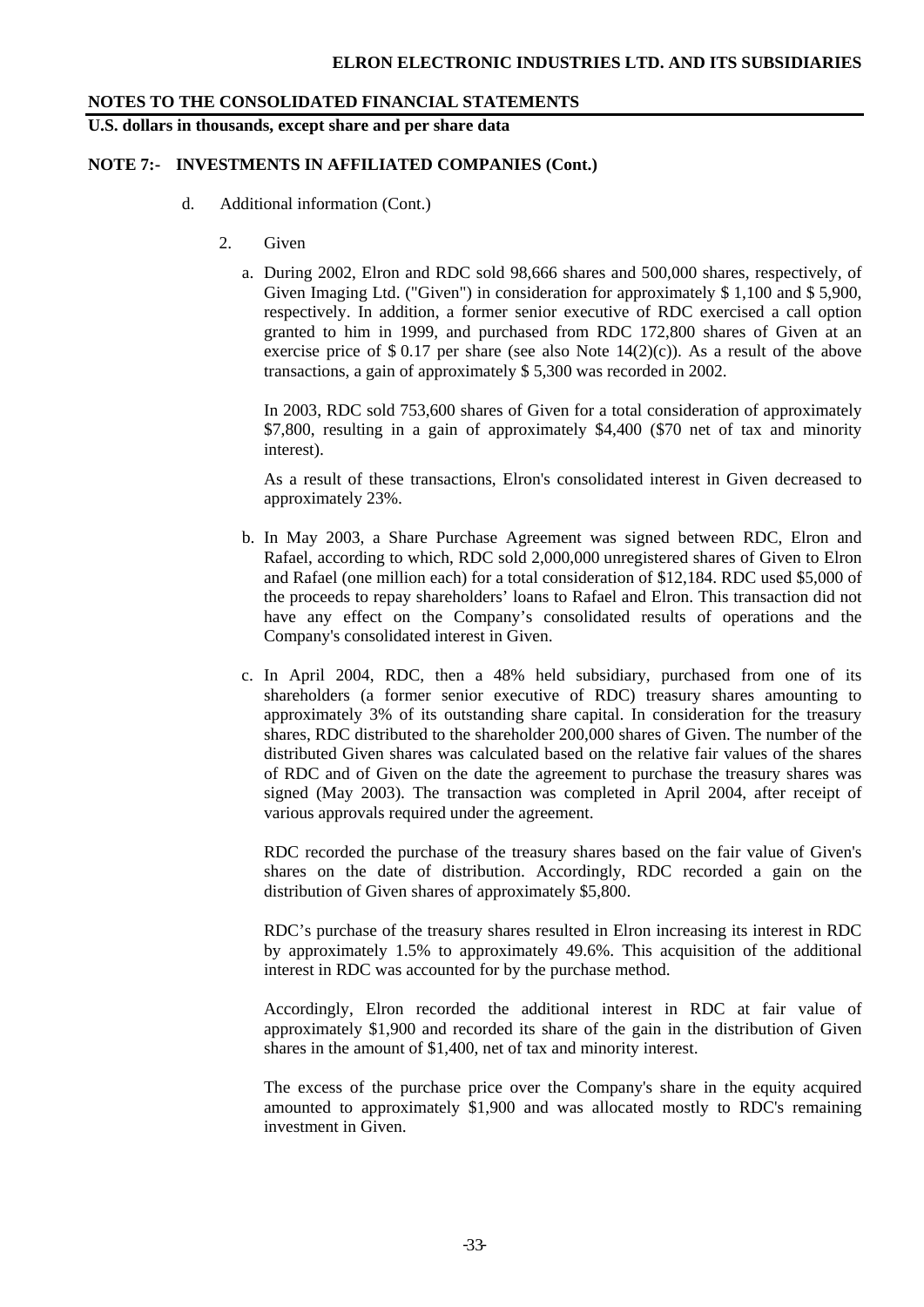**U.S. dollars in thousands, except share and per share data** 

## **NOTE 7:- INVESTMENTS IN AFFILIATED COMPANIES (Cont.)**

- d. Additional information (Cont.)
	- 2. Given (Cont.)
		- d. In June 2004, Given completed its secondary public offering of 2,880,750 ordinary shares at \$32.00 per share, comprising 1,500,000 shares issued by Given and 1,380,750 shares (including 375,750 shares as a result of the exercise of the underwriters' over allotment option) sold by existing shareholders. In the aforementioned offering, RDC sold 300,000 ordinary shares in consideration for approximately \$9,000. Given received net proceeds of approximately \$44,300. As a result of the sale of Given's shares by RDC and the issuance of shares by Given, Elron's direct and indirect interest in Given decreased from approximately 16% to approximately 15%, and Elron recorded a gain of \$15,200 (\$6,700 net of tax and minority interest).
		- e. During the second half of 2004, Elron purchased 1,373,513 ordinary shares of Given in consideration for approximately \$43,900. As a result, Elron's direct and indirect ownership interest in Given increased from approximately 15% to approximately 20%. The excess of the purchase price over the Company's share in the equity acquired amounted to approximately \$39,500 and was allocated as follows: approximately \$30,400 to intangible assets other than goodwill, such as customer base and technology, approximately \$1,700 to in-process research and development activities ("IPR&D"), and approximately \$7,400 to goodwill.

Products which did not receive marketing clearance by regulatory authorities as of the acquisition date are considered to be incomplete and accordingly the amount allocated to such products is considered to be IPR&D. The amount allocated to IPR&D was charged immediately to the Company's results of operations in accordance with FASB Interpretation No. 4, "Applicability of FASB Statement No. 2 to Business Combinations Accounted for by the Purchase Method" ("FIN 4"). The amounts allocated to intangible assets other than goodwill are amortized on a straight-line basis over their weighted average expected useful life of 12 years. The amortization of the identifiable intangible assets as well as the write-off of the IPR&D are included as part of the line item "Equity in losses of affiliated companies" in the statements of operations.

- f. For employee call options see Note  $14(2)(a)$ .
- 3. ChipX

 In March 2004, ChipX Incorporated ("ChipX") (formerly: Chip Express Corporation) completed a private placement in which it issued 7,594,928 redeemable preferred shares in consideration for \$12,000. Elron purchased 1,632,564 redeemable preferred shares in consideration for approximately \$2,600. As a result, Elron's voting interest in ChipX decreased from approximately 33% to approximately 27%. The aforementioned transaction had no effect on Elron's results of operations.

4. KIT

In July 2003 Elron invested \$2,000 in K.I.T. eLearning B.V ("KIT"), in consideration for 1,243,396 Series B-2 preferred shares, as part of an aggregate investment of \$4,000, the balance of which was invested by DIC. KIT was previously held by Elron at a rate of approximately 29%.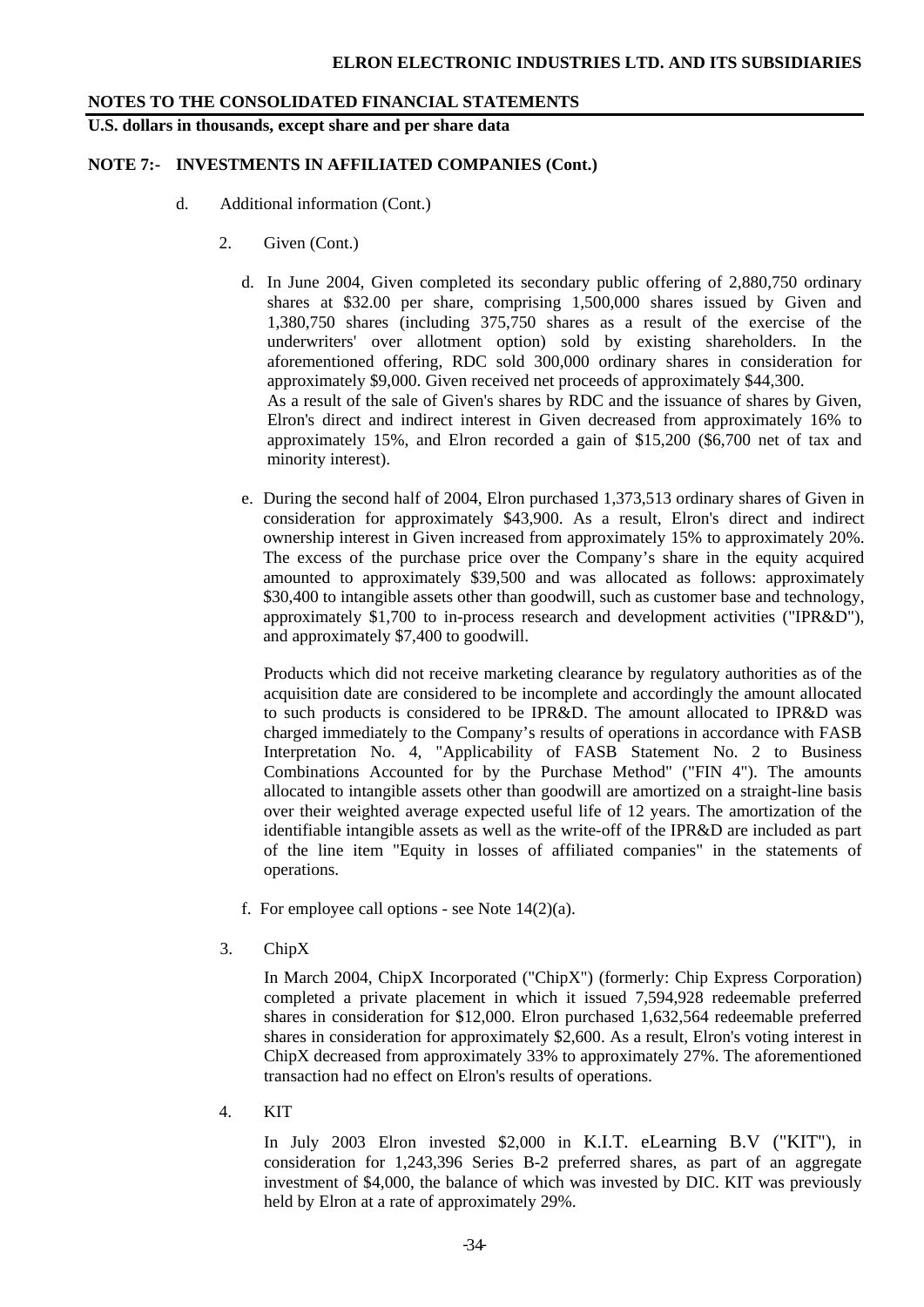**U.S. dollars in thousands, except share and per share data** 

#### **NOTE 7:- INVESTMENTS IN AFFILIATED COMPANIES (Cont.)**

- d. Additional information (Cont.)
	- 4. KIT (Cont.)

In addition to this investment, Elron's loan to KIT in the amount of \$1,500 (which was granted during 2001 and 2002) was converted into 324,388 series B-1 preferred shares of KIT. Following the investment and the loan conversion, Elron held approximately 45% of KIT's outstanding shares.

In March 2004, Elron together with the other shareholders of KIT, DIC and Kidum IT Ltd. (together "the sellers") completed the sale of KIT, then held 45% by Elron, to Online Higher Education B.V, a subsidiary of Laureate Education, Inc. (formerly: Sylvan Learning Systems) (Nasdaq: LAUR), a global leader in higher education, in consideration for \$9,400, of which Elron received approximately \$5,700. The gain resulting from the sale amounted to approximately \$5,300. In addition, the sellers are entitled to a future payment of up to \$10,000 based on future earnings of KIT in the years 2006 and 2007, from which Elron's share will be up to approximately \$5,700.

5. Wavion

 In 2003, Elron invested \$3,000 in Wavion Inc. ("Wavion") in consideration for 3,575,686 Series B preferred shares, out of an aggregate amount of \$12,500 raised by Wavion in a private placement from Elron and new investors. In addition to this investment, Elron converted previously granted loans into 1,787,843 Series A1 preferred shares. As a result, Elron's ownership interest in Wavion decreased from 45% to approximately 38%. The abovementioned transaction did not have an effect on the Company's results of operations.

6. Oren

In July 2003, Elron purchased 6,581,671 preferred E2 shares of Oren Semiconductors Inc. ("Oren") in consideration for \$3,000, as part of an aggregate investment of \$8,000 of existing shareholders and of Zoran Corporation (Nasdaq: ZRAN).

In addition to this investment, Elron and other existing shareholders converted all the loans previously granted to Oren, in the amount of approximately \$8,400, of which Elron's part was approximately \$4,400. Elron's loans were converted to 3,824,563 preferred E1 shares of Oren. Following the investment and the loan conversion, Elron's interest in Oren increased from approximately 17% to approximately 41% and accordingly Elron began applying retroactively the equity method of accounting to its investment in Oren.

7. NetVision

 During the first quarter of 2004, Elron and DIC each granted NetVision Ltd. ("NetVision") a loan of \$2,000 in order to enable NetVision to repay a portion of its line of credit to a lending bank. Due to the uncertainty with regard to NetVision's initial public offering on the Tel-Aviv Stock Exchange, and in accordance with EITF 02-18, Elron recognized in the second quarter of 2004 all previously suspended equity method losses in NetVision in the amount of the loan granted.

During the second half of 2004, Elron and DIC each granted NetVision additional loans of approximately \$3,300. The loans from Elron bear an interest rate of Libor  $+$ 2% per annum and are to be repaid on December 2005.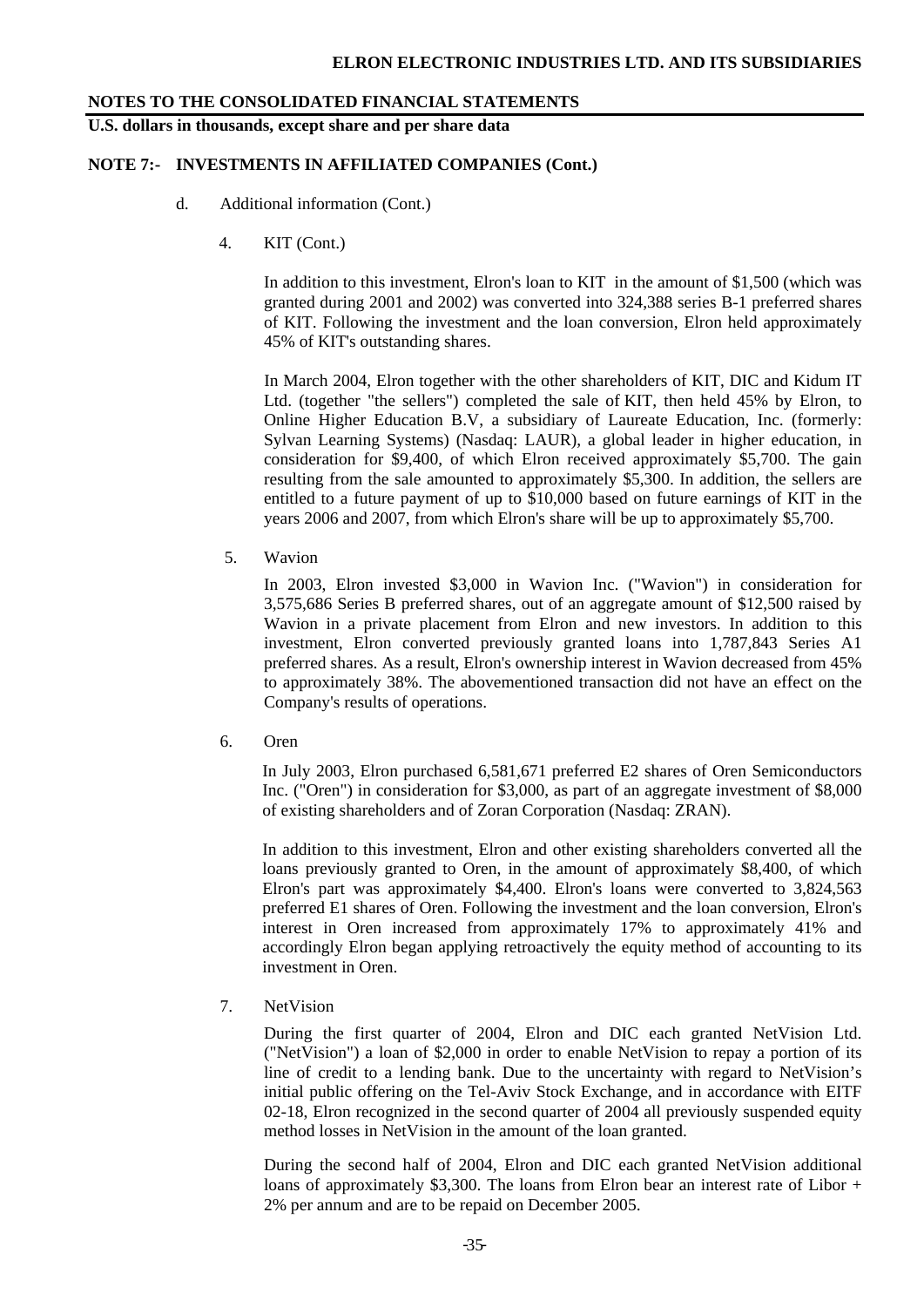**U.S. dollars in thousands, except share and per share data** 

### **NOTE 7:- INVESTMENTS IN AFFILIATED COMPANIES (Cont.)**

- d. Additional information (Cont.)
	- 8. AMT

In August 2002, Elron completed an investment of approximately \$5,000 in A.M.T Advanced Metal Technologies Ltd. ("AMT") as part of an aggregate investment in convertible notes of \$8,700. AMT, an Israeli private company, develops, markets and licenses technologies, through its group companies, for amorphous and nanocrystalline advanced materials, for a wide range of commercial applications. Currently, AMT is focusing on two of its group companies, namely A.H.T. Advanced Heating Technologies Ltd., which uses amorphous metals for heating products, and ACS Advanced Coding Systems Ltd. ("ACS"), which develops, markets and sells products using amorphous metals for brand protection against counterfeiting and diversion and anti-shoplifting electronic article surveillance. The convertible notes are convertible into preferred shares of AMT, or into shares held by AMT of certain of its subsidiaries. Elron is entitled to the rights attached to the convertible notes on an "as converted" basis as a shareholder of AMT and, in addition, has special voting rights in certain specified circumstances.

In June 2004, Elron completed an investment of \$3,000 in convertible notes of AMT, together with an international strategic partner which also invested \$3,000 in AMT's convertible notes. In addition, existing AMT shareholders, including Elron, converted shareholder loans into convertible notes in the aggregate amount of approximately \$2,700, of which Elron converted approximately \$1,600. In addition, Elron and the other investors in AMT were issued warrants to purchase convertible notes of AMT for a total amount of up to approximately \$33,250, which may be exercised over various periods up to a maximum of 48 months from the closing date of the transaction. As a result of the transaction, Elron increased its ownership interest from approximately 28% to approximately 35% on a fully diluted basis (excluding warrants) and on an "as converted" basis. The excess of the purchase price over the Company's share in the equity acquired amounted to approximately \$4,200. The Company is in the process of obtaining valuations of certain intangible assets; thus the allocation of the purchase price is subject to refinement. Based on a preliminary valuation performed, the aforementioned excess was allocated as follows: approximately \$3,700 to intangible assets other than goodwill with a weighted average useful life of 10 years, approximately \$900 to in-process research and development activities ("IPR&D"), approximately \$200 to tangible assets and approximately \$600 to deferred tax **liabilities**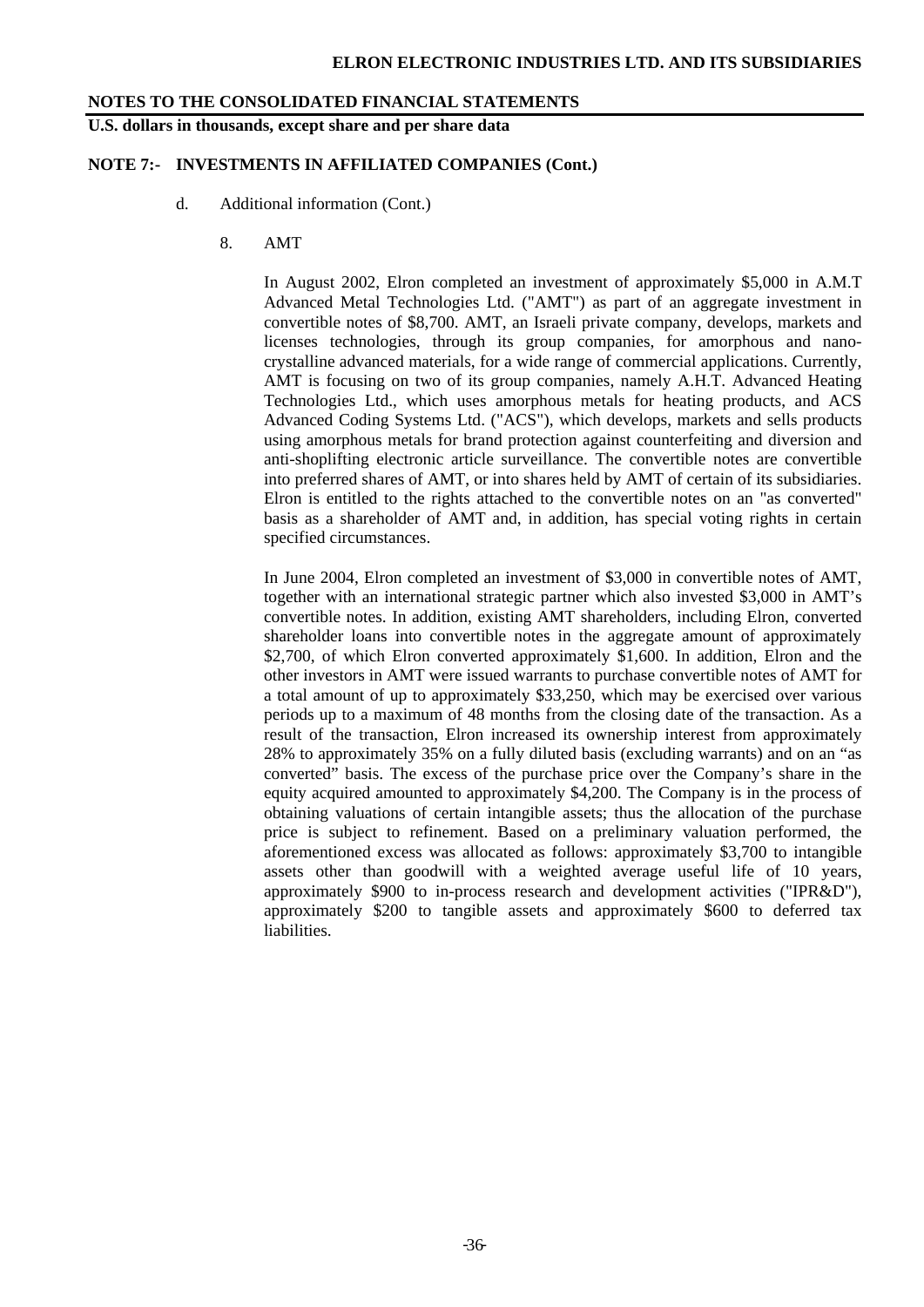## **ELRON ELECTRONIC INDUSTRIES LTD. AND ITS SUBSIDIARIES**

## **NOTES TO THE CONSOLIDATED FINANCIAL STATEMENTS**

## **U.S. dollars in thousands, except share and per share data**

## **NOTE 7:- INVESTMENTS IN AFFILIATED COMPANIES (Cont.)**

## e. Summarized information

Summarized combined financial information is as follows**:** 

|                                      | Given         | <b>Others</b> |
|--------------------------------------|---------------|---------------|
| December 31, 2004:                   |               |               |
| Balance sheet information:           |               |               |
| Current assets                       | \$<br>110,433 | \$<br>66,990  |
| Non-current assets                   | 13,791        | 233,213       |
| <b>Total assets</b>                  | 124,224       | 300,203       |
| Current liabilities                  | 17,446        | 82,060        |
| Non-current liabilities              | 10,984        | 82,499        |
| Minority interest                    | 1,177         | 493           |
| Redeemable preferred stock           |               | 34,272        |
| Shareholders' equity (deficiency)    | 94,617        | 100,879       |
| Year Ended December 31, 2004:        |               |               |
| Statement of operations information: |               |               |
| Revenues                             | \$<br>65,020  | \$<br>158,965 |
| Gross profit                         | 47,286        | 53,494        |
| Net income (loss) from continuing    |               |               |
| operations and net income (loss)     | 2,888         | (29,769)      |

|                                      | <b>ESL</b> |              | <b>Given</b> |              | <b>ChipX</b>  | <b>AMT</b>  | <b>Others</b> |
|--------------------------------------|------------|--------------|--------------|--------------|---------------|-------------|---------------|
| December 31, 2003:                   |            |              |              |              |               |             |               |
| Balance sheet information:           |            |              |              |              |               |             |               |
| Current assets                       | \$577,715  | $\mathbb{S}$ | 42,625       | \$           | 8,141         | \$<br>1,349 | \$55,725      |
| Non-current assets                   | 446,021    |              | 12,944       |              | 2,753         | 2,175       | 49,941        |
| Total assets                         | 1,023,736  |              | 55,569       |              | 10,894        | 3,524       | 105,666       |
| <b>Current liabilities</b>           | 378,017    |              | 7,655        |              | 3,810         | 4,822       | 70,713        |
| Non-current liabilities              | 188,525    |              | 1,192        |              | 557           | 11,264      | 31,936        |
| Minority interest                    | 4,115      |              | 1,924        |              |               | 472         |               |
| Redeemable preferred stock           |            |              |              |              | 41,800        |             | 1,189         |
| Shareholders' equity (deficiency)    | 452,079    |              | 44,798       |              | (35,273)      | (13,034)    | 8,273         |
| Year Ended December 31, 2003:        |            |              |              |              |               |             |               |
| Statement of operations information: |            |              |              |              |               |             |               |
| Revenues                             | \$897,980  | $\mathbb{S}$ | 40,359       | $\mathbb{S}$ | 13,746        | 1,359<br>\$ | \$89,490      |
| Gross profit                         | 224,419    |              | 26,988       |              | 2,664         | (527)       | 23,307        |
| Net income (loss) from continuing    |            |              |              |              |               |             |               |
| operations and net income (loss)     | 45,945     |              | (9,609)      |              | (7, 813)      | (3,796)     | (17,660)      |
|                                      | <b>ESL</b> |              | <b>Given</b> |              | <b>Others</b> |             |               |
| Year ended December 31, 2002:        |            |              |              |              |               |             |               |
| Statement of operations information: |            |              |              |              |               |             |               |
| Revenues                             | \$827,456  | \$           | 28,904       | $\mathbb{S}$ | 88,843        |             |               |
| Gross profit                         | 222,143    |              | 16,997       |              | 17,659        |             |               |
| Net income (loss) from continuing    |            |              |              |              |               |             |               |
| operations and net income (loss)     | 45,113     |              | (18,310)     |              | (34, 458)     |             |               |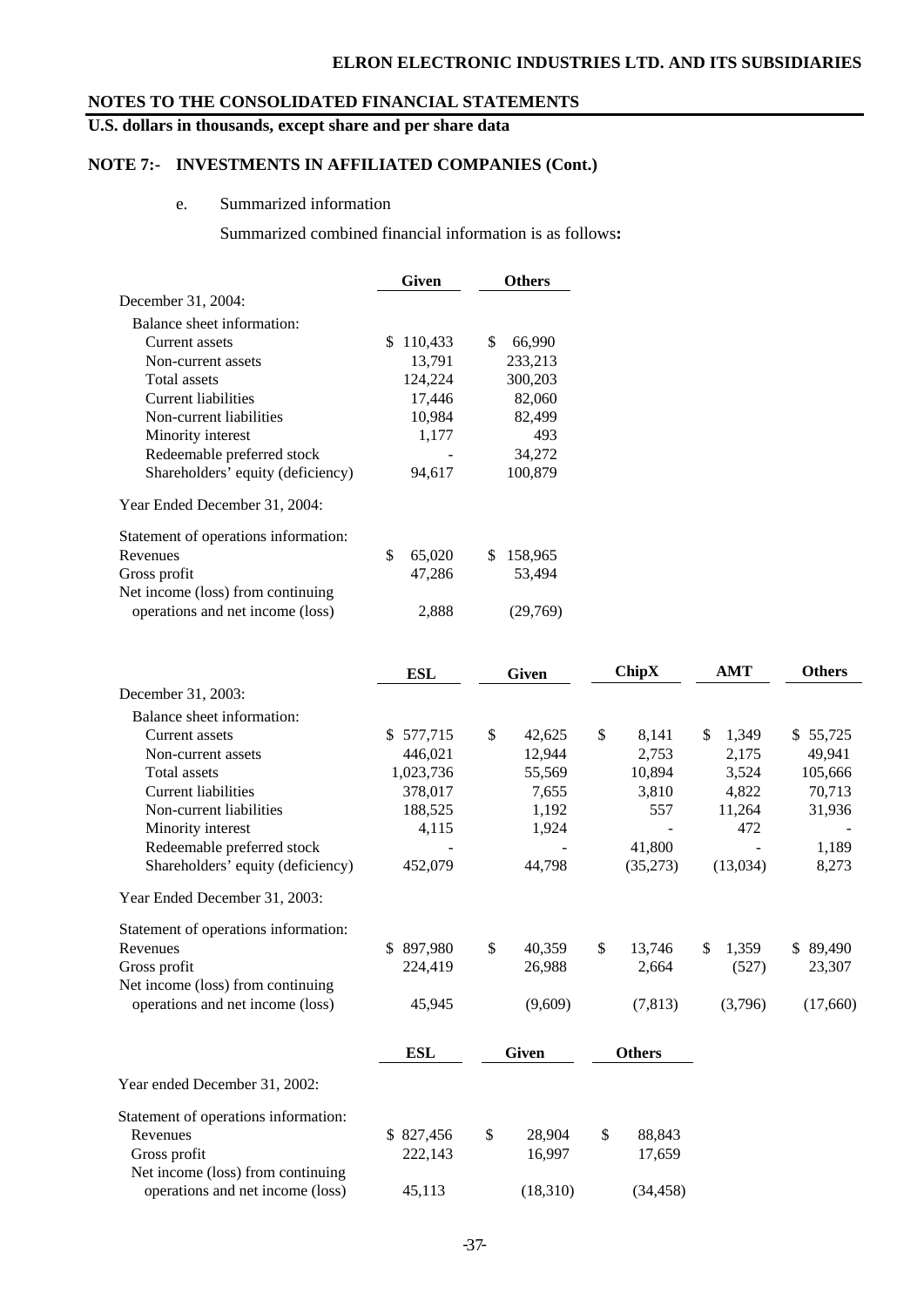**U.S. dollars in thousands, except share and per share data** 

## **NOTE 7:- INVESTMENTS IN AFFILIATED COMPANIES (Cont.)**

f. Goodwill and intangible assets allocated to investments

The annual estimated amortization expense relating to intangible assets allocated to investments accounted for under the equity method, which will be included in the line item "Equity in losses of affiliated companies" in the statement of operations, for each of the five years in the period ending December 31, 2009 is approximately as follows:

#### **Total amortization**

| 2005 | ۰              | \$<br>5.500 |
|------|----------------|-------------|
| 2006 | $\overline{a}$ | \$<br>5,000 |
| 2007 | $\blacksquare$ | \$<br>4,900 |
| 2008 |                | \$<br>4,900 |
| 2009 | $\blacksquare$ | \$<br>4,900 |

The remaining weighted average amortization period of the intangible assets is approximately 12.5 years.

At the balance sheet date, the Company has goodwill in the amount of \$24,200 allocated to investments accounted for under the equity method.

g. Impairment

As a result of an other-than-temporary decline in value of certain investments, the company recorded impairment losses with respect to affiliated companies of \$700, \$500 and \$2,400, in 2004, 2003 and 2002, respectively. Such impairment losses are included as part of the Company's equity in losses of affiliated companies.

### **NOTE 8:- INVESTMENTS IN OTHER COMPANIES AND LONG-TERM RECEIVABLES**

|                                                                            | December 31   |                |  |  |  |
|----------------------------------------------------------------------------|---------------|----------------|--|--|--|
|                                                                            | 2004          | 2003           |  |  |  |
| Marketable securities presented as available-for-sale<br>securities: $(1)$ |               |                |  |  |  |
| Partner $(2)$                                                              | \$<br>136,208 | \$<br>124,315  |  |  |  |
| Other                                                                      | 950           | 556            |  |  |  |
|                                                                            | 137,158       | 124,871        |  |  |  |
| Partnerships                                                               | 3,176         | 2,136          |  |  |  |
| Other investments and long-term receivables $(3)(4)$                       | 15,595        | 1,792          |  |  |  |
|                                                                            | 155,929       | \$.<br>128,799 |  |  |  |
| Includes unrealized gains<br>(1)                                           | 90,484<br>S   | 78,607<br>S    |  |  |  |

(2) Partner Communications Company Ltd. ("Partner")

 As of December 31, 2004 and 2003, Elbit holds 15,856,551 shares of Partner. In 2003, Elbit sold 6,278,226 shares of Partner, in which it previously held 12.2%, in consideration for approximately \$29,300. As a result, Elron recorded a realized gain of approximately \$11,000 (\$7,100 net of tax). As of December 31, 2004, Elbit holds approximately 8.6% of the outstanding shares of Partner.

See Note 17(d) regarding the pledging of Partner shares.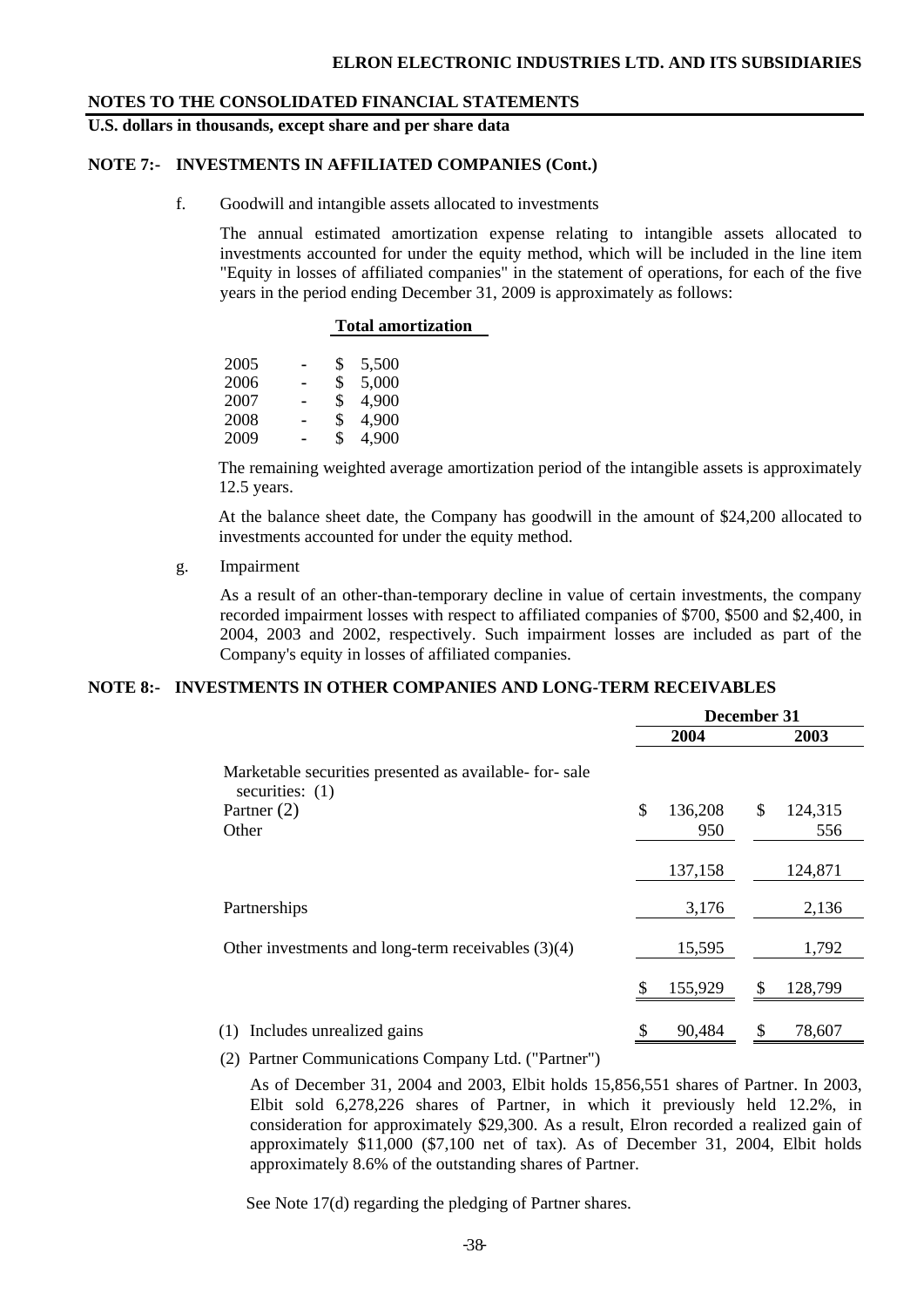## **U.S. dollars in thousands, except share and per share data**

## **NOTE 8:- INVESTMENTS IN OTHER COMPANIES AND LONG-TERM RECEIVABLES (Cont.)**

(2) Partner (Cont.)

Subsequent to balance sheet date, on February 8, 2005 the Company announced that Elbit and the other Israeli founding shareholders of Partner, except for Matav Investments Limited ("Matav") (together the "Sellers"), have irrevocably offered to sell to Partner an aggregate of 31.7 million Partner shares (of which approximately 15.8 million shares have been offered by Elbit), representing the Sellers' entire holdings in Partner (17.2% of Partner's outstanding ordinary shares of which Elbit holds approximately 8.6%). The aggregate consideration for the shares shall be determined based on a price per share reflecting a 10% discount to Partner's 20 day volume weighted average market price prior to the date Partner obtains the approval of its shareholders, up to a maximum price per share of NIS 32.22 (approximately \$7.37) per share and not less than NIS 31.04 (approximately \$7.10) per share. On February 23, 2004 Partner announced that its Board of Directors has approved the acceptance of the offer. The offer is conditional upon various conditions precedent, including the release of the share pledges in favor of Partner's lending banks currently covering the shares. The acceptance of the offer by Partner is subject to it obtaining all corporate and regulatory consents and approvals required by law or Partner's general license. Subject to all conditions to closing being satisfied, closing of the sale to Partner is scheduled to occur no later than 81 days from date of the offer. There is no assurance that the sale of partner shares to Partner will be consummated.

In certain circumstances in which Partner does not purchase shares from the Sellers, an alternative arrangement entered into between the Sellers and Partner's largest shareholder, Hutchison Telecommunications International Limited. (NYSE: HTX, SEHK: 2332) ("Hutchison") shall become effective. Under this agreement, the Sellers shall be entitled to sell their 31.7 million Partner shares in the market in coordinated stages. As part of the alternative transaction, Hutchison shall have an option to acquire up to 13.8 million of these shares at a 12% discount to the average market price, prior to such shares being offered for sale into the market. The sellers may elect not to proceed with the alternative arrangement The alternative arrangement is subject to certain conditions being satisfied and there is no assurance that the alternative arrangement will be consummated.

Matav shall have the option to participate, as a seller, in the sale to Partner or the alternative arrangement with respect to a majority of its Partner shares. If Matav elects not to exercise such option, Matav has a three month option to sell to the Sellers the same amount of its Partner shares at the same price that Matav could have sold, had it originally participated in the sale to Partner or the alternative arrangement, as the case may be.

In the event of the completion of the sale to Partner, the Company will receive proceeds ranging between approximately \$90 million and \$116 million and will record an estimated gain, after tax, ranging between approximately \$33 million and \$44 million, depending among others, on the price per share in the sale to Partner and the amount of shares sold to Partner based on whether or not Matav participates in the sale. If Matav participates in the sale to Partner, the Company's beneficial holding in Partner after the sale to Partner will be reduced to approximately 2.1%.

As part of the Company's policy to limit its exposure to foreign currency risks, Elron hedged the dollar value to be received from the sale of its Partner shares by the purchase of a zero cost collar, at a dollar/NIS exchange rate ranging from \$4.36 to \$4.44 for a period of 81 days.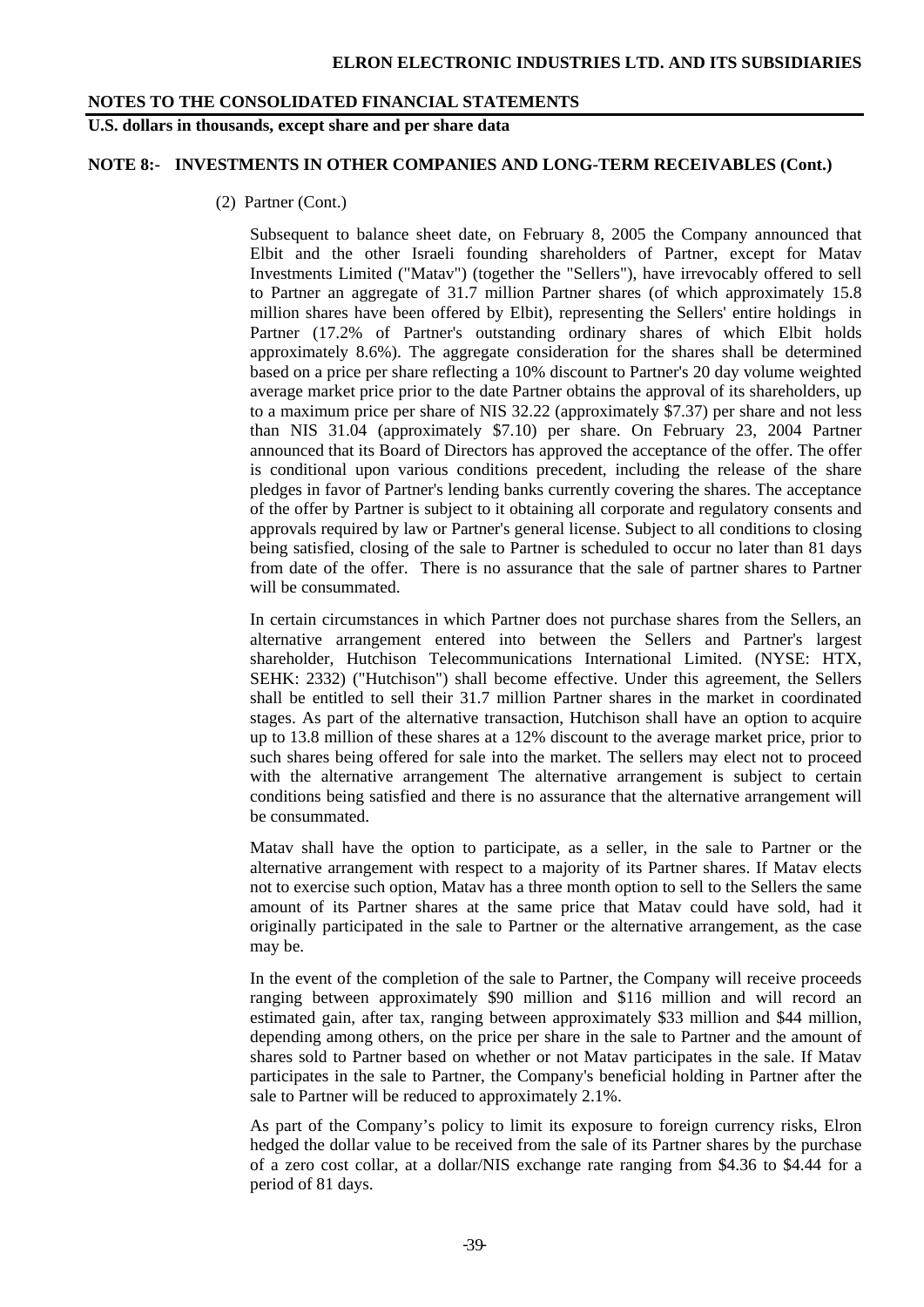## **U.S. dollars in thousands, except share and per share data**

## **NOTE 8:- INVESTMENTS IN OTHER COMPANIES AND LONG-TERM RECEIVABLES (Cont.)**

- (3) During 2004, 2003 and 2002, Elron recorded impairment losses of approximately \$800, \$3,700 and \$1000, respectively, in respect of certain investments and receivables, (in 2004 and 2003, mainly receivables relating to the sale of Textology (previously consolidated subsidiary) and Cellenium).
- (4) Other investments include mainly the following companies:

|               |             | December 31, |                                |
|---------------|-------------|--------------|--------------------------------|
|               | <b>Note</b> | 2004         | 2003                           |
|               |             |              | % of outstanding share capital |
| Jordan Valley | 8(4)(a)     | 27.8         |                                |
| Impliant      | 8(4)(b)     | 27.7         | -                              |
| Avantry       | -           | 10.7         | -                              |

(a) Jordan Valley

On October 21, 2004, Elron purchased 32,901 Preferred A shares of Jordan Valley Semiconductor Ltd. ("Jordan Valley"), in consideration for approximately \$6,700, as part of an aggregate investment of approximately \$9,000 raised by Jordan Valley. The balance of the aggregate investment in Jordan Valley was invested by Clal Industries and Investments Ltd. ("Clal") by way of conversion of previously granted loans. Jordan Valley is an Israeli private company engaged in developing solutions for advanced inline thin film metrology for the semiconductor industry. Following the investment Elron holds 25% of Jordan Valley on a fully diluted basis. Elron's holding percentage is subject to adjustments based on Jordan Valley's future performance. Jordan Valley is also 40% owned (indirectly) by Clal, an approximately then 64% held subsidiary of IDB Development Corporation Ltd. ("IDBD"), which also then owned approximately 67% of DIC. Clal, IDBD, and DIC are publicly traded on the Tel Aviv Stock Exchange. Elron's investment in Jordan Valley was approved by the shareholders of Elron and Clal on October 21, 2004. Since the investment in preferred A shares is not considered to be an investment that is in-substance-common stock, the investment in Jordan Valley is accounted for under the cost method.

(b) Impliant

 On December 28, 2004, Elron invested approximately \$7,300 in consideration for 19,962,500 Preferred C shares of Impliant Inc. ("Impliant") as part of a financing round of approximately \$18,000 from new and existing investors of Impliant. Impliant is a privately held medical device company, engaged in the development of a novel posterior motion preservation system for spine surgery and a line of cushion-bearing joint arthroplasty products. Following the investment, Elron holds approximately 20% of Impliant, on a fully diluted basis.

Since the investment in preferred C shares is not considered to be an investment that is in-substance-common stock, the investment in Impliant is accounted for under the cost method.

### **NOTE 9:- SUPPLEMENTAL PRO FORMA INFORMATION (UNAUDITED)**

The pro forma information regarding 2002 presents the results of operations of Elron after giving effect to the merger with Elbit, the share purchase of DEP and the acquisition of a controlling interest in Galil and Mediagate as if they had been in effect at the beginning of 2002, and includes the effect of amortization of intangible assets from these dates.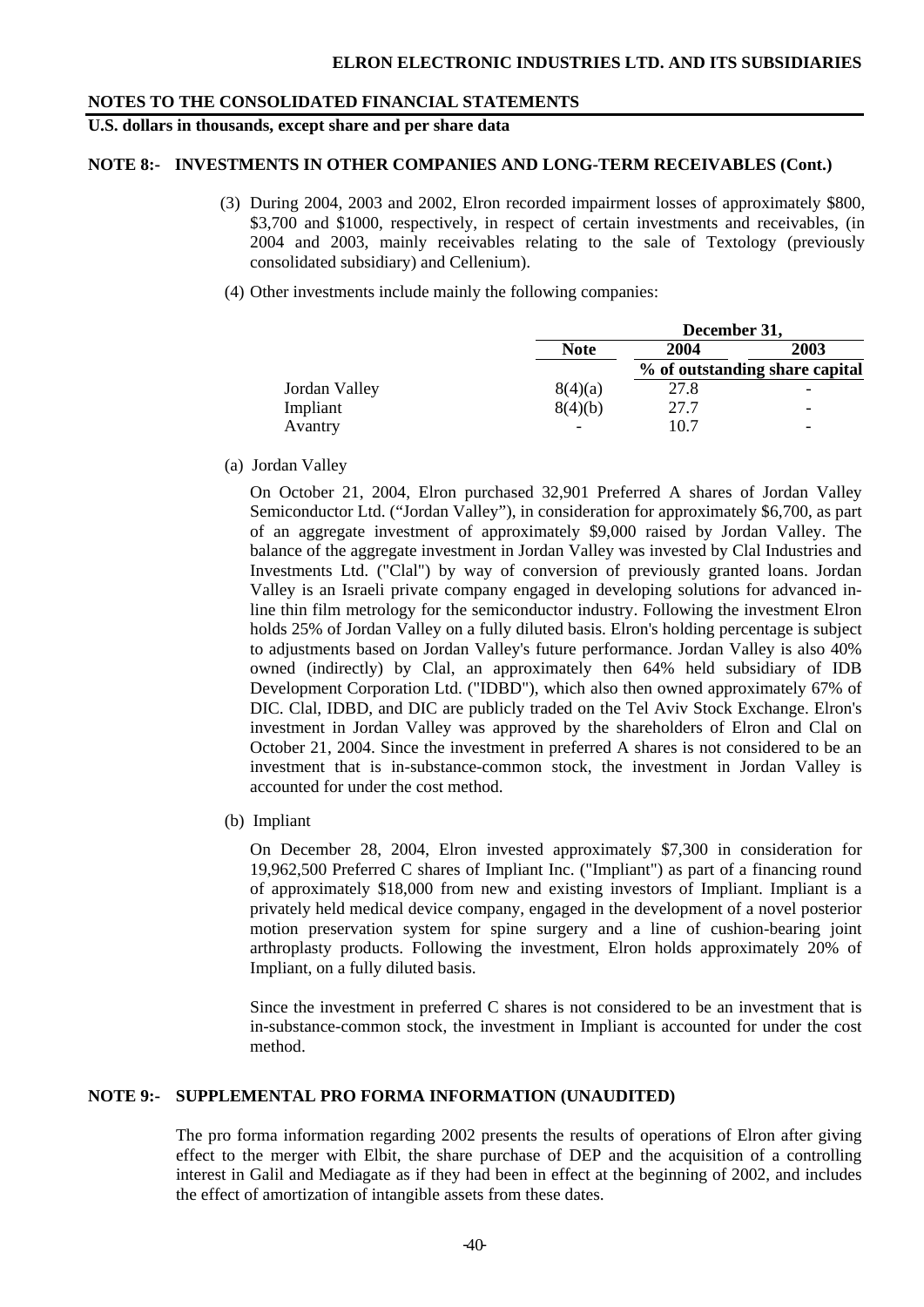**U.S. dollars in thousands, except share and per share data** 

#### **NOTE 9:- SUPPLEMENTAL PRO FORMA INFORMATION (UNAUDITED) (Cont.)**

The following pro forma information is based upon the historical financial statements (after reclassification of discontinued operations) of Elron, Elbit, DEP, Galil and Mediagate. The pro forma data does not incorporate, nor does it assume, any benefits from cost savings or synergies of the combined companies.

The pro forma data is presented for comparative purposes only and is not necessarily indicative of the operating results that would have occurred had the merger, the share purchase or the acquisition of a controlling interest in Galil and Mediagate been consummated at the dates indicated, nor are they necessarily indicative of future operating results or financial condition.

Pro forma combined results of operations

|                                                                                                    | Year ended December 31, |             |                 |             |      |           |
|----------------------------------------------------------------------------------------------------|-------------------------|-------------|-----------------|-------------|------|-----------|
|                                                                                                    | 2004                    |             | 2003            |             | 2002 |           |
|                                                                                                    |                         | As reported |                 | As reported |      | Proforma  |
| Net revenues                                                                                       | \$                      | 16,330      | $\mathbb{S}$    | 16,547      | \$   | 17,608    |
| Equity in losses of affiliated companies                                                           |                         | (10, 492)   |                 | (8,698)     |      | (16,308)  |
| Gain from disposal of businesses and affiliated<br>companies and changes in holdings in affiliated |                         |             |                 |             |      |           |
| companies, net                                                                                     |                         | 132,396     |                 | 25,754      |      | 6,674     |
| Other income, net                                                                                  |                         | 4,784       |                 | 14,665      |      | 1,801     |
| Total income                                                                                       |                         | 143,018     |                 | 48,268      |      | 9,775     |
| Costs and expenses                                                                                 |                         | 39,164      |                 | 37,497      |      | 52,973    |
| Income (loss) before taxes on income                                                               | \$                      | 103,854     | \$              | 10,771      | \$   | (43, 198) |
| Income (loss) from continuing operations                                                           | \$                      | 84,587      | \$              | (6,970)     | \$   | (34,005)  |
| Net income (loss)                                                                                  | \$                      | 84,133      | \$              | (7,205)     | \$   | (54, 649) |
| Basic net income (loss) from continuing operations<br>per share                                    | \$                      | 2.89        | \$              | (0.24)      | \$   | (1.17)    |
| Diluted net income (loss) from continuing<br>operations per share                                  | \$                      | 2.88        | \$              | (0.24)      | \$   | (1.17)    |
| Basic net income (loss) per share                                                                  | $\sqrt[6]{\frac{1}{2}}$ | 2.87        | $\sqrt[6]{}$    | (0.25)      | \$   | (1.88)    |
|                                                                                                    | $\overline{\$}$         |             | $\overline{\$}$ |             |      |           |
| Diluted net income (loss) per share                                                                |                         | 2.86        |                 | (0.25)      | \$   | (1.88)    |
| Weighted average number of ordinary shares used<br>in computation of basic net income (loss) per   |                         |             |                 |             |      |           |
| share (thousands)                                                                                  |                         | 29,266      |                 | 29,194      |      | 29,131    |
| Weighted average number of ordinary shares used<br>in computation of diluted net income (loss) per |                         |             |                 |             |      |           |
| share (thousands)                                                                                  |                         | 29,385      |                 | 29,194      |      | 29,131    |

## **NOTE 10:- LONG-TERM DEBENTURES AND BANK DEPOSITS**

As of December 31, 2003 the balance included a \$700 debenture, bearing an interest rate of 5.3% per annum.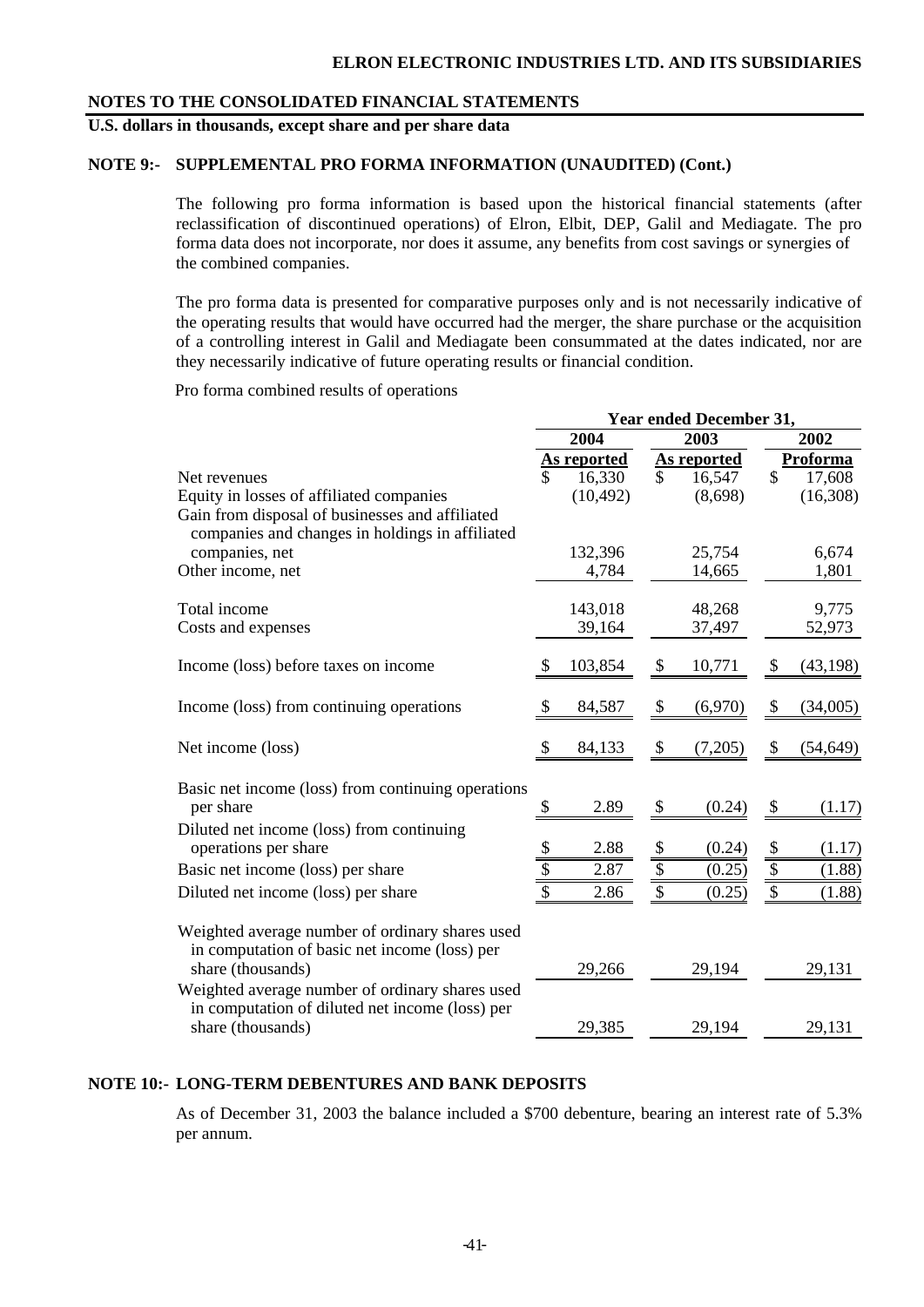## **U.S. dollars in thousands, except share and per share data**

#### **NOTE 11:- PROPERTY AND EQUIPMENT, NET**

|                                    | <b>Year ended December 31</b> |        |    |        |  |  |  |
|------------------------------------|-------------------------------|--------|----|--------|--|--|--|
|                                    |                               | 2004   |    | 2003   |  |  |  |
| Land and Building                  | \$                            | 10,060 | \$ | 10,177 |  |  |  |
| Leasehold improvements             |                               | 2,773  |    | 2,279  |  |  |  |
| Computers, furniture and machinery |                               | 4,559  |    | 2,040  |  |  |  |
| Motor vehicles                     |                               | 611    |    | 691    |  |  |  |
|                                    |                               | 18,003 |    | 15,187 |  |  |  |
| Less - accumulated depreciation    |                               | 9,939  |    | 6,870  |  |  |  |
| Property and equipment, net        | \$                            | 8,064  | \$ | 8,317  |  |  |  |

Depreciation expenses amounted to approximately \$1,137, \$1,590 and \$2,360 for the years ended December 31, 2004, 2003 and 2002, respectively.

See Note 12(5) for impairment loss recorded in respect of property and equipment.

## **NOTE 12:- GOODWILL AND OTHER INTANGIBLE ASSETS**

|                                               | Period of    | December 31 |        |    |        |  |
|-----------------------------------------------|--------------|-------------|--------|----|--------|--|
|                                               | amortization |             | 2004   |    | 2003   |  |
|                                               | years        |             |        |    |        |  |
| Cost:                                         |              |             |        |    |        |  |
| Technology and other intangible assets (1)    | $5 - 12$     | \$          | 533    | \$ | 11,801 |  |
| Goodwill                                      |              |             | 10,268 |    | 14,698 |  |
| Intangible assets with indefinite useful life |              |             | 2,629  |    | 2,339  |  |
|                                               |              |             | 13,430 |    | 28,838 |  |
| Accumulated amortization:                     |              |             |        |    |        |  |
| Technology and other intangible assets (1)    |              |             | 183    |    | 4,172  |  |
| Goodwill                                      |              |             |        |    | 2,679  |  |
|                                               |              |             | 183    |    | 6,851  |  |
| Amortized cost                                |              | \$          | 13,247 | \$ | 21,987 |  |

1. During 2004, technology and other intangible assets decreased due to the write-off of certain intangible assets (see 5 and 6 below).

2. The annual estimated amortization expense relating to Elron's intangible assets, other than goodwill existing as of December 31, 2004, for each of the five years in the period ending December 31, 2009 is approximately as follows:

|      |    | Total amortization |  |
|------|----|--------------------|--|
|      |    |                    |  |
| 2005 | S  | 70                 |  |
| 2006 | \$ | 70                 |  |
| 2007 | \$ | 80                 |  |
| 2008 | \$ | 80                 |  |
| 2009 |    |                    |  |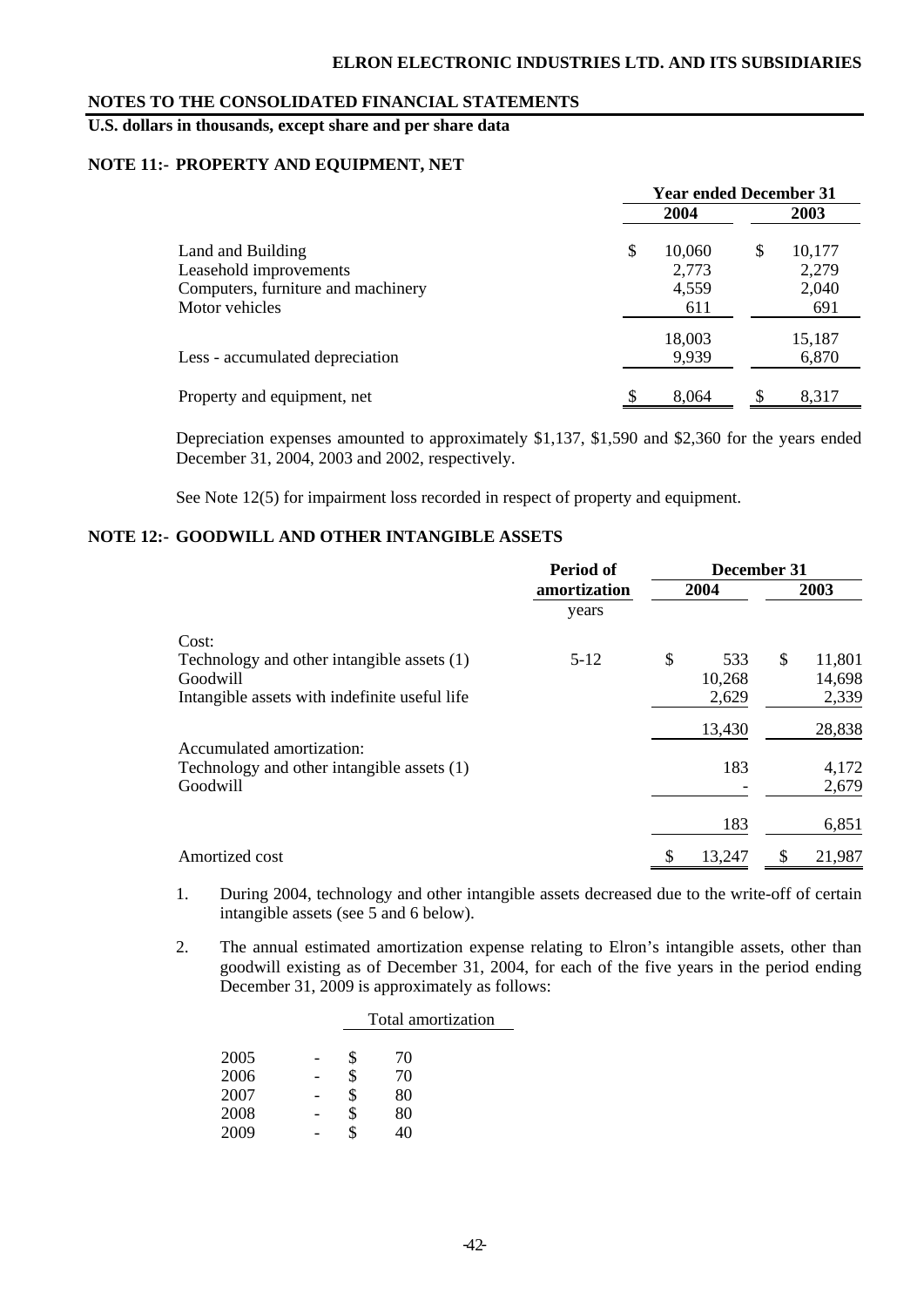**U.S. dollars in thousands, except share and per share data** 

## **NOTE 12:- GOODWILL AND OTHER INTANGIBLE ASSETS (Cont.)**

3. The changes in the carrying amount of goodwill for the years ended December 31, 2004 and 2003 are as follows:

|                                                                                                                                                                    | <b>Internet</b><br>products | <b>System</b><br>and<br>projects | <b>Other</b><br><b>Holdings</b><br>and<br>Corporate<br>operations | <b>Total</b>   |
|--------------------------------------------------------------------------------------------------------------------------------------------------------------------|-----------------------------|----------------------------------|-------------------------------------------------------------------|----------------|
| Balance as of January 1, 2003                                                                                                                                      | 1,085<br>S                  | \$5,591                          | \$14,862                                                          | \$21,538       |
| Goodwill write-off relating to sale of<br>businesses<br>Adjustment of goodwill due to<br>reversal of valuation allowance in<br>respect to of deferred tax assets – | (1,085)                     |                                  | (781)                                                             | (1,866)        |
| see Note 3a and 3b                                                                                                                                                 |                             |                                  | (7,653)                                                           | (7,653)        |
| Balance as of December 31, 2003                                                                                                                                    | \$                          | \$5,591                          | \$6,428                                                           | \$12,019       |
| Impairment losses (5)<br>Newly consolidated companies                                                                                                              |                             | (1,980)                          | 229                                                               | (1,980)<br>229 |
| Balance as of December 31, 2004                                                                                                                                    | \$                          | 3,611<br>S                       | \$<br>6,657                                                       | \$10,268       |

- 4. Amortization expenses amounted to approximately \$731, \$1,073 and \$1,044 for the years ended December 31, 2004, 2003 and 2002, respectively.
- 5. The goodwill associated with the Systems and Projects segment (reporting unit) which consists of the operations of the ET group is usually tested for impairment in the fourth quarter. In light of ET group's results of operations, the technology, property and equipment and subsequently the goodwill associated with the Systems and Projects asset group and reporting unit, respectively, were tested for impairment during the third quarter of 2004. As a result of the impairment test, the Company recorded impairment losses of approximately \$2,700 and \$200 relating to technology and property and equipment, respectively and approximately \$2,000 relating to goodwill. These impairment losses are included in separate line items in the statement of operations. The fair value of the aforementioned reporting unit and asset group was estimated using the discounted cash flows approach.

 The abovementioned goodwill was subsequently tested for impairment in the fourth quarter of 2004, and no instances of impairment were found.

6. Regarding the write-down of an intangible asset relating to Mediagate - see also Note  $3e(2)$ .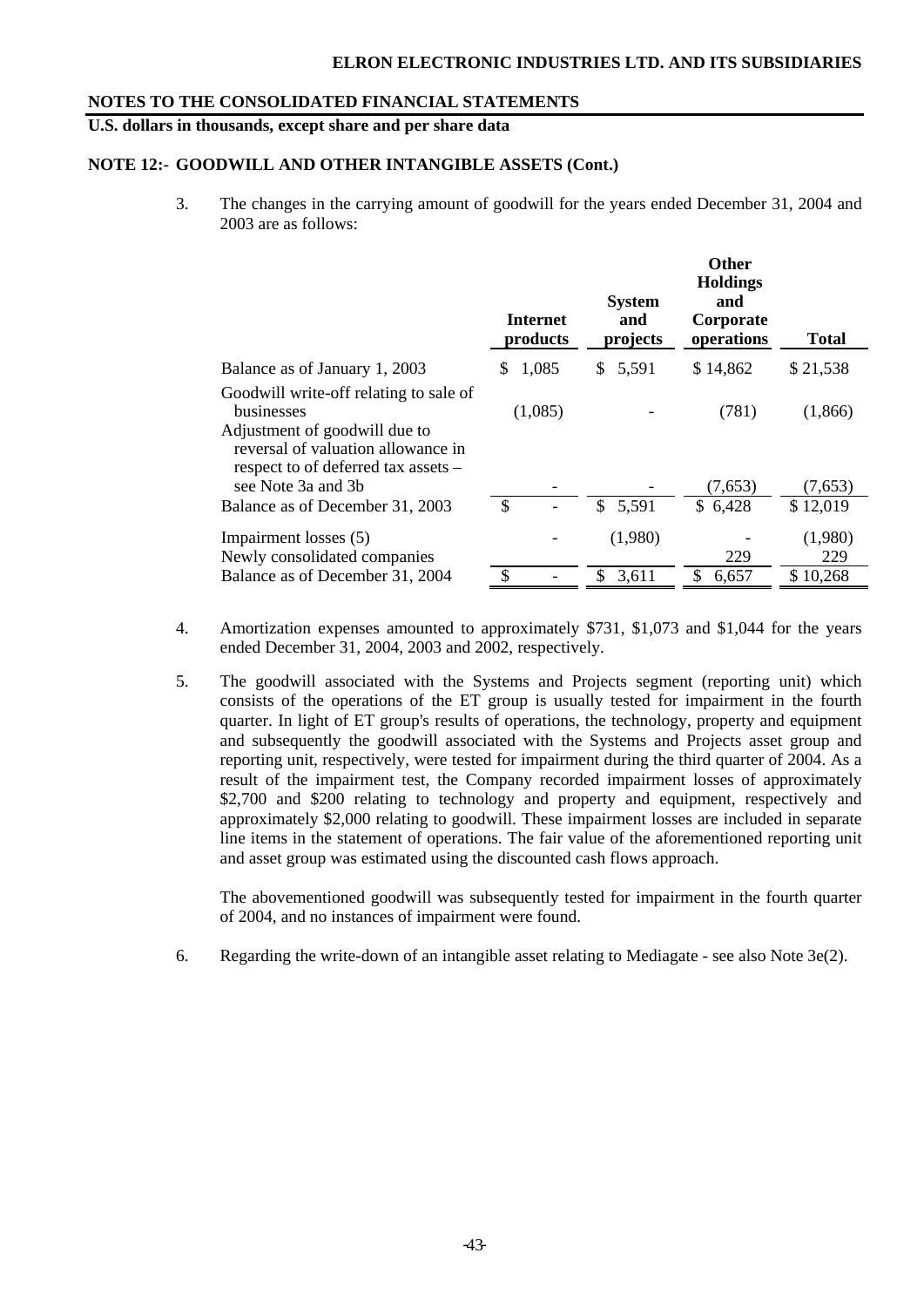## **U.S. dollars in thousands, except share and per share data**

## **NOTE 13:- SHORT-TERM LOANS FROM BANKS AND OTHERS**

|                                                                                            | Weighted<br>Average<br><b>Interest rate</b><br>December 31,<br>2004 |             | December 31 |               |
|--------------------------------------------------------------------------------------------|---------------------------------------------------------------------|-------------|-------------|---------------|
|                                                                                            | $\frac{6}{6}$                                                       | 2004        |             | 2003          |
| Short-term loans from banks<br>denominated in NIS                                          | 6.39%                                                               | \$<br>1,699 | \$          | 82            |
| Short-term loans from banks<br>denominated in U.S. dollars<br>Short-term loans from others | 4.45%                                                               | 380         |             | 11,000<br>904 |
| For collateral – see Note 17c.                                                             |                                                                     | 2,079       |             | 11,986        |

## **NOTE 14:- OTHER PAYABLES AND ACCRUED EXPENSES**

|                                             | December 31 |        |      |        |  |  |
|---------------------------------------------|-------------|--------|------|--------|--|--|
|                                             |             |        | 2003 |        |  |  |
| Payroll and related expenses <sup>(1)</sup> | \$          | 3,044  | \$   | 2,752  |  |  |
| Provision for income taxes                  |             | 19,044 |      | 521    |  |  |
| Accrued expenses                            |             | 521    |      | 1,364  |  |  |
| Accrued projects expenses                   |             | 441    |      | 1,323  |  |  |
| Deferred revenues                           |             | 501    |      |        |  |  |
| Employees call options <sup>(2)</sup>       |             | 3,835  |      | 2,146  |  |  |
| Provision for rent                          |             | 1,007  |      |        |  |  |
| <b>Others</b>                               |             | 2,940  |      | 5,514  |  |  |
|                                             |             | 31,333 |      | 13,620 |  |  |
| Includes provision for vacation pay         | \$          | 1,016  |      | 876    |  |  |

- (2) EMPLOYEE CALL OPTIONS
- a. The Company's Chairman of the Board has options to acquire up to 1.5% of any shares or other securities acquired by the Company in Wavion and up to 0.75% of any shares or other securities acquired by the Company or through DEP in Galil. These options shall be exercisable at the weighted average price of investments made by the Company with respect to any of those two companies until the date of exercise of the options. The options shall be exercisable for a period of three years commencing on the later of January 1, 2000 or the date of the latest investment by the Company in the relevant entity.

 During 2004, the Company's Chairman of the Board exercised options previously granted to him and purchased 21,751 shares of Given from the company, in consideration for approximately \$49. As a result, Elron recorded a gain of approximately \$600.

b. During 2001, the Board of directors approved the grant of options to certain officers of the Company to acquire between 1% to 2% of Elron's investments in certain private companies. The options are exercisable at the weighted average price of the investments made by Elron. The options vest ratably over a three year period and are exercisable for an additional three years.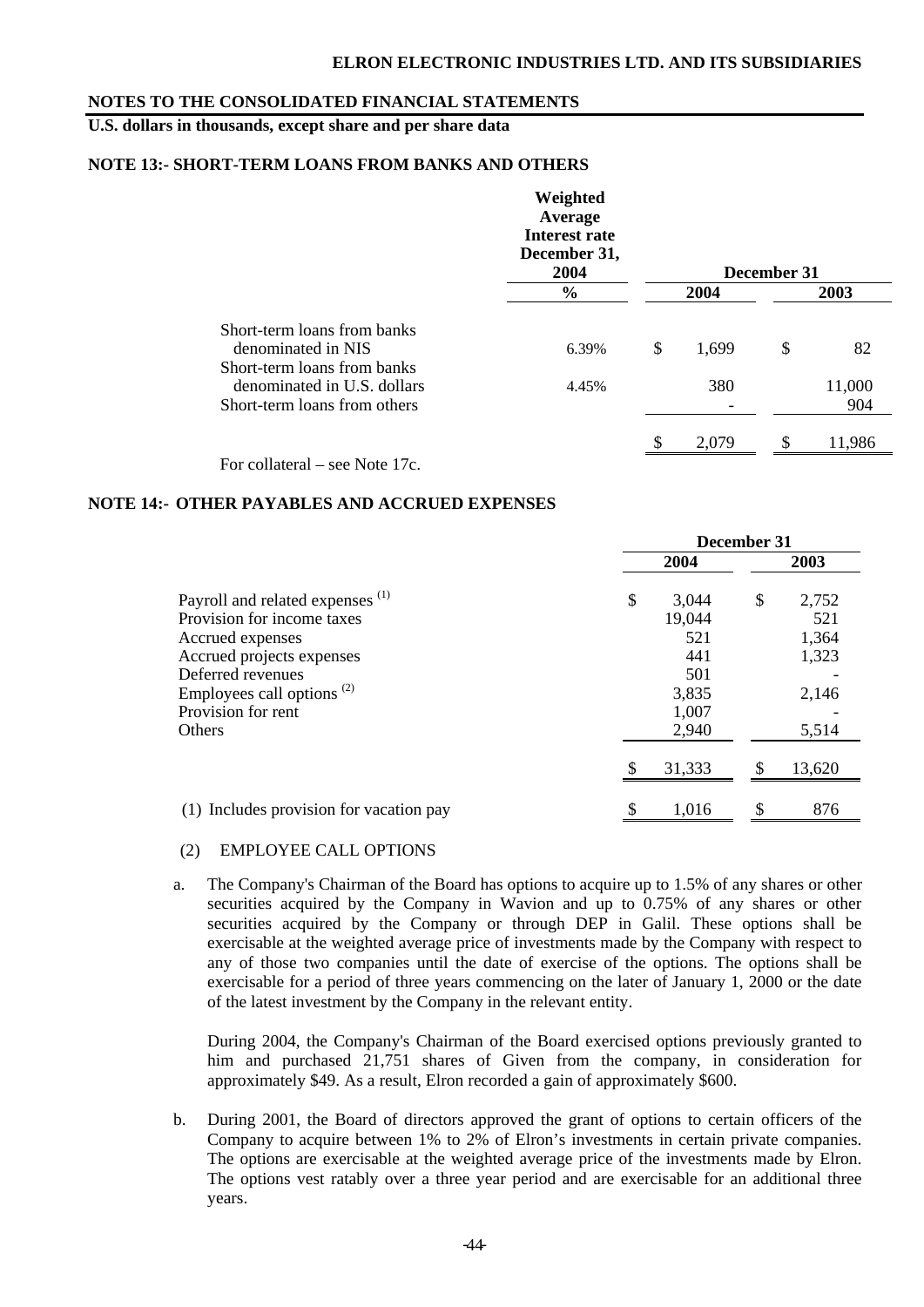**U.S. dollars in thousands, except share and per share data** 

#### **NOTE 14:- OTHER PAYABLES AND ACCRUED EXPENSES (Cont.)**

c. In 1999, RDC granted two former senior employees with call options to purchase up to 5% of the investments held by RDC at that date at an exercise price as determined in the call option agreement. During 2002, a former senior employee of RDC exercised a call option with respect to 172,800 shares of Given at an exercise price of \$ 0.17 per share.

All aforementioned options were recorded at fair value. The fair value of each option granted (as described in paragraphs a - c above) is estimated using the Black and Scholes option pricing model with the following weighted average assumptions for the years ended December 31, 2004, 2003 and 2002, respectively: (1) expected life of the option of 4, 3.89 and 4.97, respectively; (2) dividend yield of 0% for all periods; (3) expected volatility of the options of 50%, 0% to 65% and 0% to 92%, respectively; and (4) risk-free interest rate of 2.5%, 1% and 1.5%, respectively.

In respect of the aforementioned call options, compensation expense (income) amounted to \$1,414, \$957 and (\$780) for the years ended December 31, 2004, 2003 and 2002, respectively. These compensation expenses are included in General and administrative expenses.

## **NOTE 15:- LONG-TERM LOANS FROM BANKS AND OTHERS**

#### a. COMPOSITION

|                                                                   | December 31          |                       |  |  |  |
|-------------------------------------------------------------------|----------------------|-----------------------|--|--|--|
|                                                                   | 2004                 | 2003                  |  |  |  |
| Long-term loans from banks (1)<br>Long-term loans from others (2) | \$<br>3,420<br>3,626 | 59,079<br>\$<br>2,163 |  |  |  |
|                                                                   | 7,046                | 61,242                |  |  |  |
| Less-current maturities (1)                                       | (2,974)              | (44,021)              |  |  |  |
|                                                                   | S<br>4,072           | 17,221<br>\$.         |  |  |  |

 (1) As of December 31, 2003, mainly bank loans of ESW and ET group in U.S. dollars, bearing an annual interest rate of Libor plus a weighted average of 1.23% (the Libor rate as of December 31, 2003 was 1.16%).

As of December 31, 2004 and 2003, the balance also includes a loan to Mediagate in the amount of approximately \$2,600 bearing an annual interest rate of the Wholesale Interest Rate plus 1% (the Wholesale Interest Rate as of December 31, 2004 and 2003 was approximately 3.3% and 2.2%, respectively). The loan will be repaid from future royalties to be received by Mediagate from Telrad (see Note 3e).

 (2) As of December 31, 2004 and 2003 an amount of \$2,199 and \$2,163, respectively, represents loans from Galram to RDC which are denominated in New Israeli Shekel ("NIS") and do not bear interest or linkage. These amounts are included in current maturities of long term loans.

As of December 31, 2004, the amount also includes a loan of approximately \$1,400 from the minority shareholders of a subsidiary. The loan bears interest at a rate of Libor plus 3% (the Libor rate as of December 31, 2004 is 2.21%).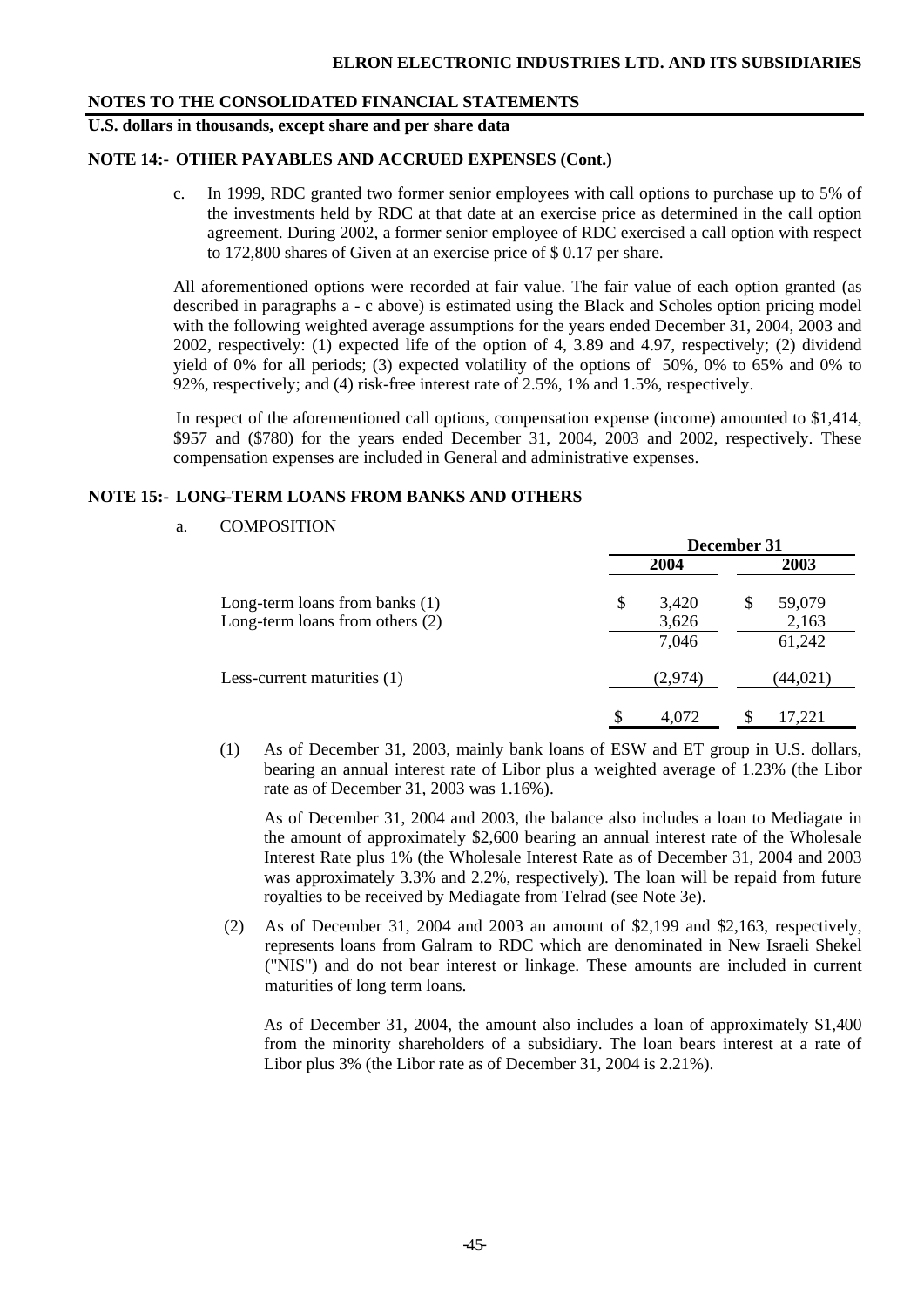**U.S. dollars in thousands, except share and per share data** 

## **NOTE 15:- LONG-TERM LOANS FROM BANKS AND OTHERS**

b. The maturities of long-term loans for years subsequent to the balance sheet date are as follows:

| First year (current maturities)  | 2,974 |
|----------------------------------|-------|
| Second year                      | 1,439 |
| Third year                       |       |
| Fourth year                      | n     |
| No specified maturity date $(*)$ | 2,620 |
|                                  | 7,046 |

(\*) With respect to Mediagate's loan.

c. Collateral - see note 17.

## **NOTE 16:- INCOME TAXES**

a. Measurement of taxable income under the Income Tax (Inflationary Adjustments) Law, 1985:

In accordance with the above law, results for tax purposes are measured and reflected in real terms in accordance with the change in the Israeli CPI. As explained in Note 2b, the consolidated financial statements are presented in U.S. dollars. The differences between the change in the Israeli CPI and in the NIS/U.S. dollar exchange rate causes a difference between taxable income or loss and the income or loss before taxes reflected in the consolidated financial statements. In accordance with paragraph 9(f) of SFAS 109, the Company has not provided deferred income taxes on this difference between the reporting currency and the tax bases of assets and liabilities.

b. Tax benefits under Israel's Law for the Encouragement of Industry (Taxation), 1969:

Certain of the Company's subsidiaries in Israel are "industrial companies", as defined by the Law for the Encouragement of Industry (Taxation), 1969, and as such, are entitled to certain tax benefits, mainly accelerated depreciation and the right to claim public issuance expenses and amortization of costs relating to intangible assets and patents as deductible expenses for tax purposes.

c. Tax benefits under the Law for the Encouragement of Capital Investments, 1959:

Some of the Company's subsidiaries have been granted an "Approved Enterprise" status for their production facilities in Israel under the Law for the Encouragement of Capital Investments, 1959. The main benefit to which these subsidiaries are entitled, conditional upon the fulfilling of certain conditions stipulated by the above law, is a ten-year exemption from tax on income derived from their production facilities in Israel. The ten-year period is limited to the earlier of twelve years from the commencement of production, or fourteen years from the approval date.

d. During July 2004, the Israeli Parliament approved an amendment to the Income Tax Ordinance (No. 140 and Temporary Provision) (the "Amendment") which reduces the corporate tax rate from 36% to 35% in 2004 and progressively to a rate of 30% in 2007. Accordingly, Elron recorded a tax benefit as a result of the change in the tax rate in the amount of approximately \$2,900 in 2004.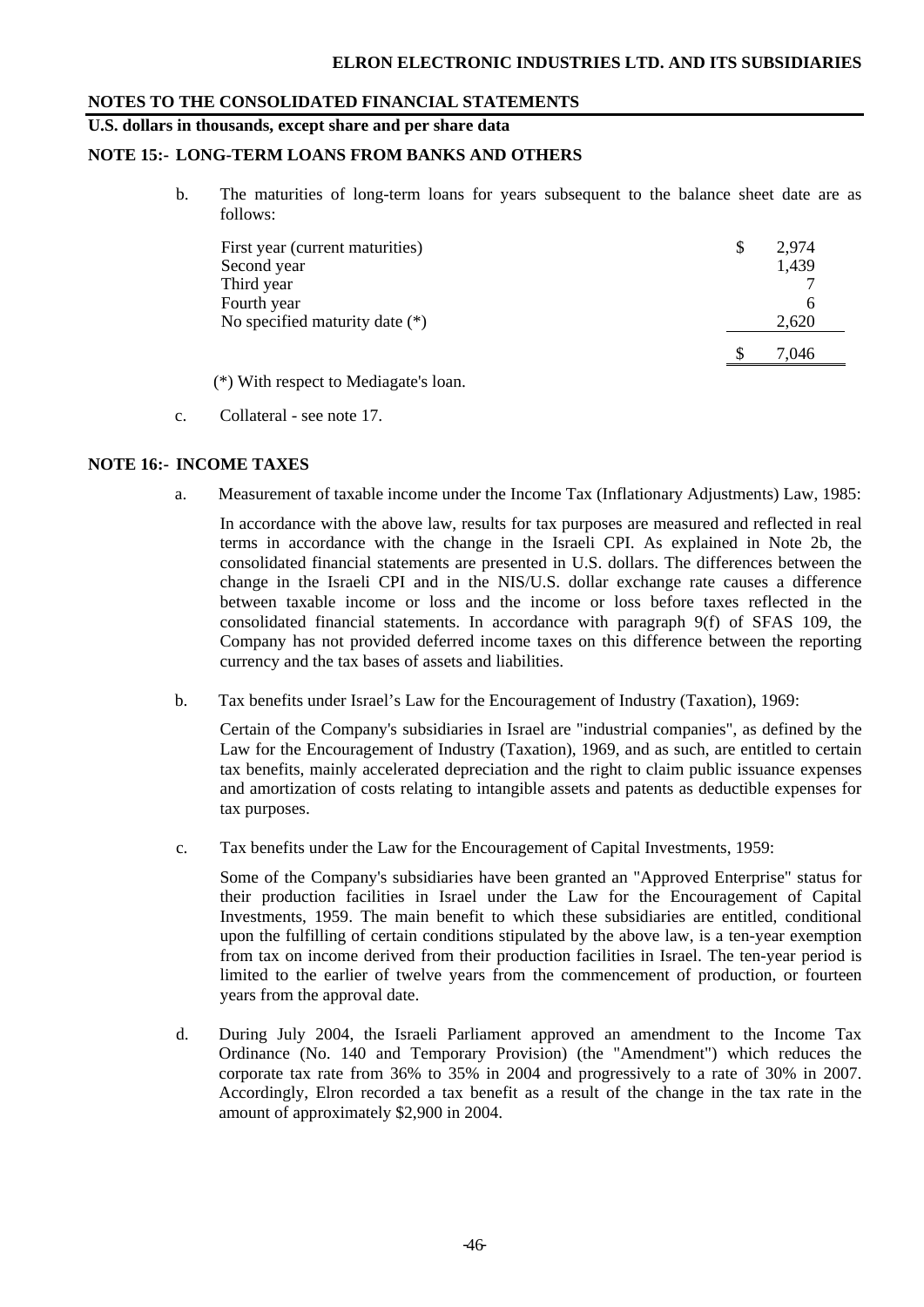## **U.S. dollars in thousands, except share and per share data**

## **NOTE 16:- INCOME TAXES (Cont.)**

e. Taxes on income (tax benefit) are comprised as follows:

|                                                         | <b>Year ended December 31,</b> |         |     |       |               |          |  |
|---------------------------------------------------------|--------------------------------|---------|-----|-------|---------------|----------|--|
|                                                         |                                | 2004    |     | 2003  |               | 2002     |  |
| Current taxes<br>Adjustments of deferred tax assets and | \$                             | 16,394  | \$  | 423   | \$            | 99       |  |
| liabilities for enacted changes in tax rates            |                                | (2,917) |     |       |               |          |  |
| Deferred income taxes tax (benefit)                     |                                | 508     |     | 6,229 |               | (3,080)  |  |
| Taxes in respect of prior years                         |                                | 1,147   |     | 182   |               | 119      |  |
|                                                         |                                | 15,132  |     | 6,834 |               | (2, 862) |  |
| Domestic                                                |                                | 15,132  | \$. | 6,834 | <sup>\$</sup> | (2, 862) |  |
| Foreign                                                 |                                |         |     |       |               |          |  |

## f. Deferred income taxes:

Deferred income taxes reflect the net tax effect of temporary differences between the carrying amounts of assets and liabilities for financial reporting purposes and the amounts used for income tax purposes. Significant components of the Company's deferred tax liabilities and assets are as follows:

|                                                                       |     | <b>Deferred Tax Asset</b> |               |            | <b>Deferred Tax Liability</b> |  |    |             |              |            |
|-----------------------------------------------------------------------|-----|---------------------------|---------------|------------|-------------------------------|--|----|-------------|--------------|------------|
|                                                                       |     | Non current               |               | Current    | Current                       |  |    | Non current | <b>Total</b> |            |
| As of December 31, 2004                                               |     |                           |               |            |                               |  |    |             |              |            |
| Deferred tax assets:                                                  |     |                           |               |            |                               |  |    |             |              |            |
| Provision for doubtful accounts, vacation                             |     |                           |               |            |                               |  |    |             |              |            |
| and others                                                            | \$  |                           | \$            | 341        | -S                            |  |    |             | -S           | 341        |
| Accrued severance pay, net                                            |     | 363                       |               |            |                               |  |    |             |              | 363        |
| Trading marketable securities                                         |     |                           |               | 20         |                               |  |    |             |              | 20         |
| Investments in affiliated and other                                   |     |                           |               |            |                               |  |    |             |              |            |
| companies, net                                                        |     | 39,801                    |               |            |                               |  |    | (1,659)     |              | 38,142     |
| Property and equipment and intangible                                 |     |                           |               |            |                               |  |    |             |              |            |
| assets                                                                |     | 184                       |               |            |                               |  |    | (811)       |              | (627)      |
| Tax loss carryforwards                                                |     | 72,545                    |               |            |                               |  |    | 6,473       |              | 79,018     |
| Other                                                                 |     |                           |               | 1,151      |                               |  |    |             |              | 1,151      |
|                                                                       | SS. | 112,893                   | <sup>\$</sup> | $1,512$ \$ |                               |  | \$ | 4,003       | S.           | 118,408    |
| Deferred tax liabilities:<br>Available-for-sale marketable securities |     |                           |               |            |                               |  |    | (45, 236)   |              | (45,236)   |
|                                                                       |     | 112,893                   |               | 1,512      |                               |  |    | (41,233)    |              | 73,172     |
| Valuation allowance <sup>(1)</sup>                                    |     | (107, 400)                |               | (1,512)    |                               |  |    |             |              | (108, 912) |
|                                                                       |     |                           |               |            |                               |  |    |             |              |            |
|                                                                       | \$  | 5,493                     | \$            |            | \$                            |  | \$ | (41, 233)   | S            | (35,740)   |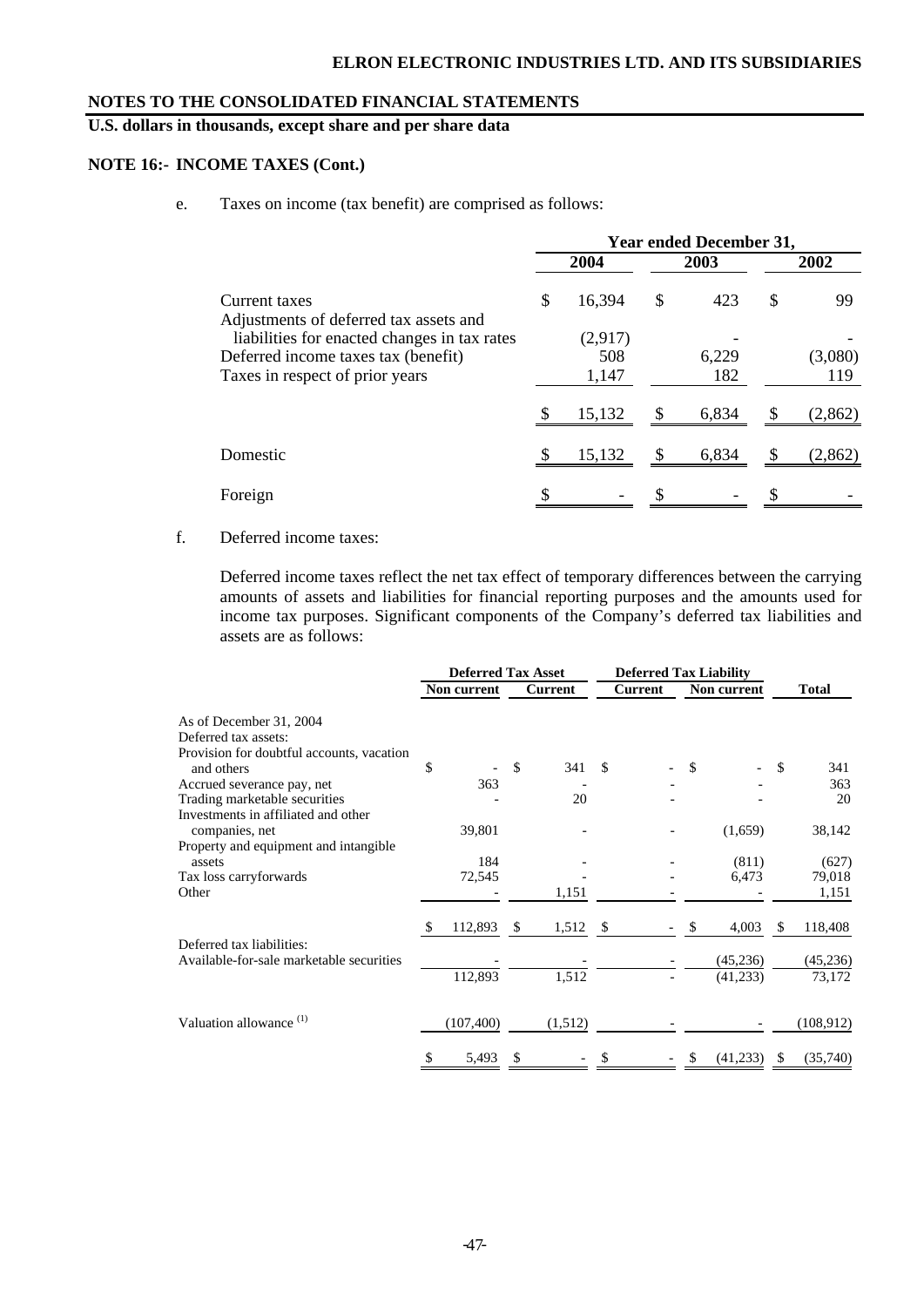## **U.S. dollars in thousands, except share and per share data**

## **NOTE 16:- INCOME TAXES (Cont.)**

f. Deferred income taxes: (Cont.)

|                                                                       |    | <b>Deferred Tax Asset</b> |    |                |               |                | <b>Deferred Tax Liability</b> |           |    |              |
|-----------------------------------------------------------------------|----|---------------------------|----|----------------|---------------|----------------|-------------------------------|-----------|----|--------------|
|                                                                       |    | Non current               |    | <b>Current</b> |               | <b>Current</b> | Non current                   |           |    | <b>Total</b> |
| As of December 31, 2003                                               |    |                           |    |                |               |                |                               |           |    |              |
| Deferred tax assets:                                                  |    |                           |    |                |               |                |                               |           |    |              |
| Provision for doubtful accounts, vacation                             |    |                           |    |                |               |                |                               |           |    |              |
| and others                                                            | \$ |                           | \$ | 309            | <sup>\$</sup> |                | \$                            |           | S  | 309          |
| Accrued severance pay, net                                            |    | 216                       |    |                |               |                |                               |           |    | 216          |
| Trading marketable securities                                         |    |                           |    | 19             |               |                |                               |           |    | 19           |
| Investments in affiliated and other<br>companies, net                 |    | 82,607                    |    |                |               |                |                               |           |    | 82,607       |
| Property and equipment and intangible                                 |    |                           |    |                |               |                |                               |           |    |              |
| assets                                                                |    | 5,218                     |    |                |               |                |                               | (1,509)   |    | 3,709        |
| Tax loss carryforwards                                                |    | 63,949                    |    |                |               |                |                               | 5,721     |    | 69,670       |
| Other                                                                 |    |                           |    | 729            |               |                |                               |           |    | 729          |
|                                                                       | S  | 151,990                   | \$ | 1,057          | \$            |                | S                             | 4,212     |    | 157,259      |
| Deferred tax liabilities:<br>Available-for-sale marketable securities |    | (1,450)                   |    |                |               |                |                               | (44, 896) |    | (46, 346)    |
|                                                                       |    | 150,540                   |    | 1,057          |               |                |                               | (40, 684) |    | 110,913      |
| Valuation allowance <sup>(1)</sup>                                    |    | (148, 669)                |    | (1,057)        |               |                |                               |           |    | (149, 726)   |
|                                                                       | \$ | 1,871                     | \$ |                | \$            |                | \$                            | (40, 684) | \$ | (38, 813)    |

(1) As of December 31, 2004, the valuation allowance for deferred tax assets, for which their reversal will be allocated to reduce goodwill or other non-current intangible assets, aggregated approximately \$5,700.

Regarding the deferred taxes in respect of tax carryforward losses in Elbit and DEP incurred prior to the acquisition date - see Note 3a and 3b.

g. A reconciliation between the theoretical tax expense, assuming all income is taxed at the statutory tax rate applicable to income of the Company and the actual tax expense as reported in the statement of income, is as follows:

|                                                                                        | <b>Year ended December 31,</b> |           |     |          |    |           |  |  |  |  |  |
|----------------------------------------------------------------------------------------|--------------------------------|-----------|-----|----------|----|-----------|--|--|--|--|--|
|                                                                                        |                                | 2004      |     | 2003     |    | 2002      |  |  |  |  |  |
| Income (loss) before taxes as reported in the<br>consolidated statements of operations |                                | 103,854   | S   | (10,771) |    | (35, 941) |  |  |  |  |  |
| Statutory tax rate                                                                     |                                | 35%       |     | 36%      |    | 36%       |  |  |  |  |  |
| Theoretical tax expense (income)                                                       | \$                             | 36,349    | \$  | 3,878    | \$ | (12,939)  |  |  |  |  |  |
| Equity in losses of affiliated companies                                               |                                | 3,672     |     | 3,131    |    | 8,708     |  |  |  |  |  |
| Tax exempt and reduced tax rate                                                        |                                | 22        |     | (36)     |    | (637)     |  |  |  |  |  |
| Non-deductible expenses                                                                |                                | 853       |     | 1,586    |    | (3,242)   |  |  |  |  |  |
| Differences arising from the basis of                                                  |                                |           |     |          |    |           |  |  |  |  |  |
| measurement for tax purposes                                                           |                                | (956)     |     | 2,233    |    | (3,393)   |  |  |  |  |  |
| Deferred taxes on losses for which valuation                                           |                                |           |     |          |    |           |  |  |  |  |  |
| allowance was provided                                                                 |                                | 6,644     |     | 3,124    |    | 8,522     |  |  |  |  |  |
| Reversal of valuation allowance                                                        |                                | (29, 682) |     | (7,264)  |    |           |  |  |  |  |  |
| Taxes in respect of previous years                                                     |                                | 1,147     |     | 182      |    | 119       |  |  |  |  |  |
| Effect of change in tax rate                                                           |                                | (2,917)   |     |          |    |           |  |  |  |  |  |
| Actual tax expenses (benefits)                                                         |                                | 15,132    | \$. | 6,834    | S  | (2,862)   |  |  |  |  |  |
| Effective tax rate                                                                     |                                | 14.57%    |     | 63.4%    |    | (7.9)%    |  |  |  |  |  |
|                                                                                        |                                |           |     |          |    |           |  |  |  |  |  |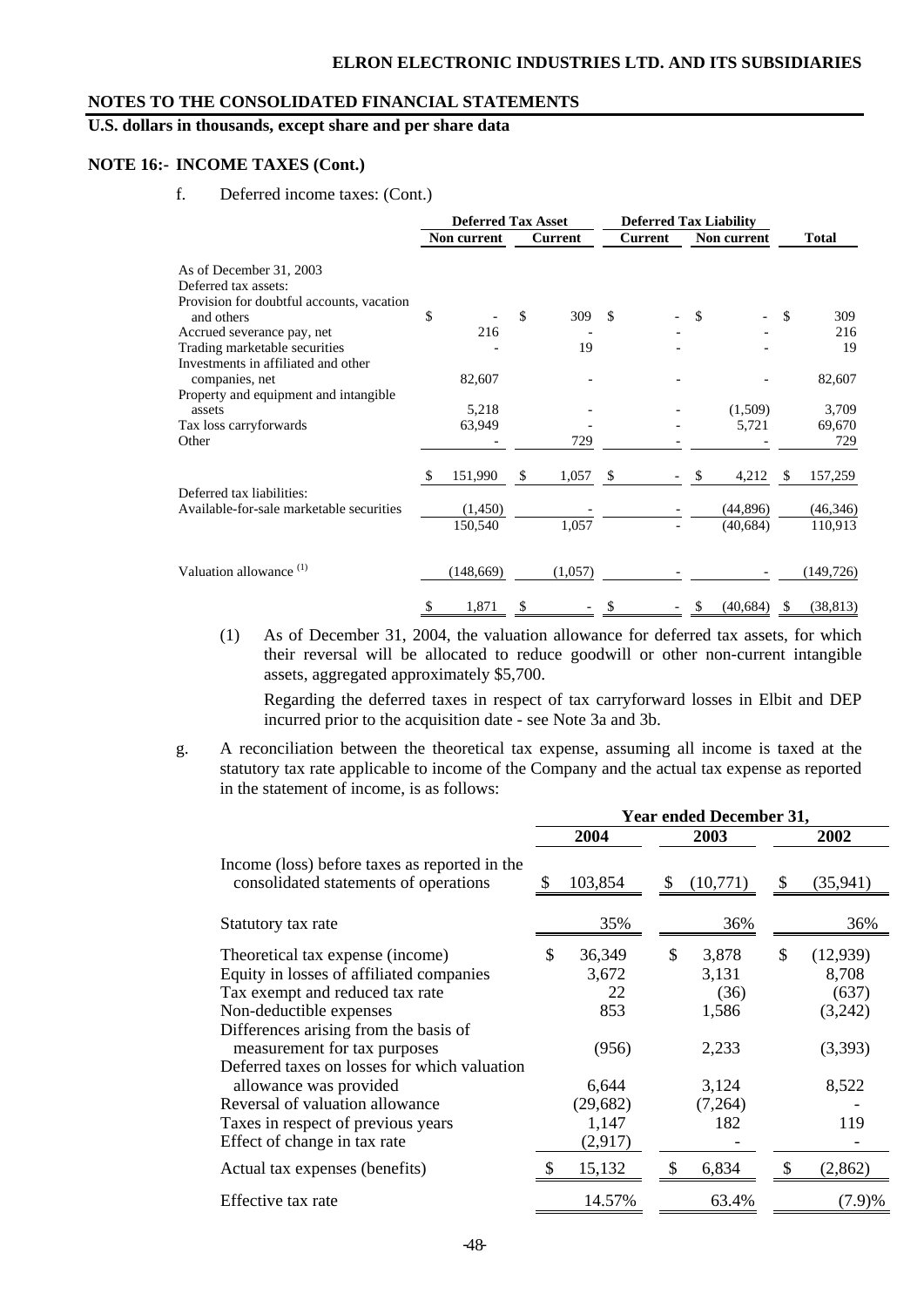## **U.S. dollars in thousands, except share and per share data**

## **NOTE 16:- INCOME TAXES (Cont.)**

- h. As of December 31, 2004 the Company and its Israeli subsidiaries had tax loss carryforwards of approximately \$260,000 and the Companies U.S subsidiary had tax loss carryforward of approximately \$5,000. Carryforward tax losses in Israel may be carryforward indefinitely and may be set against future taxable income.
- i. Income (loss) before taxes on income is comprised as follows:

|                     |                | <b>Year ended December 31,</b> |                                |  |  |  |  |  |  |  |
|---------------------|----------------|--------------------------------|--------------------------------|--|--|--|--|--|--|--|
| Domestic<br>Foreign | 2004           | 2003                           | 2002                           |  |  |  |  |  |  |  |
|                     | 103,696<br>158 | (20,671)<br>\$<br>9,900        | $\frac{11,211}{2}$<br>(24,730) |  |  |  |  |  |  |  |
|                     | 103,854        | (10,771)                       | (35, 941)                      |  |  |  |  |  |  |  |

## **NOTE 17:- CONTINGENT LIABILITIES, PLEDGES AND COMMITMENTS**

a. The Company and its subsidiaries have operating lease agreements in respect of their premises for periods ending through 2011. Rent expenses amounted to approximately \$554, \$558 and \$1,675 for the years ended December 31, 2004, 2003 and 2002, respectively. The future minimum rental payments under these agreements in the years following the balance sheet date are as follows:

| First year  | 645   |
|-------------|-------|
| Second year | 518   |
| Third year  | 274   |
| Fourth year | 152   |
|             |       |
|             | 1,589 |
|             |       |

- b. Certain of the Company's subsidiaries are required to pay royalties to the Office of the Chief Scientist of the Israeli Ministry of Industry and Trade and other institutions at the rate of 3%- 5% of revenues derived from research and development projects in which the Government of Israel or the other institutions participated in financing up to an amount equal to 100% of the amount received by each company and in certain cases plus interest of Libor. As of December 31, 2004, the aggregate contingent obligation royalty amounted to approximately \$3,100.
- c. Elron provided guarantees to banks of up to approximately \$2,700 to secure bank loans and customer guarantees made available to ET group, of which approximately \$1,700 have been utilized as of December 31, 2004 as bank loans and \$226 as customer guarantees, respectively.

As of December 31, 2004, Elron also provided a letter of comfort in connection with credit lines granted to ET group by a certain bank, pursuant to which Elron undertook not to dilute its holdings in ET group below a certain percentage. The Company also agreed to subordinate any amounts owed to it by ET group, other than interest on outstanding loans and payments in the ordinary course of business.

d. As of December 31, 2004 all shares of Partner held by Elbit are pledged to the banks providing financing to Partner, pro rata to the other original shareholders of Partner (See also Note 8(2)).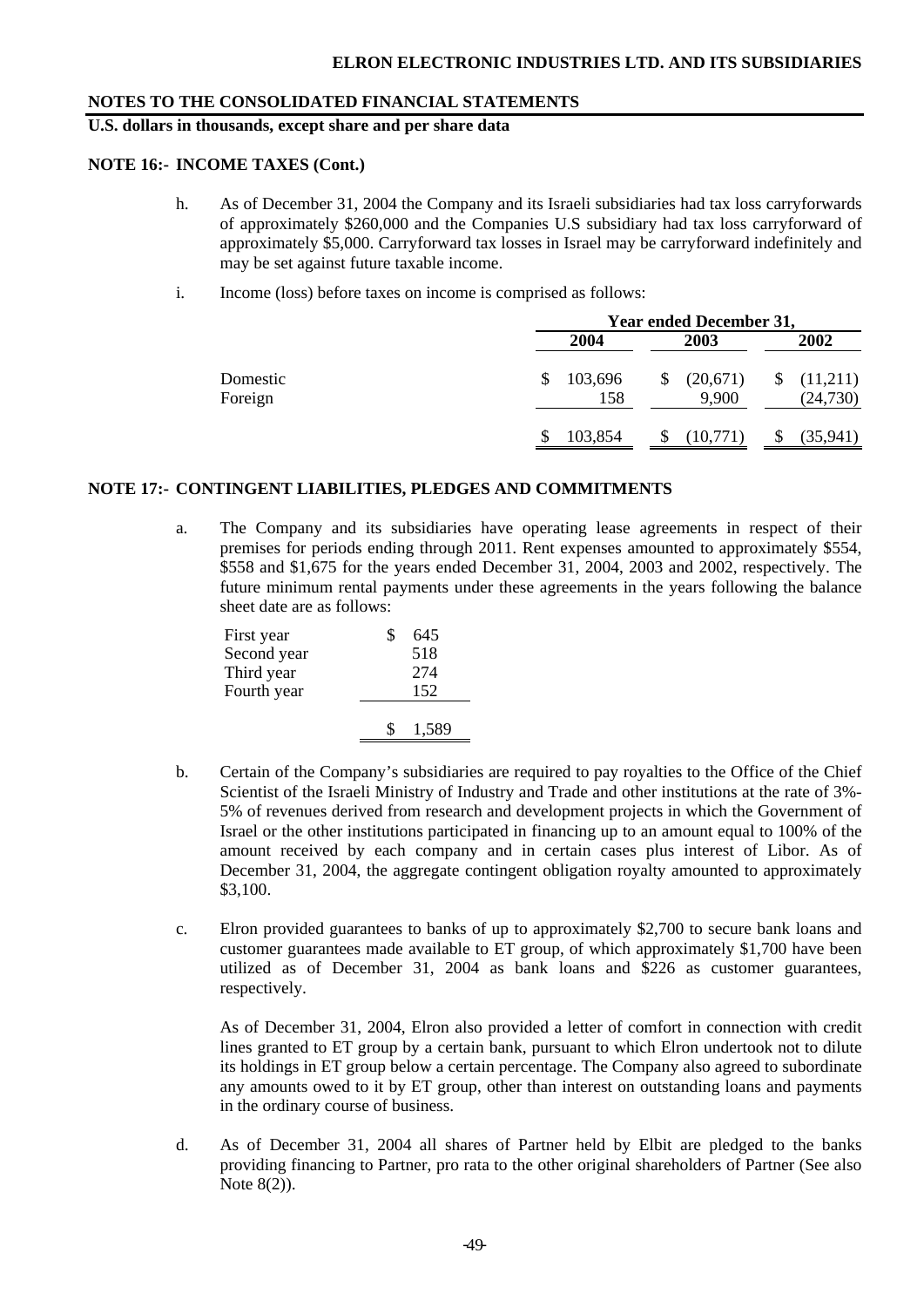**U.S. dollars in thousands, except share and per share data** 

## **NOTE 17:- CONTINGENT LIABILITIES, PLEDGES AND COMMITMENTS (Cont.)**

- e. The Company has provided letters of comfort in connection with credit lines granted to NetVision by banks. The aggregate amount borrowed under the credit lines at December 31, 2004, amounted to approximately \$10,800. The comfort letters were jointly provided with the other major shareholder of NetVision, DIC, pursuant to which the Company and DIC undertook not to dilute their holdings in NetVision below a certain percentage.
- f. Mediagate's bank loan in the amount of approximately \$ 2,600 has been secured by a first ranking pledge over the future royalties to be received from Telrad (See also Note 3e).
- g. Legal proceedings:
- 1. During September 1999, the Company received copies of two claims and a request to approve such claims as a class action on behalf of public shareholders of Elscint (formerly an affiliated company) against the Company and others. The allegation raised by the claimants related to the decision regarding the sale of Elscint's substantial assets. The claim has been stayed pursuant to an arrangement reached by the parties pending the outcome of the appeal in the claim described in paragraph 2 below. The arrangement provides that if the appeal as described in paragraph 2 below is accepted, then the proceedings to recognize the lawsuit as a class action will proceed. Otherwise, the application to recognize the claim as a class action suit will be dismissed.
- 2. On November 2, 1999, the Company received a copy of a claim, and a request to approve such a claim, as a class action on behalf of some institutional investors and others and those who held shares in Elscint on September 6, 1999. The allegations raised against the Company and certain of its officers including former officers, among others, relate to the period prior to the sale of the Company's holdings in Elbit Medical Imaging ("EMI") (the parent company of Elscint and formerly an affiliated company). The claimants seek a court order pursuant to which EMI would be compelled to execute the alleged buy-out of Elscint's share at \$14 per share or other remedies. On August 16, 2000, the Haifa District court dismissed the application to recognize the claim as a class action. Some of the claimants applied for and have been granted permission to appeal to the Supreme Court in Israel, which appeal is currently pending.

 In addition, in February 2001, the claimants submitted a revised claim similar to the previous one but not as a class action. In August 2004, the Haifa District Court issued a decision ordering the cancellation of the requirement of the claimants to pay a twenty million shekels filing fee. Certain of the defendants have requested permission to appeal the said decision of the Haifa District Court. It has not been determined when the defendants are required to file their statements of defense to the claim.

 The Company denies all the allegations set forth in the above claims, and based on legal advice received, management is of the opinion that the Company has good defense arguments which, if accepted, will cause dismissal of the above allegations.

3. In July 2003, ESW terminated the lease of its premises in the U.S. due to defects in the premises and the lessor's failure to repair the defects. The lessor rejected the termination of the lease and is seeking to enforce the lease and to claim all amounts due under the lease from ESW and Elron, as guarantor of the lease. The balance of the rental under the lease amounts to approximately \$2,000. ESW is counterclaiming damages caused by the lessor. The Company's management is of the opinion that ESW has good defense arguments and that the above claim will not have a significant effect on the Company's results of operations.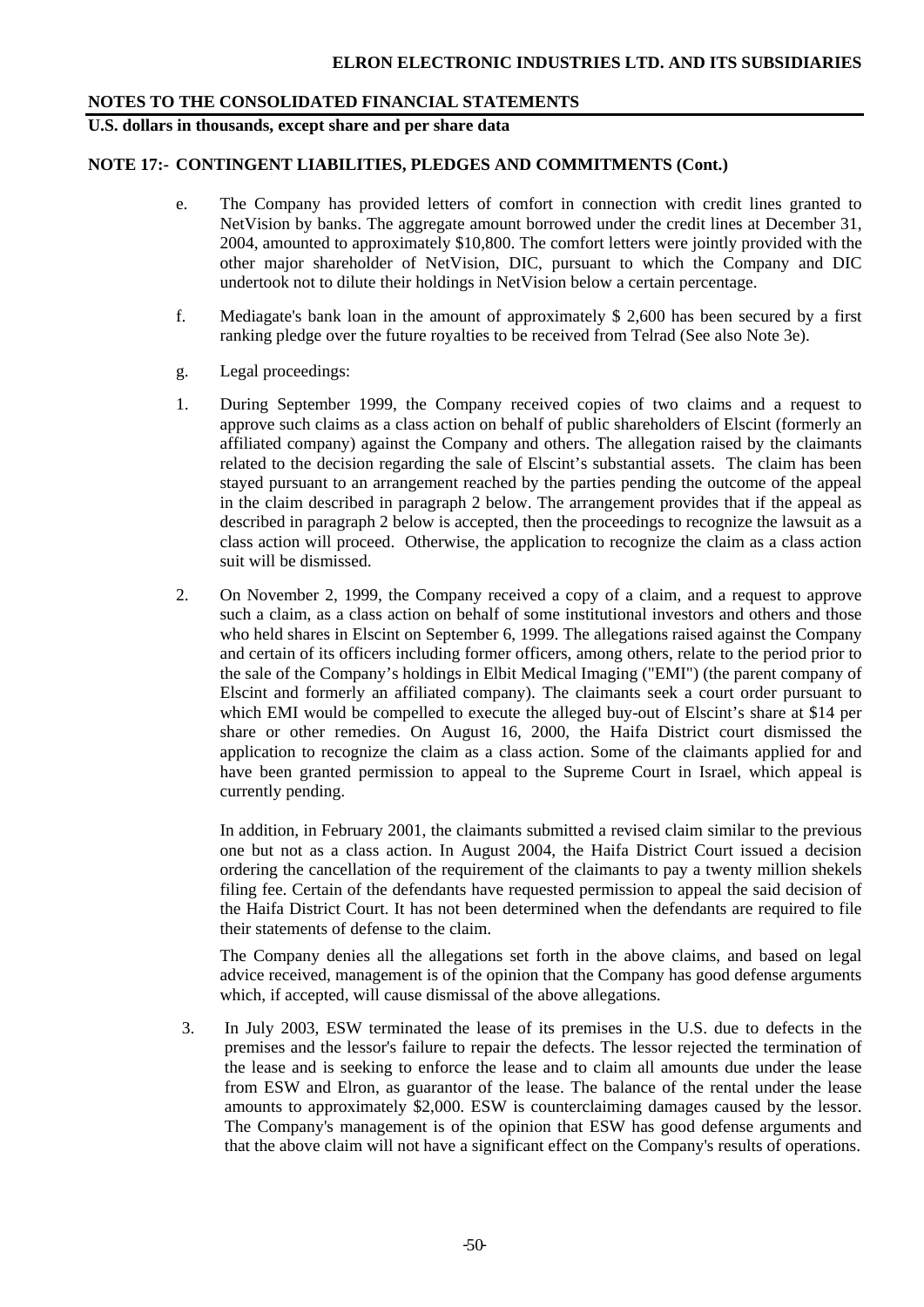**U.S. dollars in thousands, except share and per share data** 

## **NOTE 18:- SHAREHOLDERS' EQUITY**

- a. Share capital
	- 1. An ordinary share confers upon its holder voting rights, the right to receive dividends and the right to share in excess assets upon liquidation of the Company.
	- 2. On May 15, 2002 upon the merger with Elbit, the Company issued 5,617,601 ordinary shares. See Note 3a.
	- 3. On May 6, 2002, upon the acquisition of DEP shares, the Company issued 2,261,843 ordinary shares. See Note 3b.
- b. Options to employees
	- 1. Options to Elron's Employees

 The Company has various stock option plans under which the Company may grant options to purchase the Company's shares to officers, directors and employees of the Company. Such options have been granted mainly with exercise prices below market price at the date of the grant. Generally, the options vest over a four-year period from the date of grant in four equal annual portions. The options expire after 5 to 9 years from the date of grant.

 In May 2003, the Board of directors of the Company approved an option plan (the "2003 Option Plan") providing for the grant of 500,000 options to purchase 500,000 ordinary shares of the Company to eligible employees, directors and officers of the Company or of any subsidiaries of the Company.

 As of December 31, 2004, 292,000 options were granted under the 2003 Option Plan at an average exercise price of \$8.3 per share which price is to be adjusted in the event the Company distributes a dividend. The options vest over a period of four years in four equal annual portions and expire after 5 years from date of grant.

|                        | 2004                 |                                          |       |                                                                  | 2003          |                      | 2002                                     |               |       |  |
|------------------------|----------------------|------------------------------------------|-------|------------------------------------------------------------------|---------------|----------------------|------------------------------------------|---------------|-------|--|
|                        | Number of<br>options | Weighted<br>average<br>exercise<br>price |       | Weighted<br>average<br>Number of<br>exercise<br>options<br>price |               | Number of<br>options | Weighted<br>average<br>exercise<br>price |               |       |  |
| Outstanding-beginning  |                      |                                          |       |                                                                  |               |                      |                                          |               |       |  |
| of the year            | 791,777              | \$                                       | 12.01 | 557,880                                                          | \$            | 13.92                | 404,974                                  | \$.           | 14.84 |  |
| Granted                | 20,000               |                                          | 12.41 | 291.333                                                          |               | 8.03                 | 309.244*                                 |               | 10.50 |  |
| Exercised              | (218,290)            |                                          | 10.35 | (25, 875)                                                        |               | 6.84                 | (87, 863)                                |               | 6.88  |  |
| Forfeited              | (18, 785)            |                                          | 13.39 | (31, 561)                                                        |               | 13.10                | (68, 475)                                |               | 12.91 |  |
| Outstanding - end of   |                      |                                          |       |                                                                  |               |                      |                                          |               |       |  |
| the year               | 574,702              | <sup>\$</sup>                            | 12.44 | 791,777                                                          | <sup>\$</sup> | 12.01                | 557,880                                  | <sup>\$</sup> | 13.92 |  |
| Options exercisable at |                      |                                          |       |                                                                  |               |                      |                                          |               |       |  |
| the end of the year    | 259,369              | \$                                       | 16.56 | 313,320                                                          | $\mathbb{S}$  | 15.66                | 207,681                                  | \$            | 14.59 |  |

\* Includes 240,525 options granted to Elbit's employees as a result of the merger (See Note 3a) of which 54,675 were unvested at the date of merger.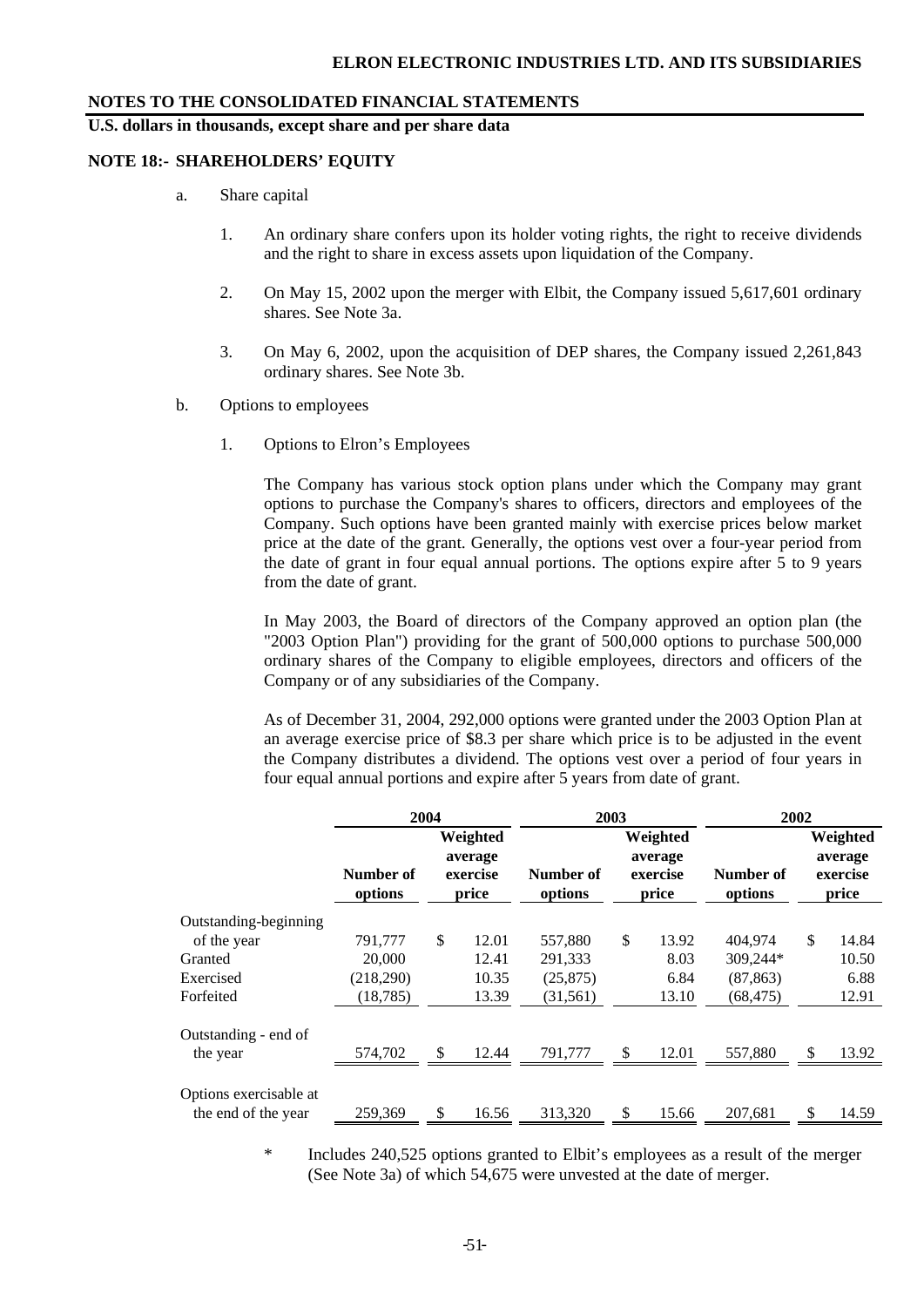## **U.S. dollars in thousands, except share and per share data**

#### **NOTE 18:- SHAREHOLDERS' EQUITY (Cont.)**

b. Options to employees (Cont.)

The weighted average fair values and weighted average exercise prices of options granted during the years ended December 31, 2004, 2003 and 2002 were as follows:

|                                                                           | For options with an exercise price on the grant date that: |                             |            |                                                   |         |        |  |  |  |  |
|---------------------------------------------------------------------------|------------------------------------------------------------|-----------------------------|------------|---------------------------------------------------|---------|--------|--|--|--|--|
|                                                                           |                                                            | <b>Exceeds market price</b> |            | Less than market price<br>Year ended December 31, |         |        |  |  |  |  |
|                                                                           |                                                            | Year ended December 31,     |            |                                                   |         |        |  |  |  |  |
|                                                                           | 2004                                                       | 2003                        | 2002       | 2004                                              | 2003    | 2002   |  |  |  |  |
| Weighted average<br>exercise prices<br>Weighted average<br>fair values on | $\mathbb{S}$ -                                             | \$8.44                      | \$14.86    | \$12.41                                           | \$ 8.00 | \$9.29 |  |  |  |  |
| grant date                                                                | S.                                                         | \$1.30                      | 0.91<br>S. | 5.51                                              | \$2.95  | \$4.01 |  |  |  |  |

2. The following table summarizes information regarding outstanding and exercisable options as of December 31, 2004:

|                       | <b>Options outstanding</b>                                 |                                                                  |                                           |       | <b>Options exercisable</b>                                 |                                           |       |  |  |  |
|-----------------------|------------------------------------------------------------|------------------------------------------------------------------|-------------------------------------------|-------|------------------------------------------------------------|-------------------------------------------|-------|--|--|--|
| <b>Exercise price</b> | <b>Number</b><br>outstanding<br>at<br>December 31,<br>2004 | Weighted-<br>average<br>remaining<br>contractual<br>life (years) | Weighted-<br>average<br>exercise<br>price |       | <b>Number</b><br>outstanding<br>at<br>December 31,<br>2004 | Weighted-<br>average<br>exercise<br>price |       |  |  |  |
| $$7.77 - 8.437$       | 306,333                                                    | 3.39                                                             | \$                                        | 8.02  | 68,000                                                     | \$                                        | 8.00  |  |  |  |
| $$10.38-11.69$        | 51,500                                                     | 2.95                                                             | \$                                        | 10.64 | 5.000                                                      | \$                                        | 10.38 |  |  |  |
| \$12.41-13.33         | 42.703                                                     | 3.42                                                             | \$                                        | 12.75 | 22,703                                                     | S                                         | 13.06 |  |  |  |
| \$18.09-19.05         | 141,166                                                    | 1.57                                                             | \$                                        | 18.64 | 130,666                                                    | \$                                        | 18.62 |  |  |  |
| \$29.38               | 33,000                                                     | 2.83                                                             | \$                                        | 29.38 | 33,000                                                     | \$                                        | 29.38 |  |  |  |
|                       | 574.702                                                    |                                                                  |                                           |       | 259.369                                                    |                                           |       |  |  |  |

3. In December 1999, the Company's shareholders approved a plan whereby the Chairman of the Board and the then Chief Executive Officer of the Company were granted options to purchase up to 58,154 ordinary shares of the Company (the "1999 grant"). The options were granted ratably over a period of 3 years commencing February 2000 and are exercisable for a period of three years, commencing two years after the date of the grant. The exercise prices of the options granted in February 2000, 2001 and 2002 were \$18.76, \$18.76 and \$13.01, respectively, as adjusted for dividends distributed in 2000.

In March 2001, the Company's shareholders approved a plan whereby the Chairman of the Board and the then Chief Executive Officer of the Company were granted options to purchase up to 58,000 ordinary shares of the Company (the "2001 grant"). The options were granted ratably over a period of 3 years commencing June 2001 and are exercisable for a period of three years, from the date of the grant. The exercise prices of the options granted in June 2001, 2002 and 2003 were \$19.05, \$8.34 and \$8.437, respectively.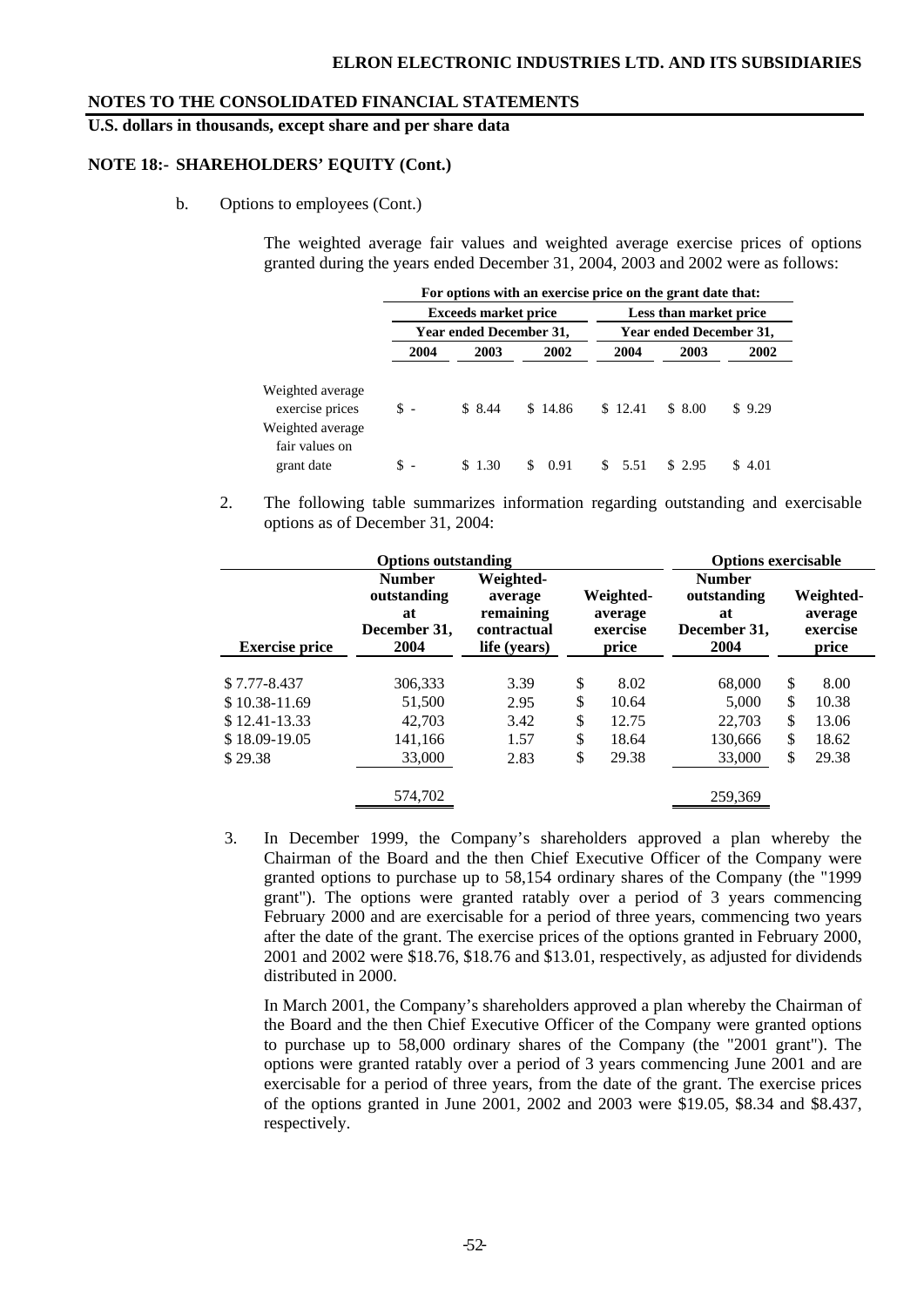**U.S. dollars in thousands, except share and per share data** 

## **NOTE 18:- SHAREHOLDERS' EQUITY (Cont.)**

b. Options to employees (Cont.)

As of grant date, the weighted average fair value of the 1999 grant and the 2001 grant was \$ 7.67 and \$ 3.29 per share, respectively. The fair value was calculated using the Black & Scholes option-pricing model (see Note 2s for the assumptions used in the calculation).

 Upon exercise of the options, the option holder will be granted a number of shares reflecting the intrinsic value of the options exercised, as calculated at the exercise date, in consideration for their par value only. These plans are considered to be variable plans as defined in APB 25 (except for the third portion of the 2001 grant which is accounted for under SFAS 123, See Note 2s). For options accounted under APB 25, compensation expense is calculated based on the quoted market price of the Company's stock at the end of each reporting period and is amortized over the remaining vesting period of the options.

 In December 2004, 19,333 options at an exercise price per share of \$8.34 from the 2001 grant were exercised into 8,623 shares.

- 4. Compensation expense recorded during 2004 amounted to \$ 545 (2003- \$ 386, 2002- \$ 222).
- 5. The balance of deferred compensation as of December 31, 2004 amounted to \$705.

## **NOTE 19:- INCOME (LOSS) PER SHARE**

Income (loss) per share is computed as follows:

|                                                               |          |                                                            |                        | Teal Ended Decennocl 91  |                                                         |                        |            |                                                         |                        |
|---------------------------------------------------------------|----------|------------------------------------------------------------|------------------------|--------------------------|---------------------------------------------------------|------------------------|------------|---------------------------------------------------------|------------------------|
|                                                               | income   | 2004<br><b>Number</b><br>of shares<br>$\sin$<br>thousands) | Per<br>share<br>amount | Loss                     | 2003<br><b>Number</b><br>of shares<br>(in<br>thousands) | Per<br>share<br>amount | Loss       | 2002<br><b>Number</b><br>of shares<br>(in<br>thousands) | Per<br>share<br>amount |
| <b>Basic</b>                                                  | \$84,133 | 29,266                                                     | \$2.87                 | \$(7,205)                | 29,194                                                  | \$(0.25)               | \$(41,579) | 26,272                                                  | \$(1.58)               |
| Effect of<br>options of<br>investees<br>Effect of<br>dilutive | (95)     |                                                            |                        | (200)                    | $\overline{a}$                                          |                        | (209)      |                                                         |                        |
| stock<br>options                                              |          | 119                                                        |                        | $\overline{\phantom{0}}$ |                                                         |                        |            |                                                         |                        |
| Diluted                                                       | 84,038   | 29,385                                                     | \$2.86                 | (7,405)                  | 29,194                                                  | \$(0.25)               | (41,788)   | 26,272                                                  | \$(1.58)               |

 **Year Ended December 31** 

All stock options issued by Elron were not included in the computation of diluted loss per share for the years 2003 and 2002 because their effect was anti-dilutive. In 2004, 174,165 stock options were excluded from the dilutive income per share calculation due their anti-dilutive effect (see Note 2r).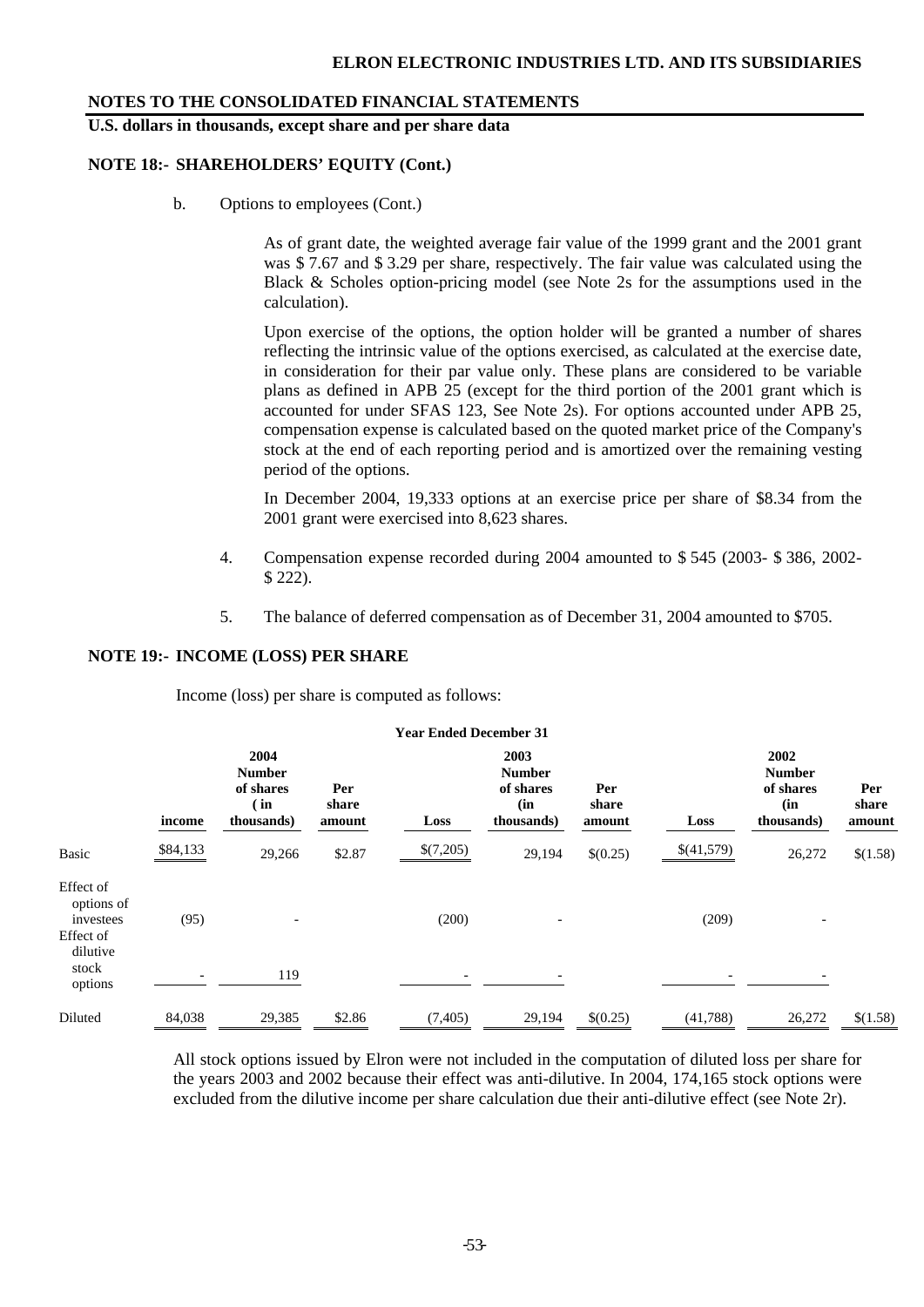## **U.S. dollars in thousands, except share and per share data**

## **NOTE 20:- EQUITY IN EARNINGS (LOSSES) OF AFFILIATED COMPANIES**

|                       | <b>Year ended December 31,</b> |                          |      |           |  |  |  |  |  |
|-----------------------|--------------------------------|--------------------------|------|-----------|--|--|--|--|--|
|                       | 2004                           | 2003                     | 2002 |           |  |  |  |  |  |
| Affiliated companies: |                                |                          |      |           |  |  |  |  |  |
| Elbit(1)              | \$<br>$\overline{\phantom{a}}$ | \$<br>-                  | S    | (8,658)   |  |  |  |  |  |
| ESL(2)                | 4,706                          | 9,110                    |      | 9,469     |  |  |  |  |  |
| Given                 | (2,573)                        | (3,184)                  |      | (4,376)   |  |  |  |  |  |
| Others $(3)$          | (12, 625)                      | (14, 624)                |      | (20, 624) |  |  |  |  |  |
|                       | (10, 492)                      | $\mathcal{S}$<br>(8,698) | S.   | (24, 189) |  |  |  |  |  |

(1) Through the merger date, see Note 3a.

(2) Through the sale date, see Note 7d(1).

(3) Including equity in net losses of consolidated entities through the dates of commencement of consolidation.

## **NOTE 21:- GAIN FROM DISPOSAL OF BUSINESSES AND AFFILIATED COMPANIES AND CHANGES IN HOLDINGS IN AFFILIATED COMPANIES, NET**

|                                                |   | <b>Year ended December 31,</b> |   |        |  |       |  |  |
|------------------------------------------------|---|--------------------------------|---|--------|--|-------|--|--|
|                                                |   | 2004                           |   | 2003   |  | 2002  |  |  |
| ESL (See Note $7d(1)$ )                        | J | 105,171                        | S | (35)   |  | 1,603 |  |  |
| Given (See Note $7d(2)$ )                      |   | 21,667                         |   | 4,548  |  | 5,251 |  |  |
| KIT (See Note $7d(4)$ )                        |   | 5,302                          |   |        |  |       |  |  |
| Galil Medical's urology business (See Note 3c) |   |                                |   | 21,241 |  |       |  |  |
| Others                                         |   | 256                            |   |        |  | 34    |  |  |
|                                                |   | 132,396                        |   | 25,754 |  | 6,888 |  |  |

## **NOTE 22:- OTHER INCOME (EXPENSES), NET**

|                                                                                          |    |       | <b>Year ended December 31,</b> |         |
|------------------------------------------------------------------------------------------|----|-------|--------------------------------|---------|
|                                                                                          |    | 2004  | 2003                           | 2002    |
| Gain (loss) from sale and increase (decrease) in<br>market value of: (see a and b below) |    |       |                                |         |
| Partner shares (see Note $8(2)$ )                                                        | \$ |       | \$<br>11,071                   | \$      |
| 24/7 shares (see Note 3f)                                                                |    |       | 2,019                          |         |
| Zix shares (see Note $5(2)$ )                                                            |    | 5,360 | 4,815                          |         |
| ArelNet shares                                                                           |    |       |                                | (27)    |
| Netmanage shares                                                                         |    |       |                                | 632     |
| Kana shares $(1)$                                                                        |    | (5)   |                                | (34)    |
| Other companies, net                                                                     |    |       | 19                             | 101     |
| Other than temporary decline in investments (see c)                                      |    |       |                                |         |
| below)                                                                                   |    | (803) | (3,716)                        | (1,866) |
| Equity in losses of partnerships                                                         |    | (7)   | (547)                          | (303)   |
| Other income, net                                                                        |    | 239   | 1,000                          | 754     |
|                                                                                          |    | 4,784 | 14,665                         | (743)   |

(1) Realized and unrealized gains and losses on trading securities.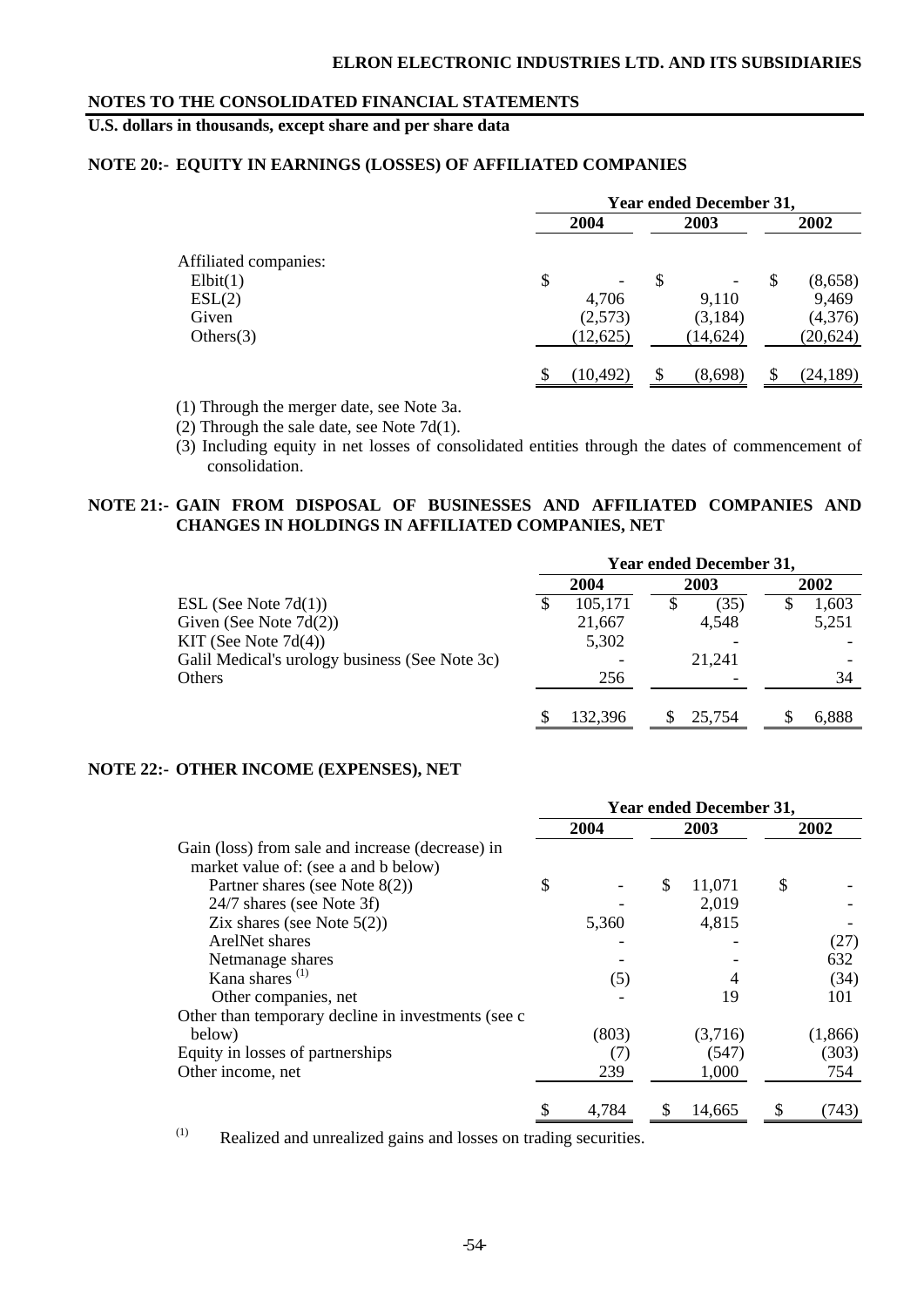**U.S. dollars in thousands, except share and per share data** 

### **NOTE 22:- OTHER INCOME (EXPENSES), NET**

- a. Realized gains from sale of available-for-sale securities amounted to approximately \$5,400, \$18,000 and \$700 in the years ended December 31, 2004, 2003 and 2002, respectively. The proceeds from such sales amounted to approximately \$8,000, \$46,100 and \$900 for the years ended December 31, 2004, 2003 and 2002, respectively.
- b. Including an other than temporary decline in value of available-for-sale securities in the amount of approximately \$0, \$0 and \$600 for the years ended December 31, 2004, 2003 and 2002, respectively.

Regarding an other than temporary decline in value of other investments see Note 8 (3).

#### **NOTE 23:- FINANCING INCOME (EXPENSES), NET**

|                                                   | <b>Year ended December 31,</b> |       |      |       |      |       |
|---------------------------------------------------|--------------------------------|-------|------|-------|------|-------|
|                                                   | 2004                           |       | 2003 |       | 2002 |       |
| Income:                                           |                                |       |      |       |      |       |
| Interest on cash equivalents, bank deposits and   |                                |       |      |       |      |       |
| debentures                                        | \$                             | 2,592 | \$   | 1,229 | \$   | 2,314 |
| Foreign currency gains                            |                                | 897   |      | 615   |      | 1,257 |
|                                                   |                                | 3,489 |      | 1,844 |      | 3,571 |
| Expenses:                                         |                                |       |      |       |      |       |
| Interest on short-term credit and long-term loans |                                | 1,286 |      | 1,974 |      | 3,208 |
| Foreign currency losses                           |                                | 1,560 |      | 623   |      | 444   |
|                                                   |                                |       |      |       |      |       |
|                                                   |                                | 2,846 |      | 2,597 |      | 3,652 |
|                                                   |                                |       |      |       |      |       |
|                                                   | \$                             | 643   | \$   | (753) | \$   | (81)  |

## **NOTE 24: - RESTRUCTURING COSTS**

In response to the economic conditions, and in particular, the slowdown in IT spending, ET group underwent a restructuring program in 2002 in order to focus its operations on core areas of its business, to reduce expenses and improve efficiency ("the 2002 Restructuring Program").

In 2004, in light of ET group's results of operations, ET group underwent an additional restructuring program, in order to further reduce expenses and adjust expenses to the reduced level of revenues ("the 2004 Restructuring Program"). Both the 2002 and 2004 Restructuring Programs included mainly workforce reductions and the 2002 Restructuring Program also included consolidation of excess facilities. Restructuring charges in 2002 were recorded in accordance with EITF Issue 94-3, "Liability Recognition for Certain Employee Termination Benefits and Other Costs to Exit an Activity (including Certain Costs in a Restructuring)" and SAB No. 100, "Restructuring and Impairment Charges". Restructuring charges in 2004 were recorded in accordance with SFAS 146, "According for Costs Associated with Exit or Disposal Activities" ("SFAS146").

Employee termination costs in 2004 and 2002 amounted to \$225 and \$934, respectively, relating to the termination of 9 and 77 employees, respectively. Facilities related expenses in 2002 amounted to \$660, which included termination costs of a facility lease contract and write-offs of leasehold improvements.

In 2003 and 2002 ESW underwent several restructuring programs, the results of which have been classified as discontinued operations. See Note 3d.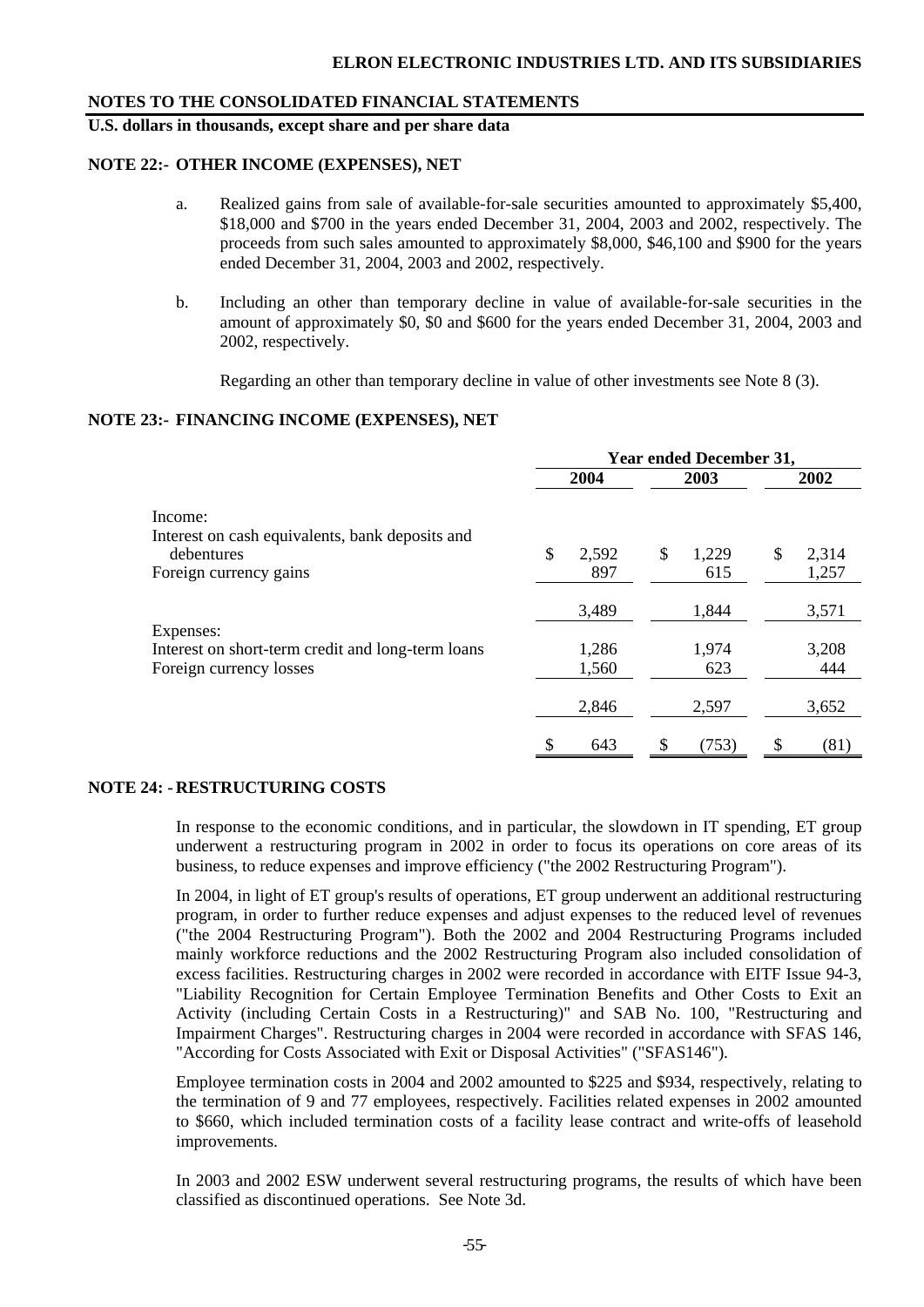## **U.S. dollars in thousands, except share and per share data**

#### **NOTE 24: - RESTRUCTURING COSTS (Cont.)**

Components of the restructuring charge for the years ended December 31, 2004 and 2003, amounts paid during the periods and remaining accrued liability as of December 31, 2004 and 2003, are as follows:

| costs    |                                                 |      |                                      |       |                                                                                                    | <b>Total</b> |
|----------|-------------------------------------------------|------|--------------------------------------|-------|----------------------------------------------------------------------------------------------------|--------------|
|          |                                                 |      |                                      |       |                                                                                                    |              |
| 18       |                                                 |      |                                      | 524   |                                                                                                    | 542          |
| 294      |                                                 | 97   |                                      | 46    |                                                                                                    | $*437$       |
| (290)    |                                                 | (97) |                                      | (401) |                                                                                                    | (788)        |
|          |                                                 |      |                                      |       |                                                                                                    |              |
| \$<br>22 | \$                                              |      | \$                                   | 169   | \$                                                                                                 | 191          |
| 225      |                                                 |      |                                      |       |                                                                                                    | 225          |
| (204)    |                                                 |      |                                      | (169) |                                                                                                    | (373)        |
|          |                                                 |      |                                      |       |                                                                                                    |              |
| \$<br>43 | \$                                              |      | \$                                   |       |                                                                                                    | 43           |
|          | <b>Employee</b><br>termination<br>and severance |      | Write-off of<br>long-lived<br>assets |       | <b>Facilities</b><br>termination<br>charges,<br>future rental<br>losses and<br>other exit<br>costs |              |

\* An amount of \$437 for the year ended December 31, 2003, relates to ESW, for which the results of operation are included in discontinued operations.

#### **NOTE 25:- DISCONTINUED OPERATIONS**

During 2003 and 2002, the Company disposed of certain subsidiaries and businesses, which met the definition of a component under SFAS 144. Accordingly, the results of operations of these subsidiaries and businesses and the gain resulting from the disposals have been classified as discontinued operations in the statement of operations. Comparative data for the businesses and subsidiaries sold have been reclassified accordingly.

The following is the composition of discontinued operations:

|                                                    | <b>Year ended December 31,</b> |       |    |         |    |           |  |  |  |
|----------------------------------------------------|--------------------------------|-------|----|---------|----|-----------|--|--|--|
|                                                    | 2004                           |       |    | 2003    |    | 2002      |  |  |  |
| Loss from operations of discontinued<br>components |                                |       |    |         |    |           |  |  |  |
| ESW (see Note 3d) $*$                              | \$                             | (454) | \$ | (4,825) | \$ | (8,567)   |  |  |  |
| Vflash (see Note 3h) $*$                           |                                |       |    | 453     |    | (1,852)   |  |  |  |
| Other**                                            |                                |       |    |         |    | (2,895)   |  |  |  |
|                                                    |                                | (454) |    | (4,372) |    | (13, 314) |  |  |  |
| Gain on disposal                                   |                                |       |    |         |    |           |  |  |  |
| ESW (see Note 3d)                                  |                                |       |    | 4,137   |    |           |  |  |  |
| Vflash (see Note 3h)                               |                                |       |    |         |    | 1,991     |  |  |  |
|                                                    |                                |       |    | 4,137   |    | 1,991     |  |  |  |
|                                                    |                                | (454) |    | (235)   | S  | (11, 323) |  |  |  |
| * Pre-tax Income (loss) of Vflash                  |                                |       |    | 453     | \$ | (2,405)   |  |  |  |
| *Pre-tax loss of ESW                               | \$                             | (454) | \$ | (4,829) | S  | (8,560)   |  |  |  |

\*\* Includes the results of operations of Textology which was sold in consideration for loans, the balance of which was written-down in 2003 (see Note 8(3)).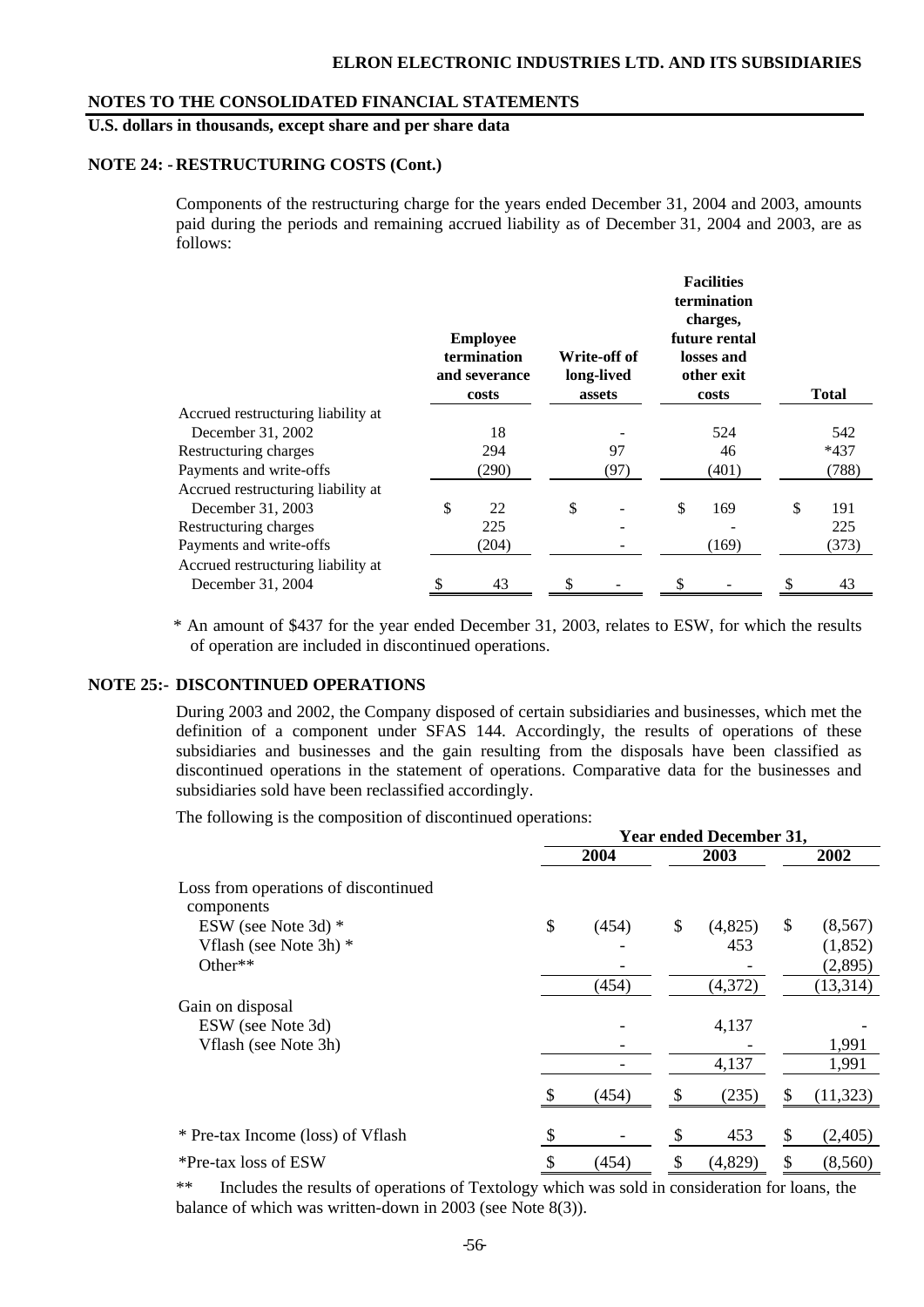## **U.S. dollars in thousands, except share and per share data**

#### **NOTE 25:- DISCONTINUED OPERATIONS (Cont.)**

Revenues relating to discontinued operations for the years ended December 31, 2004, 2003 and 2002 were as follows:

|            | <b>Year ended December 31,</b> |                          |                          |            |  |  |  |  |
|------------|--------------------------------|--------------------------|--------------------------|------------|--|--|--|--|
|            | 2004                           | 2003                     | 2002                     |            |  |  |  |  |
| <b>ESW</b> | \$                             | $\overline{\phantom{a}}$ | 4,740<br>S               | 8,290<br>S |  |  |  |  |
| V-flash    |                                | $\overline{\phantom{0}}$ | $\overline{\phantom{0}}$ | 103        |  |  |  |  |
| Other      |                                | $\overline{\phantom{0}}$ | $\overline{\phantom{0}}$ | 457        |  |  |  |  |
|            | S                              | $\overline{\phantom{a}}$ | 4,740<br>Ж               | 8,850      |  |  |  |  |

 As of December 31, 2004 the consolidated financial statements do not include any material assets or liabilities of the components disposed of.

## **NOTE 26:- RELATED PARTY TRANSACTIONS**

a. Balances with related parties:

|                                                                             | December 31 |       |    |             |  |  |
|-----------------------------------------------------------------------------|-------------|-------|----|-------------|--|--|
|                                                                             |             | 2004  |    | 2003        |  |  |
| Trade receivables:<br>Affiliated companies                                  | \$          | 2,271 | \$ | 1,750       |  |  |
| Other companies                                                             |             | 663   |    | 377         |  |  |
|                                                                             |             | 2,934 |    | 2,127       |  |  |
| Other receivables:<br>Affiliated companies (see note 3c)<br>Other companies |             | 21    |    | 1,034<br>62 |  |  |
|                                                                             |             | 21    |    | 1,096       |  |  |
| Long-term receivables:<br>Other companies                                   |             | 405   |    | 461         |  |  |
|                                                                             |             | 405   |    | 461         |  |  |
|                                                                             | ¢           | 3,360 |    | 3,684       |  |  |

## b. Income and expenses from affiliated and other companies:

|                                          | <b>Year ended December 31,</b> |       |    |       |      |       |  |  |
|------------------------------------------|--------------------------------|-------|----|-------|------|-------|--|--|
|                                          |                                | 2004  |    | 2003  | 2002 |       |  |  |
| Income:                                  |                                |       |    |       |      |       |  |  |
| Revenues                                 | S                              | 8,480 | \$ | 4,155 | \$   | 2,487 |  |  |
| Interest and commission for guarantees   |                                | 142   |    | 110   |      | 75    |  |  |
| Participation in Directors' remuneration |                                | 38    |    | 35    |      | 13    |  |  |
| Participation in expenses                |                                | 89    |    | 76    |      | 308   |  |  |
| Costs and Expenses:                      |                                |       |    |       |      |       |  |  |
| Participation in expenses                |                                | 40    |    | 191   |      | 256   |  |  |
| Directors' remuneration                  |                                | 30    |    | 33    |      | 39    |  |  |
| Cost of revenue                          |                                |       |    |       |      |       |  |  |

c. Option to the Chairman of the Board - see Note 18b(3).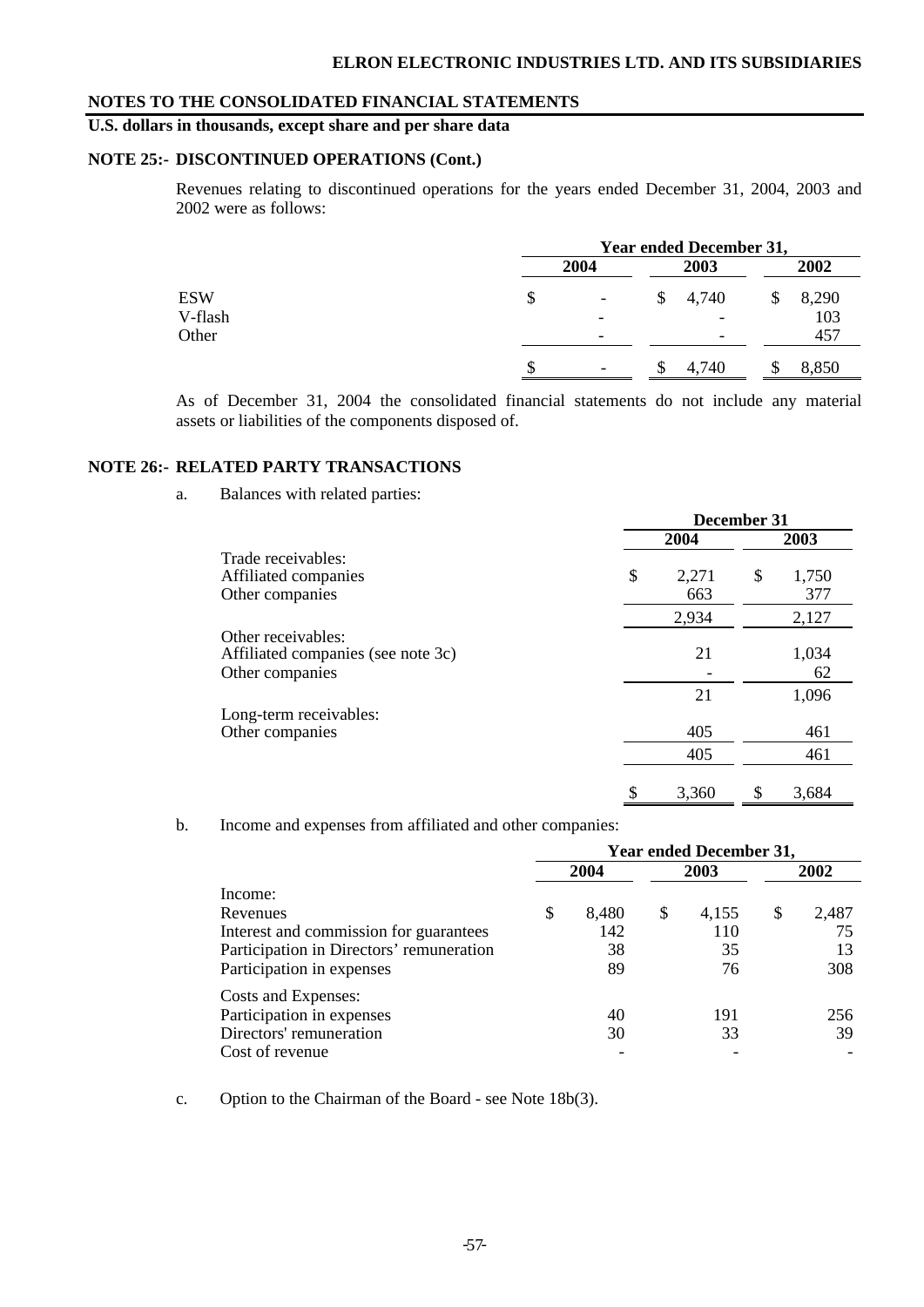## **U.S. dollars in thousands, except share and per share data**

## **NOTE 26:- RELATED PARTY TRANSACTIONS (Cont.)**

d. The Company holds certain investments together with DIC as of December 31, 2004, as follows:

|           | % holding by |               |  |  |  |
|-----------|--------------|---------------|--|--|--|
|           | DIC          | Elron and RDC |  |  |  |
| Galil     | 22.0         | 59.1          |  |  |  |
| Netvision | 45.7         | 45.7          |  |  |  |
| Given     | 12.5         | 24.7          |  |  |  |
| Avantry   | 5.7          | 10.7          |  |  |  |

#### **NOTE 27:- ACCUMULATED OTHER COMPREHENSIVE INCOME (LOSS)**

| \$<br>(597)<br>8,459<br>\$<br>$\mathcal{S}$<br>Balance as of January 1, 2003 (net of tax effect<br>\$<br>\$<br>(333)<br>of \$4,758)<br>Unrealized gains on available for sale securities<br>55,960<br>(net of tax effect of $$31,605$ )<br>Reclassification adjustment for realized gain<br>included in net loss (net of tax effect of<br>\$6,933)<br>(11, 113)<br>Unrealized loss on derivative instruments in an<br>(108)<br>affiliated company<br>Foreign currency translation adjustment<br>(304)<br>Minimum pension liability in an affiliated<br>(172)<br>company<br>Balance as of December 31, 2003 (net of tax<br>effect of \$29,430)<br>$\boldsymbol{\mathsf{S}}$<br>$\boldsymbol{\mathsf{S}}$<br>(769)<br>$\boldsymbol{\mathsf{S}}$<br>(108)<br>53,306<br>\$<br>(637)<br>$\mathcal{S}$<br>Unrealized gains on available for sale securities<br>(net of tax effect of \$4,049)<br>8,489<br>Reclassification adjustment for realized gain<br>included in net income (net of tax effect of<br>\$1,179<br>(3,582)<br>Unrealized loss on derivative instruments in an<br>affiliated company<br>84<br>202<br>Foreign currency translation adjustments<br>Reclassification adjustments for loss on<br>derivative instruments, minimum pension<br>liability and foreign currency translation<br>adjustments, included in net income due to<br>sale of affiliated companies<br>(61)<br>769<br>24 |                                             |  | <b>Unrealized</b><br>gains on<br>securities | Foreign<br>currency<br>translation<br>adjustments |  | <b>Minimum</b><br>pension<br>liability in<br>an affiliated<br>company |  | <b>Unrealized</b><br>loss on<br>derivatives<br>in an<br>affiliated<br>company |  | <b>Total</b> |                |
|---------------------------------------------------------------------------------------------------------------------------------------------------------------------------------------------------------------------------------------------------------------------------------------------------------------------------------------------------------------------------------------------------------------------------------------------------------------------------------------------------------------------------------------------------------------------------------------------------------------------------------------------------------------------------------------------------------------------------------------------------------------------------------------------------------------------------------------------------------------------------------------------------------------------------------------------------------------------------------------------------------------------------------------------------------------------------------------------------------------------------------------------------------------------------------------------------------------------------------------------------------------------------------------------------------------------------------------------------------------------------------------------------|---------------------------------------------|--|---------------------------------------------|---------------------------------------------------|--|-----------------------------------------------------------------------|--|-------------------------------------------------------------------------------|--|--------------|----------------|
|                                                                                                                                                                                                                                                                                                                                                                                                                                                                                                                                                                                                                                                                                                                                                                                                                                                                                                                                                                                                                                                                                                                                                                                                                                                                                                                                                                                                   |                                             |  |                                             |                                                   |  |                                                                       |  |                                                                               |  |              | 7,529          |
|                                                                                                                                                                                                                                                                                                                                                                                                                                                                                                                                                                                                                                                                                                                                                                                                                                                                                                                                                                                                                                                                                                                                                                                                                                                                                                                                                                                                   |                                             |  |                                             |                                                   |  |                                                                       |  |                                                                               |  |              | 55,960         |
|                                                                                                                                                                                                                                                                                                                                                                                                                                                                                                                                                                                                                                                                                                                                                                                                                                                                                                                                                                                                                                                                                                                                                                                                                                                                                                                                                                                                   |                                             |  |                                             |                                                   |  |                                                                       |  |                                                                               |  |              | (11, 113)      |
|                                                                                                                                                                                                                                                                                                                                                                                                                                                                                                                                                                                                                                                                                                                                                                                                                                                                                                                                                                                                                                                                                                                                                                                                                                                                                                                                                                                                   |                                             |  |                                             |                                                   |  |                                                                       |  |                                                                               |  |              | (108)<br>(304) |
|                                                                                                                                                                                                                                                                                                                                                                                                                                                                                                                                                                                                                                                                                                                                                                                                                                                                                                                                                                                                                                                                                                                                                                                                                                                                                                                                                                                                   |                                             |  |                                             |                                                   |  |                                                                       |  |                                                                               |  |              | (172)          |
|                                                                                                                                                                                                                                                                                                                                                                                                                                                                                                                                                                                                                                                                                                                                                                                                                                                                                                                                                                                                                                                                                                                                                                                                                                                                                                                                                                                                   |                                             |  |                                             |                                                   |  |                                                                       |  |                                                                               |  |              | 51,792         |
|                                                                                                                                                                                                                                                                                                                                                                                                                                                                                                                                                                                                                                                                                                                                                                                                                                                                                                                                                                                                                                                                                                                                                                                                                                                                                                                                                                                                   |                                             |  |                                             |                                                   |  |                                                                       |  |                                                                               |  |              | 8,489          |
|                                                                                                                                                                                                                                                                                                                                                                                                                                                                                                                                                                                                                                                                                                                                                                                                                                                                                                                                                                                                                                                                                                                                                                                                                                                                                                                                                                                                   |                                             |  |                                             |                                                   |  |                                                                       |  |                                                                               |  |              | (3,582)        |
|                                                                                                                                                                                                                                                                                                                                                                                                                                                                                                                                                                                                                                                                                                                                                                                                                                                                                                                                                                                                                                                                                                                                                                                                                                                                                                                                                                                                   |                                             |  |                                             |                                                   |  |                                                                       |  |                                                                               |  |              | 84<br>202      |
|                                                                                                                                                                                                                                                                                                                                                                                                                                                                                                                                                                                                                                                                                                                                                                                                                                                                                                                                                                                                                                                                                                                                                                                                                                                                                                                                                                                                   |                                             |  |                                             |                                                   |  |                                                                       |  |                                                                               |  |              | 732            |
| \$<br>\$<br>\$<br>effect of \$32,300)<br>58,213<br>$\mathcal{S}$<br>(496)<br>\$                                                                                                                                                                                                                                                                                                                                                                                                                                                                                                                                                                                                                                                                                                                                                                                                                                                                                                                                                                                                                                                                                                                                                                                                                                                                                                                   | Balance as of December 31, 2004 (net of tax |  |                                             |                                                   |  |                                                                       |  |                                                                               |  |              | 57,717         |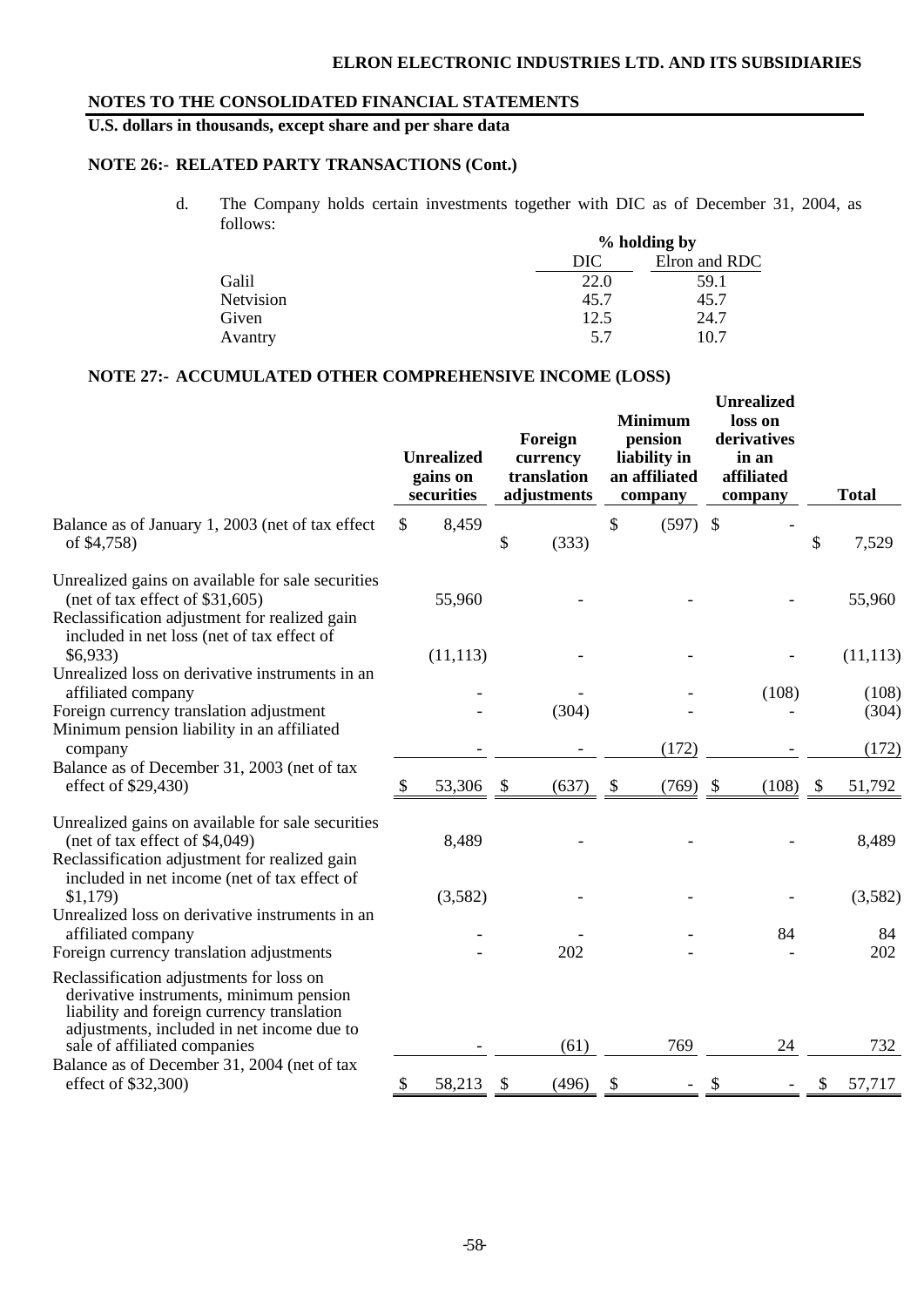## **U.S. dollars in thousands, except share and per share data**

#### **NOTE 28:- BUSINESS SEGMENTS**

a. As of December 31, 2004, the Company operates in two business segments: (1) the System and Projects segment through the ET group and (2) "Other Holdings and Corporate Operations" in which the Company is directly engaged and includes corporate headquarters and reflects the investments in companies engaged in various fields of advanced technology.

The operations of the System and Projects segment include development and supply of software solutions for the management of large and complex communication and internet networks.

The Other Holdings and Corporate Operations segment includes holdings in various companies that operate in the fields of telecom, medical devices, semiconductors, advanced materials and other fields and the corporate operations.

Prior to September 2, 2003, the Company operated indirectly through ESW in a third business segment – Internet Products – which has been sold and therefore classified as discontinued operations (see Note 3d).

 $\sim$  $\cdot$ 

b. Segment information is as follows:

|                                                     |                             |                               |          |                         | Uther<br>holdings<br>and |                    |         |              |           |
|-----------------------------------------------------|-----------------------------|-------------------------------|----------|-------------------------|--------------------------|--------------------|---------|--------------|-----------|
|                                                     | <b>Internet</b><br>products | <b>System and</b><br>projects |          | corporate<br>operations |                          | <b>Adjustments</b> |         | <b>Total</b> |           |
| 2004                                                |                             |                               |          |                         |                          |                    |         |              |           |
|                                                     | \$                          |                               |          |                         |                          | \$                 |         | \$           | 16,330    |
| Net revenues                                        |                             | \$                            | 5,065    | \$                      | 11,265                   |                    |         |              |           |
| Other income, net                                   |                             |                               | 35       |                         | 4,749                    |                    |         |              | 4,784     |
| Equity in losses of affiliated                      |                             |                               |          |                         |                          |                    |         |              |           |
| companies                                           |                             |                               |          |                         | (10, 492)                |                    |         |              | (10, 492) |
| Gain from disposals of<br>businesses and affiliated |                             |                               |          |                         |                          |                    |         |              |           |
|                                                     |                             |                               |          |                         |                          |                    |         |              |           |
| companies and changes in                            |                             |                               |          |                         |                          |                    |         |              |           |
| holdings in affiliated                              |                             |                               |          |                         | 132,396                  |                    |         |              | 132,396   |
| companies, net                                      |                             |                               |          |                         |                          |                    |         |              |           |
| Financial income (expenses),<br>net                 |                             |                               | (824)    |                         | 1,467                    |                    |         |              | 643       |
| Tax benefit (taxes on                               |                             |                               |          |                         |                          |                    |         |              |           |
| income)                                             |                             |                               | (31)     |                         | (15,101)                 |                    |         |              | (15, 132) |
| Net income (loss)                                   | (454)                       |                               | (7, 946) |                         | 92,533                   |                    |         |              | 84,133    |
| Depreciation and                                    |                             |                               |          |                         |                          |                    |         |              |           |
| amortization                                        |                             |                               | 713      |                         | 1,155                    |                    |         |              | 1,868     |
|                                                     |                             |                               | 34       |                         | 694                      |                    |         |              | 728       |
| Capital expenditures<br>Total assets as of          |                             |                               |          |                         |                          |                    |         |              |           |
|                                                     |                             |                               |          |                         |                          |                    |         |              |           |
| December 31, 2004                                   |                             |                               | 4,557    |                         | 498,715                  |                    | (2,116) |              | 501,156   |
| Goodwill as of December 31,<br>2004                 |                             |                               |          |                         |                          |                    |         |              | 10,268    |
|                                                     |                             |                               | 3,611    |                         | 6,657                    |                    |         |              |           |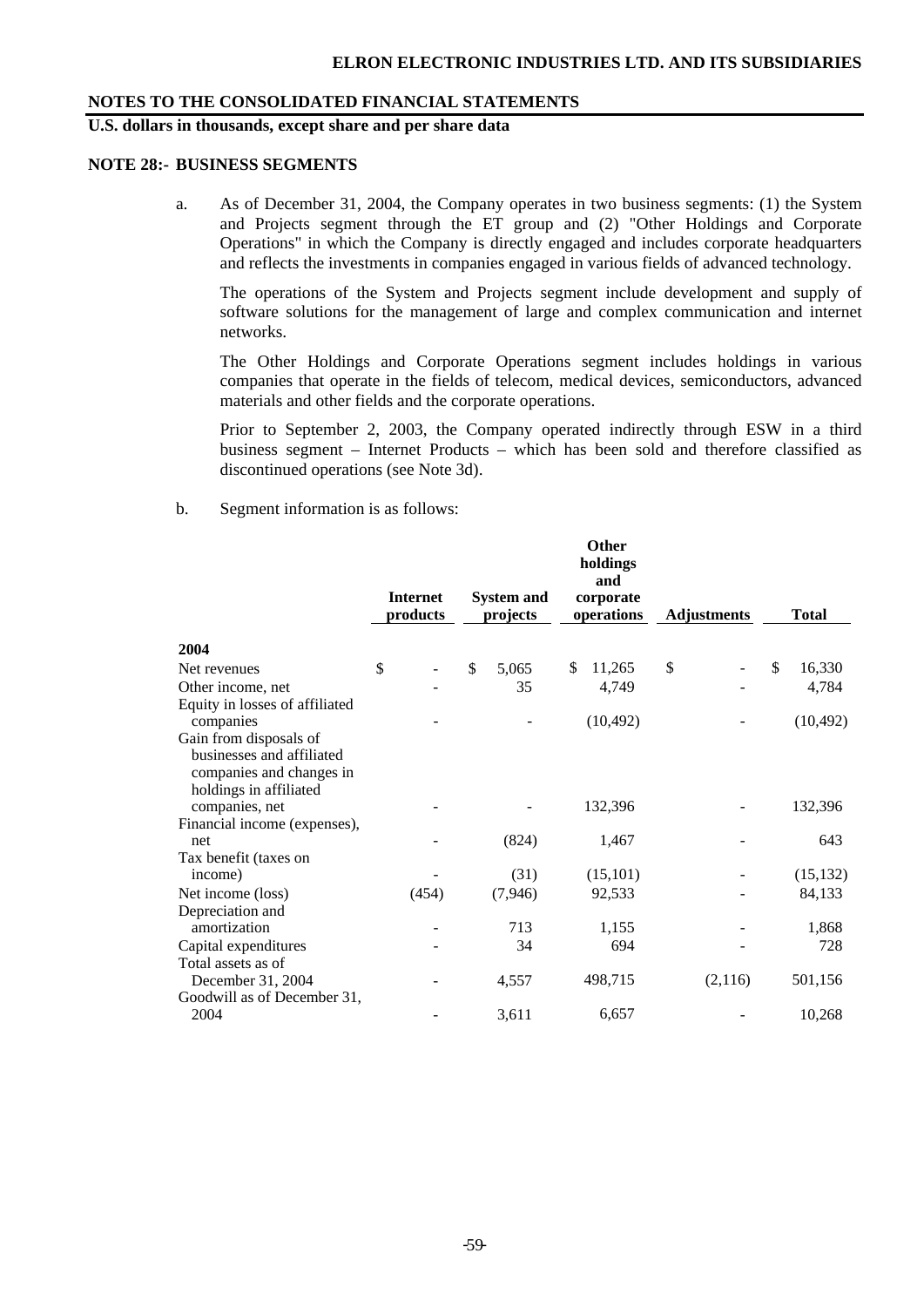## **U.S. dollars in thousands, except share and per share data**

## **NOTE 28:- BUSINESS SEGMENTS**

b. Segment information is as follows:

|                                                       | <b>Internet</b><br>products | <b>System and</b><br>projects | <b>Other</b><br>holdings<br>and<br>corporate<br>operations | <b>Adjustments</b> | <b>Total</b> |
|-------------------------------------------------------|-----------------------------|-------------------------------|------------------------------------------------------------|--------------------|--------------|
| 2003                                                  |                             |                               |                                                            |                    |              |
| Net revenues                                          | \$                          | \$<br>7,390                   | \$<br>9,157                                                | \$                 | \$<br>16,547 |
|                                                       |                             | 27                            |                                                            |                    |              |
| Other income, net<br>Equity in losses of affiliated   |                             |                               | 14,638                                                     |                    | 14,665       |
| companies                                             |                             |                               | (8,698)                                                    |                    | (8,698)      |
| Gain from disposals of                                |                             |                               |                                                            |                    |              |
| businesses and affiliated<br>companies and changes in |                             |                               |                                                            |                    |              |
| holdings in affiliated                                |                             |                               |                                                            |                    |              |
| companies, net                                        |                             |                               | 25,754                                                     |                    | 25,754       |
| Financial income (expenses),<br>net                   |                             | (1,504)                       | 751                                                        |                    | (753)        |
| Tax benefit (taxes on                                 |                             |                               |                                                            |                    |              |
| income)                                               |                             | (37)                          | (6,797)                                                    |                    | (6,834)      |
| Net loss                                              | (689)                       | (2,074)                       | (4, 442)                                                   |                    | (7,205)      |
| Depreciation and                                      |                             |                               |                                                            |                    |              |
| amortization                                          |                             | 254                           | 1,336                                                      |                    | 1,590        |
| Capital expenditures                                  | 39                          | 53                            | 14,138                                                     |                    | 14,230       |
| Total assets as of                                    |                             |                               |                                                            |                    |              |
| December 31, 2003                                     | 75                          | 15,177                        | 450,222                                                    | (14,770)           | 450,704      |
| Goodwill as of December 31,                           |                             |                               |                                                            |                    |              |
| 2003                                                  |                             | 5,591                         | 6,428                                                      |                    | 12,019       |

|                                                  | Internet<br>products | <b>System and</b><br>projects | holdings<br>and<br>corporate<br>operations | <b>Adjustments</b> | <b>Total</b> |  |
|--------------------------------------------------|----------------------|-------------------------------|--------------------------------------------|--------------------|--------------|--|
| 2002                                             |                      |                               |                                            |                    |              |  |
| Net revenues                                     | \$                   | \$<br>10,069                  | \$<br>5,110                                | $\mathbb{S}$       | \$<br>15,179 |  |
| Other expenses, net                              |                      | 4                             | (747)                                      |                    | (743)        |  |
| Equity in losses of affiliated                   |                      |                               |                                            |                    |              |  |
| companies                                        |                      |                               | (24, 189)                                  |                    | (24, 189)    |  |
| Gain from disposal of                            |                      |                               |                                            |                    |              |  |
| businesses and affiliated                        |                      |                               |                                            |                    |              |  |
| companies and changes in                         |                      |                               |                                            |                    |              |  |
| holdings in affiliated                           |                      |                               |                                            |                    |              |  |
| companies, net                                   |                      |                               | 6,888                                      |                    | 6,888        |  |
| Financial income (expenses),                     |                      |                               |                                            |                    |              |  |
| net                                              |                      | (1, 562)                      | 1,481                                      |                    | (81)         |  |
| Tax benefit (taxes on                            |                      |                               |                                            |                    |              |  |
| income)                                          |                      | (99)                          | 2,961                                      |                    | 2,862        |  |
| Net loss                                         | (8, 567)             | (5,912)                       | (27,100)                                   |                    | (41, 579)    |  |
| Depreciation and                                 |                      |                               |                                            |                    | 2,894        |  |
| amortization                                     |                      | 1,473                         | 1,421                                      |                    |              |  |
| Capital expenditures<br>Total assets as of       | 247                  | 158                           | 33,698                                     |                    | 34,103       |  |
|                                                  | 6,057                | 17,601                        | 383,268                                    | (12, 673)          |              |  |
| December 31, 2002<br>Goodwill as of December 31, |                      |                               |                                            |                    | 394,253      |  |
| 2002                                             | 1,085                | 5,591                         | 14,862                                     |                    | 21,538       |  |
|                                                  |                      |                               |                                            |                    |              |  |

**Other**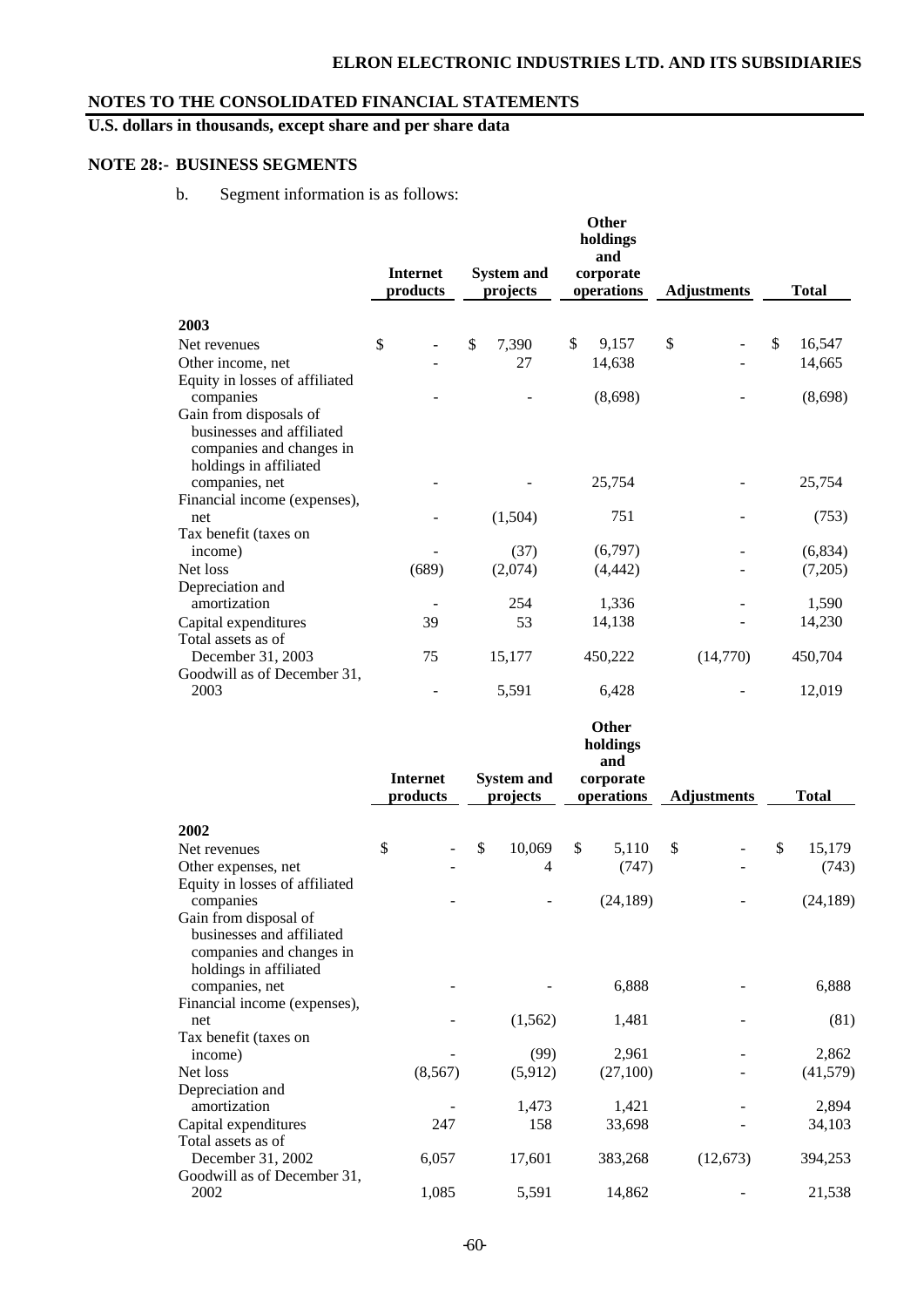**U.S. dollars in thousands, except share and per share data** 

### **NOTE 28:- BUSINESS SEGMENTS**

c. Revenues according to location of customers are as follows:

|            | 2004         |    | 2003   | 2002        |  |
|------------|--------------|----|--------|-------------|--|
| Israel     | \$<br>4,338  | \$ | 6,589  | \$<br>9,042 |  |
| <b>USA</b> | 8,688        |    | 6,474  | 2,572       |  |
| Europe     | 1,287        |    | 2,223  | 2,315       |  |
| Asia       | 2,017        |    | 1,261  | 1,250       |  |
|            | \$<br>16,330 | S  | 16,547 | 15,179      |  |

d. Revenues from major customers were as follows:

|                                     | 2004 | 2003 | <b>2002</b> |  |
|-------------------------------------|------|------|-------------|--|
| In the Systems and Project segment: |      |      |             |  |
| Customer A                          | 10%  | 14%  | 21%         |  |
| Customer B                          | 8%   | 4%   | 16%         |  |
| Customer C                          | 4%   | 9%   | 10%         |  |
| In the Other Holdings and Corporate |      |      |             |  |
| Operations segment:                 |      |      |             |  |
| Oncura (See Note 26)                | 42%  | 21%  |             |  |

e. The majority of the long-lived assets are located in Israel**.**

## **NOTE 29:- RECONCILIATION TO ISRAELI GAAP**

The consolidated financial statements of the Company have been prepared in accordance with accounting principles generally accepted in the U.S. Had the consolidated financial statements been prepared in accordance with accounting principles generally accepted in Israel ("Israeli GAAP"), the effects on the financial statements would have been as follows:

a. Effect on the statement of operations:

|                                                                                                                   | As<br>reported                    | <b>Adjustments</b>           | As per<br><b>Israeli GAAP</b> |
|-------------------------------------------------------------------------------------------------------------------|-----------------------------------|------------------------------|-------------------------------|
| For the year ended December 31, 2004:                                                                             |                                   |                              |                               |
| Net income<br>Basic net income per share<br>Diluted net income per share<br>For the year ended December 31, 2003: | \$<br>84,133<br>2.89<br>2.88      | \$<br>7,896<br>0.27<br>0.27  | \$<br>92,029<br>3.16<br>3.15  |
| Net loss<br>Basic net loss per share<br>Diluted net loss per share                                                | \$<br>(7,205)<br>(0.25)<br>(0.25) | \$<br>18,436<br>0.63<br>0.63 | \$<br>11,231<br>0.38<br>0.38  |
| For the year ended December 31, 2002:<br>Net loss<br>Basic net loss per share<br>Diluted net loss per share       | (41, 579)<br>(1.58)<br>(1.58)     | 3,211<br>0.12<br>0.12        | (38, 368)<br>(1.46)<br>(1.46) |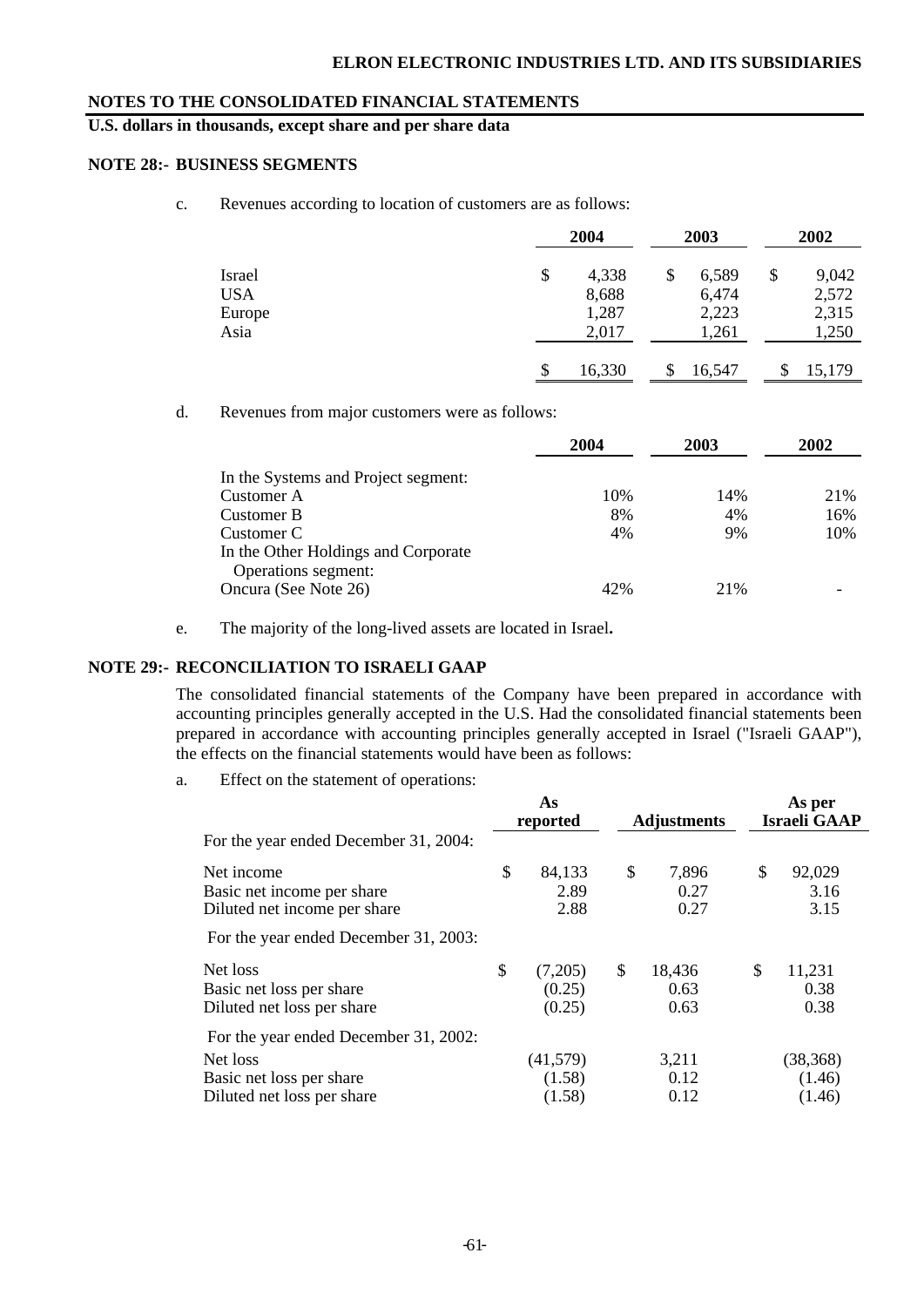## **U.S. dollars in thousands, except share and per share data**

## **NOTE 29:- RECONCILIATION TO ISRAELI GAAP (Cont.)**

b. Effect on the balance sheet:

|                                                             | As<br>reported | <b>Adjustments</b> | As per<br><b>Israeli GAAP</b> |  |
|-------------------------------------------------------------|----------------|--------------------|-------------------------------|--|
| As of December 31, 2004:                                    |                |                    |                               |  |
| Investments in other companies and<br>long term receivables | \$<br>155,929  | (150, 142)<br>\$   | \$<br>5,787                   |  |
| Investment in affiliated companies                          | 117,124        | (14, 684)          | 102,440                       |  |
| <b>Total assets</b>                                         | 501,156        | (176, 476)         | 324,680                       |  |
| Deferred taxes                                              | 41,233         | (46, 545)          | (5,312)                       |  |
| Accumulated deficit                                         | 51,786         | 29,458             | 81,244                        |  |
| Total equity                                                | 389,080        | (113,500)          | 275,580                       |  |
| As of December 31, 2003:                                    |                |                    |                               |  |
| Investments in other companies and<br>long term receivables | \$<br>128,799  | (124, 035)         | \$<br>4,764                   |  |
| Investment in affiliated companies                          | 156,819        | (40, 454)          | 116,365                       |  |
| <b>Total</b> assets                                         | 450,704        | (176,981)          | 273,723                       |  |
| Deferred taxes                                              | 40,684         | (44, 813)          | (4,129)                       |  |
| Accumulated deficit                                         | (32, 347)      | 21,562             | (10,785)                      |  |
| Total equity                                                | 296,130        | (115,692)          | 180,438                       |  |

c. Material adjustments:

The abovementioned adjustments result mainly from the differences between U.S. GAAP and Israeli GAAP detailed below:

1. According to U.S. GAAP, the merger of Elron and Elbit and the DEP share purchase as described in Note 3 are accounted for by the purchase method in Elron's financial statements. According to accepted practice in Israel, the merger between Elron and Elbit and the DEP share purchase, are considered transactions with controlling shareholders and accordingly, the assets and liabilities should be recorded according to their carrying values in the transferring company at the dates of the relevant transactions.

 In addition, in 2003 and 2002 Elbit and RDC reversed valuation allowances in respect of deferred tax assets of approximately \$9,700 and \$6,600, respectively, relating to carryforward losses. According to U.S. GAAP, when at the acquisition date, a full valuation allowance is recorded to offset deferred tax assets in respect of loss carryforwards and subsequent to that date, the valuation allowance is reduced by recording a tax benefit in respect of those loss carryforwards, the entire tax benefit should be recorded as an adjustment to goodwill and other intangible assets. Under Israeli GAAP, only the portion of the tax benefit relating to the interest acquired was recorded as an adjustment to additional paid-in capital while the portion relating to the interest previously held by the company was recorded as a tax benefit in net income. The effect on net loss in 2003 and 2002 amounted to a reduction in losses of approximately \$3,800 and \$2,900, respectively.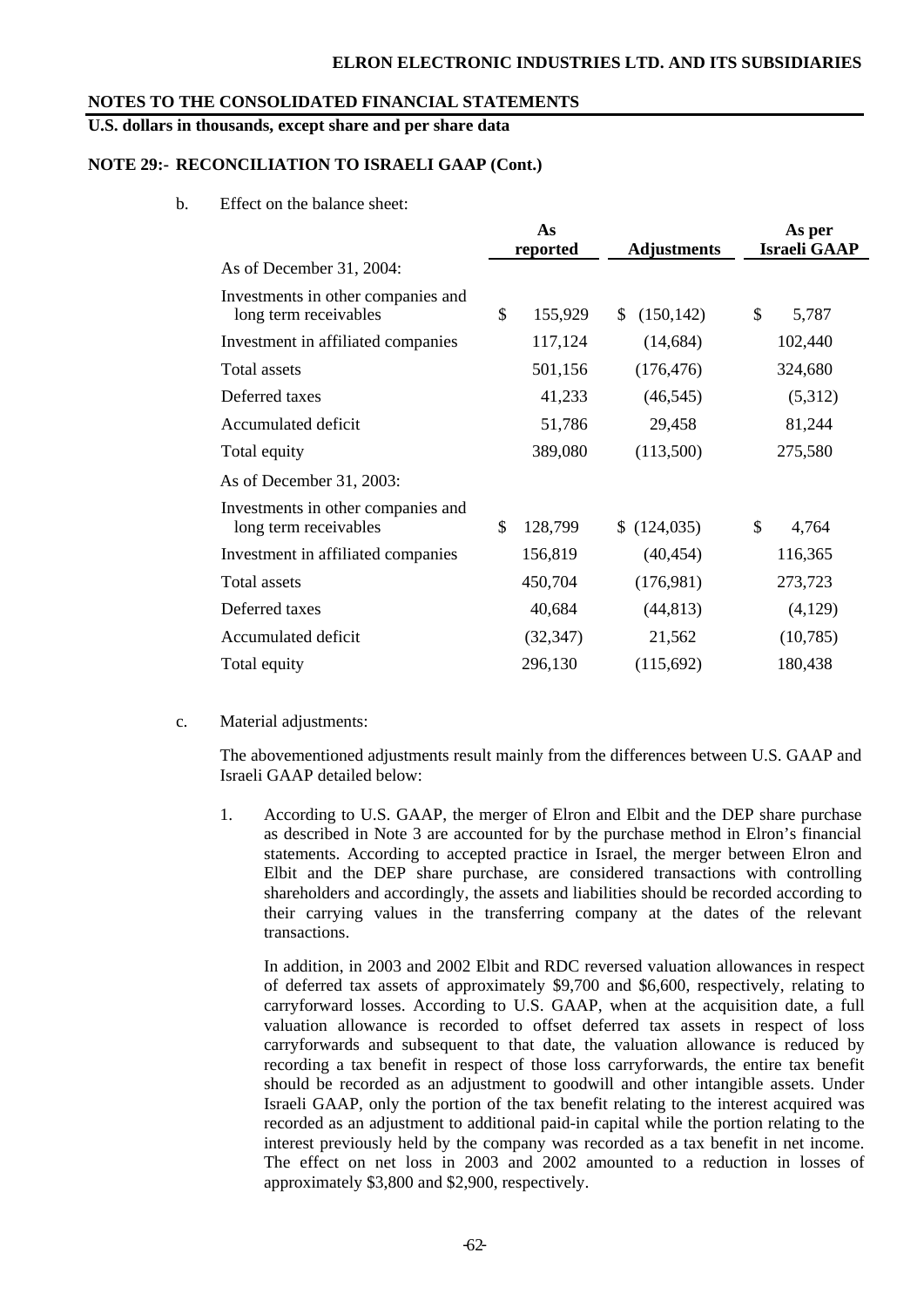**U.S. dollars in thousands, except share and per share data** 

## **NOTE 29:- RECONCILIATION TO ISRAELI GAAP (Cont.)**

- c. Material adjustments (Cont.)
	- 2. As a result of the purchase of DEP and additional investments in Oren, Elron's aggregate interest in certain companies has increased and enabled Elron to exercise significant influence in these companies. In accordance with U.S. GAAP, Elron's direct holdings in these companies, which had been accounted for by Elron at cost or as available-for-sale securities, were accounted for retroactively under the equity method of accounting ("step-by-step acquisition") which resulted in a restatement of Elron's financial statements for all prior periods. According to Israeli GAAP, the equity method should be applied only from the first time Elron could exercise significant influence in these companies.

 As a result, under Israeli GAAP, the excess of the investment over the equity acquired ("excess cost") in Oren in the amount of approximately \$8,800 was assigned to intangible assets and will be amortized over a period of five years. Under U.S GAAP no such excess cost exists. The effect on net income (loss) in 2004, 2003 and 2002 amounted to an increase (decrease) in expenses of approximately \$1,800, \$(400) and \$(300), respectively.

- 3. As discussed in Note 7d(1), on July 28, 2004 Elron sold its shares in ESL. Due to the difference in the carrying amount of the investment in ESL between Israeli GAAP and U.S. GAAP (resulting mainly from the merger of ESL and EL-OP in 2000, which was accounted for by the purchase method under U.S. GAAP and as a non-monetary exchange of similar assets under Israeli GAAP), the gain resulting from the sale of ESL under U.S. GAAP is different than the aforementioned gain under Israeli GAAP. The gain recorded under Israeli GAAP amounted to \$116,000, which net of tax was \$102,900.
- 4. As described in Note 8(2), in 2003 Elbit sold 6,278,226 shares of Partner. According to accepted practice in Israel, the merger between Elron and Elbit which occurred in May 2002, is considered a transaction with controlling shareholders and accordingly the assets and liabilities of Elbit were recorded according to their carrying values in Elbit at the date of the merger (see 1 above). The carrying value of the Partner shares was approximately \$15 and therefore the gain after tax recorded in respect of the above sale of Partner shares based on Israeli GAAP amounted to approximately \$18,700, as compared to approximately \$7,100 under US GAAP.
- 5. As described in Note 7d(2), in 2003 and 2002 RDC sold 753,600 and 500,000 shares of Given, respectively. As described above (see 1 above) the investment in Given was recorded according to its carrying value in DEP at the purchase date. According, the sale of Given shares in 2003 and 2002 resulted in an additional gain of approximately \$2,000 and \$800, respectively.
- 6. According to U.S. GAAP the transfer of Galil's business in exchange for an interest in Oncura was recorded at fair value and as a result Elron recognized a gain on the transaction (net of minority interest and income taxes) in the amount of \$4,400 and recorded the investment in Oncura at fair value. According to Israeli GAAP, the aforementioned exchange is accounted for as an exchange of similar productive assets. Accordingly, the investment in Oncura was recorded at the carrying value of the assets transferred and no gain was recognized.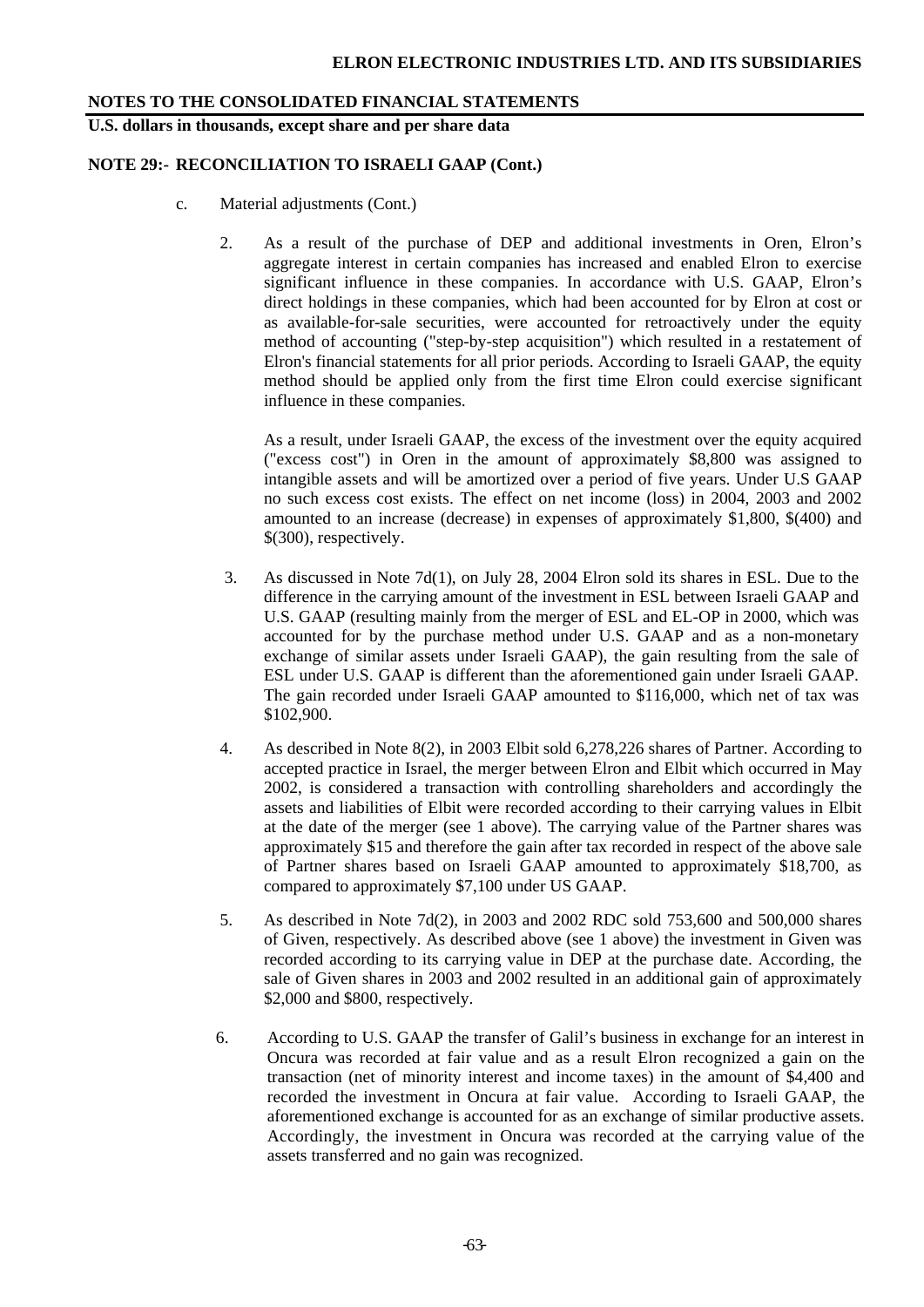**U.S. dollars in thousands, except share and per share data** 

## **NOTE 29:- RECONCILIATION TO ISRAELI GAAP (Cont.)**

- c. Material adjustments (Cont.)
	- 7. According to U.S. GAAP, the gain arising from the initial public offering of Given is accounted for as an equity transaction, as Given was a development stage company at the time. According to Israeli GAAP, this gain is recognized in the statement of operations over three years from the date of the public offering. The effect on net income (loss) in 2004, 2003 and 2002 amounted to an increase in income under Israeli GAAP of approximately \$2,300, \$1,900 and \$3,200, respectively.
	- 8. Pursuant to SFAS 115, marketable securities which are available-for-sale are presented on the basis of their market value and changes in such value are charged (or credited) to other comprehensive income. According to Israeli GAAP non-current investments in marketable securities are presented at cost, while current investments in marketable securities are presented at fair value, with changes in fair value charged (or credited) to the income statement. The effect on net income (loss) in 2004, 2003 and 2002 amounted to an increase (decrease) in income of approximately \$3,000, \$3,700 and \$(900), respectively.
	- 9. Effective January 1, 2002 the Company adopted SFAS 142, according to which goodwill and intangible assets with indefinite lives are no longer amortized periodically but are reviewed annually for impairment (or more frequently if impairment indicators arise). According to Israeli GAAP, all intangibles, including goodwill should be amortized.

 As mentioned in Note 12(5), in 2004 the Company tested a part of its goodwill for impairment and as a result, recorded an impairment loss in the amount of approximately \$2,000. Under Israeli GAAP no impairment loss in respect of goodwill was required to be recorded mainly, since the carrying amount of goodwill had already been amortized.

- 10. According to U.S. GAAP the fair value of options granted to employees to acquire shares of affiliated companies held by Elron and RDC is recorded as a liability. According to Israeli GAAP, no liability should be recorded if the exercise of the options would not result in a loss.
- 11. As discussed in Note 16d, corporate tax rates were progressively reduced in Israel. The effect of the change in the tax rate under Israeli GAAP amounted to an income taxes charge in 2004 of approximately \$400, while under U.S. GAAP the effect of the change amounted to a tax benefit in 2004 of \$3,000. The difference resulted mainly from the difference between Israeli and U.S. GAAP described in Note c(8) above.
- 12. Under U.S. GAAP, deferred taxes are provided in respect of all temporary differences relating to equity method investments. Under Israeli GAAP, deferred taxes are not provided in respect of temporary differences relating to taxes arising on disposal of equity method investments, if the disposal is not probable to occur in the foreseeable future. The effect of the aforementioned difference on net income according to U.S. GAAP was an additional tax expense in 2004 in the amount of approximately \$1,300 (net of minority interest).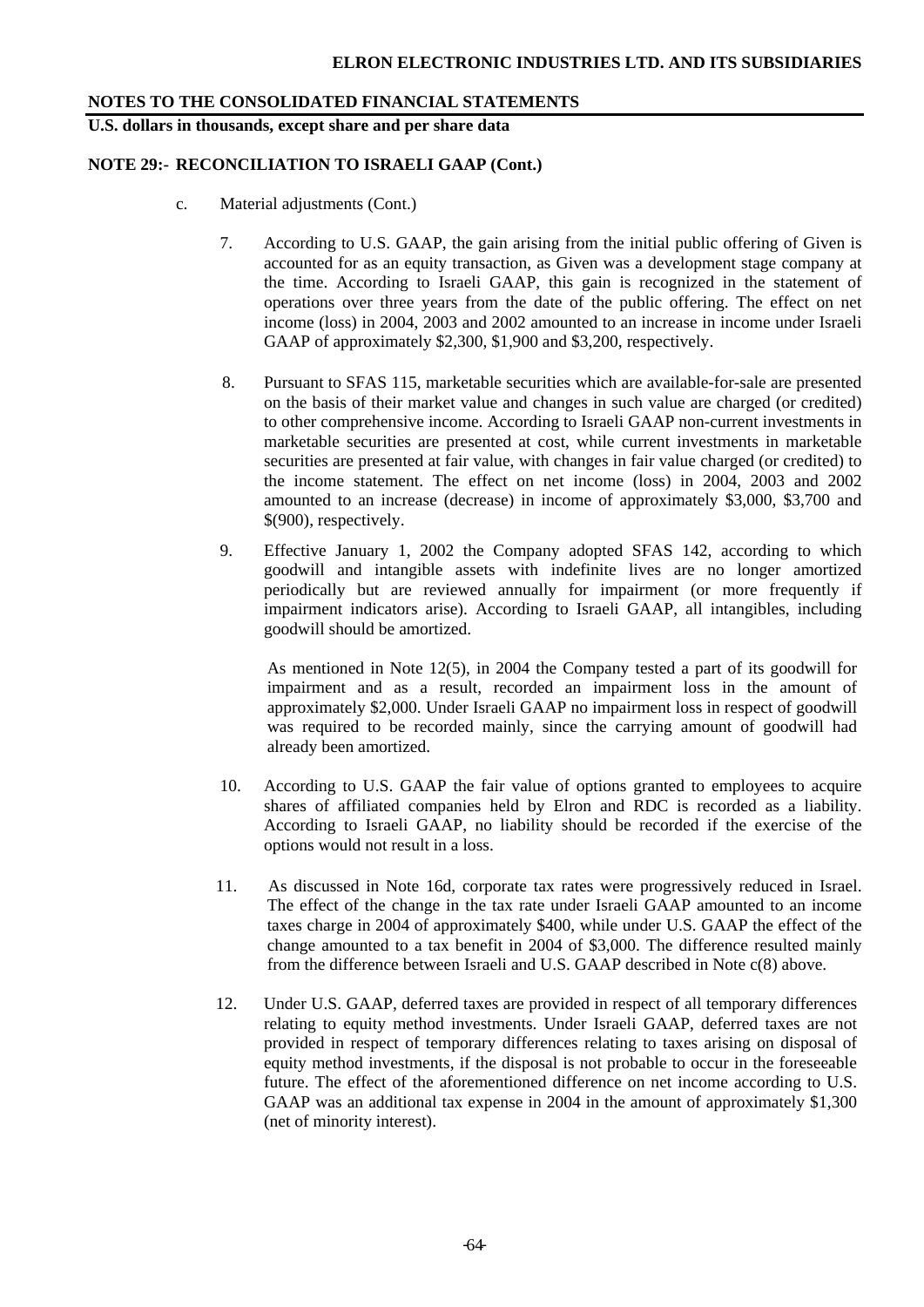**U.S. dollars in thousands, except share and per share data** 

## **NOTE 29:- RECONCILIATION TO ISRAELI GAAP (Cont.)**

- c. Material adjustments (Cont.)
	- 13. As described in Note 7d(2), under U.S. GAAP the acquisition of the additional interest in RDC was accounted for by the purchase method. Accordingly, Elron recorded the additional interest in RDC at fair value and as a result also recorded its share of the gain in the distribution of Given shares. According to Israeli GAAP, the gain recorded is limited to the effective decrease in the investment in Given in Elron's accounts (subsequent to the distribution and the relating acquisition of the additional interest in RDC) and accordingly only the portion relating to the additional interest acquired in other net assets of RDC (except Given) was recorded at fair value. The effect of the aforementioned difference on net income for 2004 was an increase in net income under U.S. GAAP of approximately \$900.
	- 14. As described in Note 2i, under U.S. GAAP the equity method of accounting is no longer being applied in investments that are not common stock or in-substance common stock, regardless of the Company's ability to significantly influence the investee's operational and financial policies. Under Israeli GAAP, if the investor is able to exercise significant influence over the investee's operational and financial policies, the equity method of accounting shall be applied. The effect of the aforementioned difference on net income for 2004 was a decrease in net income under Israeli GAAP of approximately \$300.

- **- - - - - - - - - - - - - - -**